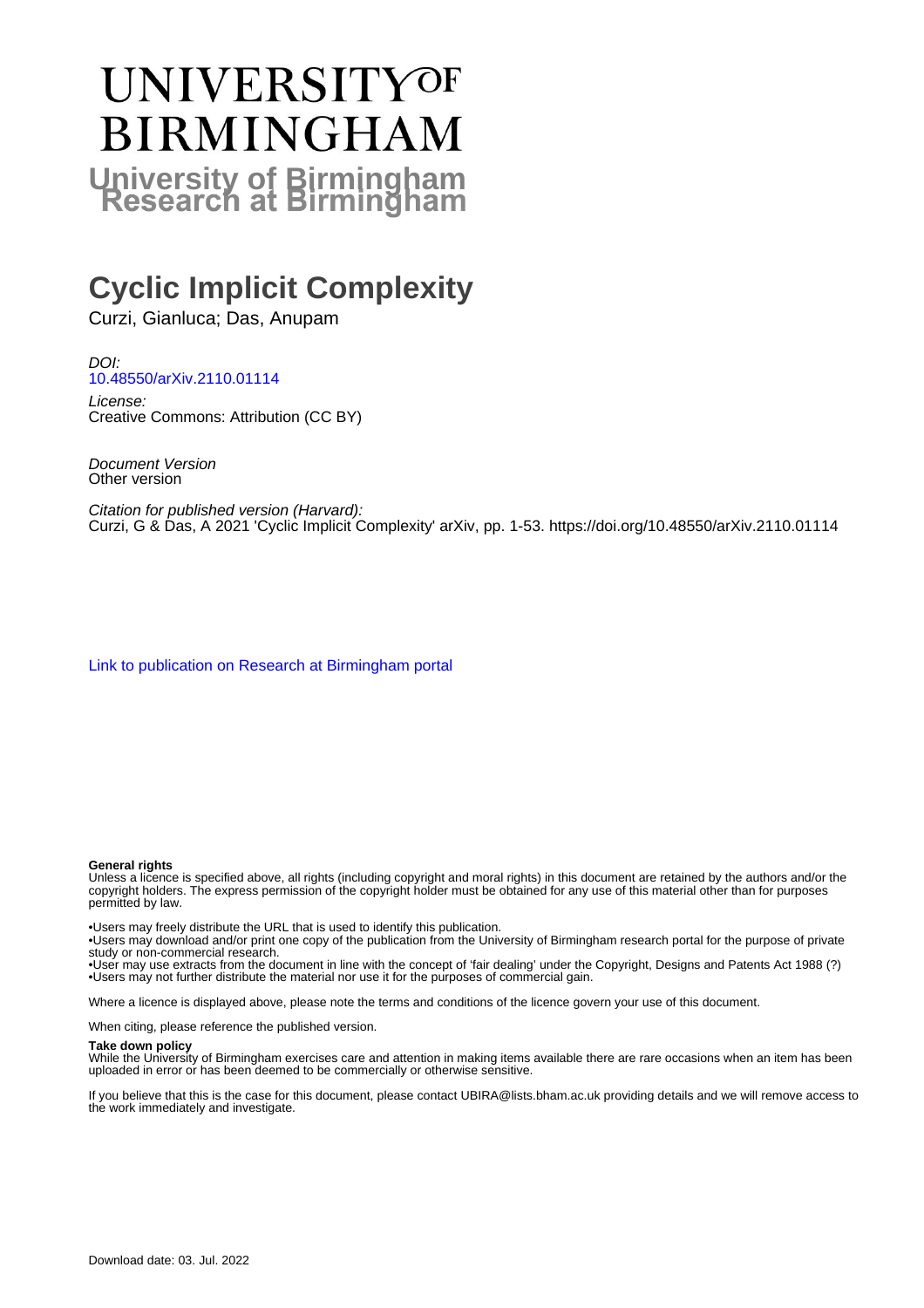#### CYCLIC IMPLICIT COMPLEXITY

GIANLUCA CURZI<sup>∗</sup> AND ANUPAM DAS<sup>∗</sup>

Abstract. *Circular* (or *cyclic*) proofs have received increasing attention in recent years, and have been proposed as an alternative setting for studying (co)inductive reasoning. In particular, now several type systems based on circular reasoning have been proposed. However, little is known about the complexity theoretic aspects of circular proofs, which exhibit sophisticated loop structures atypical of more common 'recursion schemes'. This paper attempts to bridge the gap between circular proofs and *implicit computational complexity*. Namely we introduce a circular proof system based on the Bellantoni and Cook's famous safe-normal function algebra, and we identify suitable proof theoretical constraints to characterise the polynomial-time and elementary computable functions.

#### 1. INTRODUCTION

Formal proofs are traditionally seen as finite mathematical objects modelling logical or mathematical reasoning. Non-wellfounded (but finitely branching) proofs represent a generalization of the notion of formal proof to an infinitary setting. In non-wellfounded proof theory, special attention is devoted to regular (or circular) proofs, i.e. those non-wellfounded proofs having only finitely many distinct subproofs. Regular proofs can be turned into finite structures called cycle normal forms, usually given as finite trees with additional 'backpointers'. However, regular proofs admit fallacious reasoning. To recover consistency, a standard solution is based on the introduction of non-local correctness criteria, e.g. progressiveness, typically checked by Büchi automata on infinite words.

Regular proofs, and their corresponding cycle normal forms, have been employed to reason about modal  $\mu$ -calculus and fixed-point logics [\[NW96,](#page-39-0) [DHL06b\]](#page-38-0), induction and coinduction [\[BS11\]](#page-37-0), Kleene algebra [\[DP17,](#page-38-1) [DP18\]](#page-38-2), linear logic [\[BDS16\]](#page-37-1), arithmetic [\[Das18\]](#page-37-2), system T [\[KPP21a,](#page-38-3) [Das21\]](#page-37-3), and continuous cut-elimination [\[Min78,](#page-38-4) [FS13\]](#page-38-5). In particular, [\[KPP21a\]](#page-38-3) and [\[Das21\]](#page-37-3) investigate the computational aspects of regular proofs. Due to their coinductive nature, non-wellfounded proofs are able to define any number-theoretic (partial) function. Definability can be then restricted by combining regularity and progressiveness: the former rules out uncomputable functions, while the latter recovers termination.

Little is known, however, about the complexity-theoretic aspects of regular proofs. Kuperberg, Pinault and Pous [\[KPP19\]](#page-38-6) introduced a circular proof system based on Kleene algebras and seen as a computational machinery for recognising languages. The system and its affine version capture, respectively, the regular languages and the languages accepted in logarithmic time by random-access Turing

<sup>∗</sup>University of Birmingham

*Date*: October 5, 2021.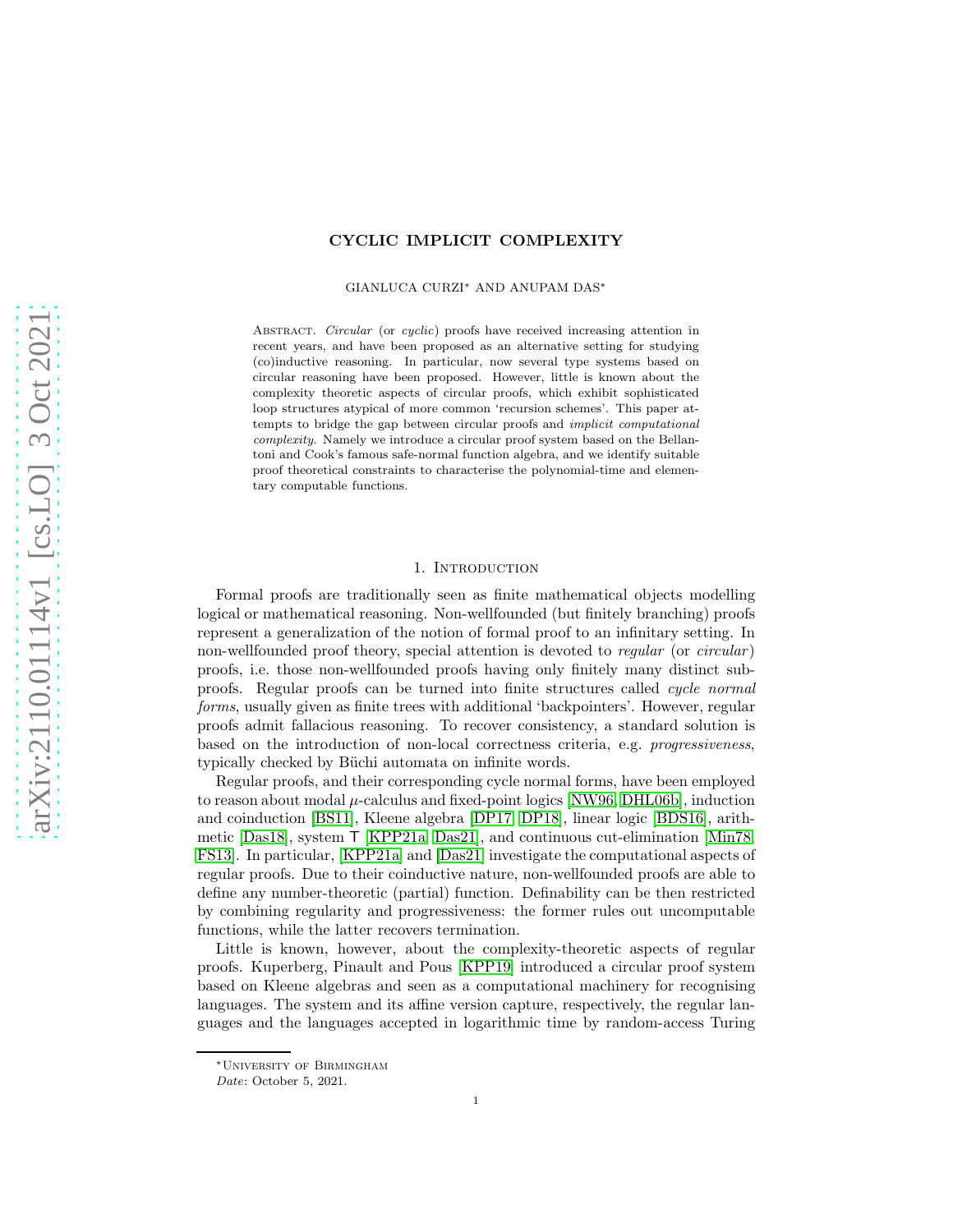machines. Their work does not consider the cut rule, which allows for a prooftheoretical description of function composition and is the key ingredient to express recursion in a cyclic-theoretic setting.

The present paper aims at bridging the gap between regular proofs and Implicit Computational Complexity (ICC), a branch of computational complexity studying machine-free languages and calculi able to capture a given complexity class without relying on explicit resource bounds. Our starting point is Bellantoni and Cook's function algebra B characterising the polynomial time computable functions (FPTIME) using *safe recursion*. Functions of B have shape  $f(x_1, ..., x_n; y_1, ..., y_m)$ , where the semicolon separates the *normal* arguments  $x_1, ..., x_n$  from the safe arguments  $y_1, \ldots, y_m$ . The idea behind safe recursion is that only normal arguments can be used as recursive parameters, while recursive calls can only appear in safe position. This prevents recursive calls becoming recursive parameters of other previously defined functions. In the spirit of the Curry-Howard paradigm, which identifies proofs and programs, B can be alternatively designed as a sequent calculus proof-system where safe recursion is introduced by a specific inference rule srec. In this system, a two-sorted function  $f(x_1, ..., x_n; y_1, ..., y_m)$  is represented by a derivation of the sequent  $\Box N, \ldots, \Box N, N, \ldots, N \Rightarrow N$  where N is the ground type for natural numbers and  $\Box N$  is its modal version.

Starting from B we shall consider the non-wellfounded proofs, or coderivations, generated by the rules of the subsystem  $B^- := B \setminus$  srec. The circular proof system CNB is then obtained by considering the regular and progressing coderivations of B <sup>−</sup> which satisfy a further criterion, called safety. On the one hand, regularity and progressiveness ensure that coderivations of CNB define total computable functions; on the other hand, the latter criterion ensures that the recursion mechanisms defined in this infinitary setting are safe, i.e. the recursive call of a function is never the recursive parameter of the step function.

Despite CNB having only ground types, it is able to define safe recursion schemes that nest recursive calls, a property that typically arises in higher-order recursion. This is in fact a peculiar feature of regular proofs extensively studied by Das in [\[Das21\]](#page-37-3), who has shown that the number-theoretic functions definable by type level n proofs of a circular version of system  $\mathsf T$  are exactly those ones definable by type level  $n + 1$  proofs of T.

In the setting of ICC, Hofmann [\[Hof97\]](#page-38-7) and Leivant [\[Lei99\]](#page-38-8) observed that the capability of nesting recursive calls by higher-order safe recursion mechanisms can be used to characterise the elementary time functions (FELEMENTARY). In particular, in [\[Hof97\]](#page-38-7) Hofmann presents the type system SLR (Safe Linear Recursion) as a higher-order version of B. This system has been shown to capture FPTIME once a linearity restriction on the higher-order 'safe' recursion operator is imposed, which prevents duplication of the recursive calls, and hence their nesting.

Following [\[Hof97\]](#page-38-7), we introduce a linearity requirement for CNB that is able to control the interplay between loops and the cut rule, called left-leaning criterion. The resulting circular proof system is called CB. Intuitively, CB can be seen as a circular version of B, while CNB can be seen as the circular version of a new function algebra, called NB, which generalises B by permitting nested versions of the safe recursion scheme. In particular, in order to define the nesting of recursive calls, the function algebra for CNB crucially requires the introduction of 'auxiliary functions', i.e. oracles.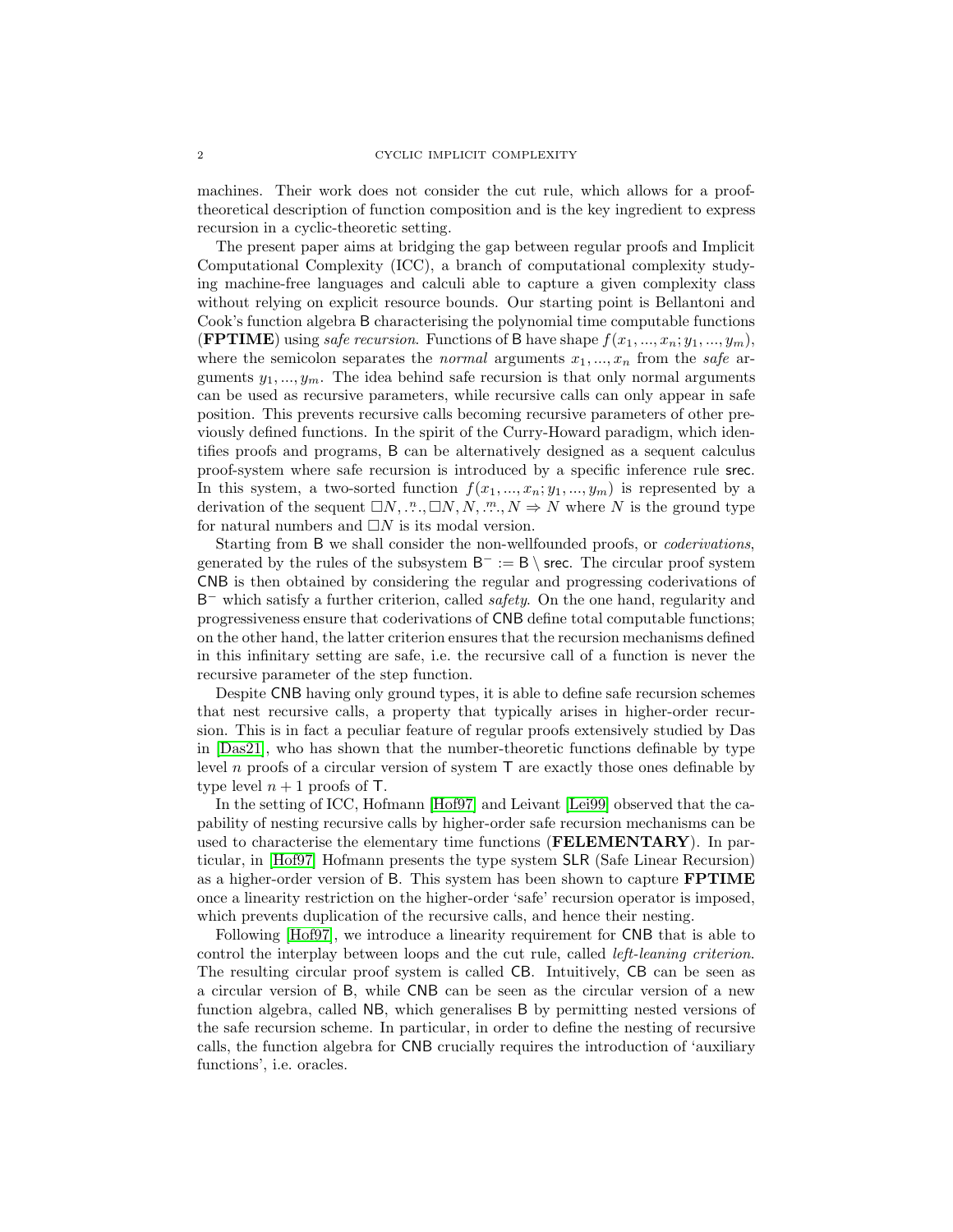

<span id="page-3-1"></span>FIGURE 1. Summary of the main results of the paper, where  $\rightarrow$ indicates an inclusion  $(\subseteq)$  of function classes.

The main results of our paper are the following:

- a function is definable in CNB iff it is NB iff it is in FELEMENTARY;
- a function is definable in CB iff it is in FPTIME;

First, we define the function algebras  $NB<sup>C</sup>$  and  $B<sup>C</sup>$ , respectively obtained by extending NB and B with a safe recursion mechanism based on permutation of prefixes. Then we show that  $NB$  and  $NB<sup>C</sup>$  capture precisely the elementary time computable functions, while B⊂ captures the polytime ones. Completeness for CNB can be achieved by showing how to represent the functions of NB. In a similar way, we represent the functions of B in CB. Soundness is subtler, as it relies on a translation of coderivations of CNB and CB, which are essentially coinductive objects, into the inductively defined functions of  $NB<sup>C</sup>$  and  $B<sup>C</sup>$ , respectively.

Overview of results. The paper is structured as follows. Section [2](#page-3-0) discusses B as a proof system. In Section [3](#page-8-0) we present the non-wellfounded proof system  $B^-$  and its semantics. We then analyse some proof-theoretical conditions able to restrict the set of definable functions of B <sup>−</sup>. This leads us to the circular proof systems CNB and CB. In Section [4](#page-17-0) we present the function algebras NB,  $B^{\subset}$  and NB<sup> $\subset$ </sup>, which implement various safe recursion schemes. Section [5](#page-22-0) shows that  $B^{\subset}$  captures FPTIME (Corollary [46\)](#page-26-0) and that both NB and NB<sup>⊂</sup> capture FELEMENTARY (Corollary [48\)](#page-27-1). These results require a Bounding Lemma (Lemma [43\)](#page-22-1) and the encoding of the elementary time functions into NB (Theorem [47\)](#page-27-0). In Section [6](#page-27-2) we show that any function definable in B is also definable in CB (Theorem [49\)](#page-28-0), and that any function definable in NB is also definable in CNB (Theorem [52\)](#page-30-0). In Section [7](#page-32-0) we present a translation of  $CNB$  into  $NB<sup>C</sup>$  that maps CB coderivations into  $B^{\subset}$  functions (Lemma [57\)](#page-33-0).

<span id="page-3-0"></span>The main results of this section are displayed in Figure [1.](#page-3-1) Many proofs are reported in the appendices.

2. Preliminaries: two-tiered 'safe-normal' function algebras

Bellantoni and Cook introduced in [\[BC92\]](#page-37-4) an algebra of functions based on a simple two-sorted structure. This idea was itself inspired by Leivant's impredicative characterisations, one of the founding works in Implicit Computational Complexity (ICC) [\[Lei91\]](#page-38-9). The resulting 'tiering' of the underlying sorts has been a recurring theme in the ICC literature since, and so it is this structure that shall form the basis of the systems we consider in this work.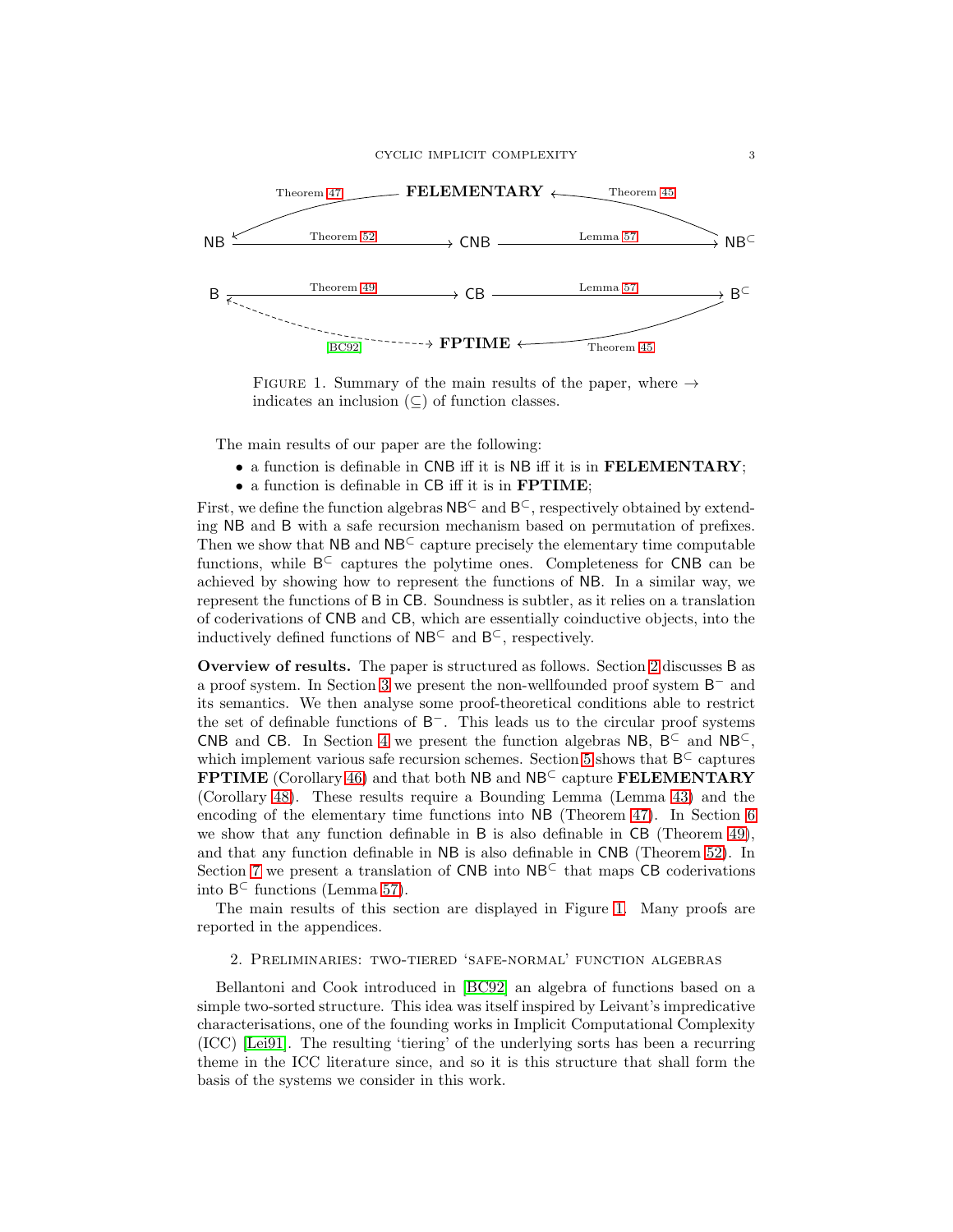We consider functions on the natural numbers with inputs distinguished into two sorts: 'safe' and 'normal'. We shall write functions explicitly indicating inputs, namely writing  $f(x_1, \ldots, x_m; y_1, \ldots, y_n)$  when f takes m normal inputs  $\vec{x}$  and n safe inputs  $\vec{y}$ . Both sorts vary over the natural numbers, but their roles will be distinguished by the closure operations of the algebras and rules of the systems we consider.

Throughout this work, we write |x| for the length of x (in binary notation), and if  $\vec{x} = x_1, \ldots, x_m$  we write  $|\vec{x}|$  for the list  $|x_1|, \ldots, |x_m|$ .

### 2.1. Bellantoni and Cook's characterisation of polynomial-time functions. Let us first recall Bellantoni and Cook's algebra in its original guise.

Definition 1 (Bellantoni-Cook algebra). B is the smallest class of (two-sorted) functions containing,

\n- \n
$$
0(0;):=0 \in \mathbb{N}.
$$
\n
\n- \n $\pi_{j;}^{m;n}(x_1, \ldots, x_m; y_1, \ldots, y_n) := x_j$ , whenever  $1 \leq j \leq m$ .\n
\n- \n $\pi_{j;}^{m;n}(x_1, \ldots, x_m; y_1, \ldots, y_n) := y_j$ , whenever  $1 \leq j \leq n$ .\n
\n- \n $s_i(0; x) := 2x + i$ , for  $i \in \{0, 1\}$ .\n
\n- \n $p(i; x) := \lfloor x/2 \rfloor.$ \n
\n- \n $p(i; x) := \lfloor x/2 \rfloor.$ \n
\n- \n $y \leq w = 0 \mod 2, w \neq 0$ \n
\n- \n $w = 1 \mod 2$ \n
\n

and closed under the following:

- (Safe composition)
	- If  $f(\vec{x}, x; \vec{y}) \in \mathsf{B}$  and  $g(\vec{x}; ) \in \mathsf{B}$  then  $f(\vec{x}, g(\vec{x}; ); \vec{y}) \in \mathsf{B}$ .
	- If  $f(\vec{x}; \vec{y}, y) \in \mathsf{B}$  and  $g(\vec{x}; \vec{y}) \in \mathsf{B}$  then  $f(\vec{x}; \vec{y}, g(\vec{x}; \vec{y})) \in \mathsf{B}$ .
- (Safe recursion on notation)<sup>[1](#page-4-0)</sup> If  $g(\vec{x}; \vec{y}) \in \mathsf{B}$  and  $h_i(x, \vec{x}; \vec{y}, y) \in \mathsf{B}$  for  $i = 0, 1$ then so is  $f(x, \vec{x}; \vec{y})$  given by:

$$
f(0, \vec{x}; \vec{y}) := g(\vec{x}; \vec{y}) f(\mathbf{s}_0 x, \vec{x}; \vec{y}) := h_0(x, \vec{x}; \vec{y}, f(x, \vec{x}; \vec{y})) \text{ if } x \neq 0 f(\mathbf{s}_1 x, \vec{x}; \vec{y}) := h_1(x, \vec{x}; \vec{y}, f(x, \vec{x}; \vec{y}))
$$

Intuitively, in a function  $f(\vec{x}; \vec{y}) \in \mathsf{B}$  only the normal arguments  $\vec{x}$  can be used as recursive parameters. The idea behind safe recursion is that recursive calls can only appear in safe position, and hence they can never be used as recursive parameters of other previously defined functions. Safe composition preserves the distinction between normal and safe arguments by requiring that, when composing along a normal parameter, the pre-composing function has no safe parameter at all. As a result, we can move a normal parameter to a safe position but not vice versa.

<span id="page-4-1"></span>Writing **FPTIME** for the class of functions computable in polynomial-time, the main result of Bellantoni and Cook is:

**Theorem 2** ([\[BC92\]](#page-37-4)).  $f(\vec{x};) \in \mathcal{B}$  if and only if  $f(\vec{x}) \in \textbf{FPTIME}$ .

<span id="page-4-0"></span><sup>1</sup>This was originally called 'predicative recursion on notation' by Bellantoni and Cook in [\[BC92\]](#page-37-4), in reference to Parsons' predicative higher-order characterisation of the primitive recursive functions (à la Kleene).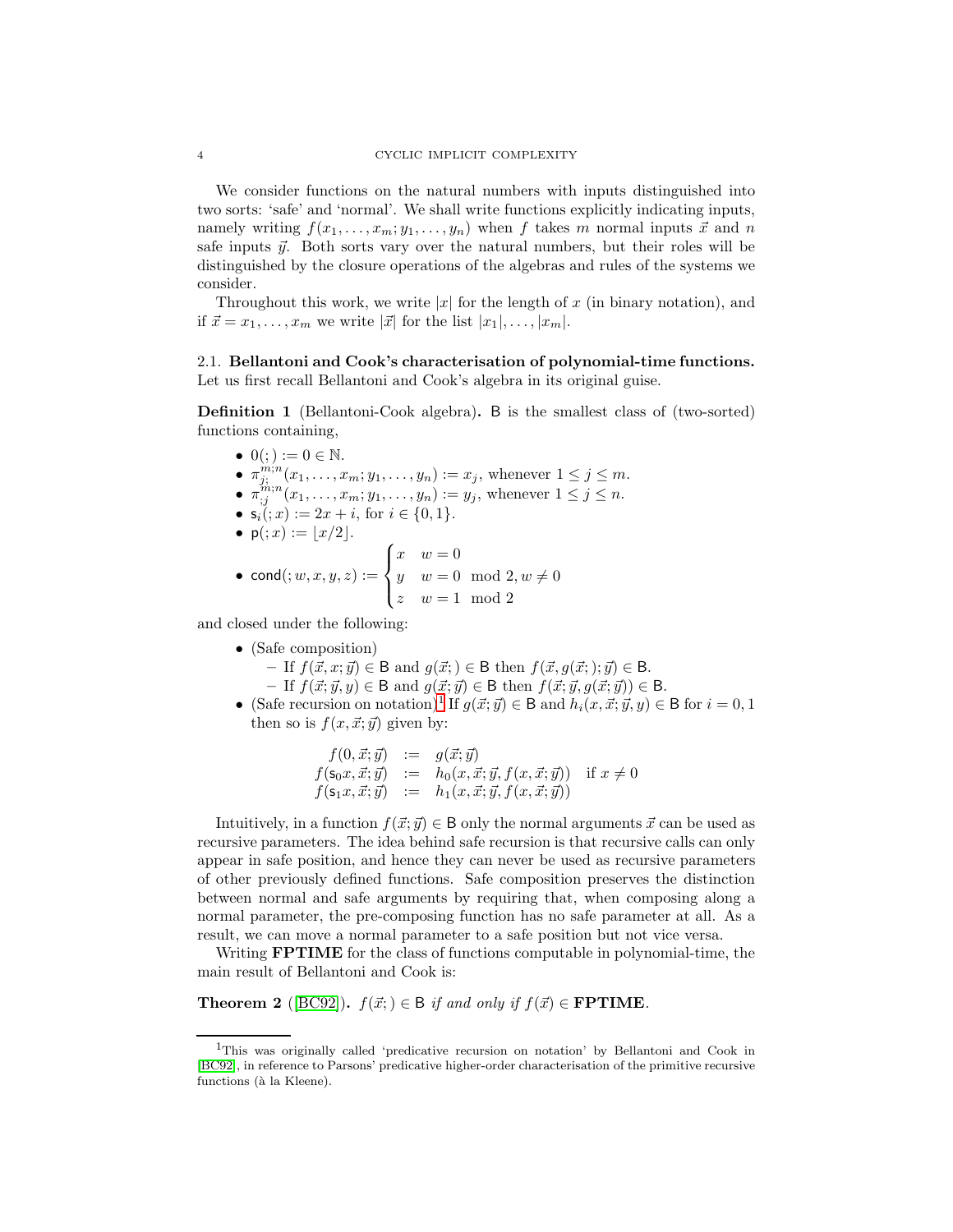$$
\operatorname{ind}_{N} \frac{\Gamma \Rightarrow B}{N \Rightarrow N} \quad \text{w}_{N} \frac{\Gamma \Rightarrow B}{\Gamma, N \Rightarrow B} \quad \text{w}_{\Box} \frac{\Gamma \Rightarrow B}{\Box N, \Gamma \Rightarrow B} \quad \operatorname{e} \frac{\Gamma, A, B, \Gamma' \Rightarrow C}{\Gamma, B, A, \Gamma' \Rightarrow C}
$$
\n
$$
\operatorname{Id}_{L} \frac{\Gamma, N \Rightarrow A}{\Box N, \Gamma \Rightarrow A} \quad \operatorname{Id}_{r} \frac{\Box \Gamma \Rightarrow N}{\Box \Gamma \Rightarrow \Box N} \quad \operatorname{O}_{\overline{\Rightarrow N}} \quad \operatorname{so}_{\mathbf{S}_{0}} \frac{\Gamma \Rightarrow A}{\Gamma \Rightarrow A} \quad \operatorname{s}_{1} \frac{\Gamma \Rightarrow A}{\Gamma \Rightarrow A}
$$
\n
$$
\operatorname{cut}_{N} \frac{\Gamma \Rightarrow N \quad \Gamma, N \Rightarrow B}{\Gamma \Rightarrow B} \quad \operatorname{cut}_{\Box} \frac{\Gamma \Rightarrow \Box N \quad \Box N, \Gamma \Rightarrow B}{\Gamma \Rightarrow B}
$$
\n
$$
\operatorname{cond}_{N} \frac{\Gamma \Rightarrow N \quad \Gamma, N \Rightarrow N \quad \Gamma, N \Rightarrow N}{\Gamma, N \Rightarrow N} \quad \operatorname{cond}_{\Box} \frac{\Gamma \Rightarrow N \quad \Box N, \Gamma \Rightarrow N \quad \Box N, \Gamma \Rightarrow N}{\Box N, \Gamma \Rightarrow N}
$$
\n
$$
\operatorname{src} \frac{\Gamma \Rightarrow N \quad \Box N, \Gamma, N \Rightarrow N \quad \Box N, \Gamma, N \Rightarrow N}{\Box N, \Gamma \Rightarrow N}
$$

<span id="page-5-0"></span>Figure 2. System B, as a sequent-style type system.

2.2. A type theoretic presentation of Bellantoni-Cook. In this section we recall a well-known formulation of Bellantoni and Cook's algebra as a type system with modalities to distinguish the two sorts (cf., e.g., [\[Hof97\]](#page-38-7)). In order to facilitate the definition of the circular system that we present later, we here work with sequent-style typing derivations.

We only consider types (or formulas) N and  $\Box N$  which intuitively vary over the natural numbers (we will give a formal semantics soon). We use  $A, B$ , etc. to vary over types. A sequent is an expression  $\Gamma \Rightarrow A$ , where  $\Gamma$  is a list of types (called the *context* or *antecedent*) and A is a type (called the *succedent*). For a list of types  $\Gamma = N, \dots, N$ , we write  $\Box \Gamma$  for  $\Box N, \dots, \Box N$ .

In what follows, we shall essentially identify B with the S4-style type system in Figure [2.](#page-5-0) The colouring of type occurrences may be ignored for now, they will become relevant in the next section. Derivations in this system are simply called Bderivations, and will be denoted  $\mathcal{D}, \mathcal{E}, \ldots$ , and we write  $\mathcal{D} : \Gamma \Rightarrow A$  if the derivation  $\mathcal D$  has end-sequent is  $\Gamma \Rightarrow A$ .

Convention 3 (Left normal, right safe). In what follows, we shall always assume that sequents have the form  $\Box N, \ldots, \Box N, N, \ldots, N \Rightarrow A$ , i.e. in the LHS all  $\Box N$  occurrences are placed before all N occurrences. Note that this invariant is maintained by the typing rules of Figure [2,](#page-5-0) as long as we insist that  $A = B$  in the exchange rule e. This effectively means that exchange steps have one of the following two forms:

$$
\mathsf{e}_N \frac{\Gamma, N, N, \vec{N}' \Rightarrow A}{\Gamma, N, N, \vec{N}' \Rightarrow A} \qquad \mathsf{e}_\Box \frac{\Box \vec{N}, \Box N, \Box N, \Gamma' \Rightarrow A}{\Box \vec{N}, \Box N, \Box N, \Gamma' \Rightarrow A}
$$

Let us point out that this convention does not change the class of definable functions, under the semantics we are about to give, as we are about to define, up to permutation of inputs.

<span id="page-5-1"></span>We define this system as a class of safe-normal functions by construing each rule as an operation on safe-normal functions and identifying the system with the class of thus definable functions. Formally: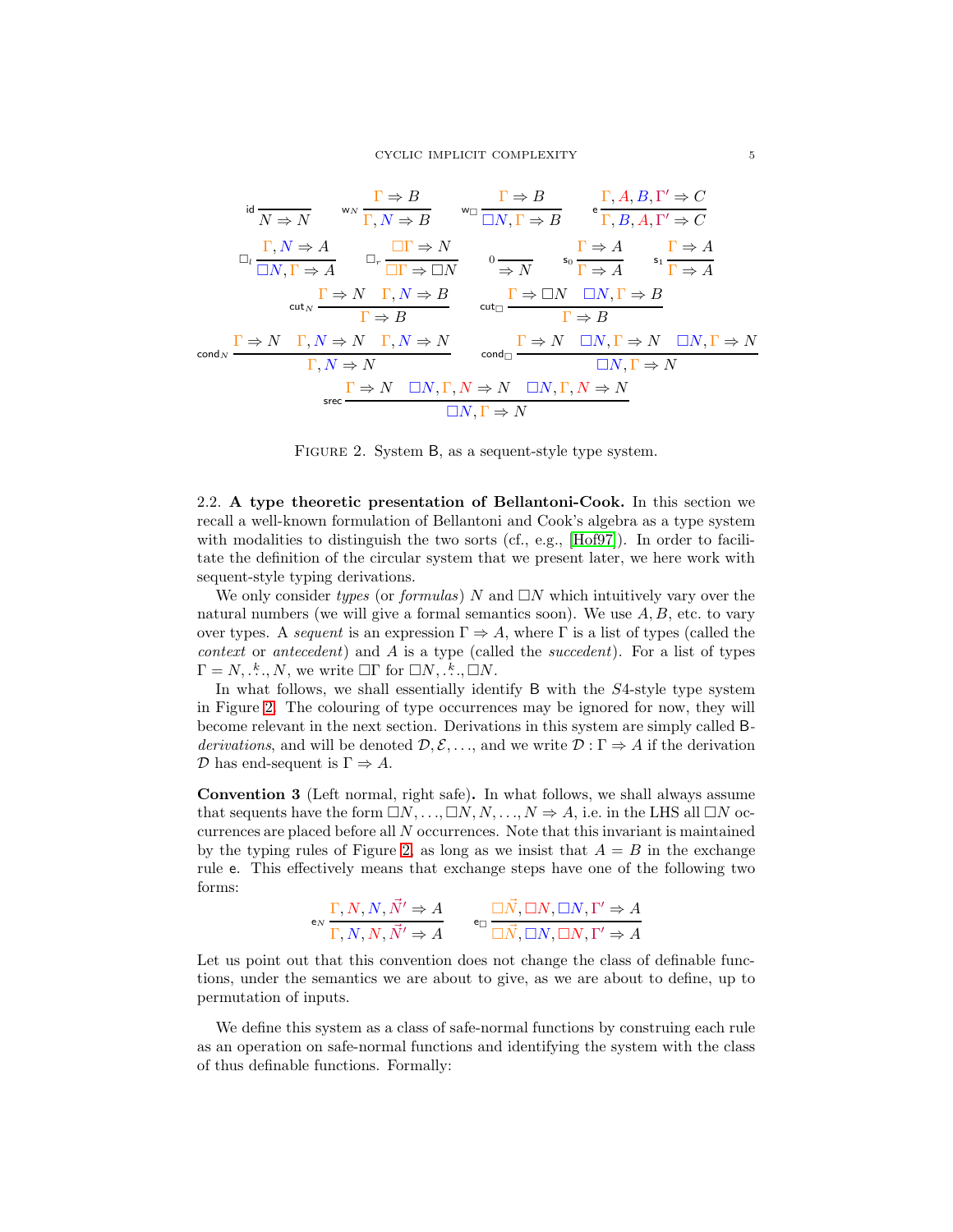**Definition 4** (Semantics). Given a B-derivation  $\mathcal{D}: \Box N, \dots, \Box N, N, \dots, N \Rightarrow A$ we define a two-sorted function  $f_D(x_1, \ldots, x_m; y_1, \ldots, y_n)$  by induction on the structure of  $\mathcal D$  as follows:

\n- If 
$$
\mathcal{D}
$$
 is id  $\overline{N \Rightarrow N}$  then  $f_{\mathcal{D}}(y) := y$ .
\n- If  $\mathcal{D}$  has the form\n 
$$
\overline{\sum_{w_N} \frac{\sum_{v \in \mathcal{D}} f(w, \vec{y}, y)}{\sum_{v \in \mathcal{D}} f(w, \vec{y}, y)}} = f_{\mathcal{D}_0}(\vec{x}; \vec{y}).
$$
\n
\n- If  $\mathcal{D}$  is\n 
$$
\overline{\sum_{w \in \mathcal{D}_0} \sum_{v \in \mathcal{D}_1} f(w, \vec{x}; \vec{y})} = f_{\mathcal{D}_0}(\vec{x}; \vec{y}).
$$
\n
\n- If  $\mathcal{D}$  is\n 
$$
\overline{\sum_{v \in \mathcal{D}_0} \sum_{v \in \mathcal{D}_1} f(w, \vec{y}, \vec{y})} = f_{\mathcal{D}_0}(\vec{x}; \vec{y}, y, y', \vec{y}')
$$
\n
\n- If  $\mathcal{D}$  is\n 
$$
\overline{\sum_{v \in \mathcal{D}_1} f(w, \vec{y}, y, \vec{y}')} = f_{\mathcal{D}_0}(\vec{x}; \vec{y}, y', y', \vec{y}')
$$
\n
\n

• If 
$$
\mathcal{D}
$$
 is  $\overline{\square N}$ ,  $\overline{\square N}$ ,  $\overline{\square N}$ ,  $\overline{\square N}$ ,  $\overline{\square N}$ ,  $\overline{\square N}$ ,  $\overline{\square N}$ ,  $\overline{\square N}$ ,  $\overline{\square N}$ ,  $\overline{\square N}$ ,  $\overline{\square N}$ ,  $\overline{\square N}$ ,  $\overline{\square N}$ ,  $\overline{\square N}$ ,  $\overline{\square N}$ ,  $\overline{\square N}$ ,  $\overline{\square N}$ ,  $\overline{\square N}$ ,  $\overline{\square N}$ 

• If 
$$
\mathcal{D}
$$
 is  $\overline{\prod_{l} \prod_{j} N_j} \neq A$  then  $f_{\mathcal{D}}(x, \vec{x}; \vec{y}) := f_{\mathcal{D}_0}(\vec{x}; \vec{y}, x)$ .

• If 
$$
\mathcal{D}
$$
 is  $\overline{\Box \Gamma} \Rightarrow N$  then  $f_{\mathcal{D}}(\vec{x};) := f_{\mathcal{D}_0}(\vec{x};)$ .

 $\overline{\phantom{a}}$ 

• If 
$$
\mathcal{D}
$$
 is  $0 \longrightarrow N$  then  $f_{\mathcal{D}}(t) := 0$ .

• If 
$$
\mathcal{D}
$$
 is  $\frac{\overline{\mathcal{D}_{0}}}{\Gamma \Rightarrow A}$  then  $f_{\mathcal{D}}(\vec{x}; \vec{y}) := s_{0}(:, f_{\mathcal{D}_{0}}(\vec{x}; \vec{y})).$ 

• If 
$$
\mathcal{D}
$$
 is  $\frac{\sum_{\mathcal{D}_{0}} \mathcal{D}_{0}}{\Gamma \Rightarrow A}$  then  $f_{\mathcal{D}}(\vec{x}; \vec{y}) := s_{1}(:, f_{\mathcal{D}_{0}}(\vec{x}; \vec{y})).$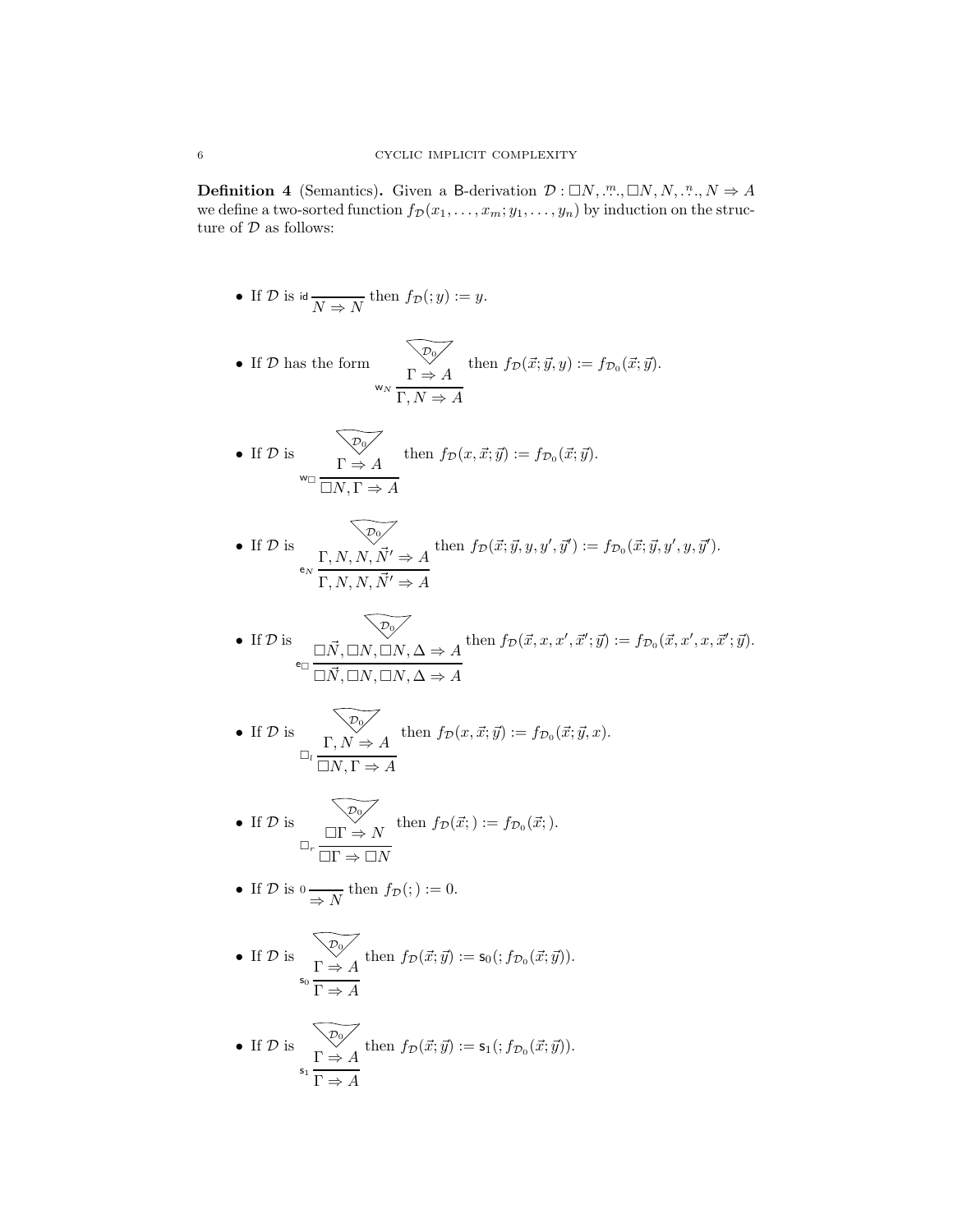\n- If 
$$
\mathcal{D}
$$
 is\n  $\overline{C_0}$ \n $\overline{C_1}$ \n $\overline{C_2}$ \n $\overline{C_3}$ \n
\n- If  $\mathcal{D}$  is\n  $\overline{C_1}$ \n $\overline{C_2}$ \n $\overline{C_3}$ \n
\n- If  $\mathcal{D}$  is\n  $\overline{C_1}$ \n $\overline{C_2}$ \n $\overline{C_3}$ \n
\n- If  $\mathcal{D}$  is\n  $\overline{C_1}$ \n $\overline{C_2}$ \n $\overline{C_3}$ \n
\n- If  $\mathcal{D}$  is\n  $\overline{C_1}$ \n $\overline{C_2}$ \n $\overline{C_3}$ \n
\n- If  $\mathcal{D}$  is\n  $\overline{C_3}$ \n $\overline{C_3}$ \n $\overline{C_3}$ \n $\overline{C_3}$ \n $\overline{C_3}$ \n
\n- If  $\mathcal{D}$  is\n  $\overline{C_3}$ \n $\overline{C_3}$ \n $\overline{C_3}$ \n $\overline{C_3}$ \n $\overline{C_3}$ \n $\overline{C_3}$ \n $\overline{C_3}$ \n $\overline{C_3}$ \n
\n- If  $\mathcal{D}$  is\n  $\overline{C_2}$ \n $\overline{C_2}$ \n $\overline{C_2}$ \n
\n- If  $\mathcal{D}$  is\n  $\overline{C_2}$ \n $\overline{C_2}$ \n $\overline{C_2}$ \n
\n- If

The above formal semantics exposes how B-derivations and B functions relate. The rule srec in Figure [2](#page-5-0) corresponds to safe recursion, and safe composition along safe parameters is expressed by means of the rules  $cut_N$ . Note, however, that the function  $f_{\mathcal{D}}$  is not quite defined according to function algebra B, due to the interpretation of the  $cut_{\Box}$  rule apparently not satisfying the required constraint on safe composition along a normal parameter. However, this admission turns out to be harmless, as exposited in the following proposition:

<span id="page-7-0"></span>**Proposition 5.** Given a B-derivation  $\mathcal{D}$  :  $\Box \Gamma, \vec{N} \Rightarrow \Box N$ , there is a B-derivation  $\mathcal{D}^*$ :  $\Box\Gamma \Rightarrow \Box N$  (of smaller size) such that:

$$
f_{\mathcal{D}}(\vec{x};\vec{y}) = f_{\mathcal{D}^*}(\vec{x};).
$$

*Proof sketch.* The proof is by induction on D, using the fact that  $\text{cond}_N$ ,  $\text{cond}_{\Box N}$ and  $\sec_{\Box N}$  have only non-modal succedents.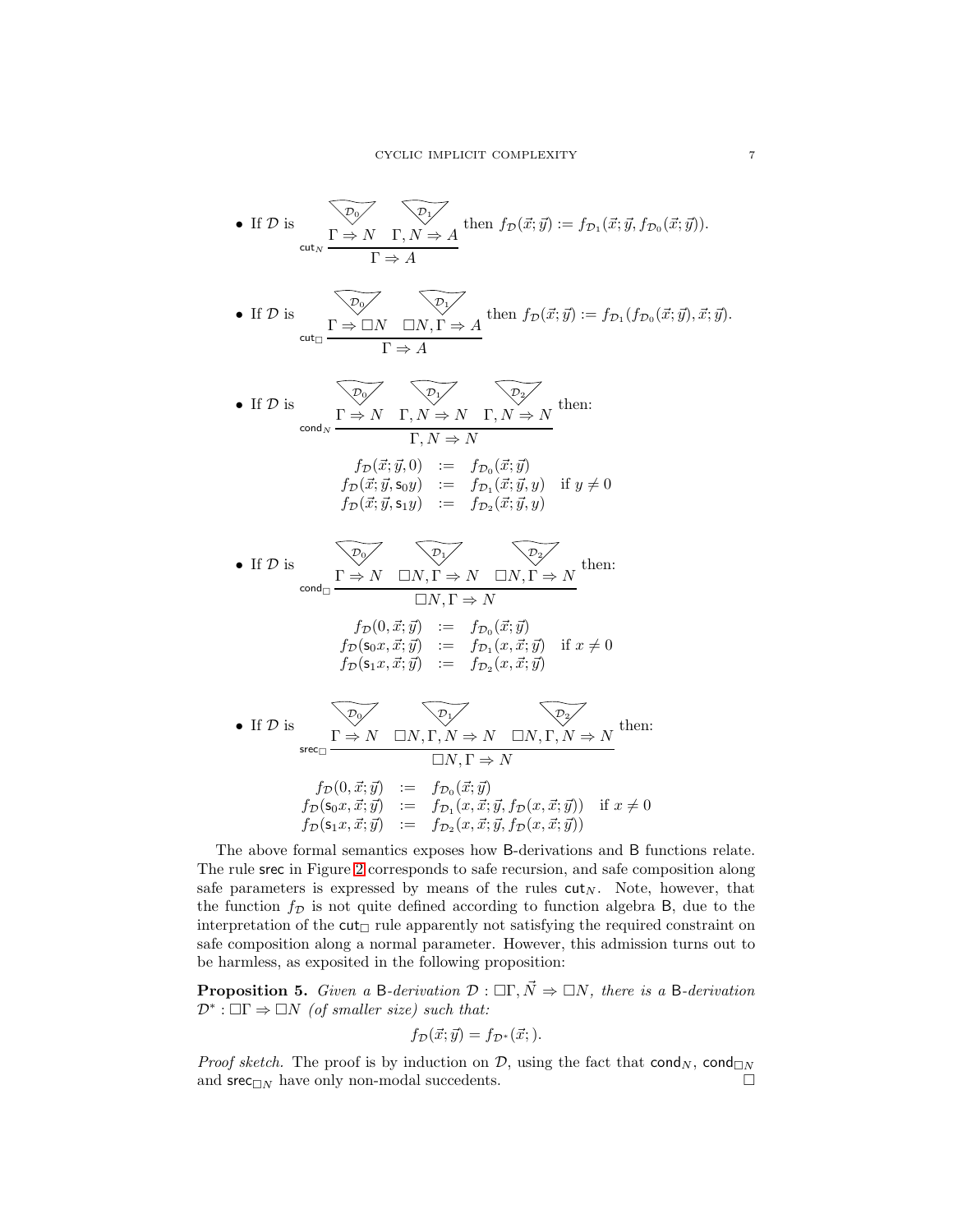<span id="page-8-1"></span>Our overuse of the notation B (for a function algebra and for a type system) is now justified by the following (folklore) result.

**Proposition 6.**  $f \in \mathcal{B}$  iff there is a B-derivation D for which  $f_{\mathcal{D}}(\vec{x}; \vec{y}) = f(\vec{x}; \vec{y})$ .

Proof sketch. The left-right implication is routine and we omit it. For the right-left implication we proceed by induction on the structure of  $\mathcal{D}$ . In particular, notice that the interpretation  $f_{\mathcal{D}}$  of a derivation  $\mathcal{D}$  given in Definition [4](#page-5-1) almost induces a bona fide interpretation of typing derivations into the function algebra, but for the case where the last rule of  $D$  is  $\text{cut}_{\Box}$ . To handle this we appeal to Proposition [5,](#page-7-0) which allows us to infer that, if  $\mathcal{D}_0 : \Box \Gamma, \overline{N} \Rightarrow \Box N$  is the sub-derivation of the leftmost premise of  $cut_{\Box}$ , it can be replaced by the (smaller) subderivation  $\mathcal{D}_0^*$ :  $\Box\Gamma \Rightarrow$  $\Box N$  constructed in Proposition [5.](#page-7-0) From here, the interpretation from Definition [4](#page-5-1) induces a correct instance of safe composition along a normal parameter.

<span id="page-8-0"></span>**Convention 7.** Given Proposition [6](#page-8-1) above, we shall henceforth freely write  $f(\vec{x}; \vec{y}) \in$ B if there is a derivation  $\mathcal{D} : \Box \Gamma, \vec{N} \Rightarrow N$  with  $f_{\mathcal{D}}(\vec{x}; \vec{y}) = f(\vec{x}; \vec{y}).$ 

#### 3. Two-tiered circular systems on notation

In this section we introduce a 'coinductive' version of B, and we study global criteria that tame its computational strength. This proof-theoretic investigation will lead us to two relevant circular systems: CNB, which morally permits 'nested' versions of safe recursion, and CB, which will turn out to be closer to usual safe recursion.

Throughout this section we shall work with the set of typing rules  $B^- := B \setminus$  srec.

3.1. Non-wellfounded typing derivations. To begin with, we define the notion of 'coderivation', which is the fundamental formal object of this section.

**Definition 8** (Coderivations). A  $(B^--)$ *coderivation* is a possibly infinite rooted tree (of height  $\leq \omega$ ) generated by the rules of B<sup>-</sup>. Formally, it is a ternary tree  $D \subseteq \{0,1,2\}^*$  where each node of D is labelled by an inference step from B<sup>-</sup> such that, whenever  $\nu \in \mathcal{D}$  is labelled by a step  $\frac{S_1 \cdots S_n}{S_n}$  $\frac{n}{S}$ , for  $n \leq 3$ ,  $\nu$  has n children in  $D$  labelled by steps with conclusions  $S_1, \ldots, S_n$  respectively. Sub-coderivations of a coderivation D rooted at position  $\nu \in \{0,1,2\}^*$  will be denoted  $\mathcal{D}_{\nu}$ , so that  $\mathcal{D}_{\epsilon} = \mathcal{D}$ . We write  $\nu \sqsubseteq \mu$  (resp.  $\nu \sqsubset \mu$ ) if  $\nu$  is a prefix (resp. a strict prefix) of  $\mu$ , and in this case we say that  $\mu$  is above (resp. strictly above)  $\nu$  or that  $\nu$  is below (resp. strictly below)  $\mu$ . We extend this order from nodes to sequents in the obvious way.

We say that a coderivation is regular (or circular) if it has only finitely many distinct sub-coderivations.

If we ignore modalities, the rules of  $B^-$  can be obtained by adapting to binary notation the rules of  $CT_0$ , the type level 0 fragment of  $CT$  from  $|Das21|$ , which are in turn derivable in the type level 0 fragment of C from [\[KPP21a\]](#page-38-3). (See Theorem [22](#page-13-0) for further discussion on this point.)

Note that, while usual derivations may be naturally written as finite trees or dags, regular coderivations may be naturally written as finite directed (possibly cyclic) graphs: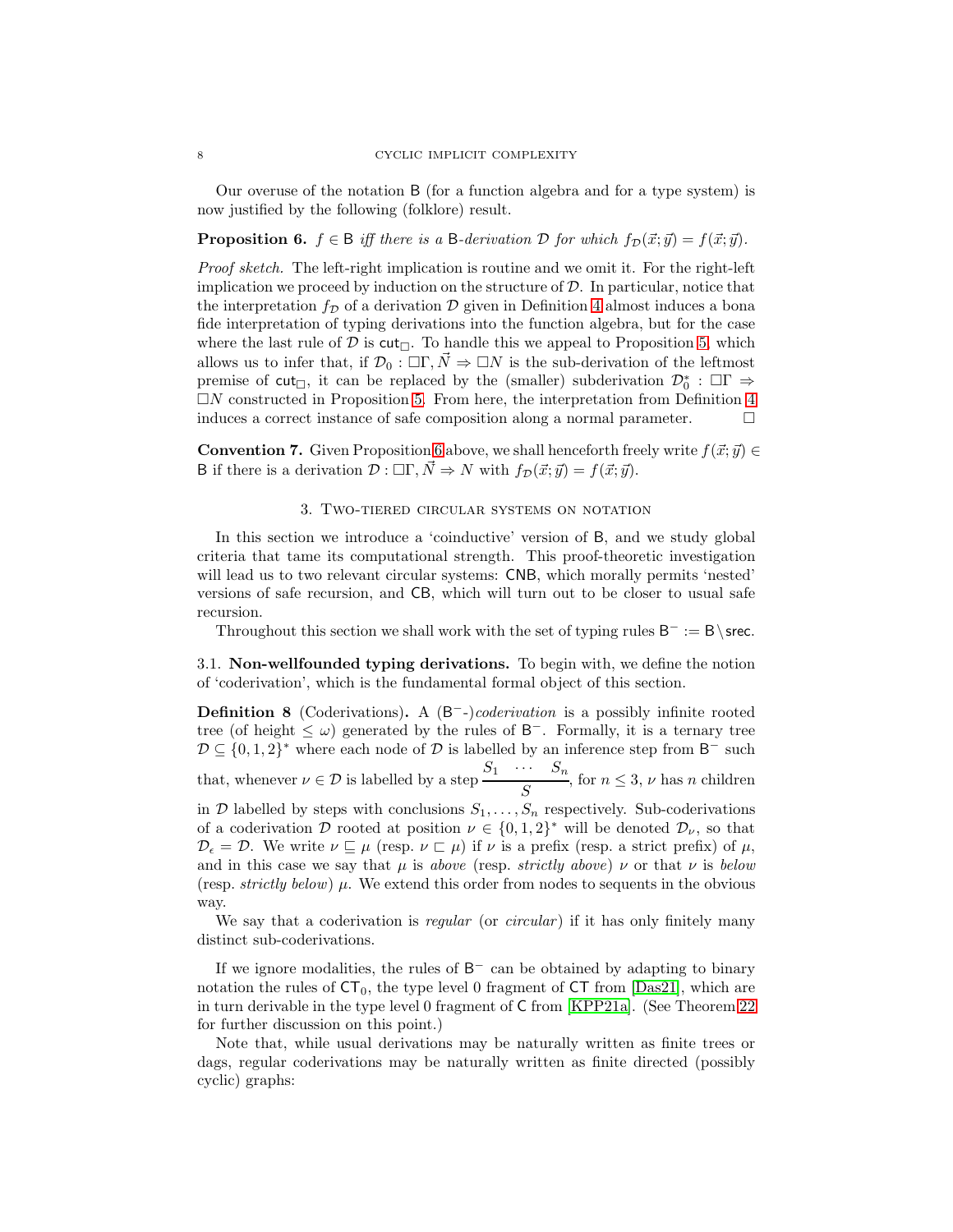Convention 9 (Representing coderivations). Henceforth, we may mark steps by • (or similar) in a regular coderivation to indicate roots of identical sub-coderivations. Moreover, to avoid ambiguities and to ease parsing of (co)derivations, we shall often underline principal formulas of a rule instance in a given coderivation and omit instances of  $w_{\Box}$  and  $w_N$  as well as certain structural steps, e.g. during a cut step.

<span id="page-9-0"></span>**Example 10** (Regular coderivations). The coderivations  $I$ ,  $S$  and  $C$  below are regular:

$$
\begin{array}{c}\n\operatorname{id} \\
\phantom{|} \overbrace{\phantom{|}}^{\operatorname{S_1}} \overbrace{N \Rightarrow N} \\
\phantom{|} \square_l \xrightarrow{\square} \overbrace{\square N \Rightarrow N} \\
\phantom{|} \square_r \xrightarrow{\square N \Rightarrow N} \operatorname{cut}_{\square} \xrightarrow{\square N \Rightarrow N} \bullet \\
\phantom{|} \textrm{cut}_{\square} \xrightarrow{\square N \Rightarrow N} \square N \Rightarrow N\n\end{array}
$$

$$
\begin{array}{cccc}\n0 & \frac{\mathrm{id} \times N}{\Rightarrow N} & \frac{\mathrm{id} \times N}{\Rightarrow N} & \frac{\mathrm{id} \times N}{\Rightarrow N} \\
\frac{\mathrm{id} \times N}{\Rightarrow N} & \frac{\mathrm{id} \times N}{\Rightarrow N} & \frac{\mathrm{id} \times N}{\Rightarrow N} & \frac{\mathrm{id} \times N}{\Rightarrow N} & \frac{\mathrm{id} \times N}{\Rightarrow N} \\
\frac{\mathrm{id} \times N}{\Rightarrow N} & \frac{\mathrm{id} \times N}{\Rightarrow N} & \frac{\mathrm{id} \times N}{\Rightarrow N} & \frac{\mathrm{id} \times N}{\Rightarrow N} \\
\frac{\mathrm{id} \times N}{\Rightarrow N} & \frac{\mathrm{id} \times N}{\Rightarrow N} & \frac{\mathrm{id} \times N}{\Rightarrow N} & \frac{\mathrm{id} \times N}{\Rightarrow N}\n\end{array}
$$

$$
\begin{array}{c}\n\vdots \\
\downarrow \text{cond}_{\square} & \downarrow \text{cond}_{\square} \\
\hline\n\frac{N \Rightarrow N}{\square N, N \Rightarrow N} \circ \downarrow \\
\downarrow \text{cond}_{\square} & \downarrow \text{cond}_{\square} \\
\hline\n\text{cond}_{\square} & \frac{\square N, N \Rightarrow N}{\square N, N \Rightarrow N} \circ \downarrow \\
\hline\n\frac{\square N, N \Rightarrow N}{\square N, \square N, N \Rightarrow N} & \downarrow \text{cond}_{\square} \\
\hline\n\frac{\square N, N \Rightarrow N}{\square N, \square N, N \Rightarrow N}\n\end{array}
$$

As discussed in [\[Das21\]](#page-37-3), and implicitly stated in [\[KPP21a\]](#page-38-3), coderivations can be identified with Kleene-Herbrand-Gödel style equational programs, in general computing partial recursive functionals (see, e.g., [\[Kle71,](#page-38-10) §63] for further details). We shall specialise this idea to our two-sorted setting.

<span id="page-9-1"></span>**Definition 11** (Semantics of coderivations). To each  $B^-$ -coderivation  $D$  we associate a 'two-sorted' Kleene-Herbrand-Gödel partial function  $f<sub>D</sub>$  obtained by construing the semantics of Definition [4](#page-5-1) as a (possibly infinite) equational program.

Given a two-sorted function  $f(\vec{x}; \vec{y})$ , we say that f is defined by a B<sup>-</sup>-coderivation D (or even, is B<sup>-</sup>-codefinable) if  $f_{\mathcal{D}}(\vec{x}; \vec{y}) = f(\vec{x}; \vec{y})$ .

Note, in particular, that from a regular coderivation  $D$  we obtain a *finite* equational program determining  $f_{\mathcal{D}}$ . Of course, our overuse of the notation  $f_{\mathcal{D}}$  is suggestive since it is consistent with that of Definition [4.](#page-5-1)

Example 12 (Regular coderivations, revisited). Let us consider the semantics of the coderivations  $\mathcal{I}, \mathcal{S}$  and  $\mathcal{C}$  from Example [10.](#page-9-0)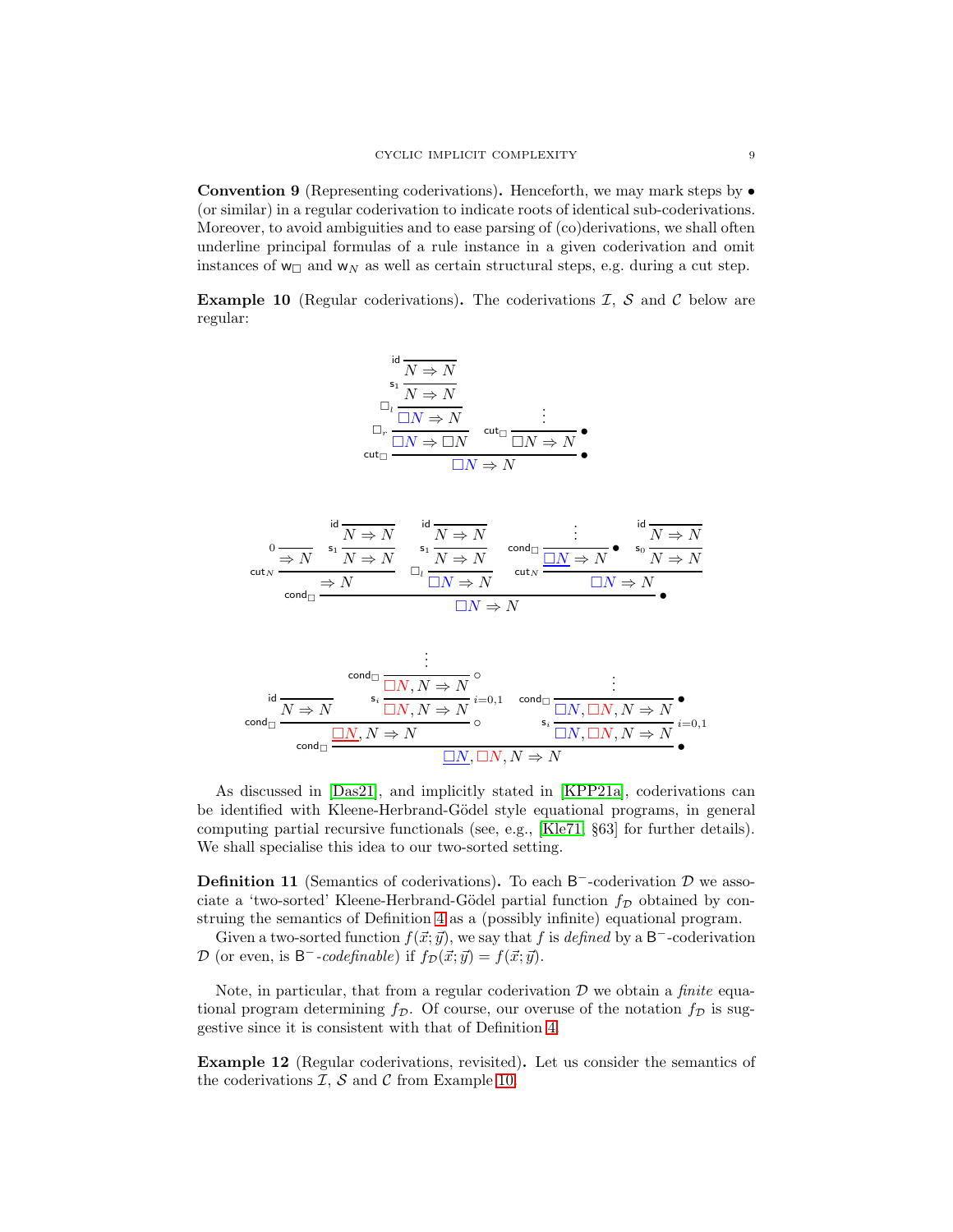• The partial functions  $f_{\mathcal{I}\nu}$  are given by the following equational program:

$$
\begin{array}{rcl} f_{\mathcal{I}_{\epsilon}}(x;) & = & f_{\mathcal{I}_{1}}(f_{\mathcal{I}_{0}}(x;)); \\ f_{\mathcal{I}_{0}}(x;) & = & f_{\mathcal{I}_{00}}(x;) \\ f_{\mathcal{I}_{00}}(x;) & = & f_{\mathcal{I}_{000}}(x) \\ f_{\mathcal{I}_{000}}(x) & = & \mathsf{s}_{1}(x) \\ f_{\mathcal{I}_{1}}(x;) & = & f_{\mathcal{I}_{\epsilon}}(x;) \end{array}
$$

By purely equational reasoning, we can simplify this program to obtain:

$$
f_{\mathcal{I}_{\epsilon}}(x;) = f_{\mathcal{I}_{\epsilon}}(\mathsf{s}_1 x;)
$$

Since the above equational program keeps increasing the input, the function  $f_{\mathcal{I}} = f_{\mathcal{I}_{\epsilon}}$  is always undefined.

• The equational program associated with the coderivation  $S$  is as follows:

$$
f_{\mathcal{S}_{\epsilon}}(0;) = f_{\mathcal{S}_{0}}(t;)
$$
\n
$$
f_{\mathcal{S}_{\epsilon}}(s_{0}x;) = f_{\mathcal{S}_{1}}(x;)
$$
\n
$$
f_{\mathcal{S}_{\epsilon}}(s_{1}x;) = f_{\mathcal{S}_{2}}(x;)
$$
\n
$$
f_{\mathcal{S}_{0}}(t) = s_{1}0
$$
\n
$$
f_{\mathcal{S}_{1}}(x;) = s_{1}x
$$
\n
$$
f_{\mathcal{S}_{2}}(x;) = f_{\mathcal{S}_{21}}(f_{\mathcal{S}_{20}}(x;))
$$
\n
$$
f_{\mathcal{S}_{20}}(x;) = f_{\mathcal{S}_{\epsilon}}(x;)
$$
\n
$$
f_{\mathcal{S}_{21}}(x;) = f_{\mathcal{S}_{210}}(x;)
$$
\n
$$
f_{\mathcal{S}_{210}}(x;) = s_{0}(x)
$$

By equational reasoning again we obtain:

$$
f_{\mathcal{S}_{\epsilon}}(0;) = s_1 0
$$
  
\n
$$
f_{\mathcal{S}_{\epsilon}}(s_0 x;) = s_1 x \qquad x \neq 0
$$
  
\n
$$
f_{\mathcal{S}_{\epsilon}}(s_1 x;) = s_0 f_{\mathcal{S}_{\epsilon}}(x;)
$$

Note, therefore, that the function  $f_{\mathcal{S}} = f_{\mathcal{S}_{\epsilon}}$  computes the unary successor function  $x \mapsto x + 1$ .

• Last, the equational program of  $\mathcal C$  can be written as:

$$
f_{\mathcal{C}_{\epsilon}}(0,0;z) = z
$$
  
\n
$$
f_{\mathcal{C}_{\epsilon}}(0,s_iy;z) = s_i f_{\mathcal{C}_{\epsilon}}(x,y;z) \neq 0
$$
  
\n
$$
f_{\mathcal{C}_{\epsilon}}(s_i x, y; z) = s_i f_{\mathcal{C}_{\epsilon}}(x,y;z) \neq 0
$$

which computes concatenation of the binary representation of three natural numbers.

Despite regular coderivations being finitely presentable, they may introduce functions that are undefined for some arguments, as shown in the above example. We shall adapt to our setting a well-known 'termination criterion' from non-wellfounded proof theory able to identify certain coderivations (even the non-regular ones) that define total functions. First, let us recall some standard proof theoretic concepts about (co)derivations, similar to those occurring in [\[Das21,](#page-37-3) [KPP21b\]](#page-38-11).

<span id="page-10-0"></span>**Definition 13** (Ancestry). Fix a coderivation  $\mathcal{D}$ . We say that a type occurrence A is an *immediate ancestor* of a type occurrence  $B$  in  $D$  if they are types in a premiss and conclusion (respectively) of an inference step and, as typeset in Figure [2,](#page-5-0) have the same colour. If A and B are in some  $\Gamma$  or  $\Gamma'$ , then we furthermore insist that they are in the same position in the list.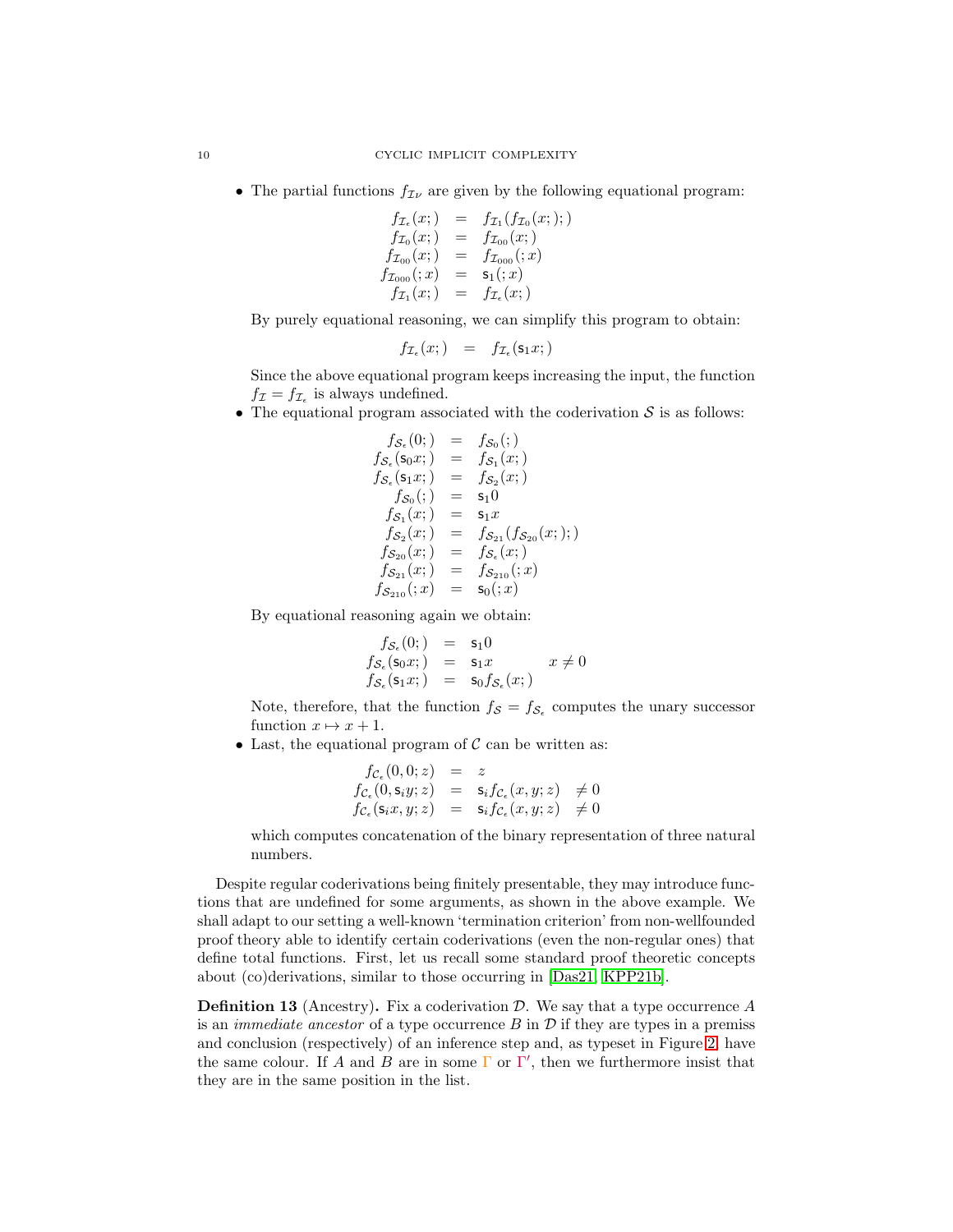<span id="page-11-1"></span>Being a binary relation, immediate ancestry forms a directed graph upon which our correctness criterion is built.

Definition 14 (Progressing coderivations). A thread is a maximal path in the graph of immediate ancestry. We say that a (infinite) thread is progressing if it is eventually constant  $\Box N$  and infinitely often principal for a cond $\Box N$  rule.

A coderivation is progressing if each of its infinite branches is progressing.

**Example 15** (Regular coderivations re-revisited). In Example [10,](#page-9-0) both  $\mathcal I$  and  $\mathcal S$ have precisely one infinite branch (that loops on  $\bullet$ ). The former is not progressing because the infinite branch contains no instances of cond $\Box$  at all. By contrast, S is progressing, since the infinite branch has a progressing thread on the blue formulas  $\Box N$  indicated there. Last, C has two simple loops, one on  $\bullet$  and the other one on  $\circ$ . For any infinite branch  $B$  we have two cases:

- if  $B$  crosses the bottommost conditional infinitely many times, it contains a progressing blue thread;
- $\bullet$  otherwise,  $B$  crosses the topmost conditional infinitely many times, so that it contains a progressing red thread.

Therefore,  $\mathcal C$  is progressing.

As shown in previous works (see e.g. [\[Das21\]](#page-37-3) and [\[KPP21a\]](#page-38-3)), the progressing criterion is sufficient to guarantee that the partial function computed is, in fact, a well-defined total function:

#### <span id="page-11-0"></span>**Proposition 16** (Totality). If  $D$  is progressing then  $f_D$  is total.

*Proof sketch.* We proceed by contradiction. If  $f<sub>D</sub>$  is non-total then, since each rule preserves totality, we must have that  $f_{\mathcal{D}'}$  is non-total for one of  $\mathcal{D}'$ 's immediate sub-coderivations  $\mathcal{D}'$ . Continuing this reasoning we can build an infinite 'non-total' branch  $B = (\mathcal{D}^i)_{i \leq \omega}$ . Let  $(\Box N^i)_{i \geq k}$  be a progressing thread along B, and assign to each  $\Box N^i$  the least natural number  $n_i \in \mathbb{N}$  such that  $f_{\mathcal{D}^i}$  is non-total when  $n_i$  is assigned to the type occurrence  $\Box N^i$ .

Now, notice that:

- $(n_i)_{i\geq k}$  is monotone non-increasing, by inspection of the rules and their interpretations from Definition [4.](#page-5-1)
- $(n_i)_{i\geq k}$  does not converge, since  $(\Box N^i)_{i\geq k}$  is progressing and so is infinitely often principal for cond<sub> $\Box$ </sub>, where the value of  $n_i$  must strictly decrease (cf., again, Definition [4\)](#page-5-1).

This contradicts the well-ordering property of the natural numbers.  $\Box$ 

One of the most appealing features of the progressing criterion is that, while being rather expressive and admitting many natural programs, e.g. as we will see in the next subsections, it remains effective (for regular coderivations) thanks to well known arguments in automaton theory:

#### Fact 17 (Folklore). It is decidable whether a regular coderivation is progressing.

This well-known result (see, e.g., [\[DHL06a\]](#page-38-12) for an exposition for a similar circular system) follows from the fact that the progressing criterion is equivalent to the universality of a Büchi automaton of size determined by the (finite) representation of the input coderivation. This problem is decidable in polynomial space, though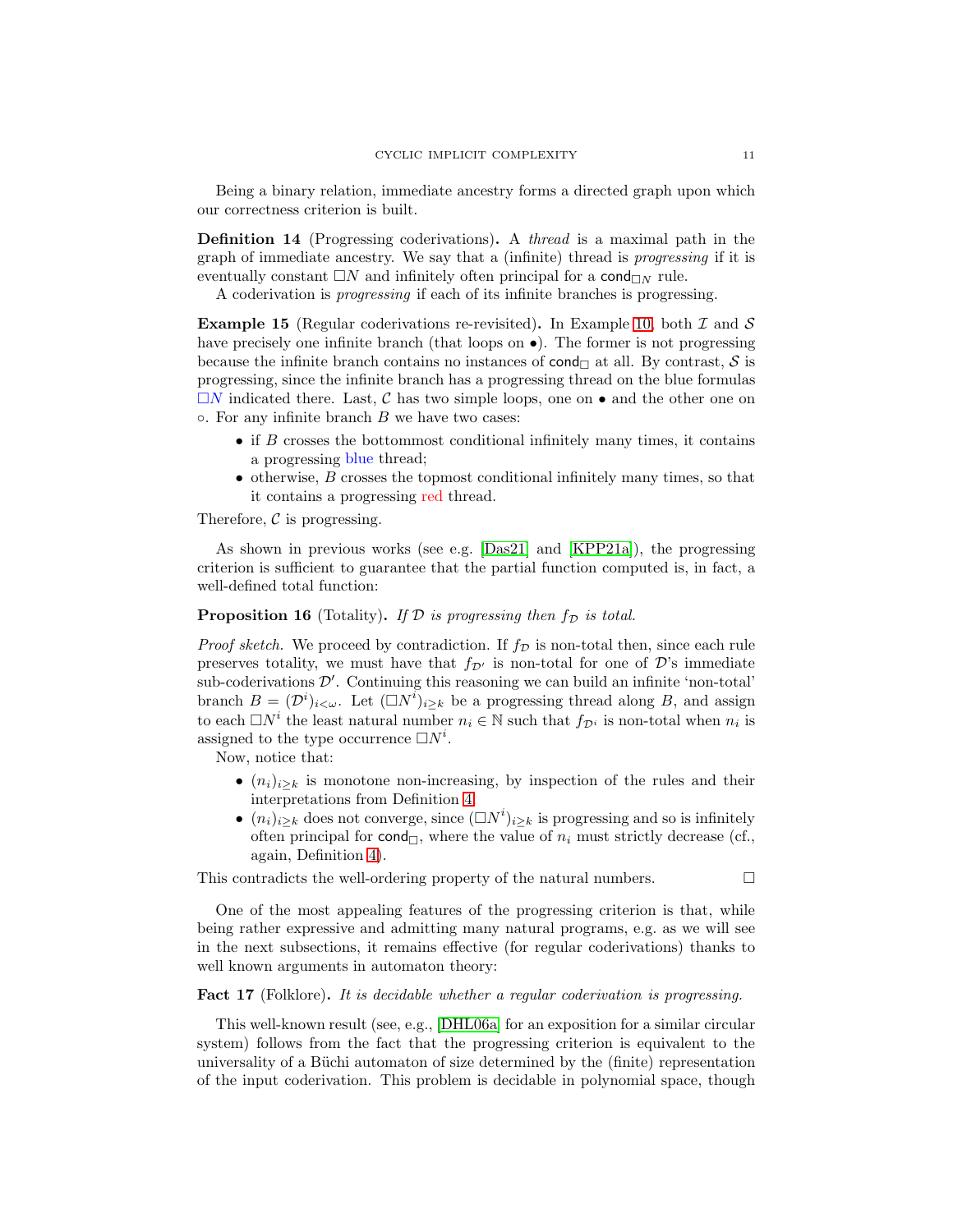the correctness of this algorithm requires nontrivial infinitary combinatorics, as formally demonstrated in [\[KMPS19\]](#page-38-13).

<span id="page-12-3"></span>Let us finally observe that the progressiveness condition turns out to be sufficient to restate Proposition [5](#page-7-0) in a non-wellfounded setting:

**Proposition 18.** Given a progressing  $B^-$ -coderivation  $\mathcal{D}$  :  $\Box \Gamma, \vec{N} \Rightarrow \Box N$ , there is a progressing  $\mathsf{B}^-$ -coderivation  $\mathcal{D}^*$ :  $\square \Gamma \Rightarrow \square N$  such that:

 $f_{\mathcal{D}}(\vec{x}; \vec{y}) = f_{\mathcal{D}^*}(\vec{x}; ).$ 

*Proof.* By progressiveness, any infinite branch contains a cond $\Box$ -step, which has non-modal succedent. Since the conclusion has a modal succedent, by inspection on the rules of B <sup>−</sup> we conclude that each infinite branch contains an instance of  $\Box_r$ . Hence, the set of the conclusions of such  $\Box_r$ -steps forms a bar across D. By applying weak König Lemma, the set of all nodes of  $D$  below this bar, say  $X_{\mathcal{D}}$ , is finite. The proof is by induction on the cardinality of  $X_{\mathcal{D}}$  and is analogous to Proposition [5.](#page-7-0)

Note that the above proof uniquely depends on progressiveness, and so it holds for non-regular progressing B<sup>-</sup>-coderivations as well.

<span id="page-12-4"></span>3.2. Computational strength of coderivations. The sequent calculus system B (Figure [2\)](#page-5-0) is a S4-style modal calculus transplanting Bellantoni and Cook's function algebra into a proof-theoretical setting (as in [\[Hof97\]](#page-38-7)). In particular, B-derivations locally introduce safe recursion by means of the rule srec, and Proposition [5](#page-7-0) ensures that the composition schemes defined by the cut rules are safe. A different situation arises when we move from B-derivations to B<sup>−</sup>-coderivations: non-wellfoundedness can actually be used to circumvent the normal/safe distinction and subsume more complex recursion mechanisms. The following example illustrates the problem.

<span id="page-12-2"></span>**Example 19** (Non-safety in regular progressing coderivations). Let  $q(\vec{x}; \vec{y})$  and  $h_i(x, \vec{x}, z; \vec{y})$  with  $i = 0, 1$  be functions definable by some (regular and progressing) B<sup>-</sup>-coderivations G and  $\mathcal{H}_i$ , respectively. Then the following non-safe recursion scheme,

(1) 
$$
f(0, \vec{x};) = g(\vec{x};)
$$

$$
f(s_i x, \vec{x};) = h_i(x, \vec{x}, f(x, \vec{x};));
$$

can be defined by the following (regular and progressing) B<sup>−</sup>-coderivation:

<span id="page-12-0"></span>
$$
\begin{array}{c}\n\vdots \\
\hline\n\text{cond}_{\Box} & \Box N, \Box \vec{N} \Rightarrow N \\
\hline\n\text{Cov}_{\Box} & \Box N, \Box \vec{N} \Rightarrow \Box N\n\end{array}\n\qquad\n\begin{array}{c}\n\Box N, \Box \vec{N} \Rightarrow N \\
\hline\n\text{Cov}_{\Box} & \Box N, \Box \vec{N}, \Box N \Rightarrow N \\
\hline\n\Box N, \Box \vec{N} \Rightarrow N\n\end{array}\n\qquad\n\begin{array}{c}\n\Box N, \Box \vec{N} \Rightarrow N \\
\hline\n\Box N, \Box \vec{N} \Rightarrow N\n\end{array}\n\qquad\n\begin{array}{c}\n\Box N, \Box \vec{N} \Rightarrow N\n\end{array}
$$

Note in particular that we can use the scheme in Equation [\(1\)](#page-12-0) to define all primitive recursive functions.

<span id="page-12-1"></span>We can go further and show that, without restrictions on progressing coderivations, the distinction between modal and non-modal inputs becomes redundant: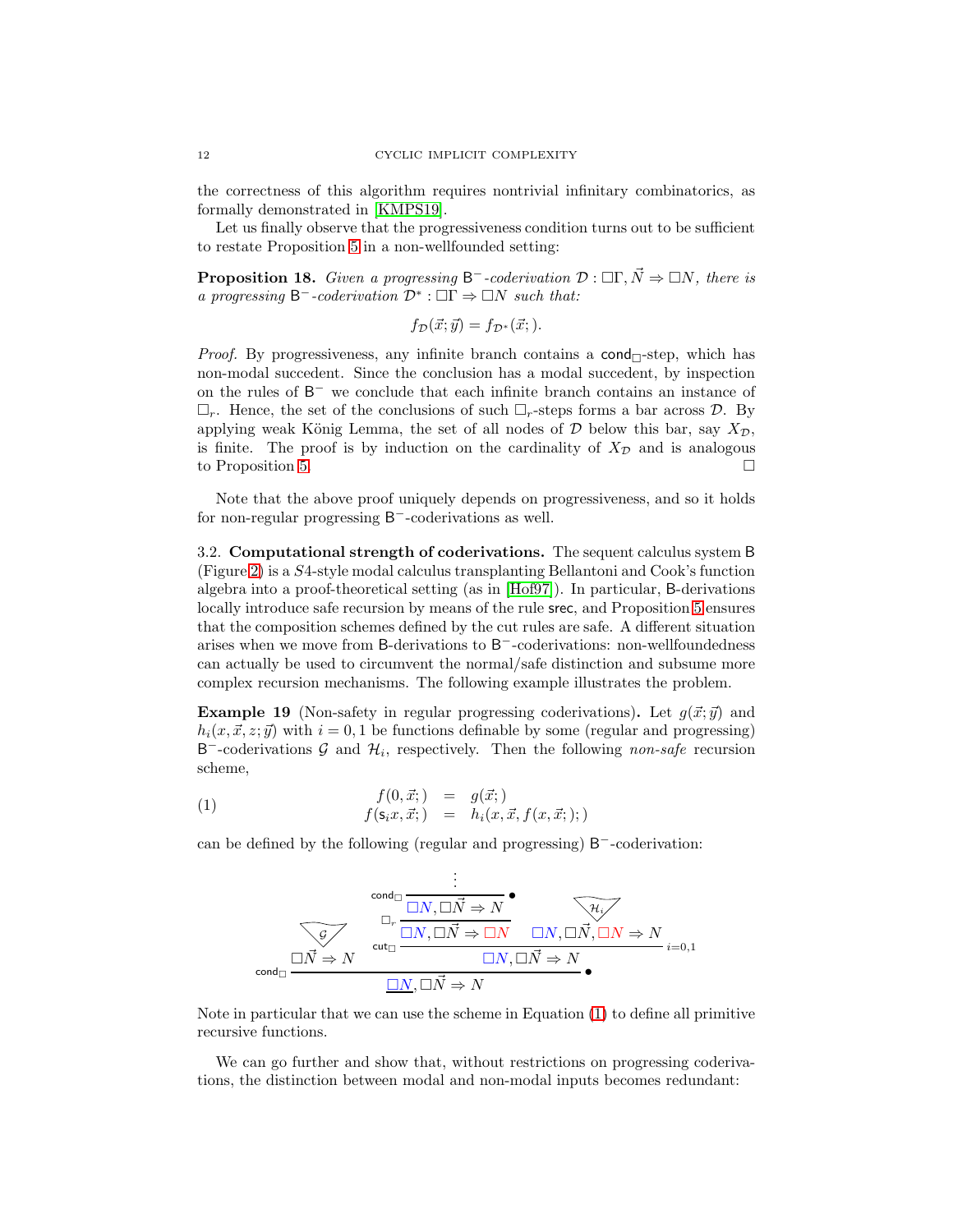**Proposition 20.** For any coderivation  $\mathcal{D}: \Box N, \Box N, N, \Box N, N, \Box N \Rightarrow N$  of  $\mathsf{B}^$ there is a coderivation  $\mathcal{D}^{\square}$ :  $\square N, \square, \square N \Rightarrow N$  such that:

- $f_{\mathcal{D}}(\vec{x}; \vec{y}) = f_{\mathcal{D}}(\vec{x}, \vec{y}; )$ ;
- $\mathcal{D}^{\Box}$  does not contain instances of w<sub>N</sub>, e<sub>N</sub>, cut<sub>N</sub>, cond<sub>N</sub>.

Moreover,  $\mathcal{D}^{\square}$  is regular (resp. progressing) if  $\mathcal D$  is.

*Proof.* We construct  $\mathcal{D}^{\square}$  coinductively. The only interesting cases are when  $\mathcal D$  is id or it is obtained from  $\mathcal{D}_0 : \Gamma \Rightarrow N$  and  $\mathcal{D}_1 : \Gamma, N \Rightarrow A$  by applying a cut<sub>N</sub>-step. Then,  $\mathcal{D}^{\square}$  is constructed, respectively, as follows:

id N ⇒ N l N ⇒ N D 0 Γ ⇒ N <sup>r</sup> Γ ⇒ N D 1 Γ, N ⇒ N l Γ, N ⇒ N cut<sup>N</sup> Γ ⇒ N 

As we shall see in the next subsections, the above issues can be avoided by imposing a further global criterion to recover safe recursion in a non-wellfounded setting. On the other hand, Proposition [20](#page-12-1) turns out to be particularly useful to illustrate how regularity and progressiveness affect the class of B <sup>−</sup>-definable functions. Indeed, thanks to the above proposition, we can recast several of the computational results present in the (type 0) systems from [\[Das21,](#page-37-3) [KPP21b\]](#page-38-11):

#### <span id="page-13-1"></span>Proposition 21. We have the following:

- (1) If  $f(\vec{x})$  is primitive recursive then  $f(\vec{x};)$  is defined by a regular and progressing B<sup>-</sup>-coderivation.
- (2) The class of regular  $B^-$ -coderivations is Turing-complete, i.e. they define every partial recursive function.
- (3) Any function  $f(\vec{x};)$  is defined by a progressing  $\mathsf{B}^-$ -coderivation.

Self-contained demonstrations of these points can be found in Appendix [B.1.](#page-40-0)

In light of the proposition above, it is natural to wonder at this point precisely what class of functions is defined by the regular progressing B<sup>-</sup>-coderivations. Interestingly [\[KPP21b\]](#page-38-11) show that, in the absence of contraction rules, only the primitive recursive funtions are so definable (even at all finite types). It is tempting, therefore, to conjecture that the regular and progressing B<sup>-</sup>-coderivations define *just* the primitive recursive functions.

However there is a crucial difference between our formulation of cut and that in [\[KPP21b\]](#page-38-11), namely that ours is context-sharing and theirs is context-splitting. Thus the former admits a quite controlled form of contraction that, perhaps surprisingly, is enough to simulate the type 0 fragment  $CT_0$  from [\[Das21\]](#page-37-3) (which has explicit contraction):

<span id="page-13-0"></span>**Theorem 22.**  $f(\vec{x};)$  is defined by a regular progressing  $B^-$ -coderivation if and only if  $f(\vec{x})$  is type-1-primitive-recursive, i.e. it is in the fragment  $T_1$  of Gödel's T with recursion only at type 1.

The proof of this result is somewhat technical, relying on some results from [\[Das21\]](#page-37-3), and is somewhat orthogonal to the focus of this paper, so is devolved to Appendix [B.2.](#page-42-0)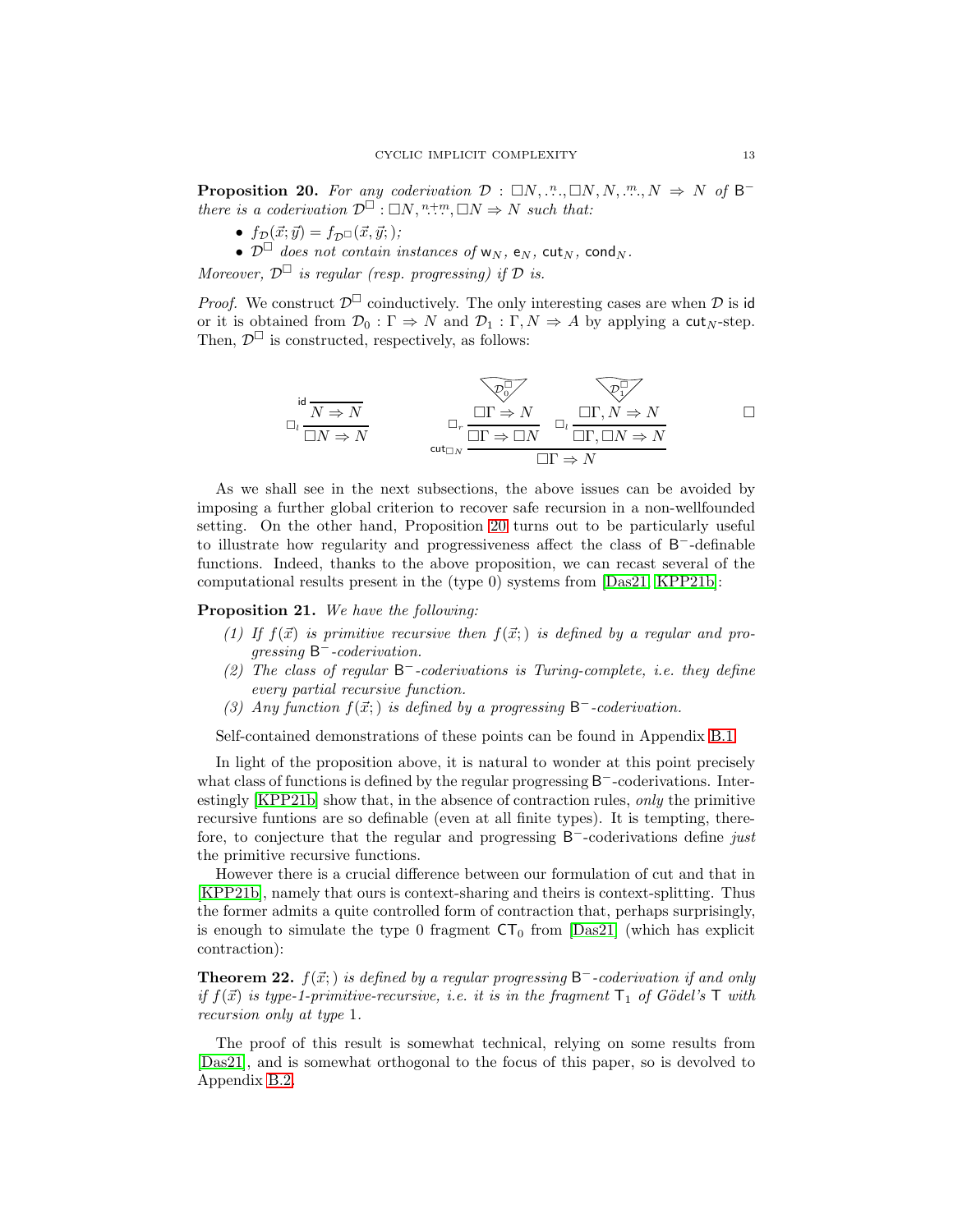Note however that, given the computationally equivalent system  $CT_0$  with contraction from [\[Das21\]](#page-37-3), we can view the above result as a sort of 'contraction admissibility' for regular progressing  $B^-$ -coderivations. Let us take a moment to make this formal.

<span id="page-14-1"></span>Call  $B^- + \{c_N, c_{\Box N}\}\$ the extension of  $B^-$  with the rules  $c_N$  and  $c_{\Box N}$  below:

(2) 
$$
\mathsf{c}_N \frac{\Gamma, N, N \Rightarrow B}{\Gamma, N \Rightarrow B} \qquad \mathsf{c}_\Box \frac{\Gamma, \Box N, \Box N \Rightarrow B}{\Gamma, \Box N \Rightarrow B}
$$

where the semantics for the new system extends the one for  $B^-$  in the obvious way, and the notion of (progressing) thread is induced by the given colouring.<sup>[2](#page-14-0)</sup> We have:

**Corollary 23.**  $f(\vec{x};)$  is definable by a regular progressing  $B^- + \{c_N, c_{\Box N}\}$ -coderivation iff it is definable by a regular progressing  $B^-$ -coderivation.

*Proof idea.* The former system is equivalent to  $CT_0$  from [\[Das21\]](#page-37-3), whose type 1 functions are just those of  $T_1$  by [\[Das21,](#page-37-3) Corollary 80], which are all defined by regular progressing B<sup>-</sup>-coderivations by Theorem [22](#page-13-0) above. □

<span id="page-14-3"></span>Remark 24. The reader may at this point wonder if a direct 'contraction-admissibility' argument exists for the rules in [\(2\)](#page-14-1). First, notice that  $c_N$  can be derived in B<sup>-</sup>:

$$
\begin{array}{c}\n\text{id } N \to N \\
\text{w}_N \overline{\Gamma, N \to N} \quad \Gamma, N, N \to B \\
\text{cut}_N \overline{\Gamma, N \to R}\n\end{array}
$$

While a similar derivation exists for  $c_{\Box}$ , note that this crucially does not preserve the same notion of thread (cf. colours above) and so does not, a priori, preserve progressiveness.

3.3. Proof-level conditions motivated by implicit complexity. Example [19](#page-12-2) from the previous subsection motivates the introduction of a further criterion on B <sup>−</sup>-coderivations to rule out recursion schemes that are 'not safe'. To this end we propose the following simple criterion:

Definition 25 (Safety). A B<sup>-</sup>-coderivation is *safe* if each infinite branch crosses only finitely many  $cut_{\Box}$ -steps.

**Example 26.** The coderivation  $\mathcal{I}$  in Example [10](#page-9-0) is not safe, as there is an instance of cut<sub> $\Box$ </sub> in the loop on  $\bullet$ , which means that there is an infinite branch crossing infinitely many cut $\sqcap$ -steps. By contrast, using the same reasoning, we can infer that the coderivations  $S$  and  $C$  are safe.

By inspecting the coderivation of Example [19,](#page-12-2) we notice that the infinite branch that loops on  $\bullet$  contains infinitely many  $\text{cut}_{\Box}$  steps, so that it does not respect the above safety condition. Perhaps surprisingly, however, the safety condition is not enough to restrict the set of B<sup>-</sup>-definable functions to the polytime computable ones, as the following example shows.

<span id="page-14-2"></span><span id="page-14-0"></span><sup>&</sup>lt;sup>2</sup>Note that the totality argument of Proposition [16](#page-11-0) still applies in the presence of these rules, cf. also [\[Das21,](#page-37-3) [KPP21b\]](#page-38-11).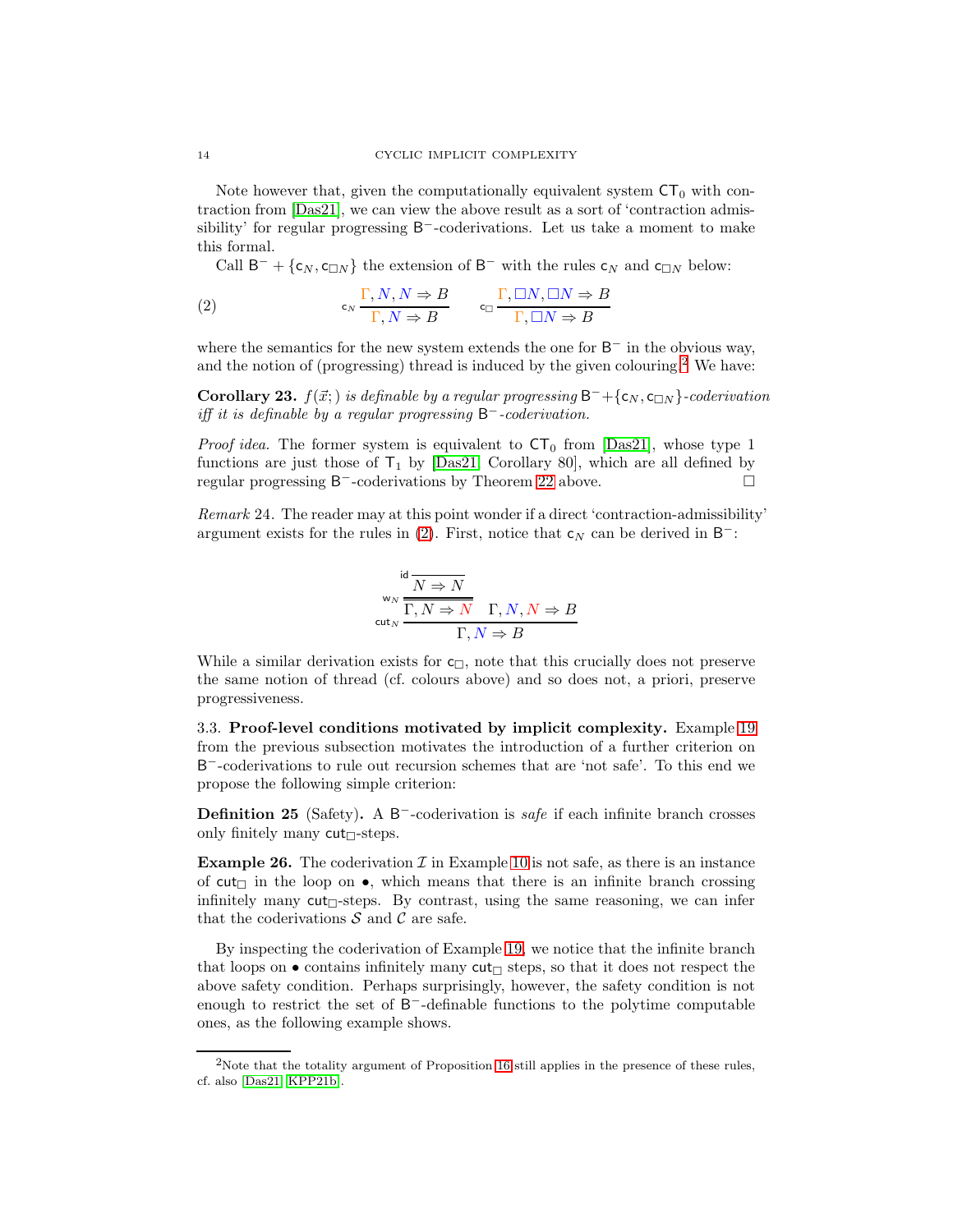**Example 27** (Safe exponentiation). Consider the following coderivation  $\mathcal{E}$ ,

$$
\begin{array}{cc}\n\vdots & \vdots \\
\int_{S_0}^{id} \frac{N \Rightarrow N}{N \Rightarrow N} & \text{cond}_{\Box} \frac{\Box N, N \Rightarrow N}{\Box N, N \Rightarrow N} & \text{cond}_{\Box} \frac{\Box N, N \Rightarrow N}{\Box N, N \Rightarrow N} \\
\text{cond}_{\Box} & \Box N, N \Rightarrow N & \end{array}
$$

where we identify the sub-coderivations above the second and the third premises of the conditional. The coderivation is clearly progressing. Moreover it is safe, as  $\mathcal E$  has no instances of cut<sub> $\Box$ </sub>. Its associated equational program can be written as follows:

<span id="page-15-0"></span>(3) 
$$
f_{\mathcal{E}}(0; y) = s_0(; y) \n f_{\mathcal{E}}(s_0x; y) = f_{\mathcal{E}}(x; f_{\mathcal{E}}(x; y)) \quad x \neq 0 \n f_{\mathcal{E}}(s_1x; y) = f_{\mathcal{E}}(x; f_{\mathcal{E}}(x; y))
$$

The above function  $f_{\mathcal{E}}$  has already appeared in [\[Hof97,](#page-38-7) [Lei99\]](#page-38-8). It is not hard to show, by induction on x, that  $f_{\mathcal{E}}(x; y) = 2^{2^{|x|}} \cdot |y|$ . Thus  $f_{\mathcal{E}}$  has exponential growth rate (as long as  $y \neq 0$ ), despite the program defining a 'safe' recursion scheme.

The above coderivation exemplifies a safe recursion scheme that is able to nest one recursive call inside another in order to obtain exponential growth rate. This is in fact a peculiar feature of regular proofs, and it is worth discussing.

As we have already seen, namely in Theorem [22,](#page-13-0) (progressing) B<sup>−</sup>-coderivations are able to simulate some sort of higher-order recursion, namely at type 1 (cf. also [\[Das21\]](#page-37-3)). In this way it is not surprising that the sort of 'nested recursion' in Equation [\(3\)](#page-15-0) is definable since type 1 recursion, in particular, allows such nesting of the recursive calls. To make this point more apparent, consider the following higher-order recursion operator:

$$
\mathsf{rec}_A:\square N\to (\square N\to A\to A)\to A\to A
$$

with  $A = N \rightarrow N$ , and  $f(x) = \text{rec}_A(x, h, g)$  is defined as  $f(0) = g$  and  $f(\mathbf{s}_i x) =$  $h(x, f(x))$  for  $x > 0$ . By setting  $g := \lambda y : N \cdot s_0 y$  and  $h := \lambda x : \Box N \cdot \lambda u : N \rightarrow$  $N(\lambda y : N(u(y)))$  we can easily check that  $f_{\mathcal{E}}(x; y) = \text{rec}_{A}(x, h, g)(y)$ , where  $\mathcal{E}$ is as in Example [27.](#page-14-2) Hence, the function  $f_{\mathcal{E}}(x; y)$  can be defined by means of a higher-order version of safe recursion.

As noticed by Hofmann [\[Hof97\]](#page-38-7), and formally proved by Leivant [\[Lei99\]](#page-38-8), thanks to the capability of nesting recursive calls, higher-order safe recursion can be used to characterise FELEMENTARY. In particular, Hofmann showed in [\[Hof97\]](#page-38-7) that by introducing a linearity restriction to the operator  $rec_A$ , which prevents duplication of recursive calls, it is possible to recover the class FPTIME. The resulting type system, called SLR ('Safe Linear Recursion'), can be then regarded as a higher-order formulation of B.

Following [\[Hof97\]](#page-38-7), we shall impose a linearity criterion to rule out those coderivations that nest recursive calls. This is achieved by observing that the duplication of the recursive calls of  $f_{\mathcal{E}}$  in Example [27](#page-14-2) is due to the presence in  $\mathcal E$  of loops on  $\bullet$ crossing both premises of a  $\text{cut}_N$  step. Hence, our circular-proof-theoretic counterpart of Hofmann's linearity restriction can be obtained by demanding that at most one premise of each  $\text{cut}_N$  step is crossed by such loops. We shall actually present a slightly more general criterion which does not depend on our intuitive notion of loop.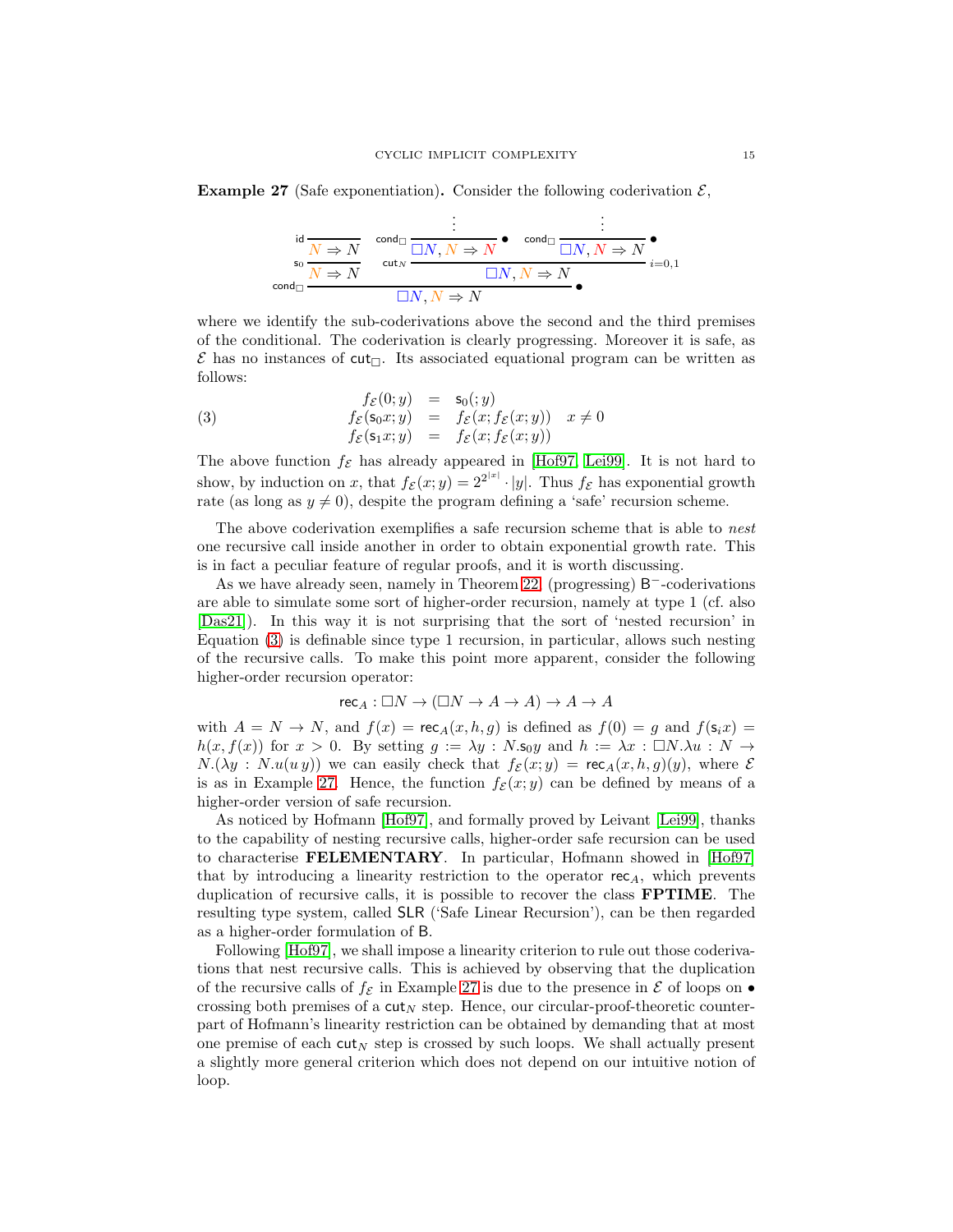Definition 28 (Left-leaning). A B<sup>-</sup>-coderivation is *left-leaning* if each infinite branch goes right at a  $\text{cut}_N$ -step only finitely often.

**Example 29.** In Example [10,](#page-9-0)  $\mathcal{I}$  is trivially left-leaning, as it contains no instances of cut<sub>N</sub> at all. The coderivations S and C are also left-leaning, since no infinite branch can go right at the cut<sub>N</sub> steps. By contrast, the coderivation  $\mathcal E$  in Example [27](#page-14-2) is not left-leaning, as there is an infinite branch looping at • and crossing infinitely many times the rightmost premise of the  $cut_N\text{-step}$ .

We are now ready to define our circular systems:

Definition 30 (Circular Implicit Systems). We define CNB as the class of safe progressing regular B<sup>-</sup>-coderivations. CB is the restriction of CNB to only leftleaning coderivations. A function  $f(\vec{x}; \vec{y})$  is CNB-definable (or CB-definable) if there is a coderivation  $D \in \text{CNB}$  (resp.,  $D \in \text{CB}$ ) such that  $f_{\mathcal{D}}(\vec{x}; \vec{y}) = f(\vec{x}; \vec{y})$ .

<span id="page-16-2"></span>Let us point out that Proposition [18](#page-12-3) can be stated to preserve safety and leftleaningness:

**Proposition 31.** Given  $\mathcal{D}: \Box \Gamma, \vec{N} \Rightarrow \Box N$  a coderivation in CNB (or CB), there exists CNB-coderivation (resp., CB-coderivation)  $\mathcal{D}^*$  :  $\Box\Gamma \Rightarrow \Box N$  such that:

$$
f_{\mathcal{D}}(\vec{x};\vec{y}) = f_{\mathcal{D}^*}(\vec{x};)
$$

3.4. On the complexity of proof-checking. Note that both the safety and the left-leaning conditions above are defined at the level of arbitrary coderivations, not just regular and/or progressing ones. Moreover, these conditions are easy to check on regular coderivations:

<span id="page-16-0"></span>Proposition 32. The safety and the left-leaning condition are NL-decidable for regular coderivations.

*Proof.* We can represent a regular coderivation  $\mathcal D$  as a finite directed (possibly cyclic) graph  $G_{\mathcal{D}}$  labelled with inference rules. Then, the problem of deciding whether  $D$  is not safe (resp. left leaning) comes down to the problem of deciding whether a cycle  $\pi$  of  $G_{\mathcal{D}}$  exists crossing a node labelled cut<sub> $\Box$ </sub> (resp. crossing the rightmost child of a node labelled  $\text{cut}_N$ ). W.l.o.g. we can assume that  $\pi$  is a simple cycle. Given (an encoding of)  $G_{\mathcal{D}}$  as read-only input and (an encoding of)  $\pi$  as a read-only certificate, we can easily construct a deterministic Turing machine M verifying that the cycle  $\pi$  crosses cut<sub> $\Box$ </sub> (resp. the rightmost child of a node cut<sub>N</sub>) in  $G_{\mathcal{D}}$ . More specifically:

- the size of the certificate is smaller than the size of the description of  $G_{\mathcal{D}}$ ;
- M reads once from left to right the addresses of the certificate which provide the information about where to move the pointers;
- $M$  works in logspace as it only stores addresses in memory.  $\Box$

Recall that progressiveness of regular coderivations is decidable by reduction to universality of Büchi automata, a **PSPACE**-complete problem. Indeed progressiveness itself is PSPACE-complete in many settings, cf. [\[NST19\]](#page-38-14). It is perhaps surprising, therefore, that the safety of a regular coderivation also allows us to decide progressiveness efficiently too, thanks to the following reduction:

<span id="page-16-1"></span>**Proposition 33.** A safe  $B^-$ -coderivation is progressing iff every infinite branch has infinitely many cond $\Box$ -steps.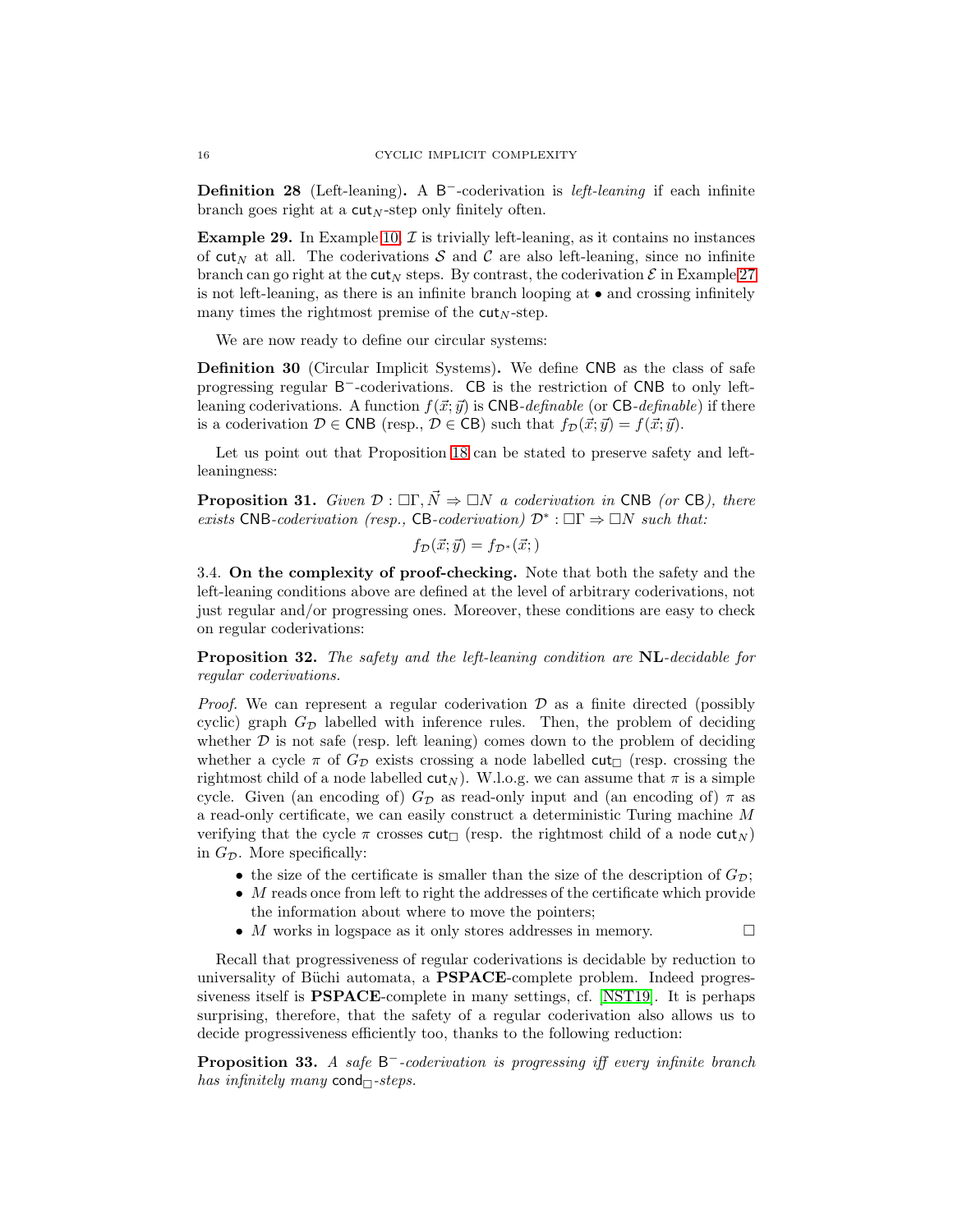Proof. The left-right implication is trivial. For the right-left implication, let us consider an infinite branch  $B$  of a safe  $B^-$ -coderivation  $D$ . By safety, there exists a node  $\nu$  of B such that any sequent above  $\nu$  in B is not the conclusion of a cut $\Box$ -step. Now, by inspecting the rules of  $B^- \setminus \{cut_\Box\}$  we observe that:

- every modal formula occurrence in  $B$  has a unique thread along  $B$ ;
- any infinite thread along  $B$  cannot start strictly above  $\nu$ .

Hence, setting k to be the number of  $\Box N$  occurrences in the antecedent of  $\nu$ , B has (at most) k infinite threads. Moreover, since B contains infinitely many  $\text{cond}_{\Box}$ steps, by the Infinite Pigeonhole Principle we conclude that one of these threads is infinitely often principal for the cond  $\Box$  rule.  $\Box$ 

<span id="page-17-1"></span>Thus, using similar reasoning to that of Proposition [32](#page-16-0) we may conclude from Proposition [33](#page-16-1) the following:

**Proposition 34.** Given a regular  $B^-$ -coderivation  $D$ , the problem of deciding if  $D$ is in CNB (resp. CB) is in NL.

Let us point out that the reduction above is similar to and indeed generalises an analogous one for cut-free coderivations for extensions of Kleene algebra, cf. [\[DP18,](#page-38-2) Proposition 8].

<span id="page-17-3"></span>Remark 35. Recall that in Proposition [20](#page-12-1) we showed by means of an indirect argument that explicit contraction is 'admissible' for regular progressing B<sup>-</sup>-coderivations, and in Remark [24](#page-14-3) we pointed out that a more direct proof of this result cannot easily be found. In fact, we could not easily find such a direct contraction-admissibility even for CB or CNB. However, let us point out that Proposition [33](#page-16-1) still holds when explicit contraction is added to B<sup>-</sup>. On the one hand, this observation witnesses the robustness of the safety criterion; on the other hand, it stresses that, whatever class of functions CB and CNB define in the presence explicit contraction, the resulting circular proof systems are still NL-checkable (cf. Proposition [34\)](#page-17-1). A detailed argument for this can be found in Appendix [B.3.](#page-43-0)

#### 4. Some variants of safe recursion on notation

<span id="page-17-0"></span>In this section we shall introduce various extensions of B to classify the expressivity of the circular systems CB and CNB. First, starting from the analysis of Example [27](#page-14-2) and the subsequent system CNB, we shall define a version of B with safe nested recursion, called NB. Second, motivated by the more liberal way of defining functions in both CB and CNB, we shall endow the function algebras B and NB with forms of safe recursion over a well-founded relation  $\subset$  on lists of normal parameters. Figure [3](#page-18-0) summarises the function algebras considered and their relations.

4.1. Function algebras with nesting and composition during recursion. One of the key features of safe recursion is that 'nesting' of recursive calls is not permitted. For instance, recalling the coderivation  $\mathcal E$  from Example [27,](#page-14-2) let us revisit the following equational program:

<span id="page-17-2"></span>(4) 
$$
\begin{array}{rcl}\n\mathsf{ex}(0;y) & = & \mathsf{s}_0 y \\
\mathsf{ex}(\mathsf{s}_i x; y) & = & \mathsf{ex}(x; \mathsf{ex}(x; y))\n\end{array}
$$

Recall that  $ex(x; y) = f_{\mathcal{E}}(x; y) = 2^{2^{|\mathcal{E}|}} \cdot y$ . The 'recursion step' on the second line is compatible with safe composition, in that safe inputs only occur in hereditarily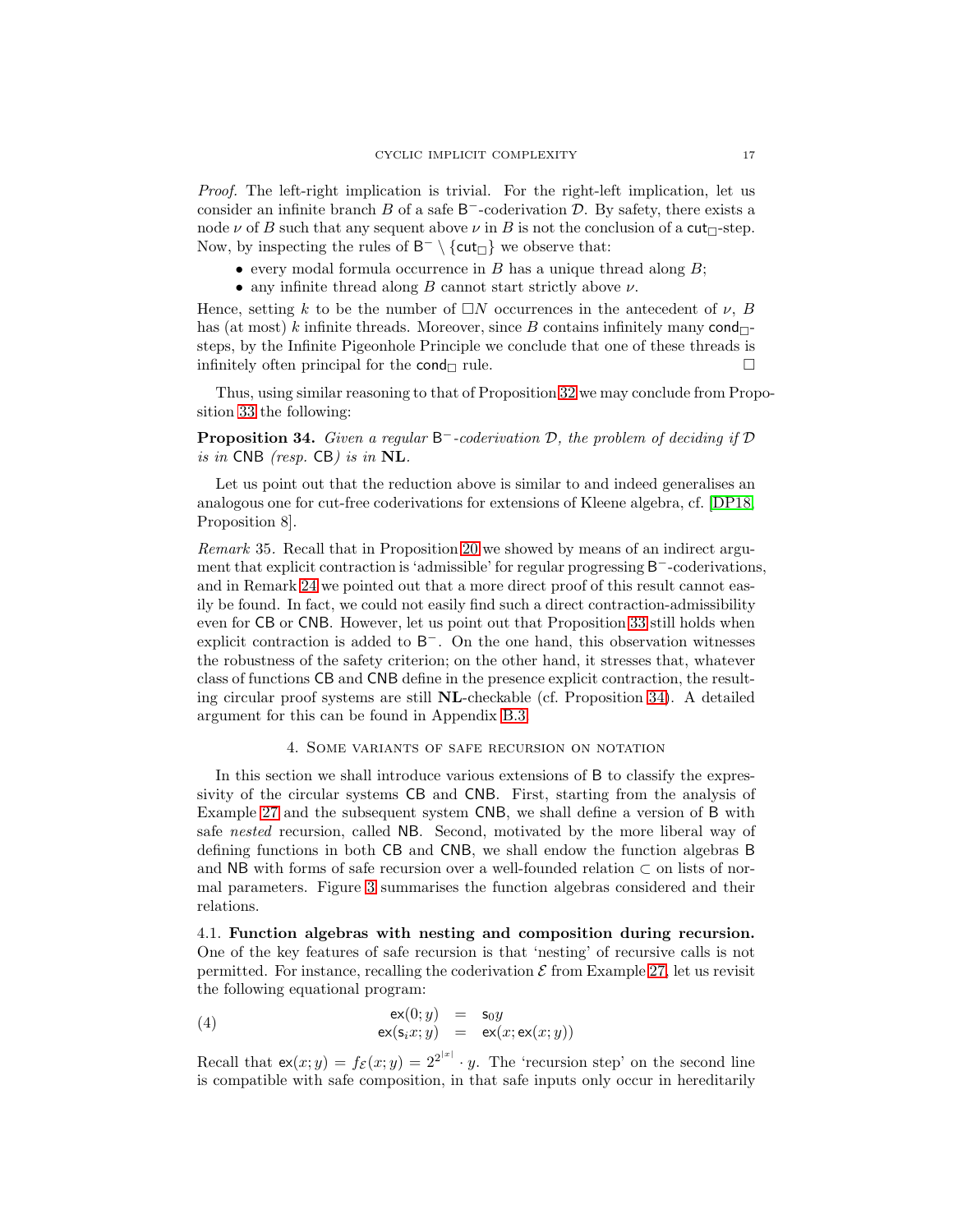| safe recursion              | on notation | on $\subset$ |
|-----------------------------|-------------|--------------|
| unnested                    |             |              |
| unnested, with compositions | 5В          | SRC          |
| nested                      | ΝR          | NR∟          |

<span id="page-18-0"></span>FIGURE 3. The function algebras considered in Section [4.](#page-17-0) Any algebra is included in one below it or to the right of it.

safe positions, but one of the recursive calls takes another recursive call among its safe inputs. In Example [27](#page-14-2) we showed how the above function  $ex(x; y)$  can be CNBdefined. It is thus reasonable to look for a suitable extension of B able to formalise such nested recursion to serve as a function algebraic counterpart to CNB.

It will be convenient throughout this section to work with generalisations of B including oracles. Formally speaking, these can be seen as variables ranging over two-sorted functions, though we shall often identify them with functions themselves.

<span id="page-18-2"></span>**Definition 36.** For all sets of oracles  $\vec{a} = a_1, \ldots, a_k$ , we define the algebra of B<sup>-</sup> functions *over*  $\vec{a}$  to include all the initial functions of  $B^-$  and,

• (oracles).  $a_i(\vec{x}; \vec{y})$  is a function over  $\vec{a}$ , for  $1 \leq i \leq k$ , (where  $\vec{x}, \vec{y}$  have appropriate length for  $a_i$ ).

<span id="page-18-3"></span>and closed under:

- <span id="page-18-1"></span>• (Safe Composition).
	- (1) from  $g(\vec{x}; \vec{y})$ ,  $h(\vec{x}; \vec{y}, y)$  over  $\vec{a}$  define  $f(\vec{x}; \vec{y})$  over  $\vec{a}$  by  $f(\vec{x}; \vec{y}) = h(\vec{x}; \vec{y}, g(\vec{x}; \vec{y}))$ .
	- (2) from  $q(\vec{x};)$  over  $\varnothing$  and  $h(\vec{x}, x; \vec{y})$  over  $\varnothing$  define  $f(\vec{x}; \vec{y})$  over  $\vec{a}$  by  $f(\vec{x}; \vec{y}) = h(\vec{x}, g(\vec{x}; ); \vec{y}).$

We write  $B^{-}(\vec{a})$  for the class of functions over  $\vec{a}$  generated in this way.

Note that Safe Composition along normal parameters (Item [2](#page-18-1) above) comes with the condition that  $g(\vec{x})$  is oracle-free. This restriction prevents oracles (and hence the recursive calls) appearing in normal position. The same condition on  $h(\vec{x}, x; \vec{y})$ being oracle-free is not strictly necessary for the complexity bounds we are after, as we shall see in the next section when we define more expressive algebras, but is convenient in order to facilitate the 'grand tour' strategy of this paper (cf. Figure [1\)](#page-3-1).

We shall write, say,  $\lambda \vec{v}$ .  $f(\vec{x}; \vec{v})$  for the function taking only safe arguments  $\vec{v}$ with  $(\lambda \vec{v}.f(\vec{x}; \vec{v}))$ ;  $\vec{y}$  =  $f(\vec{x}; \vec{y})$ . Nested recursion can be formalised in the setting of algebras-with-oracles as follows:

Definition 37 (Safe Nested Recursion). We write snrec for the scheme:

• from  $g(\vec{x}; \vec{y})$  over  $\varnothing$  and  $h(a)(x, \vec{x}; \vec{y})$  over  $a, \vec{a}$ , define  $f(x, \vec{x}; \vec{y})$  over  $\vec{a}$  by:

$$
f(0, \vec{x}; \vec{y}) = g(\vec{x}; \vec{y})
$$
  
\n
$$
f(\mathsf{s}_0 x, \vec{x}; \vec{y}) = h_0(\lambda \vec{v}. f(x, \vec{x}; \vec{v})) (x, \vec{x}; \vec{y}) \quad x \neq 0
$$
  
\n
$$
f(\mathsf{s}_1 x, \vec{x}; \vec{y}) = h_1(\lambda \vec{v}. f(x, \vec{x}; \vec{v})) (x, \vec{x}; \vec{y})
$$

We write  $NB(\vec{a})$  for the class of functions over  $\vec{a}$  generated from B<sup>-</sup> under snrec and Safe Composition (from Definition [36\)](#page-18-2), and write simply NB for  $NB(\emptyset)$ .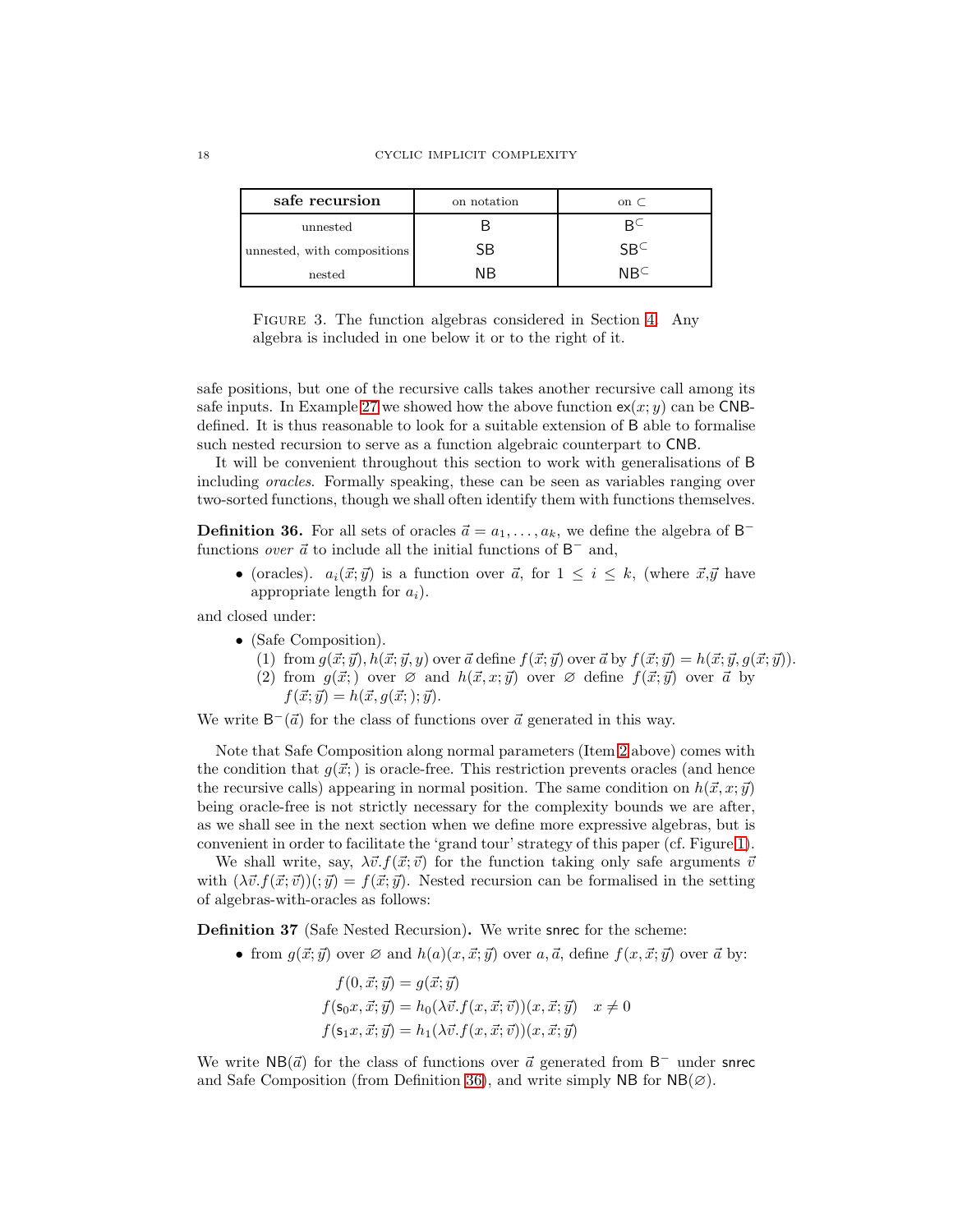Note that safe nested recursion, per se, admits definitions that are not morally 'nested' but rather use a form of 'composition during recursion'. Such a scheme might have the form:

• from 
$$
g(\vec{x}; \vec{y}), \vec{g}_1(x, \vec{x}; \vec{y}), \dots, \vec{g}_k(x, \vec{x}; \vec{y})
$$
 and  $h_i(x, \vec{x}; \vec{y}, z_1, \dots, z_k)$  define:  
\n
$$
f(0, \vec{x}; \vec{y}) = g(\vec{x}; \vec{y})
$$

<span id="page-19-0"></span>
$$
f(\mathbf{s}_i x, \vec{x}; \vec{y}) = h_i(x, \vec{x}; \vec{y}, f(x, \vec{x}; \vec{g}_1(x, \vec{x}; \vec{y})), \dots, f(x, \vec{x}; \vec{g}_k(x, \vec{x}; \vec{y})))
$$

In this case, note that we have allowed the safe inputs of  $f$  to take arbitrary values given by previously defined functions, but at the same time  $f$  never calls itself in a safe position, as in [\(4\)](#page-17-2). Note that this safe recursion scheme does not require the use of oracles in its statement, but is equivalent to the following one using a notion of 'nesting' for Safe Composition:

<span id="page-19-2"></span>Definition 38 (Safe Recursion with Composition During Recursion). An instance of Safe Composition along Safe Parameters (Item [1](#page-18-3) from Definition [36\)](#page-18-2) is called unnested if (at least) one of  $q(\vec{x}; \vec{y})$  and  $h(\vec{x}; \vec{y}, y)$  is over  $\varnothing$  (i.e. is oracle-free). We define  $\text{SB}(\vec{a})$  to be the restriction of  $\text{NB}(\vec{a})$  using only unnested Safe Composition along Safe Parameters, Item [1](#page-18-3) from Definition [36,](#page-18-2) and write simply SB for  $\text{SB}(\emptyset)$ .

It is not hard to show that, indeed, SB defines the same class of functions of the extension of  $B^-$  by the scheme given in eq. [\(5\)](#page-19-0). On the one hand, given  $h_i$  and  $\vec{g}_j$ , the scheme in [\(5\)](#page-19-0) can be defined in  $NB(\vec{a})$  using snrec and only unnested instances of safe composition. On the other hand, given  $h(a)(x, \vec{x}; \vec{y})$  over oracles  $a, \vec{a}$ , snrec allows us to define  $f(s_i x, \vec{x}; \vec{y})$  by replacing the oracle a in h with the recursive calls  $\lambda \vec{v}$ .  $f(x, \vec{x}; \vec{v})$ . However, since  $h(a)$  is defined using unnested safe composition, no recursive call of f can be found along the safe parameters of another one.

It should be said that we will not actually use SB in this work, but rather an extension of it defined in the next section, but we have included it for completeness of our exposition.

4.2. Safe recursion on well-founded relations. Function algebras in general may be readily extended by recursion on arbitrary well-founded relations. For instance, given a well-founded preorder  $\leq$ , and writing  $\leq$  for its strict variant,<sup>[3](#page-19-1)</sup> 'safe recursion on  $\triangleleft$ ' is given by the following scheme:

• from  $h(a)(x, \vec{x}; \vec{y})$  over  $a, \vec{a}$ , define  $f(x, \vec{x}; \vec{y})$  over  $\vec{a}$  by:

$$
f(x, \vec{x}; \vec{y}) = h(\lambda v \lhd x \cdot f(v, \vec{x}; \vec{y})) (x, \vec{x}; \vec{y})
$$

Note here that we employ the notation  $\lambda v \leq x$  for a 'guarded abstraction'. Formally:

$$
(\lambda v \lhd x.f(v,\vec{x};\vec{y}))(v) := \begin{cases} f(v,\vec{x};\vec{y}) & v \lhd y \\ 0 & \text{otherwise} \end{cases}
$$

It is now not hard to see that total functions (with oracles) are closed under the recursion scheme above, by reduction to induction on the well-founded relation  $\lhd$ .

Note that such schemes can be naturally extended to preorders on *tuples* of numbers too, by abstracting several inputs. We shall specialise this idea to a particular well-founded preorder that will be helpful later to bound the complexity of definable functions in our systems CB and CNB.

<span id="page-19-1"></span><sup>&</sup>lt;sup>3</sup>To be precise, in this work, for a preorder  $\leq$  we write  $x \leq y$  if  $x \leq y$  and  $y \not\leq x$ . As an abuse of terminology, we say that  $\leq$  is well-founded just when  $\lhd$  is.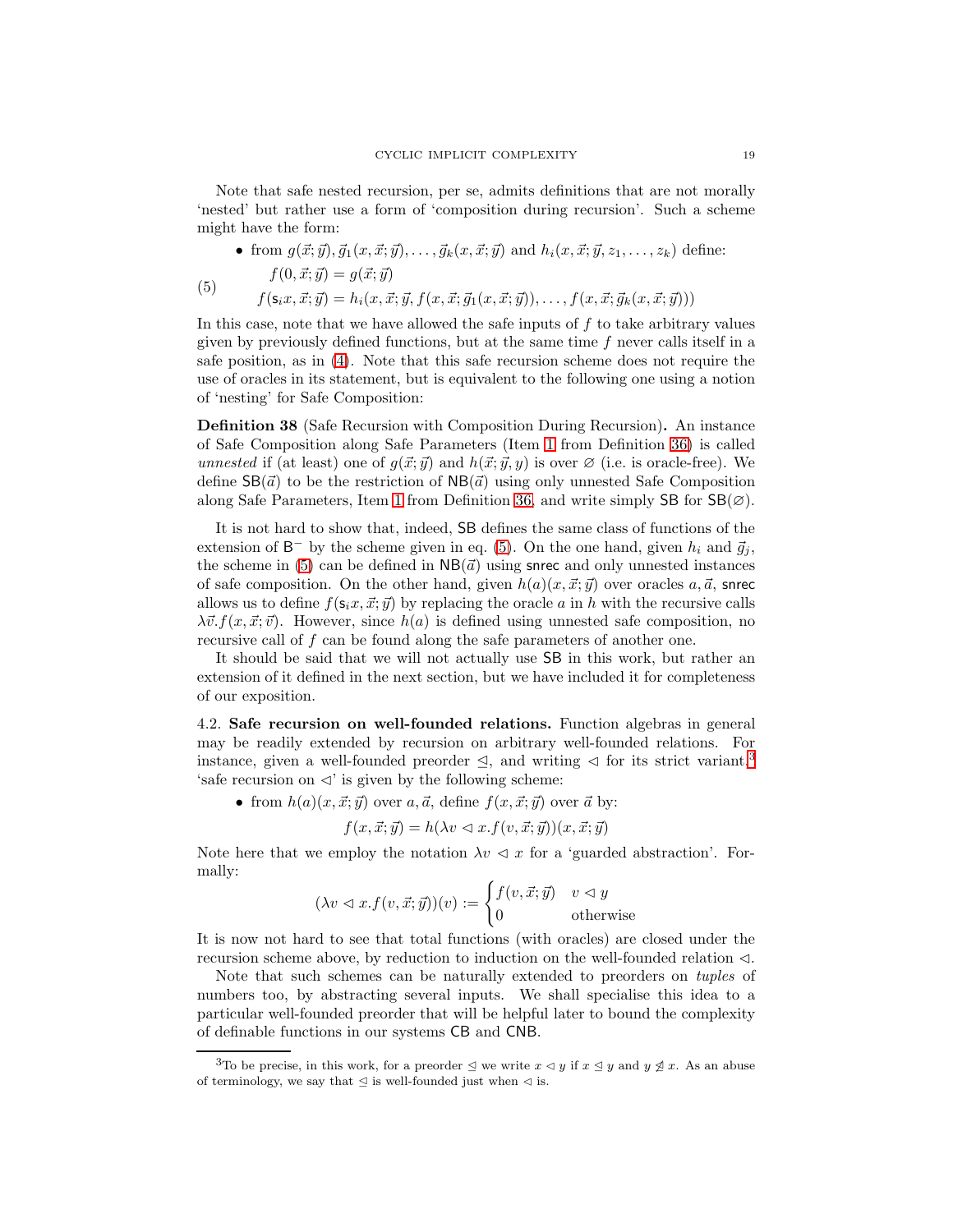Recall that we say that x is a *prefix* of y if y can be written  $x2^n + z$  for some  $n \geq 0$  and some  $z < 2<sup>n</sup>$ , i.e. y has the form xz in binary notation. We say that x is a *strict* prefix of y if x is a prefix of y but  $x \neq y$ .

**Definition 39** (Permutations of prefixes). Let  $[n] := \{0, \ldots, n-1\}$ . We shall write  $(x_0, \ldots, x_{n-1}) \subseteq (y_0, \ldots, y_{n-1})$  if, for some permutation  $\pi : [n] \to [n]$ , we have that  $x_i$  is a prefix of  $y_{\pi i}$ , for all  $i < n$ . We write  $\vec{x} \subset \vec{y}$  if  $\vec{x} \subseteq y$  but  $\vec{y} \not\subseteq x$ , i.e. there is a permutation  $\pi : [n] \to [n]$  with  $x_i$  a prefix of  $y_i$  for each  $i < n$ , and for some  $i < n$  $x_i$  is a strict prefix of  $y_i$ .

It is not hard to see that  $\subseteq$  is a well-founded preorder, by reduction to the fact that the prefix relation is a well-founded partial order. As a result, we may duly devise a version of safe (nested) recursion on ⊂:

Definition 40 (Safe (nested) recursion on permutations of prefixes). We write  $NB<sup>C</sup>(\vec{a})$  for the class of functions over  $\vec{a}$  generated from  $B^-$  under Safe Composition, and the scheme snrec $\subset$ ,

• from  $h(a)(\vec{x}; \vec{y})$  over a,  $\vec{a}$  define  $f(\vec{x}; \vec{y})$  over  $\vec{a}$  by:

$$
f(\vec{x}; \vec{y}) = h(\lambda \vec{u} \subset \vec{x}, \lambda \vec{v}. f(\vec{u}; \vec{v}))(\vec{x}; \vec{y})
$$

as well as the following generalisation of Safe Composition along a Normal Parameter:

(2)' from  $g(\vec{x};)$  over  $\varnothing$  and  $h(\vec{x}, x; \vec{y})$  over  $\vec{a}$  define  $f(\vec{x}; \vec{y})$  over  $\vec{a}$  by  $f(\vec{x}; \vec{y}) =$  $h(\vec{x}, g(\vec{x}; ); \vec{y}).$ 

Recalling Definition [38,](#page-19-2) we write  $SB<sup>C</sup>(\vec{a})$  to be the restriction of  $NB<sup>C</sup>(\vec{a})$  using only unnested Safe Composition along Safe Parameters. Finally we define  $B^{\subset}(\vec{a})$  to be the restriction of  $SB^{\subset}(\vec{a})$  where every instance of snrec<sub>⊂</sub> has the form:

• from  $h(a)(\vec{x}; \vec{y})$  over a,  $\vec{a}$ , define  $f(\vec{x}; \vec{y})$  over  $\vec{a}$ :

$$
f(\vec{x}; \vec{y}) = h(\lambda \vec{u} \subset \vec{x}, \lambda \vec{v} \subseteq \vec{y}. f(\vec{u}; \vec{v})) (\vec{x}; \vec{y})
$$

We call this latter recursion scheme  $\sec\zeta$ , e.g. if we need to distinguish it from snrec⊂.

Note that the version of safe composition along a normal parameter above differs from the previous one, Item [2](#page-18-1) from Definition [36,](#page-18-2) since the function  $h$  is allowed to use oracles. This difference is inessential in terms of computational complexity, as we shall see, but, again, the greater expressivity of  $B^{\subset}$  and  $NB^{\subset}$  will facilitate our overall strategy for characterising CB and CNB, respectively.

Let us take a moment to point out that  $NB<sup>C</sup>(\vec{a}) \supseteq SB<sup>C</sup>(\vec{a})$  indeed contain only well-defined total functions over the oracles  $\vec{a}$ , by reduction to induction on the well-founded relation ⊂.

4.3. Simultaneous recursion schemes. Finally, let us establish a standard type of result, that the algebras  $\mathsf{B}^{\subset}$ ,  $\mathsf{S}\mathsf{B}^{\subset}$  and  $\mathsf{N}\mathsf{B}^{\subset}$  are closed under simultaneous versions of their recursion schemes.

<span id="page-20-0"></span>**Definition 41** (Simultaneous schemes). We define schemes ssrec<sub> $\subset$ </sub> and ssnrec<sub> $\subset$ </sub>, respectively, as follows, for arbitrary  $\vec{a} = a_1, \ldots, a_k$ :

• from  $h_i(\vec{a})(\vec{x}; \vec{y})$  over  $\vec{a}, \vec{b}$ , for  $1 \leq i \leq k$ , define  $f_i(\vec{x}; \vec{y})$  over  $\vec{b}$ , for  $1 \leq i \leq k$ , by:

 $f_i(\vec{x}; \vec{y}) = h_i((\lambda \vec{u} \subset \vec{x}, \lambda \vec{v} \subset \vec{y}, f_i(\vec{u}; \vec{v}))_{1 \leq i \leq k})(\vec{x}; \vec{y})$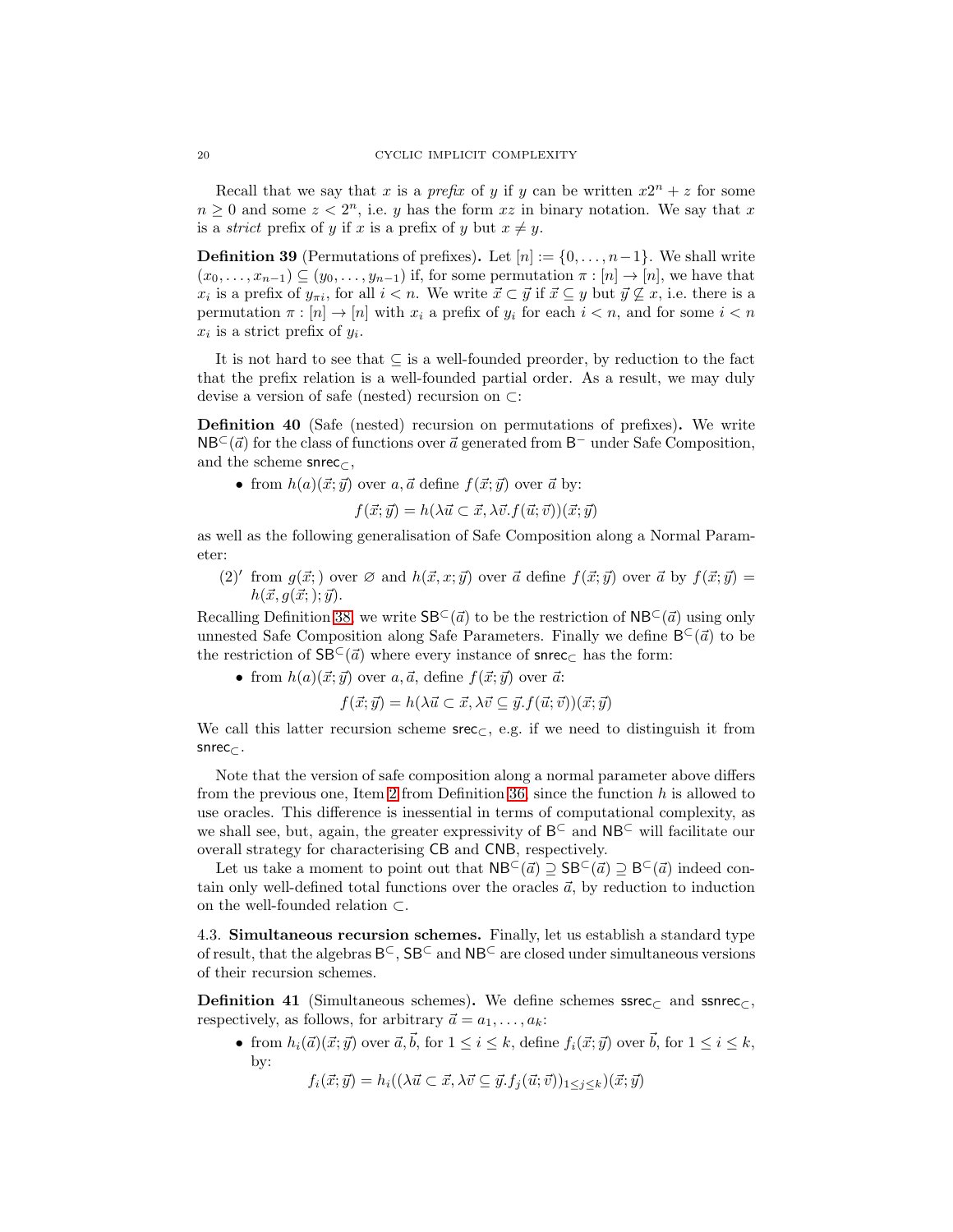• from  $h_i(\vec{a})(\vec{x}; \vec{y})$  over  $\vec{a}, \vec{b}$ , for  $1 \leq i \leq k$ , define  $f_i(\vec{x}; \vec{y})$  over  $\vec{b}$ , for  $1 \leq i \leq k$ , by:

$$
f_i(\vec{x}; \vec{y}) = h_i((\lambda \vec{u} \subset \vec{x}, \lambda \vec{v}. f_j(\vec{u}; \vec{v}))_{1 \leq j \leq k})(\vec{x}; \vec{y})
$$

<span id="page-21-4"></span><span id="page-21-0"></span>Proposition 42. We have the following:

- (1) If  $\vec{f}(\vec{x}; \vec{y})$  over  $\vec{b}$  are obtained from  $\vec{h}(\vec{a})(\vec{x}; \vec{y}) \in B^{\subset}(\vec{a}, \vec{b})$  by ssrec<sub>C</sub>, then also  $\vec{f}(\vec{x}; \vec{y}) \in \mathsf{B}^{\subset}(\vec{b}).$
- <span id="page-21-1"></span>(2) If  $\vec{f}(\vec{x}; \vec{y})$  over  $\vec{b}$  are obtained from  $\vec{h}(\vec{a})(\vec{x}; \vec{y}) \in \text{NB}^{\subset}(\vec{a}, \vec{b})$  (or  $\in \text{SB}^{\subset}(\vec{a}, \vec{b})$ ) by ssnrec<sub>⊂</sub>, then also  $\vec{f}(\vec{x}; \vec{y}) \in \mathsf{NB}^{\subset}(\vec{b})$  (resp.,  $\in \mathsf{SB}^{\subset}(\vec{b})$ ).

*Proof.* We only prove Item [1,](#page-21-0) i.e. that  $B^{\subset}$  is closed under ssrec<sub> $\subset$ </sub>, but the same argument works for Item [2:](#page-21-1) just ignore all guards on safe inputs in recursive calls, and our construction preserves unnestedness of Safe Composition along Safe Parameters.

Let  $f_i(\vec{x}; \vec{y})$  and  $h_i(a_1, \ldots, a_k)(\vec{x}; \vec{y})$  be as given in Definition [41,](#page-20-0) and temporarily write  $f_j^{\vec{x};\vec{y}}$  for  $\lambda \vec{u} \subset \vec{x}, \lambda \vec{v} \subseteq \vec{y}. f_j(\vec{u}; \vec{v})$ , so we have:

$$
f_i(\vec{x}; \vec{y}) = h_i(f_1^{\vec{x}; \vec{y}}, \dots, f_k^{\vec{x}; \vec{y}})(\vec{x}; \vec{y})
$$

For  $i \in \mathbb{N}$ , let us temporarily write <u>i</u> for i in binary notation<sup>[4](#page-21-2)</sup>, and i for the list  $i, i+1, \ldots, k, 1, 2, \ldots, i-1$ . Note that, for all  $i = 1, \ldots, k, i$  is a permutation (in fact a rotation) of  $\underline{1}, \ldots, \underline{k}$ .

Now, let  $f(\vec{x}; \vec{y}, \vec{z})$  over oracles  $\vec{b}$  be given as follows:

<span id="page-21-3"></span>(6) 
$$
f(\vec{x}; \vec{y}, \vec{z}) := \begin{cases} h_1(f_1^{\vec{x}; \vec{y}}, \dots, f_k^{\vec{x}; \vec{y}})(\vec{x}; \vec{y}) & \vec{z} = \vec{1} \\ \vdots \\ h_k(f_1^{\vec{x}; \vec{y}}, \dots, f_k^{\vec{x}; \vec{y}})(\vec{x}; \vec{y}) & \vec{z} = \vec{k} \\ 0 & \text{otherwise} \end{cases}
$$

Note that this really is a finite case distinction since each of the boundedly many  $\vec{i}$ has bounded size, both bounds depending only on  $k$ , and so is computable in  $\mathsf{B}^$ over  $\vec{h}$ .

By definition, then, we have that  $f(\vec{x}; \vec{y}, \vec{i}) = f_i(\vec{x}; \vec{y})$ . Moreover note that, for each  $j = 1, \ldots, k$ , we have,

$$
f_j^{\vec{x};\vec{y}}(\vec{u}';\vec{v}') = (\lambda \vec{u} \subset \vec{x}, \lambda \vec{v} \subseteq \vec{y}. f_j(\vec{u};\vec{v}))(\vec{u}';\vec{v}')
$$
  
\n
$$
= (\lambda \vec{u} \subset \vec{x}, \lambda \vec{v} \subseteq \vec{y}. f(\vec{u};\vec{v},\vec{j}))(\vec{u}';\vec{v}')
$$
  
\n
$$
= (\lambda \vec{u} \subset \vec{x}, \lambda \vec{v} \subseteq \vec{y}, \lambda \vec{w} \subseteq \vec{z}. f(\vec{u};\vec{v},\vec{w}))(\vec{u}';\vec{v}',\vec{j})
$$

as long as  $\vec{z}$  is some  $\vec{i}$ , so indeed [\(6\)](#page-21-3) has the form,

$$
f(\vec{x}; \vec{y}, \vec{z}) = h(\lambda \vec{u} \subset \vec{x}, \lambda \vec{v} \subseteq \vec{y}, \lambda \vec{w} \subseteq \vec{z}. f(\vec{u}; \vec{v}, \vec{w}))(\vec{x}; \vec{y})
$$

and  $f(\vec{x}; \vec{y}, \vec{z}) \in \mathsf{B}^{\subset}(\vec{b})$  by srec<sub>C</sub>. Finally, since  $f_i(\vec{x}; \vec{y}) = f(\vec{x}; \vec{y}, \vec{i})$ , we indeed have that each  $f_i(\vec{x}; \vec{y}) \in \mathsf{B}^{\subset}$  $\vec{b}$ ).

<span id="page-21-2"></span><sup>4</sup> In fact, any notation will do, but we pick one for concreteness.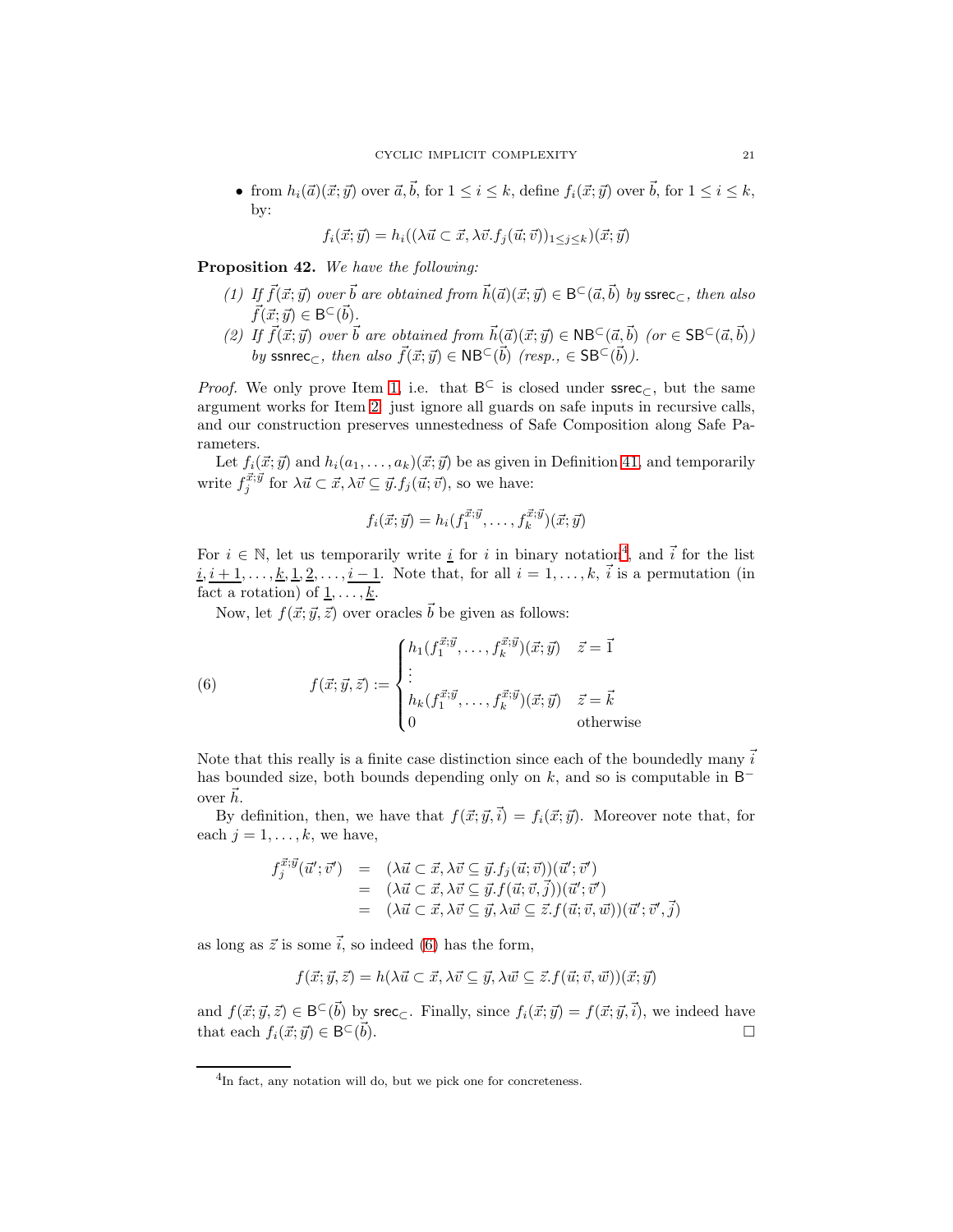#### 5. Characterizations results for function algebras

<span id="page-22-0"></span>In this section we characterise the complexities of the function algebras we introduced in the previous section. On the one hand, despite apparently extending B, B⊂ still captures the polynomial-time computable functions. On the other hand, both NB and NB<sup>⊂</sup> are shown to capture the elementary functions. All such results rely on a 'bounding lemma' inspired by [\[BC92\]](#page-37-4).

5.1. Bounding Lemma. Bellantoni and Cook showed in [\[BC92\]](#page-37-4) that any function  $f(\vec{x}; \vec{y}) \in \mathsf{B}$  satisfies the 'poly-max bounding lemma': there is a polynomial  $p_f$  such that:<sup>[5](#page-22-2)</sup>

<span id="page-22-4"></span>(7) 
$$
|f(\vec{x};\vec{y})| \le p_f(|\vec{x}|) + \max |\vec{y}|
$$

This provided a suitable invariant for eventually proving that all B-functions were polynomial-time computable.

In this work, inspired by that result, we extend that bounding result to a form suitable for the algebras from the previous section. To this end we establish in the next result a sort of 'elementary-max' bounding lemma that accounts for the usual poly-max bounding as a special case, by appealing to the notion of (un)nested safe composition. What is more, both the statement and the proof are quite subtle due to our algebras' formulation using oracles; we must assume an appropriate bound for the oracles themselves, and the various (mutual) dependencies in the statement are quite delicate.

<span id="page-22-1"></span>For us to state and prove the Bounding Lemma, it will be useful to employ the notation  $\|\vec{x}\| := \sum |\vec{x}|$ .

**Lemma 43.** Suppose  $f(\vec{x}; \vec{y}) \in \text{NB}^{\subset}(\vec{a})$ , with  $\vec{a} = a_1, \ldots, a_k$ . There is an elementary function  $e_f$  and a constant  $d_f \geq 1$  such that if for  $1 \leq i \leq k$ ,

<span id="page-22-3"></span>(8) 
$$
|a_i(\vec{x}_i; \vec{y}_i)| \leq c_i + d_f \sum_{j \neq i} c_j + \max |\vec{y}_i|
$$

for some constants  $\vec{c} = c_1, \ldots, c_k$ , then we have:

<span id="page-22-5"></span>(9) 
$$
|f(\vec{x};\vec{y})| \leq e_f(\|\vec{x}\|) + d_f \sum \vec{c} + \max |\vec{y}|
$$

Moreover, if in fact  $f(\vec{x}; \vec{y}) \in \mathsf{SB}^{\subset}(\vec{a})$ , then  $d_f = 1$  and  $e_f(n)$  is a polynomial.

Unwinding the statement above, note that  $e_f$  and  $d_f$  depend only on the function f itself, not on the constants  $\vec{c}$  given for the (mutual) oracle bounds in Equation [\(8\)](#page-22-3). This is crucial and we shall exploit this in the proof that follows, namely in the case when f is defined by recursion, substituting different values for  $\vec{c}$  during an inductive argument. This independency of  $e_f$  and  $d_f$  from  $\vec{c}$  will be made explicit in their definitions in the proof that follows.

While the role of the elementary bounding function  $e_f$  is a natural counterpart of  $p_f$  in Bellantoni and Cook's bounding lemma, cf. Equation [\(7\)](#page-22-4), the role of  $d_f$ is perhaps slightly less clear. Morally,  $d_f$  represents the amount of 'nesting' in the definition of  $f$ , increasing whenever oracle calls are substituted into arguments for other oracles. Hence, if f uses only unnested Safe Composition, then  $d_f = 1$  as required. In the argument that follows, it will only be important to distinguish whether  $d_f = 1$  or not, since  $d_f$  will form the base of an exponent when defining  $e_f$  in the case when f is defined by safe recursion.

<span id="page-22-2"></span><sup>&</sup>lt;sup>5</sup>Recall that, for  $\vec{x} = x_1, \ldots, x_n$ , we write  $|\vec{x}|$  for  $|x_1|, \ldots, |x_n|$ .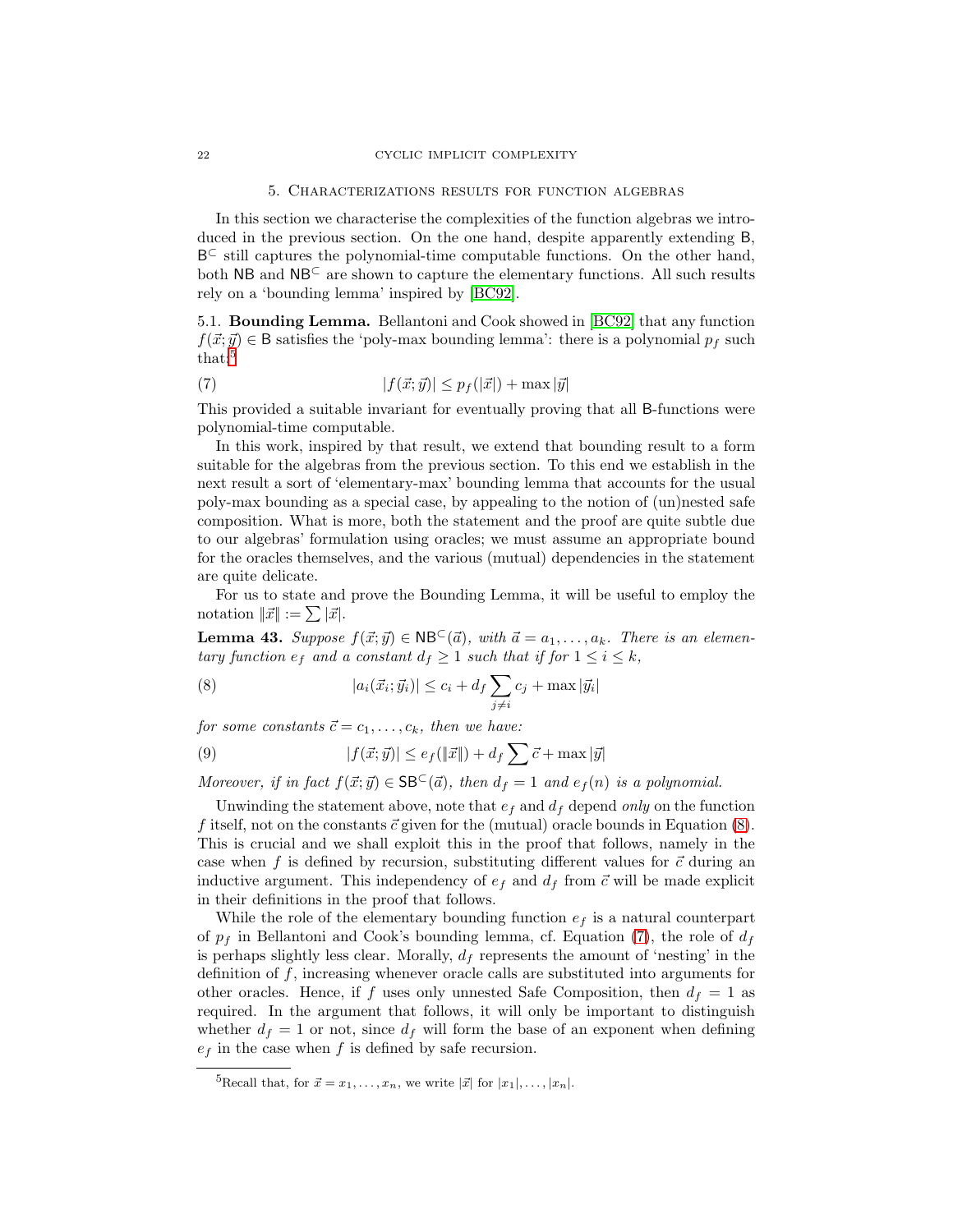Let us also point out that we may relativise the statement of the lemma to any set of oracles including those which  $f(\vec{x}; \vec{y})$  is over. In particular, if  $f(\vec{x}; \vec{y})$  is over no oracles, then we may realise Equation [\(8\)](#page-22-3) vacuously by choosing  $\vec{a} = \emptyset$  and we would obtain that  $|f(\vec{x}; \vec{y})| \leq e_f(\|\vec{x}\|) + \max |\vec{y}|$ . More interestingly, in the case when  $f(\vec{x}; \vec{y})$  is just, say,  $a_i(\vec{x}; \vec{y})$ , we may choose to set  $\vec{a} = a_i$  or  $\vec{a} = a_1, \ldots, a_n$  in the above lemma, yielding different bounds in each case. We shall exploit this in inductive hypotheses in the proof that follows (typically when we write 'WLoG').

*Proof of Lemma [43.](#page-22-1)* We will proceed by induction on the definition of  $f(\vec{x}; \vec{y})$ , always assuming that we have  $\vec{c}$  satisfying Equation [\(8\)](#page-22-3).

Throughout the argument we shall actually construct  $e_f(n)$  that are monotone elementary functions (without loss of generality) and exploit this invariant. In fact  $e_f(n)$  will always be generated by composition from  $0, s, +, \times, x^y$  and projections. If  $f(\vec{x}; \vec{y}) \in \mathsf{SB}^{\subset}(\vec{a})$  then  $e_f(n)$  will be in the same algebra without exponentiation,  $x^y$ , i.e. it will be a polynomial with only non-negative coefficients. This property will be made clear by the given explicit definitions of  $e_f(n)$  throughout the argument.

If  $f(\vec{x}; \vec{y})$  is an initial function then it suffices to set  $e_f(n) := 1 + n$  and  $d_f := 1$ .

If  $f(\vec{x}; \vec{y}) = a_i(\vec{x}; \vec{y})$  then it suffices to set  $e_f(n) := 0$  and  $d_f := 1$ .

If  $f(\vec{x}; \vec{y}) = h(\vec{x}; \vec{y}, g(\vec{x}; \vec{y}))$ , let  $e_h, e_g, d_h, d_g$  be obtained from the inductive hypothesis. We have,

$$
|f(\vec{x};\vec{y})| = |h(\vec{x};\vec{y},g(\vec{x};\vec{y}))|
$$
  
\n
$$
\leq e_h(\|\vec{x}\|) + d_h \sum \vec{c} + \max(|\vec{y}|, |g(\vec{x};\vec{y})|)
$$
  
\n
$$
\leq e_h(\|\vec{x}\|) + d_h \sum \vec{c} + e_g(\|\vec{x}\|) + d_g \sum \vec{c} + \max|\vec{y}|
$$

so we may set  $e_f(n) := e_h(n) + e_g(n)$  and  $d_f := d_h + d_g$ .

For the 'moreover' clause, note that if  $f(\vec{x}; \vec{y})$  uses only unnested Safe Composition, then one of g or h does not have oracles, and so we can assume  $WLoG$  that either the term  $d_h \sum \vec{c}$  or the term  $d_g \sum \vec{c}$  above does not occur above, and we set  $d_f := d_g$  or  $d_f := d_h$ , respectively. In either case we obtain  $d_f = 1$  by the inductive hypothesis, as required.

If  $f(\vec{x}; \vec{y}) = h(\vec{x}, g(\vec{x};); \vec{y})$ , let  $e_h, e_g, d_h, d_g$  be obtained from the inductive hypothesis. Note that, by definition of Safe Composition along a normal parameter, we must have that g has no oracles, and so in fact  $|g(\vec{x};)| \leq e_q(\|\vec{x}\|)$ . We thus have,

$$
|f(\vec{x}; \vec{y})| = |h(\vec{x}, g(\vec{x};); \vec{y})|
$$
  
\n
$$
\leq e_h(||\vec{x}||, |g(\vec{x};)|) + d_h \sum \vec{c} + \max |\vec{y}|
$$
  
\n
$$
\leq e_h(||\vec{x}||, e_g(||\vec{x}||)) + d_h \sum \vec{c} + \max |\vec{y}|
$$

so we may set  $e_f(n) := e_h(n, e_g(n))$  and  $d_f := d_h$ . For the 'moreover' clause, note that by the inductive hypothesis  $e_h$ ,  $e_g$  are polynomials and  $d_h = 1$ , so indeed  $e_f$  is a polynomial and  $d_f = 1$ .

Finally, if  $f(\vec{x}; \vec{y}) = h(\lambda \vec{u} \subset \vec{x}, \lambda \vec{v}.f(\vec{u}; \vec{v}))(\vec{x}; \vec{y})$ , let  $e_h, d_h$  be obtained from the inductive hypothesis. We claim that it suffices to set  $d_f := d_h$  and  $e_f(n) :=$  $nd_h^n e_h(n)$ . Note that, for the 'moreover' clause, if  $d_h = 1$  then also  $d_h^n = 1$  and so indeed  $e_f(n)$  is a polynomial if  $d_h = 1$  and  $e_h(n)$  is a polynomial.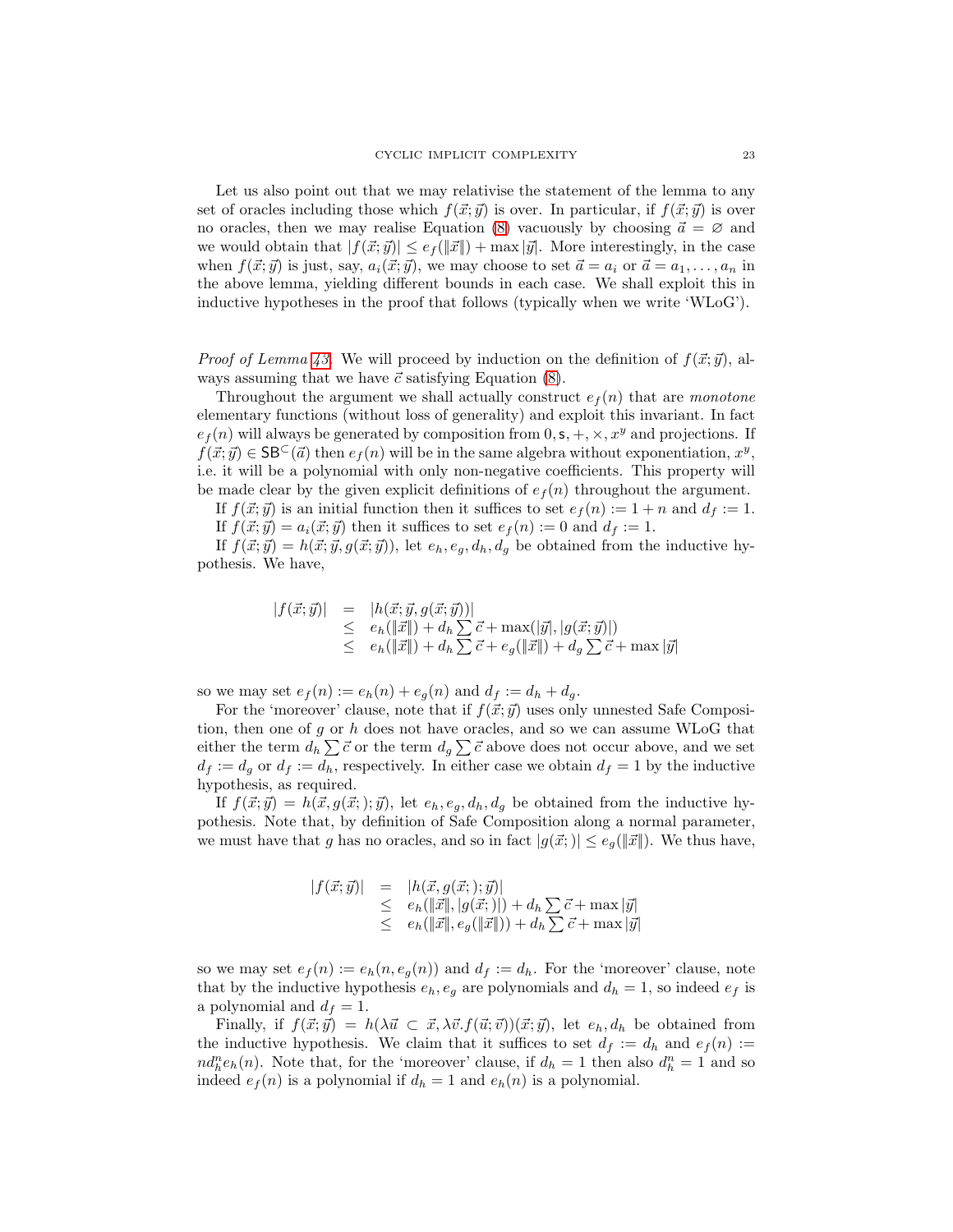First, let us calculate the following invariant, for  $n > 0$ :

<span id="page-24-0"></span>
$$
e_f(n) = nd_h^n e_h(n)
$$
  
\n
$$
= d_h^n e_h(n) + (n-1)d_h^n e_h(n)
$$
  
\n
$$
= d_h^n e_h(n) + d_h(n-1)d_h^{n-1} e_h(n)
$$
  
\n
$$
\geq e_h(n) + d_h(n-1)d_h^{n-1} e_h(n)
$$
 since  $d_h \geq 1$   
\n
$$
\geq e_h(n) + d_h(n-1)d_h^{n-1} e_h(n-1)
$$
 since  $e_h$  is monotone  
\n
$$
\geq e_h(n) + d_h e_f(n-1)
$$
 by definition of  $e_f$ 

Now, to show that Equation [\(9\)](#page-22-5) bounds for the  $f, e_f, d_f$  at hand, we proceed by a sub-induction on  $||\vec{x}||$ . For the base case, when  $||\vec{x}|| = 0$  (and so, indeed,  $\vec{x} = \vec{0}$ ), note simply that  $\lambda \vec{u} \subset \vec{x}, \lambda \vec{v}$ .  $f(\vec{u}; \vec{v})$  is the constant function 0, and so we may appeal to the main inductive hypothesis for  $h(a)$  setting the corresponding constant c for a to be 0 to obtain,

$$
|f(\vec{0};\vec{y})| = |h(0)(\vec{0};\vec{y})|
$$
  
\n
$$
\leq e_h(0) + d_h \sum \vec{c} + \max |\vec{y}|
$$
  
\n
$$
\leq e_f(0) + d_f \sum \vec{c} + \max |\vec{y}|
$$

as required. For the sub-inductive step, let  $\|\vec{x}\| > 0$ . Note that, whenever  $\vec{u} \subset \vec{x}$  we have  $\|\vec{u}\| < \|\vec{x}\|$  and so, by the sub-inductive hypothesis and monotonicity of  $e_f$  we have:

$$
|f(\vec{u};\vec{v})| \leq e_f(\|\vec{x}\|-1) + d_f \sum \vec{c} + \max |\vec{v}|
$$

Now we may again appeal to the main inductive hypothesis for  $h(a)$  by setting  $c = e_f(||\vec{x}|| - 1)$  to be the corresponding constant for  $a = \lambda \vec{u} \subset \vec{x}, \lambda \vec{v}. f(\vec{u}; \vec{v})$ . We thus obtain:

$$
|f(\vec{x};\vec{y})| = |h(\lambda \vec{u} \subset \vec{x}, \lambda \vec{v} \cdot f(\vec{u};\vec{v}))(\vec{x};\vec{y})|
$$
  
\n
$$
\leq e_h(||\vec{x}||) + d_h c + d_h \sum \vec{c} + \max |\vec{y}|
$$
 by main IH  
\n
$$
\leq (e_h(||\vec{x}||) + d_h e_f(||\vec{x}|| - 1)) + d_h \sum \vec{c} + \max |\vec{y}|
$$
 since  $c = e_f(||\vec{x}|| - 1)$   
\n
$$
\leq e_f(||\vec{x}||) + d_h \sum \vec{c} + \max |\vec{y}|
$$
 by Equation (10)  
\n
$$
\leq e_f(||\vec{x}||) + d_f \sum \vec{c} + \max |\vec{y}|
$$
 since  $d_f = d_h$ 

This completes the proof of the Bounding Lemma.

<span id="page-24-3"></span>Before moving on to our soundness results, let us first present an important consequence of the bounding lemma that will be important for characterising NB<sup>⊂</sup>.

**Proposition 44.** Let  $f(\vec{a})(\vec{x}; \vec{y}) \in \text{NB}^{\subset}(\vec{a})$  and let  $e_f$  and  $d_f$  be as constructed in the proof of Lemma [43](#page-22-1) and write:

<span id="page-24-2"></span>
$$
m_f^{\vec{c}}(\vec{x}, \vec{y}) \ := \ e_f(\|\vec{x}\|) + d_f \sum \vec{c} + \max |\vec{y}|
$$

If there are constants  $\vec{c}$  such that  $\vec{a}$  satisfy Equation [\(8\)](#page-22-3), then.<sup>[6](#page-24-1)</sup>

(11) 
$$
f(\vec{a})(\vec{x}; \vec{y}) = f(\lambda \vec{x}_i \cdot \lambda |\vec{y}_i| \leq m_f^{\vec{c}}(\vec{x}, \vec{y}) . a_i(\vec{x}_i; \vec{y}_i))_i(\vec{x}; \vec{y})
$$

Note that the point of the above proposition is somewhat dual to that of the bounding lemma: while the latter bounds the output of a function, the former bounds the inputs. Nonetheless, the argument follows essentially the same structure as that of the Bounding Lemma [43.](#page-22-1)

<span id="page-24-1"></span><sup>&</sup>lt;sup>6</sup>To be clear, here we write  $|\vec{y}_i| \leq m_f^{\vec{c}}(\vec{x}, \vec{y})$  here as an abbreviation for  $\{|y_{ij} \leq m_f^{\vec{c}}(\vec{x}, \vec{y})\}_j$ .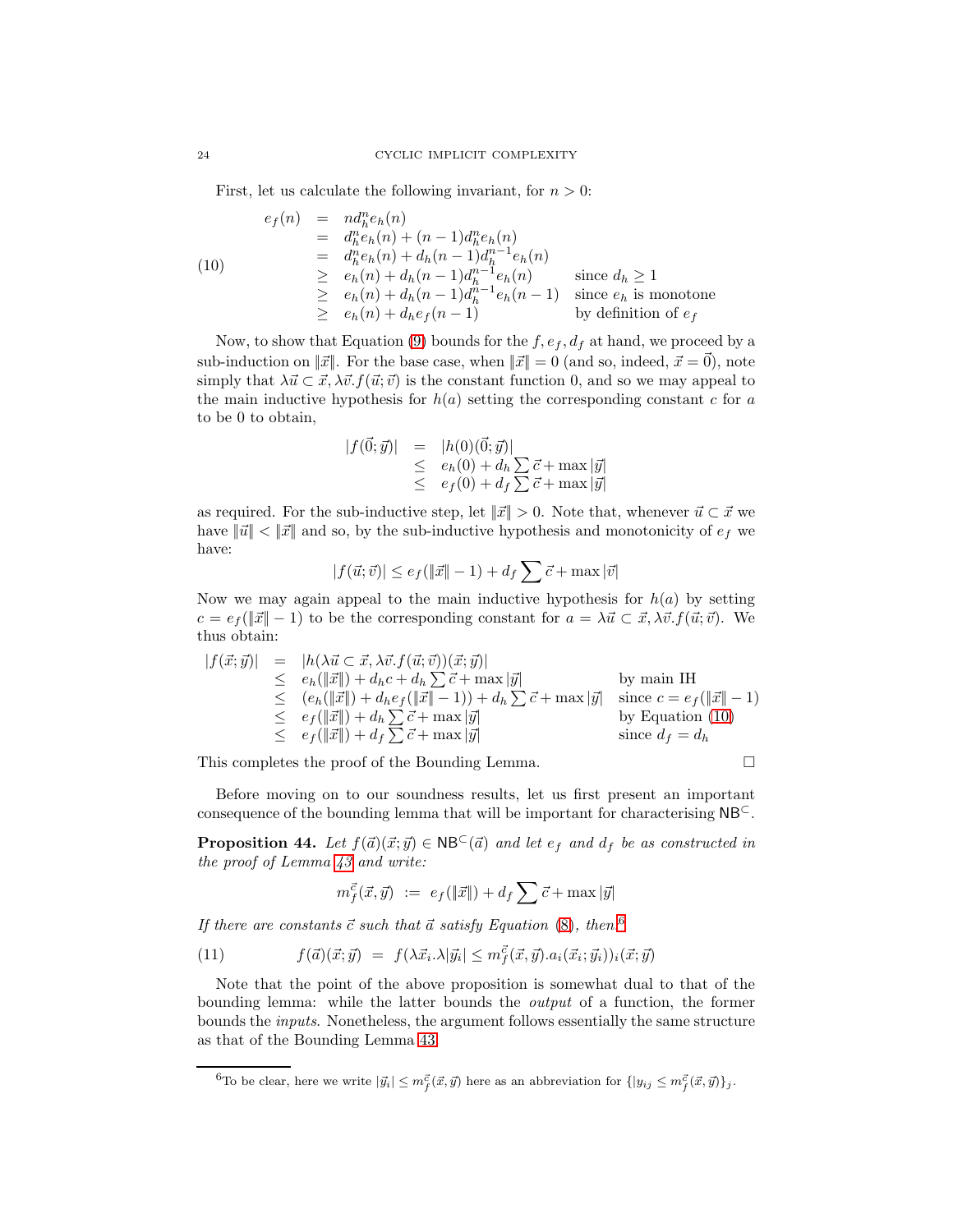*Proof.* We proceed by induction on the definition of  $f(\vec{a})(\vec{x}; \vec{y})$ , always making explicit the oracles of a function.

The initial functions and oracle calls are immediate, due to the 'max  $|\vec{y}|$ ' term in Equation [\(11\)](#page-24-2).

If  $f(\vec{a})(\vec{x}; \vec{y}) = h(\vec{a})(\vec{x}; \vec{y}, g(\vec{a})(\vec{x}; \vec{y}))$  then, by the inductive hypothesis for  $h(\vec{a})$ , any oracle call from  $h(\vec{a})$  only take safe inputs of lengths:

- $\leq e_h(\|\vec{x}\|) + d_h \sum \vec{c} + \max(|\vec{y}|, |g(\vec{a})(\vec{x}; \vec{y})|)$
- $\leq e_h(\Vert \vec{x} \Vert) + d_h \sum \vec{c} + e_g(\Vert \vec{x} \Vert) + d_g \sum \vec{c} + \text{max} |\vec{y}|$  by Bounding Lemma [43](#page-22-1)
- $\leq (e_h(\|\vec{x}\| + e_g(\|\vec{x}\|)) + (d_h + d_g) \sum \vec{c} + \max |\vec{y}|)$
- $\leq e_f(\Vert\vec{x}\Vert) + d_f\sum \vec{c} + \max|\vec{y}|$

Note that any oracle call from  $g(\vec{a})$  will still only take safe inputs of lengths  $\leq$  $e_g(\|\vec{x}\|) + d_g \sum \vec{c} + \max |\vec{y}|$ , by the inductive hypothesis, and  $e_g$  and  $d_g$  are bounded above by  $e_f$  and  $d_f$  respectively.

If  $f(\vec{a})(\vec{x}; \vec{y}) = h(\vec{a})(\vec{x}, g(\emptyset)(\vec{x}; \vec{y}))$  then, by the inductive hypothesis, any oracle call will only take safe inputs of lengths:

 $\leq e_h(\Vert \vec{x} \Vert + \vert g(\varnothing)(\vec{x}; \Vert) + d_h \sum \vec{c} + \max |\vec{y}|)$  $\leq e_h(\|\vec{x}\| + e_g(\|\vec{x}\|)) + d_h$ by Bounding Lemma  $43$  $\leq e_f(\Vert\vec{x}\Vert) + d_f\sum \vec{c} + \max|\vec{y}|$ 

Finally suppose  $f(\vec{a})(\vec{x}; \vec{y}) = h(\vec{a}, \lambda \vec{u} \subset \vec{x}, \lambda \vec{v}.f(\vec{a})(\vec{u}; \vec{v}))(\vec{x}; \vec{y})$ . We proceed by a sub-induction on  $||\vec{x}||$ . Note that, since  $\vec{u} \subset \vec{x} \implies ||\vec{u}|| < ||\vec{x}||$ , we immediately inherit from the inductive hypothesis the appropriate bound on safe inputs for oracle calls from  $\lambda \vec{u} \subset \vec{x}, \lambda \vec{v}.f(\vec{a})(\vec{u}; \vec{v}).$ 

Now, recall from the Bounding Lemma [43,](#page-22-1) whenever  $\vec{u} \subset \vec{x}$  (and so  $\|\vec{u}\| < \|\vec{x}\|$ ), we have  $|f(\vec{u}; \vec{v})| \leq e_f(||\vec{x}|| - 1) + d_f \sum \vec{c} + \max |\vec{v}|$ . So by setting  $c = e_f(||\vec{x}|| - 1)$  in the inductive hypothesis for  $h(\vec{a}, a)$ , with  $a = \lambda \vec{u} \subset \vec{x}, \lambda \vec{v}. f(\vec{a})(\vec{u}; \vec{v})$ , any oracle call from  $h(\vec{a}, a)$  will only take safe inputs of lengths:

$$
\leq e_h(\Vert \vec{x} \Vert) + d_h e_f(\Vert \vec{x} \Vert - 1) + d_h \sum \vec{c} + \max |\vec{y}|
$$
  
 
$$
\leq e_f(\Vert \vec{x} \Vert) + d_f \sum \vec{c} + \max |\vec{y}|
$$
 by Equation (10)

This completes the proof.

5.2. **Soundness results.** In this subsection we show that the function algebras  $B^{\subset}$ and  $N\mathsf{B}^{\subset}$  (as well as  $N\mathsf{B}$ ) capture precisely the classes  $\mathbf{FPTIME}$  and  $\mathbf{FELEMENTARY}$ , respectively. We start with  $B^{\subset}$ :

<span id="page-25-1"></span><span id="page-25-0"></span>**Theorem 45.** Suppose  $\vec{a}$  satisfies Equation [\(8\)](#page-22-3) for some constants  $\vec{c}$ . We have the following:

- (1) if  $f(\vec{x}; \vec{y}) \in B^{\subset}(\vec{a})$  then  $f(\vec{x}, \vec{y}) \in \textbf{FPTIME}(\vec{a})$ .
- (2) if  $f(\vec{x}; \vec{y}) \in \mathsf{NB}^{\subset}(\vec{a})$  then  $f(\vec{x}, \vec{y}) \in \mathbf{FELEMENTARY}(\vec{a})$ .

Before we give the proof note in particular that, for  $f(\vec{x}; \vec{y})$  in  $B^{\subset}$  or  $NB^{\subset}$ , i.e. not using any oracles, we immediately obtain membership in FPTIME or FELEMENTARY, respectively. However, the reliance on intermediate oracles during a function definition causes some difficulties that we must take into account. At a high level, the idea is to use the Bounding Lemma, namely its consequence Proposition [44,](#page-24-3) to replace certain oracle calls with explicit appropriately bounded functions computing their graphs.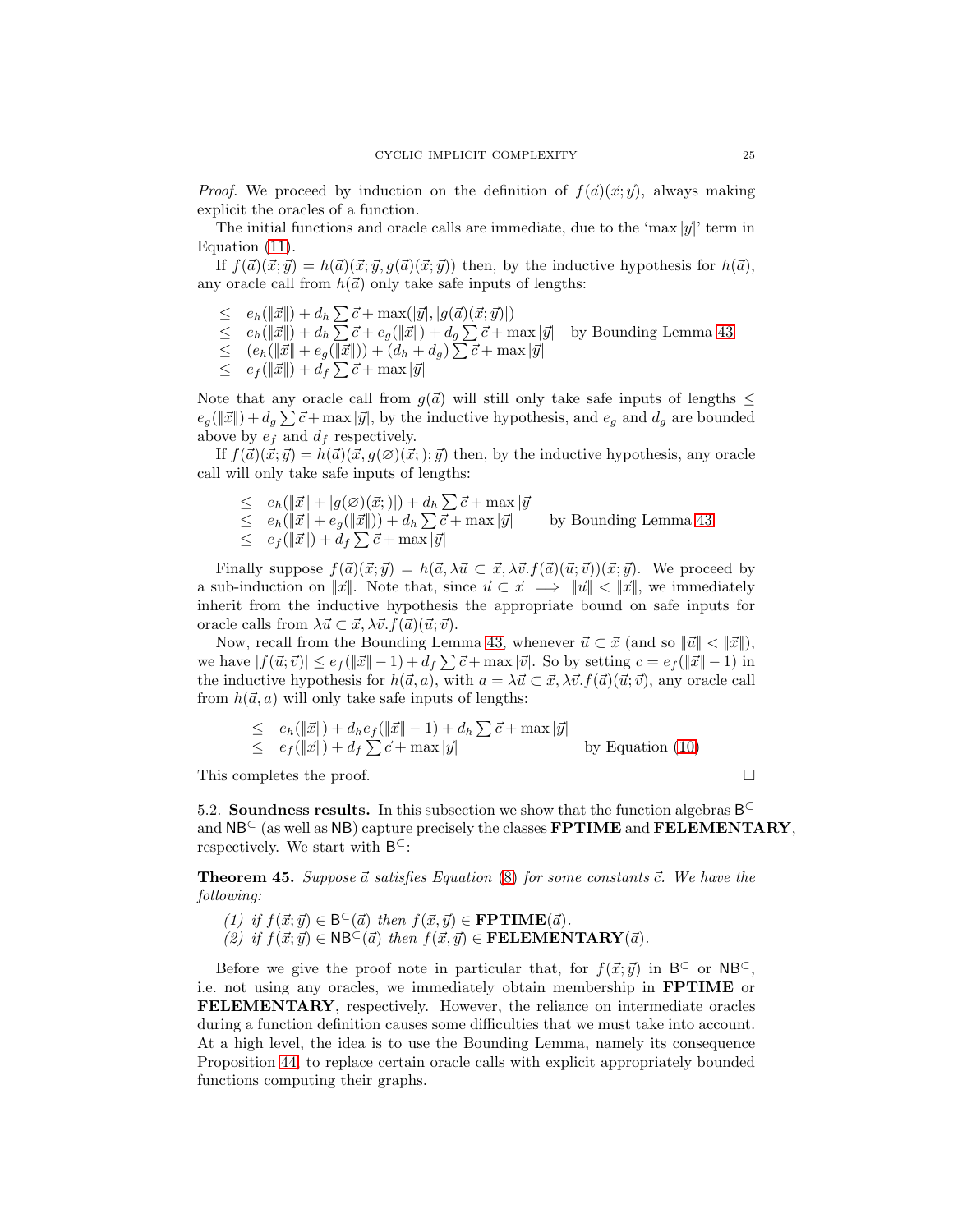*Proof.* We proceed by induction on the definition of  $f(\vec{x}; \vec{y})$ .

Each initial function is polynomial-time computable, and each (relativised) complexity class considered is under composition, so it suffices to only consider the respective recursion schemes. We shall focus first on the case of  $B^{\subset}(\vec{a})$ , Item [1](#page-25-1) above, so that  $e_f$  is a polynomial and  $d_f = 1$  (since, in particular,  $B^{\subset}(\vec{a}) \subseteq \mathsf{SB}^{\subset}(\vec{a})$ ).

Suppose we have  $h(a)(\vec{x}; \vec{y}) \in B^{\subset}(a, \vec{a})$  and let:

$$
f(\vec{x}; \vec{y}) = h(\lambda \vec{u} \subset \vec{x}, \lambda \vec{v} \subseteq \vec{y}. f(\vec{u}; \vec{v}))(\vec{x}; \vec{y})
$$

<span id="page-26-1"></span>We start by making some observations:

- (1) First, note that  $|f(\vec{x}; \vec{y})| \leq e_f(|\vec{x}|) + d_f \sum \vec{c} + \max |\vec{y}|$ , by the Bounding Lemma [43,](#page-22-1) and so  $|f(\vec{x}; \vec{y})|$  is polynomial in  $|\vec{x}, \vec{y}|$ .
- <span id="page-26-2"></span>(2) Second, note that the set  $[\vec{x}; \vec{y}] := \{(\vec{u}, \vec{v}) \mid \vec{u} \subset \vec{x}, \vec{v} \subseteq \vec{y}\}\)$  has size polynomial in  $|\vec{x}, \vec{y}|$ :
	- write  $\vec{x} = x_1, \ldots, x_m$  and  $\vec{y} = y_1, \ldots, y_n$ .
	- Each  $x_i$  and  $y_j$  have only linearly many prefixes, and so there are at most  $|x_1| \cdots |x_m||y_1| \cdots |y_n| \leq ||\vec{x}, \vec{y}||^{m+n}$  many choices of prefixes for all the arguments  $\vec{x}, \vec{y}$ . (This is a polynomial since m and n are global constants).
	- Additionally, there are m! permutations of the arguments  $\vec{x}$  and n! permutations of the arguments  $\vec{y}$ . Again, since m and n are global constants, we indeed have  $|[\vec{x}; \vec{y}]| = O(|\vec{x}, \vec{y}|^{m+n})$ , which is polynomial in  $|\vec{x}, \vec{y}|$ .

We describe a polynomial-time algorithm for computing  $f(\vec{x}; \vec{y})$  (over oracles  $\vec{a}$ ) by a sort of 'course-of-values' recursion on the order  $\subset \times \subseteq$  on  $[\vec{x}; \vec{y}]$ .

First, for convenience, temporarily extend  $\subset \times \subseteq$  to a total well-order on  $[\vec{x}; \vec{y}]$ , and write  $S$  for the associated successor function. Note that  $S$  can be computed in polynomial-time from  $[\vec{x}; \vec{y}]$ .

Define  $F(\vec{x}, \vec{y}) := \langle f(\vec{u}; \vec{v}) \rangle_{\vec{u} \subset \vec{x}, \vec{v} \subset \vec{y}},$  i.e. it is the graph of  $\lambda \vec{u} \subset \vec{x}, \lambda \vec{v} \subseteq \vec{y}.f(\vec{u}; \vec{v})$ that we shall use as a 'lookup table'. Note that  $|F(\vec{x}, \vec{y})|$  is polynomial in  $|\vec{x}, \vec{y}|$  by Item [1](#page-26-1) and Item [2](#page-26-2) above. Now, we can write:[7](#page-26-3)

$$
F(S(\vec{x}, \vec{y})) = \langle f(S(\vec{x}, \vec{y})), F(\vec{x}, \vec{y}) \rangle = \langle h(F(\vec{x}, \vec{y}))(\vec{x}; \vec{y}), F(\vec{x}, \vec{y}) \rangle
$$

Again by Item [2](#page-26-2) (and since  $F$  is polynomially bounded), this recursion terminates in polynomial-time. We may now simply calculate  $f(\vec{x}; \vec{y})$  as  $h(F(\vec{x}, \vec{y}))(\vec{x}; \vec{y})$ .

The argument for  $NB<sup>C</sup>$  is similar, though we need not be as careful about computing the size of the lookup tables  $(F \t{ above})$  for recursive calls. The key idea is to use the Bounding Lemma, namely its consequence Proposition [44,](#page-24-3) to bound the safe inputs of recursive calls so that we can adequately store the lookup table for  $p$ revious values.  $\Box$ 

<span id="page-26-0"></span>5.3. Completeness and characterisations. Note that we have the following as an immediate consequence of the soundness result, Theorem [45](#page-25-0) Item [1:](#page-25-1)

<span id="page-26-4"></span>Corollary 46. The following statements are equivalent:

<span id="page-26-6"></span><span id="page-26-5"></span> $(1)$   $f(\vec{x}; ) \in B$  $(2)$   $f(\vec{x}; ) \in \mathsf{B}^{\subset}$ (3)  $f(\vec{x}) \in \textbf{FPTIME}$ 

<span id="page-26-3"></span><sup>&</sup>lt;sup>7</sup>Here, as abuse of notation, we are now simply identifying  $F(\vec{x}; \vec{y})$  with  $\lambda \vec{u} \subset \vec{x}, \lambda \vec{v} \subseteq \vec{y}.f(\vec{x}; \vec{y})$ .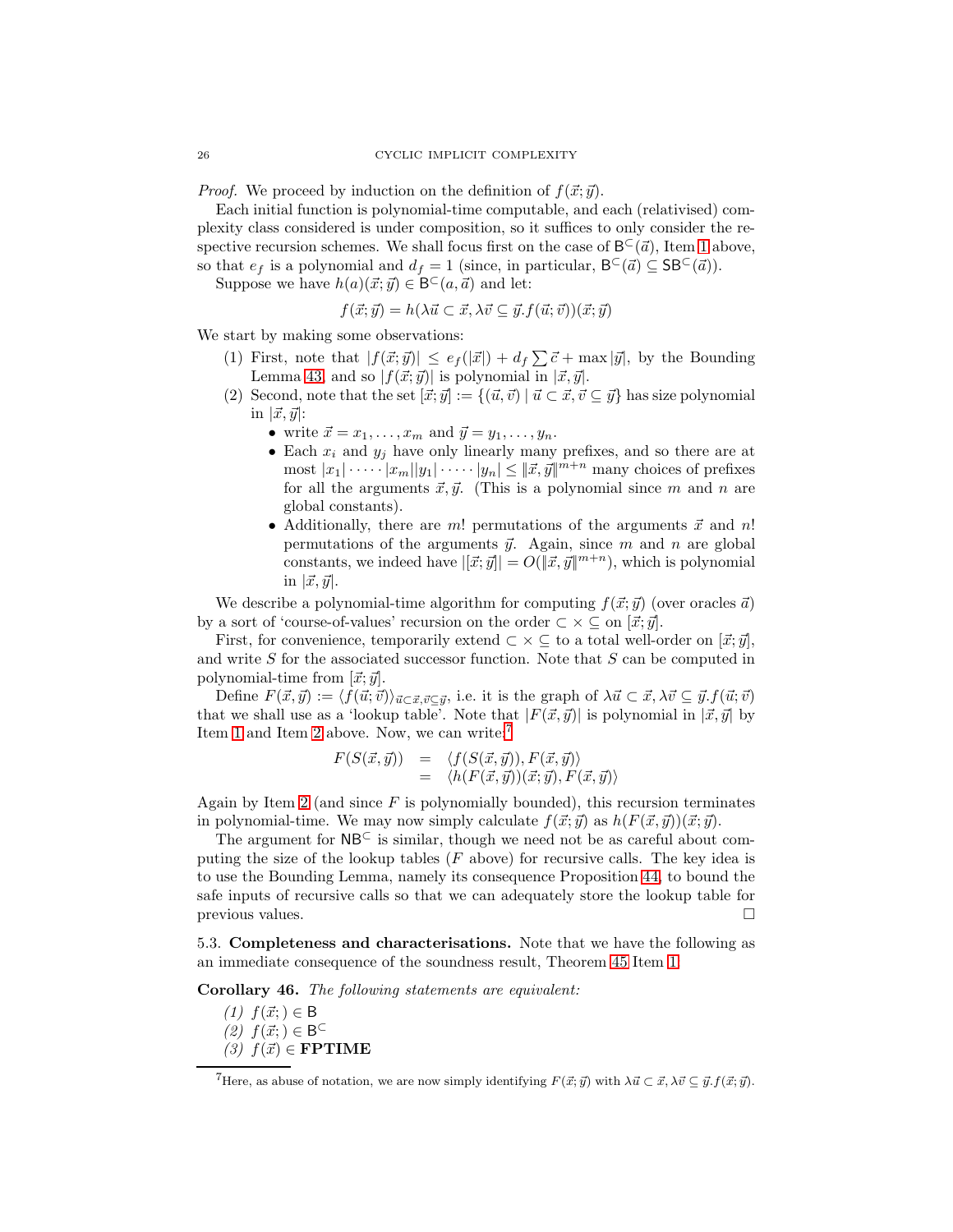*Proof sketch.* [\(1\)](#page-25-1)  $\implies$  [\(2\)](#page-26-5) is trivial, and [\(2\)](#page-26-5)  $\implies$  [\(3\)](#page-26-6) is given by Theorem [45.](#page-25-0)(1). Finally,  $(3) \implies (1)$  $(3) \implies (1)$  is from [\[BC92\]](#page-37-4), stated in Theorem [2](#page-4-1) earlier.

The remainder of this subsection is devoted to establishing a similar equivalence for NB,  $NB<sup>C</sup>$  and FELEMENTARY. To this end, we naturally require the following result:

<span id="page-27-0"></span>Theorem 47. If  $f(\vec{x}) \in \textbf{FELEMENTARY}$  then  $f(\vec{x};) \in \textbf{NB}$ .

The proof can be divided into three steps:

- We define an equivalent formulation of the class FELEMENTARY for binary notation, having an exponential growth rate function  $\varepsilon^1(x)$ , whence one may define arbitrary elementary growth rate by setting  $\varepsilon^{m+1}(x) :=$  $\varepsilon^1(\varepsilon^m(x))$ . Now we show that any function  $f(\vec{x}) \in \textbf{FELEMENTARY}$  in binary notation is bounded above by  $\varepsilon^{m}(\max(\vec{x}))$  for some m.
- We show that for any function  $f(\vec{x}) \in \textbf{FELEMENTARY}$  in binary notation there are a function  $f^*(x; \vec{x}) \in \mathsf{NB}$  and a monotone function<sup>[8](#page-27-3)</sup>  $e_f \in \mathsf{B}$ **FELEMENTARY** such that for all integers  $\vec{x}$  and all  $w \geq e_f(\vec{x})$  we have  $f^*(w; \vec{x}) = f(\vec{x}).$
- Now, given the function  $ex(x; y)$  in [\(4\)](#page-17-2), we construct the function  $ex^m(x; )$ by induction on  $m$ :

$$
ex^{1}(x; ) = ex(x; 1)
$$
  

$$
ex^{m+1}(x; ) = ex^{m}(ex^{1}(x; ); )
$$

so that, by increasing m,  $ex^m(x)$  achieves arbitrary elementary growth rate, just like  $\varepsilon^m$ . If  $f(\vec{x}) \in \textbf{FELEMENTARY}$ , by the previous point we obtain a function  $f^*(w; \vec{x}) \in \mathsf{NB}$  and a monotone function  $e_f \in \mathbf{FELEMENTARY}$ . By the first point, there exists  $m \ge 1$  such that  $e_f(\vec{x}) \le \text{ex}^m(\max_{\vec{x}}(\vec{x};));$ where  $\max(\vec{x};)$  in NB. Therefore,  $f(\vec{x};) = f^*(\exp(\max_{\sharp \vec{x}}(\vec{x};)); \vec{x}) \in \text{NB}$ .

In particular, the first point is folklore, while the proof technique adopted for proving the last two points is well-known since [\[BC92\]](#page-37-4), and has been adapted to the case of the elementary functions by [\[WW99\]](#page-39-1).

Now, by the same argument as for Corollary [46,](#page-26-0) only using Theorem [47](#page-27-0) above instead of appealing to [\[BC92\]](#page-37-4), we can give our main characterisation result for algebras for elementary computation:

<span id="page-27-1"></span>Corollary 48. The following statement are equivalent:

 $(1)$   $f(\vec{x}; ) \in NB$ ,  $(2)$   $f(\vec{x}; ) \in \text{NB}^{\subset}$ , (3)  $f(\vec{x}) \in \textbf{FELEMENTARY}.$ 

#### 6. Completeness for circular systems

<span id="page-27-2"></span>We now return our attention to the circular systems CB and CNB that we introduced in Section [3.](#page-8-0) We will address the complexity of their definable functions by 'sandwiching' them between function algebras of Section [4,](#page-17-0) given their characterisations in the previous section.

In particular, in this section we show that CB is 'complete' for **FPTIME** and that CNB is complete for FELEMENTARY.

<span id="page-27-3"></span> ${}^{8}$ Bear in mind that the function  $e_f$  here is not necessarily the same as that of Lemma [43](#page-22-1) in the previous section.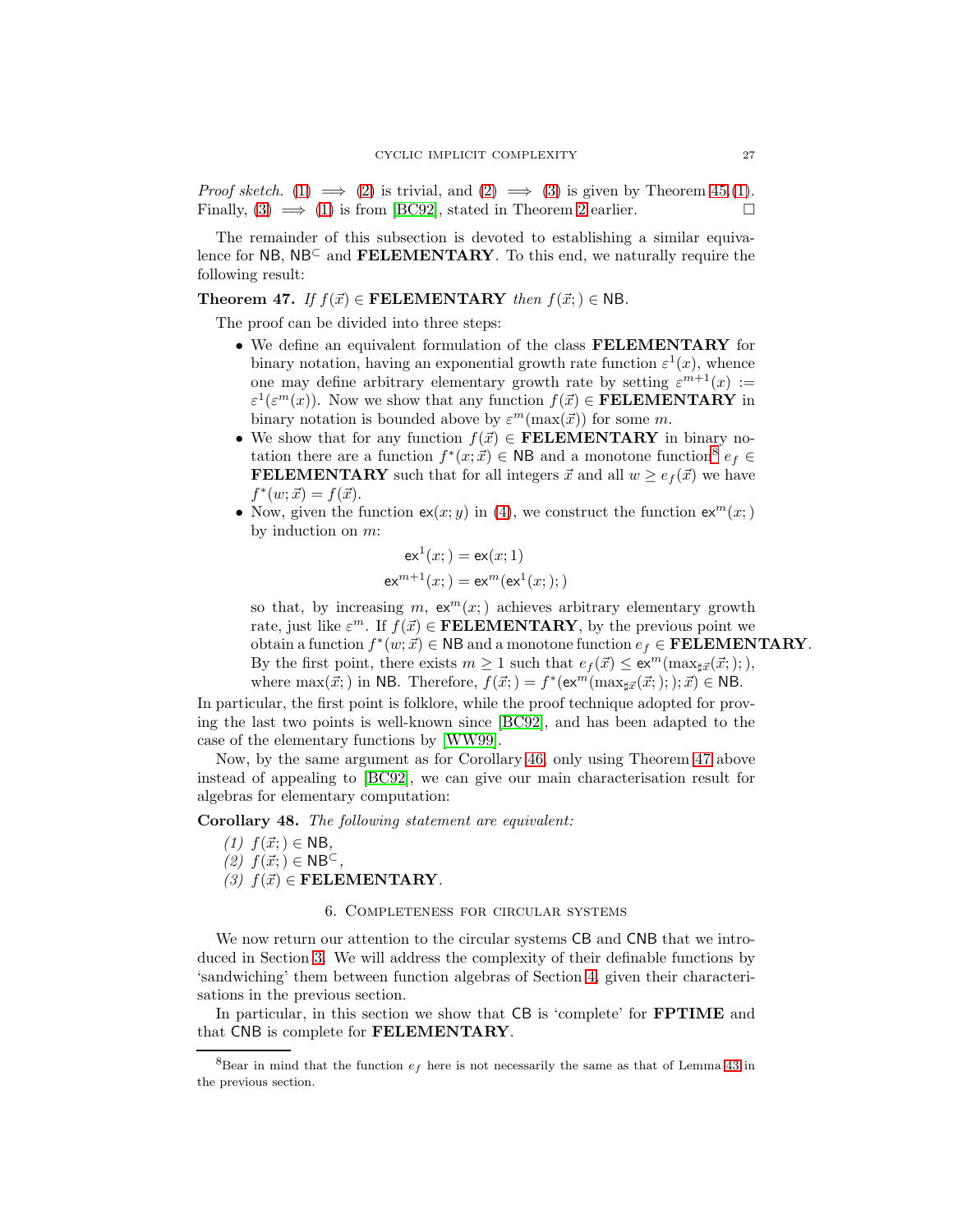<span id="page-28-0"></span>6.1. CB contains all polynomial-time functions. To show that CB contains all polynomial-time functions, we simulate Bellantoni and Cook's algebra:

**Theorem 49.** If  $f(\vec{x}; \vec{y}) \in \mathsf{B}$  then  $f(\vec{x}; \vec{y}) \in \mathsf{CB}$ .

*Proof.* By Proposition [6](#page-8-1) it suffices to show that for any B-derivation  $D$  there is a CB-coderivation  $\mathcal{D}^*$  such that  $f_{\mathcal{D}}(\vec{x}; \vec{y}) = f_{\mathcal{D}^*}(\vec{x}, \vec{y})$ . The proof is by induction on  $\mathcal{D}$ . The only non-trivial case is when  $\mathcal{D}$  is the following derivation:

$$
\overbrace{\Gamma \Rightarrow N \quad \Box N, \Gamma, N \Rightarrow N \quad \Box N, \Gamma, N \Rightarrow N}^{\text{D}_1} \quad \overbrace{\Box N, \Gamma \Rightarrow N}^{\text{D}_2} \quad \overbrace{\Box N, \Gamma \Rightarrow N}^{\text{D}_2}
$$

We define  $\mathcal{D}^*$  as follows:

$$
\begin{array}{ccc}\n&\vdots & \overbrace{\mathcal{D}_{0}^{*}} \\
\hline\n\downarrow & & \text{curl}_{N} \\
\hline\n\text{cond}_{\Box} & \Box N, \Box \vec{N}, \vec{N} \Rightarrow N & \Box N, \Box \vec{N}, \vec{N}, N \Rightarrow N \\
&\Box N, \Box \vec{N}, \vec{N} \Rightarrow N & \\
&\Box N, \Box \vec{N}, \vec{N} \Rightarrow N\n\end{array}
$$

where we identify the coderivations corresponding to the second and the third premise of the conditional rule, as they only differ on the sub-coderivation  $\mathcal{D}_i^*$  $(i = 1$  for the former and  $i = 2$  for the latter). The above coderivation is clearly safe and left-leaning, by the inductive hypotheses for  $\mathcal{D}_0$ ,  $\mathcal{D}_1$ ,  $\mathcal{D}_2$ . To see that it is progressing, note that any infinite branch is either eventually entirely in  $\mathcal{D}_0^*$ ,  $\mathcal{D}_1^*$  or  $\mathcal{D}_2^*$ , in which case it is progressing by the inductive hypotheses, or it simply loops on • forever, in which case there is a progressing thread along the blue  $\Box N$ .

Moreover, the equational program associated with  $D$  can be is equivalent to:

$$
f_{\mathcal{D}_{\epsilon}^{*}}(0, \vec{x}; \vec{y}) := f_{\mathcal{D}_{0}^{*}}(\vec{x}; \vec{y}) f_{\mathcal{D}_{\epsilon}^{*}}(s_{0}x, \vec{x}; \vec{y}) := f_{\mathcal{D}_{1}^{*}}(x, \vec{x}; \vec{y}, f_{\mathcal{D}_{\epsilon}^{*}}(x, \vec{x}; \vec{y})) \text{ if } x \neq 0 f_{\mathcal{D}_{\epsilon}^{*}}(s_{1}x, \vec{x}; \vec{y}) := f_{\mathcal{D}_{2}^{*}}(x, \vec{x}; \vec{y}, f_{\mathcal{D}_{\epsilon}}(x, \vec{x}; \vec{y}))
$$

so that  $f_{\mathcal{D}}(\vec{x}; \vec{y}) = f_{\mathcal{D}^*}(\vec{x}, \vec{y}).$ 

6.2. CNB contains all elementary functions. Similarly to the case for CB, to show that CNB is complete for elementary functions, we shall simulate our nested algebra NB. First, we need to introduce the notion of *oracle* for B<sup>−</sup>-coderivations.

**Definition 50** (Oracles for coderivations). Let  $\vec{a} = a_1, \ldots, a_n$  be a set of safenormal functions. A  $B^{-}(\vec{a})$ -coderivations is just a usual  $B^{-}$ -coderivation that may

use initial sequents of the form  $a_i \overline{\Box N^{n_i}, N^{m_i} \Rightarrow N}$ , when  $a_i$  takes  $n_i$  normal and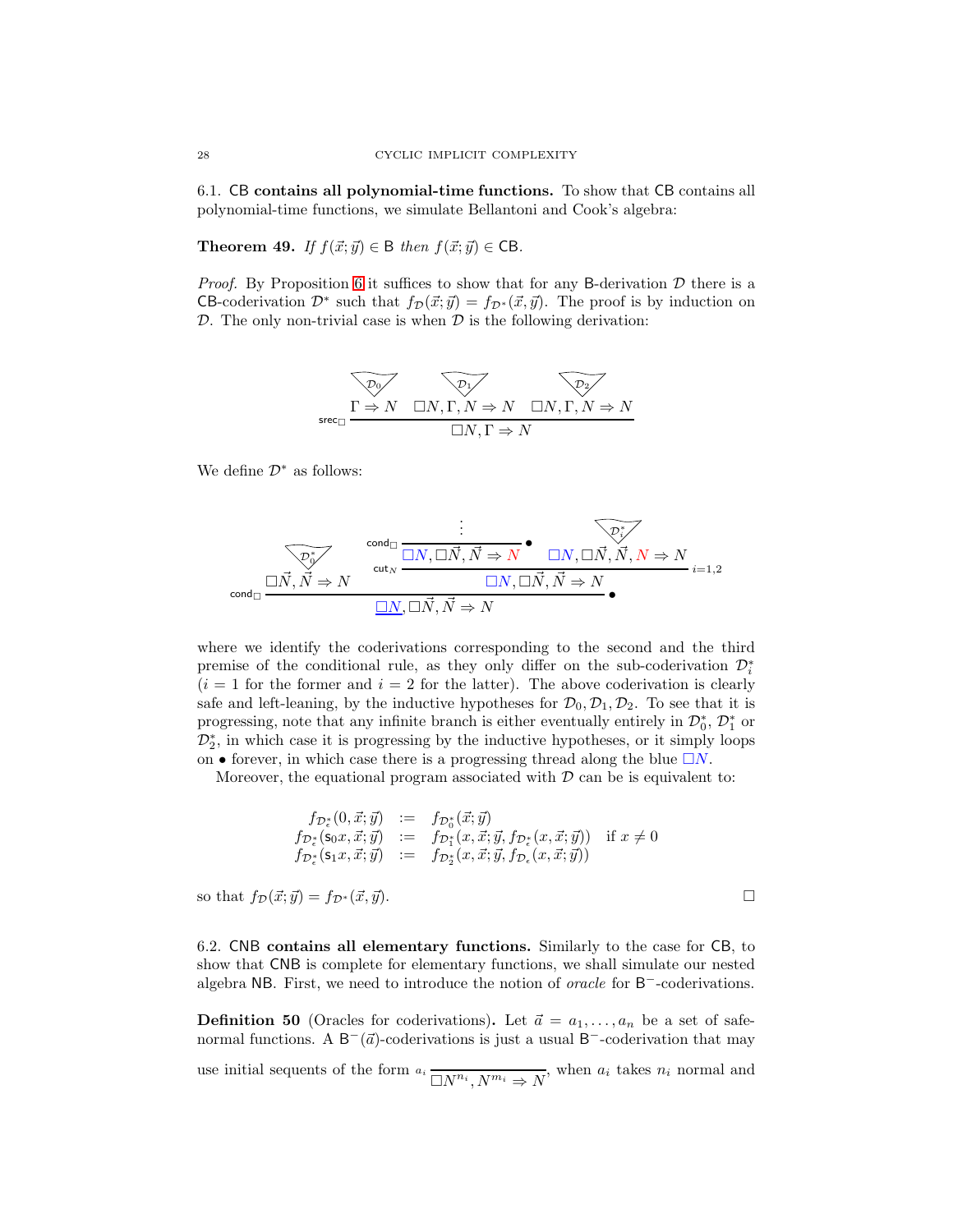$m_i$  safe inputs. We write:



for a coderivation D with initial sequents among  $a_i \overline{\Box N^{n_i}, N^{m_i} \Rightarrow N}$ , with  $i =$  $1, \ldots, n$ . We write CNB( $\vec{a}$ ) for the set of CNB-coderivations with initial functions

 $\vec{a}$ . We may sometimes omit indicating some oracles  $\vec{a}$  if it is clear from context. The semantics of such coderivations and the notion of  $\mathsf{CNB}(\vec{a})$ -definability are as expected, with coderivations representing functions over the oracles  $\vec{a}$ , and  $f_{\mathcal{D}(\vec{a})} \in$  $CNB(\vec{a})$  denoting the induced interpretation of  $\mathcal{D}(\vec{a})$ .

Before giving our main completeness result for CNB, we need the following lemma allowing us to 'pass' parameters to oracle calls. It is similar to the notion  $\mathcal{D}^{\bar{\rho}}$ from [\[Das21,](#page-37-3) Lemma 42], only we must give a more refined argument due to the unavailability of contraction in our system.

<span id="page-29-0"></span>**Lemma 51.** Let  $\mathcal{D}(a)$  be a regular coderivation over initial sequents  $\vec{a}$ , a with shape:



where  $\Gamma$  and  $\Delta$  are lists of non-modal formulas, and the path from the conclusion to each initial sequent a does not contain cut $\Box$ -steps,  $\Box$ <sub>1</sub>-steps and the leftmost premise of a cond $\Box$ -step. Then, there exists an a<sup>\*</sup> and a regular coderivation  $\mathcal{D}^*(a^*)$  with shape:



such that:

- $f_{\mathcal{D}^*(a^*)}(\vec{x}; \vec{y}) = f_{\mathcal{D}(a(\vec{x}))}(\vec{x}; \vec{y});$
- there exists a  $\Box N$ -thread from the j<sup>th</sup> modal formula in the context of the conclusion to the  $j<sup>th</sup>$  modal formula in the context of any occurrence of the initial sequent  $a^*$  in  $\mathcal{D}^*(a^*)$ , for  $1 \leq j \leq k$ .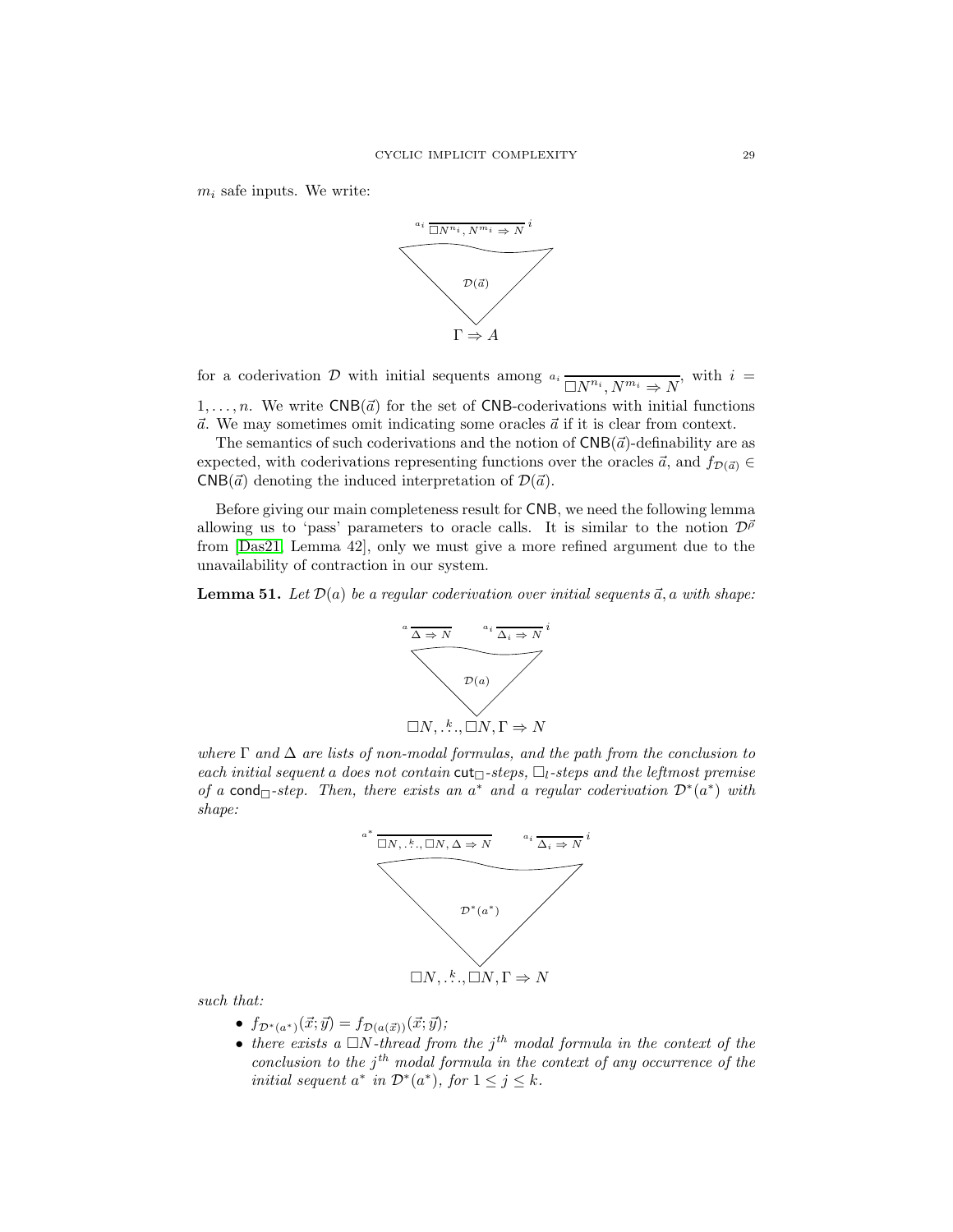Moreover, if  $\mathcal{D}(a)$  is progressing, safe or left-leaning, then  $\mathcal{D}^*(a^*)$  is also progressing, safe or left-leaning, respectively.

*Proof sketch.* Let us consider a path B from the root of  $\mathcal{D}(a)$  to an occurrence of the initial sequent a. Since the conclusion of  $\mathcal{D}(a)$  contains k modal formulas, and B cannot cross  $\text{cut}_{\Box}$ -steps, B contains exactly  $k \Box N$ -threads, and all such threads start from the root. Moreover, since  $a$  has only non-modal formulas and  $B$  cannot cross  $\Box_l$ -steps or the leftmost premise of a cond $\Box_l$ -step, we conclude that each of the k  $\Box N$ -threads must end in the principal formula of a w $\Box$ -step. For each j we remove the corresponding  $w_{\Box}$ -step in B we add an extra  $\Box N$  to the antecedent of all higher sequents in  $B$  (this operation may require us to introduce weakening steps for other branches of the proof). By repeatedly applying the above procedure for each possible path from the root of  $\mathcal{D}(a)$  to an initial sequent a we obtain a coderivation with the desired properties.

<span id="page-30-0"></span>Finally we can give our main simulation result for CNB:

**Theorem 52.** If  $f(\vec{x}; \vec{y}) \in \text{NB}$  then  $f(\vec{x}; \vec{y}) \in \text{CNB}$ .

*Proof.* We show by induction on  $f(\vec{x}; \vec{y}) \in NB(\vec{a})$  that there is a CNB( $\vec{a}$ )-coderivation  $\mathcal{D}_f$  such that:

- (1)  $f_{\mathcal{D}_f}(\vec{x}; \vec{y}) = f(\vec{x}; \vec{y});$
- (2) the path from the conclusion of  $\mathcal{D}_f$  to each initial sequent  $a_i$  does not contain cut<sub> $\Box$ </sub>-steps,  $\Box_l$ -steps and the leftmost premise of a cond $\Box$ -step.

When  $f(\vec{x}; \vec{y})$  is an initial function the definition of  $\mathcal{D}^*$  is straightforward, as  $\vec{a} = \emptyset$ .

If  $f(\vec{x}; \vec{y}) = a_i(\vec{x}; \vec{y})$  then  $\mathcal{D}_f$  is the initial sequent  $a_i \overrightarrow{\Delta N}, \vec{N} \Rightarrow N$ .

Suppose that  $f(\vec{x}; \vec{y}) = h(\vec{x}, g(\vec{x};); \vec{y})$  with  $g(\vec{x};) \in NB(\emptyset)$  and  $h(\vec{x}, z; \vec{y}) \in$  $NB(\emptyset)$ . Then f can be  $NB(\emptyset)$ -defined by:



Suppose  $f(\vec{x}; \vec{y}) = h(\vec{x}; \vec{y}, g(\vec{x}; \vec{y}))$ . Then f is NB( $\vec{a}$ )-defined by:



Note that, while we introduce a  $\text{cut}_{\Box}$  here, there crucially remains no  $\text{cut}_{\Box}$  between the conclusion and an oracle sequent, thanks to the condition that  $g$  and  $h$  are over no oracles.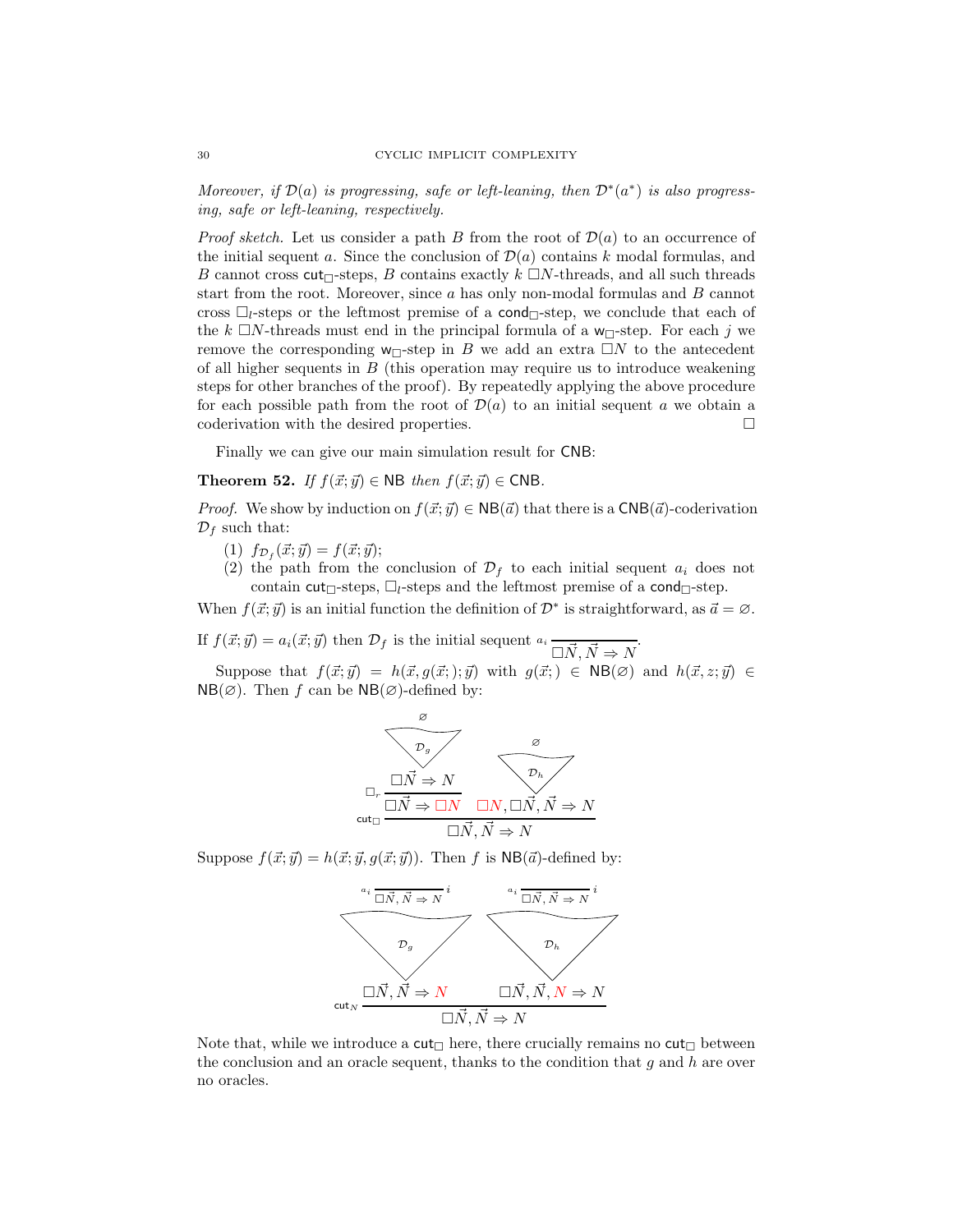Finally, suppose that  $f(x, \vec{x}; \vec{y})$  is obtained from  $g(\vec{x}; \vec{y})$  over  $\varnothing$ , and  $h(a)(x, \vec{x}; \vec{y})$ over a,  $\vec{a}$  by snrec. Then,  $f(0, \vec{x}; \vec{y}) = g(\vec{x}; \vec{y})$  and  $f(\mathbf{s}_i x, \vec{x}; \vec{y}) = h(\lambda \vec{v} \cdot f(x, \vec{x}; \vec{v}))(x, \vec{x}; \vec{y}).$ Note that a has same type as  $\lambda \vec{v}$ .  $f(x, \vec{x}; \vec{v})$ , so it is a function taking safe arguments only. Thus by induction hypothesis,  $h(a)(x, \vec{x}; \vec{y})$  is  $NB(\vec{a}, a)$ -defined by:



where the path from the conclusion of  $\mathcal{D}_h(a)$  to each initial sequent  $a_i$  does not contain cut<sub> $\Box$ -steps,  $\Box$ <sub>l</sub>-steps and the leftmost premise of a cond $\Box$ -step. By Lemma [51](#page-29-0)</sub> we obtain the following coderivation:



where  $f_{\mathcal{D}_h^*(a^*)}(x, \vec{x}; \vec{y}) = f_{\mathcal{D}_h(a(x, \vec{x}))}(x, \vec{x}; \vec{y})$  and there exists a  $\Box N$ -thread from the  $j$ -th modal formula in the antecedent of the conclusion to the  $j$ -th modal formula in the antecedent of any  $a^*$  initial sequent in  $\mathcal{D}^*(a^*)$ . We define  $\mathcal{D}_f$  as follows:



where we identify the sub-coderivations corresponding to the second and the third premises of the conditional rule. By construction and induction hypothesis, the above coderivation is regular and safe. To see that it is progressing, note that any infinite branch  $B$  either hits  $\bullet$  infinitely often, in which case there is a progressing thread along the blue  $\square N$ , by the properties of  $\mathcal{D}_h^*$  inherited from Lemma [51,](#page-29-0) or B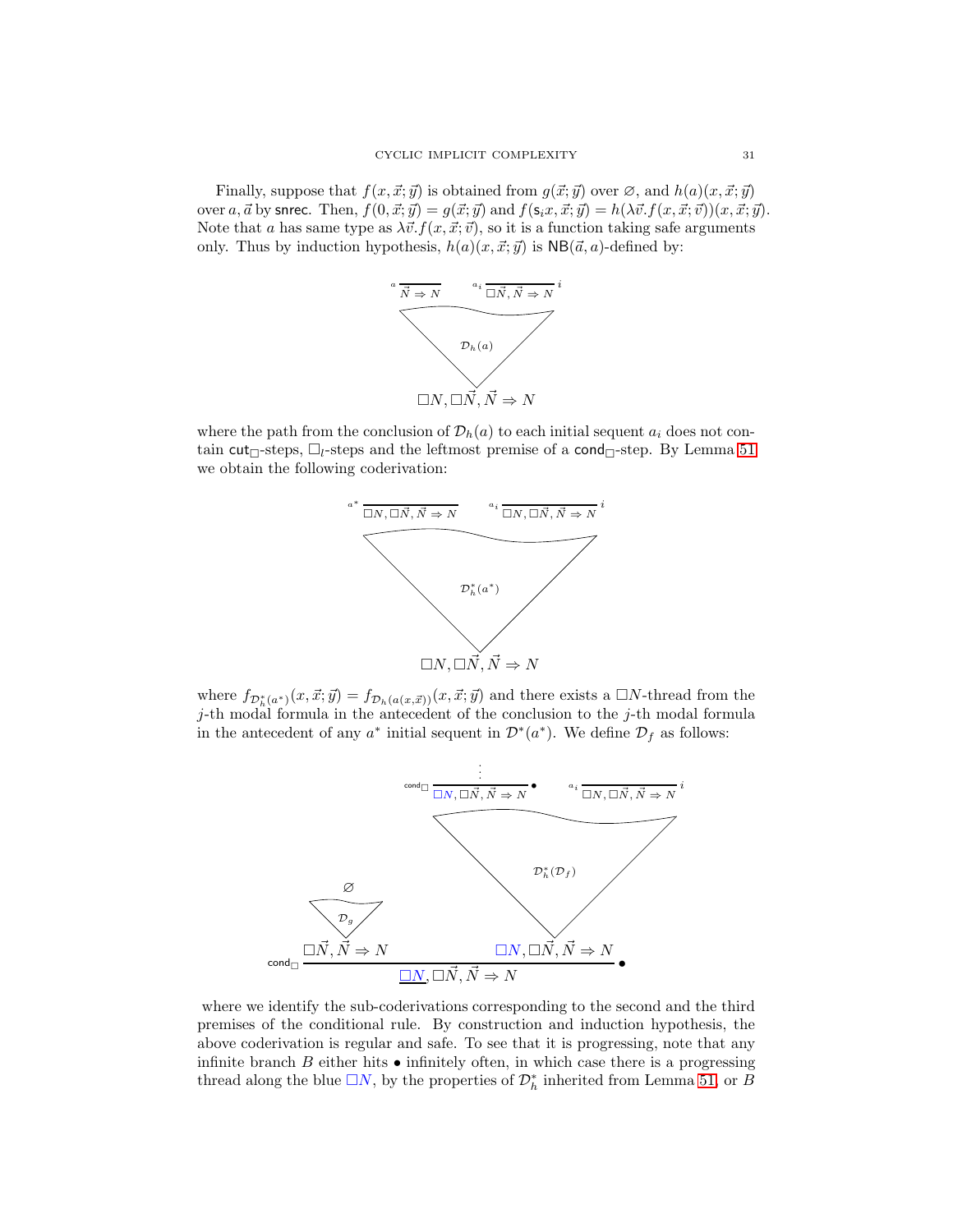shares a tail with an infinite branch of  $\mathcal{D}_g$  or  $\mathcal{D}_h^*(a^*)$ , which are progressing by the inductive hypotheses.

We show that  $\mathcal{D}_f$  NB( $\vec{a}$ )-defines f by induction on x. For the base case,  $f_{\mathcal{D}_f^*}(0, \vec{x}; \vec{y}) =$  $f_{\mathcal{D}_g}(\vec{x}; \vec{y}) = g(\vec{x}; \vec{y}) = f(0, \vec{x}; \vec{y})$ . For the inductive step:

$$
f_{\mathcal{D}_f^*}(s_i x, \vec{x}; \vec{y}) = f_{\mathcal{D}_h^*(\lambda \vec{v}.f_{\mathcal{D}_f^*}(x, \vec{x}; \vec{v}))}(x, \vec{x}; \vec{y})
$$
  
\n
$$
= f_{\mathcal{D}_h^*(\lambda \vec{v}.f(x, \vec{x}; \vec{v}))}(x, \vec{x}; \vec{y})
$$
  
\n
$$
= f_{\mathcal{D}_h(\lambda \vec{v}.f(x, \vec{x}; \vec{v}))}(x, \vec{x}; \vec{y})
$$
  
\n
$$
= h(\lambda \vec{v}.f(x, \vec{x}; \vec{v}))(x, \vec{x}; \vec{y})
$$
  
\n
$$
= f(s_i x, \vec{x}; \vec{y}).
$$

<span id="page-32-0"></span>This completes the proof.

#### 7. Soundness for circular systems

In this section we define a translation of CNB-coderivations into functions of NB<sup>⊂</sup> which, in particular, maps CB-derivations into functions of  $B^{\subset}$ , thus concluding our characterisation of CB and CNB in terms of computational complexity.

7.1. The Translation Lemma. A regular coderivation can be naturally seen as a finite tree with 'backpointers', a representation known as cycle normal form, cf. [\[Bro05,](#page-37-5) [BS11\]](#page-37-0).

**Definition 53** (Cycle normal form). Let  $D$  be a regular  $B^-$ -coderivation. The cycle normal form (or simply cycle nf) of D is a pair  $\langle \mathcal{D}, R_{\mathcal{D}} \rangle$ , where  $R_{\mathcal{D}}$  is a partial self-mapping on the nodes of  $D$  whose domain of definition is denoted  $Bud(D)$  and:

- (i) every infinite branch of D contains some (unique)  $\nu \in Bud(\mathcal{D});$
- (ii) if  $\nu \in \text{Bud}(\mathcal{D})$  then both  $R_{\mathcal{D}}(\nu) \sqsubset \nu$  and  $\mathcal{D}_{R_{\mathcal{D}}(\nu)} = \mathcal{D}_{\nu}$ ;
- (iii) for any two distinct nodes  $\mu \subset \nu$  strictly below  $Bud(\mathcal{D}), \mathcal{D}_{\mu} \neq \mathcal{D}_{\nu}$

We call any  $\nu \in Bud(\mathcal{D})$  a bud, and  $R_{\mathcal{D}}(\nu)$  its companion. A terminal node is either a leaf of  $D$  or a bud. The set of nodes of  $D$  bounded above by a terminal node is denoted  $T_{\mathcal{D}}$ . Given a node  $\nu \in T_{\mathcal{D}}$ , we define  $Bud_{\nu}(\mathcal{D})$  as the restriction of buds to those above  $\nu$ .

*Remark* 54. The cycle normal form of a regular coderivation  $\mathcal{D}$  always exists, as by definition any infinite branch contains a node  $\nu$  such that  $\mathcal{D}_{\nu} = \mathcal{D}_{\mu}$  for some node  $\mu$  below  $\nu$ . Bud( $\mathcal{D}$ ) is designed to consist of just the *least* such nodes, so that by construction the cycle normal form is unique. Note that  $Bud(\mathcal{D})$  must form an antichain: if  $\mu, \nu \in \text{Bud}(\mathcal{D})$  with  $\mu \subset \nu$ , then  $R_{\mathcal{D}}(\mu) \subset \mu$  are below  $\text{Bud}(\mathcal{D})$  but we have  $\mathcal{D}_{R_{\mathcal{D}}(\mu)} = \mathcal{D}_{\mu}$  by (ii) above, contradicting the (iii).

Also, notice that any branch of  $D$  contains a leaf of  $T_{\mathcal{D}}$ . Moreover, since  $Bud(\mathcal{D})$ is an antichain, the leaves of  $T_{\mathcal{D}}$  defines a 'bar' across  $\mathcal{D}$ , and so  $T_{\mathcal{D}}$  is a finite tree.

<span id="page-32-1"></span>The following proposition allows us to reformulate progressiveness, safety and left-leaning conditions for cycle normal forms.

<span id="page-32-2"></span>**Proposition 55.** Let  $D$  be a regular  $B^-$ -coderivation with cycle nf  $\langle D, R_D \rangle$ . For any  $\nu \in Bud(\mathcal{D})$ , the (finite) path  $\pi$  from  $R_{\mathcal{D}}(\nu)$  to  $\nu$  satisfies:

(1) if D is progressing,  $\pi$  must contain the conclusion of an instance of cond $_{\Box N}$ ;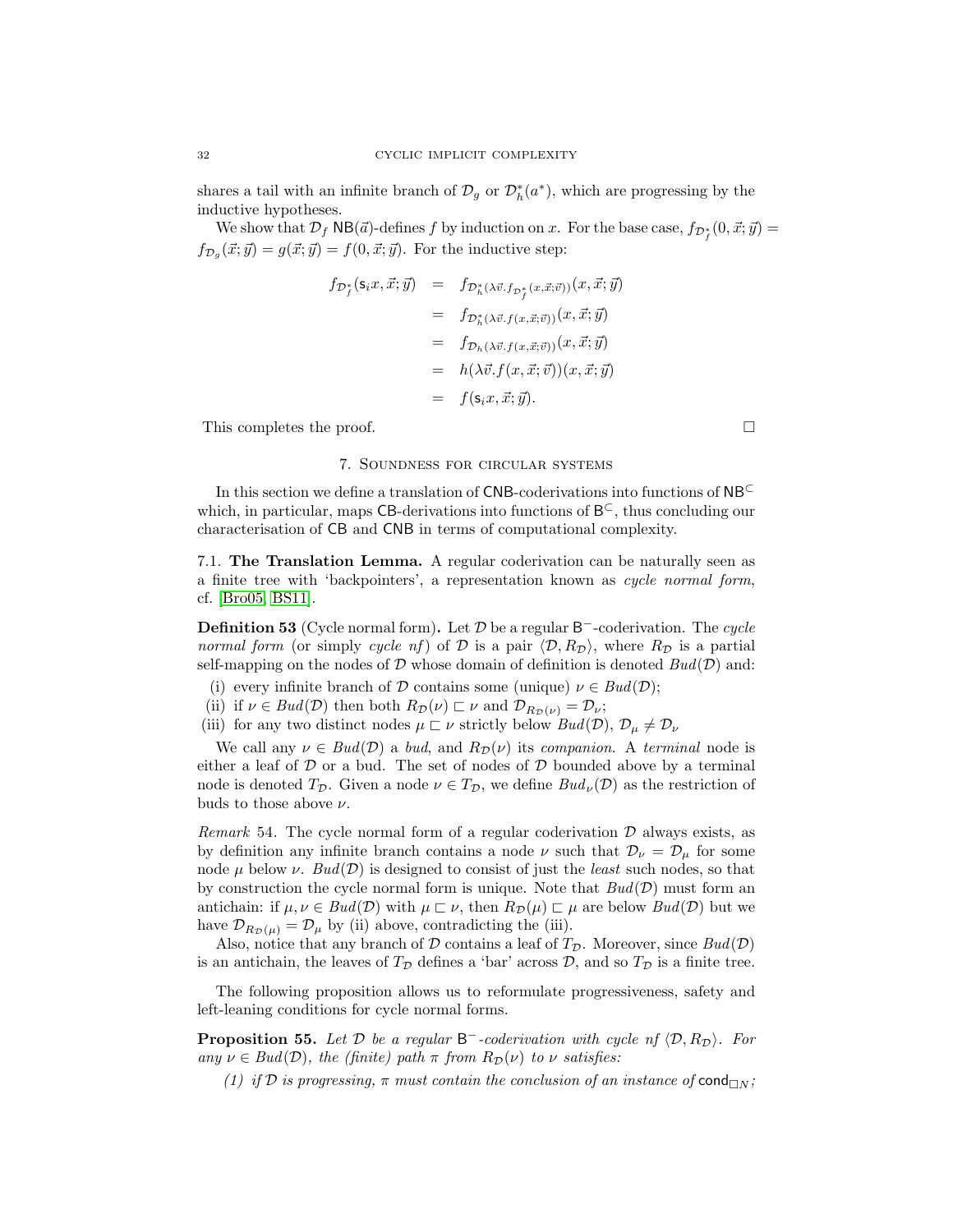- <span id="page-33-7"></span><span id="page-33-6"></span>(2) if D is a CNB-coderivation,  $\pi$  cannot contain the conclusion of  $\text{cut}_{\Box N}$ ,  $\Box_l$ ,  $w_{\square}$ , and the leftmost premise of cond $_{\square}$ ;
- (3) if D is a CB-coderivation,  $\pi$  cannot contain the conclusion of  $w_N$ , the leftmost premise of cond<sub>N</sub>, and the rightmost premise of cut<sub>N</sub>.

In what follows we shall indicate circularities in cycle nfs explicitly by extending both CNB and CB with a new inference rule called dis:

$$
\text{dis} \frac{\Gamma \Rightarrow A}{\Gamma \Rightarrow A} X
$$

where  $X$  is a finite set of nodes. In this presentation, we insist that each companion  $\nu$  of the cycle nf  $\langle \mathcal{D}, R_{\mathcal{D}} \rangle$  is always the conclusion of an instance of dis, where X denotes the set of buds  $\nu'$  such that  $R_{\mathcal{D}}(\nu') = \nu$ . This expedient will allow us to formally distinguish cases when a node of  $T_{\mathcal{D}}$  is a companion from those where it is the conclusion of a standard rule of  $B^-$ .

To facilitate the translation, we shall define two disjoint sets  $C_{\nu}$  and  $O_{\nu}$ . Intuitively, given a cycle nf  $\langle \mathcal{D}, R_{\mathcal{D}} \rangle$  and  $\nu \in T_{\mathcal{D}}, C_{\nu}$  is the set of companions above  $\nu$ , while  $O_{\nu}$  is the set of buds whose companion is strictly below  $\nu$ .

**Definition 56.** Let  $\langle \mathcal{D}, R_{\mathcal{D}} \rangle$  be the cycle of a B<sup>-</sup>-coderivation  $\mathcal{D}$ . We define the following two sets for any  $\nu \in T_{\mathcal{D}}$ :

$$
C_{\nu} := \{ \mu \in R_{\mathcal{D}}(Bud_{\nu}(\mathcal{D})) \mid \nu \sqsubseteq \mu \}
$$
  

$$
O_{\nu} := \{ \mu \in Bud_{\nu}(\mathcal{D})) \mid R_{\mathcal{D}}(\mu) \sqsubset \nu \}
$$

We are now ready to state and prove the Translation Lemma. Its proof proceeds by analysing each node  $\nu_0 \in T_{\mathcal{D}}$  and associates with it an instance of the scheme snrec<sub>⊂</sub> that simultaneously defines the functions  $\{f_{\mathcal{D}_{\nu}} \mid \nu \in C_{\nu} \cup \{\nu_0\}\}\,$  with the help of an additional set of oracles  $\{f_{\mathcal{D}_{\mu}} \mid \mu \in O_{\nu_0}\}\$ . When  $\nu_0$  is the root of  $\mathcal{D}$ , note that  $O_{\nu_0} = \emptyset$  and so the function thus defined will be oracle-free. Thus we obtain an instance of snrec<sub>⊂</sub> defining  $f_{\mathcal{D}}$ , and so  $f_{\mathcal{D}} \in \mathsf{NB}^{\subset}$  by Proposition [42.](#page-21-4)

<span id="page-33-1"></span><span id="page-33-0"></span>**Lemma 57** (Translation Lemma). Let  $\langle \mathcal{D}, R_{\mathcal{D}} \rangle$  be the cycle nf of a CNB-coderivation  $\mathcal{D}$ , and let  $\nu_0 \in T_{\mathcal{D}}$ :

(1) If  $O_{\nu_0} = \emptyset$  then  $f_{\mathcal{D}_{\nu_0}} \in \mathsf{NB}^{\mathsf{C}}$ . In particular, if  $\mathcal D$  is a CB-coderivation then  $f_{\mathcal{D}_{\nu_0}} \in \mathsf{B}^\subset.$ 

<span id="page-33-2"></span>(2) If 
$$
\check{O}_{\nu_0} \neq \varnothing
$$
 then  $\forall \nu \in C_{\nu_0} \cup {\{\nu_0\}}$ :

 $f_{\mathcal{D}_{\nu}}(\vec{x};\vec{y}) = h_{\nu}((\lambda \vec{u} \subseteq \vec{x}, \lambda \vec{v}. f_{\mathcal{D}_{\mu}}(\vec{u};\vec{v}))_{\mu \in C_{\nu_{0}} \cup O_{\nu_{0}}})(\vec{x};\vec{y})$ 

<span id="page-33-5"></span><span id="page-33-3"></span>where:

- (a)  $h_{\nu} \in \mathsf{NB}^{\mathsf{C}}((f_{\mathcal{D}_{\mu}})_{\mu \in O_{\nu_0}}, (a_{\mu})_{\mu \in C_{\nu_0}})$  and so  $f_{\mathcal{D}_{\nu}} \in \mathsf{NB}^{\mathsf{C}}((f_{\mathcal{D}_{\mu}})_{\mu \in O_{\nu_0}});$
- (b) the order  $\vec{u} \subseteq \vec{x}$  is strict if either  $\nu, \mu \in C_{\nu_0}$  or the path from  $\nu$  to  $\mu$  in  $\mathcal{D}_{\nu_0}$  contains the conclusion of an instance of cond $_{\square}$ ;
- (c) if  $\mathcal D$  is a CB-coderivation then  $\vec{v} \subseteq \vec{y}$ .

<span id="page-33-4"></span>Proof sketch. Points [1](#page-33-1) and [2](#page-33-2) are proven by simultaneous induction on the longest distance of  $\nu_0$  from a leaf of  $T_{\mathcal{D}}$ . We just consider the most relevant case, i.e. when  $\nu_0$  is the conclusion of an instance of dis with premise  $\nu'$ , where X is the set of nodes labelling the rule. We have  $O_{\nu_0} = O_{\nu'} \setminus X$  and  $C_{\nu_0} = C_{\nu'} \cup \{\nu_0\}$ . We want to find  $(h_\nu)_{\nu \in C_\nu \cup \{\nu_0\}}$  defining the equations for  $(f_{\mathcal{D}_\nu})_{\nu \in C_\nu \cup \{\nu_0\}}$  in such a way that points [2a-](#page-33-3)[2c](#page-33-4) hold. We shall start by defining  $h_{\nu_0}$ . First, note that, by definition of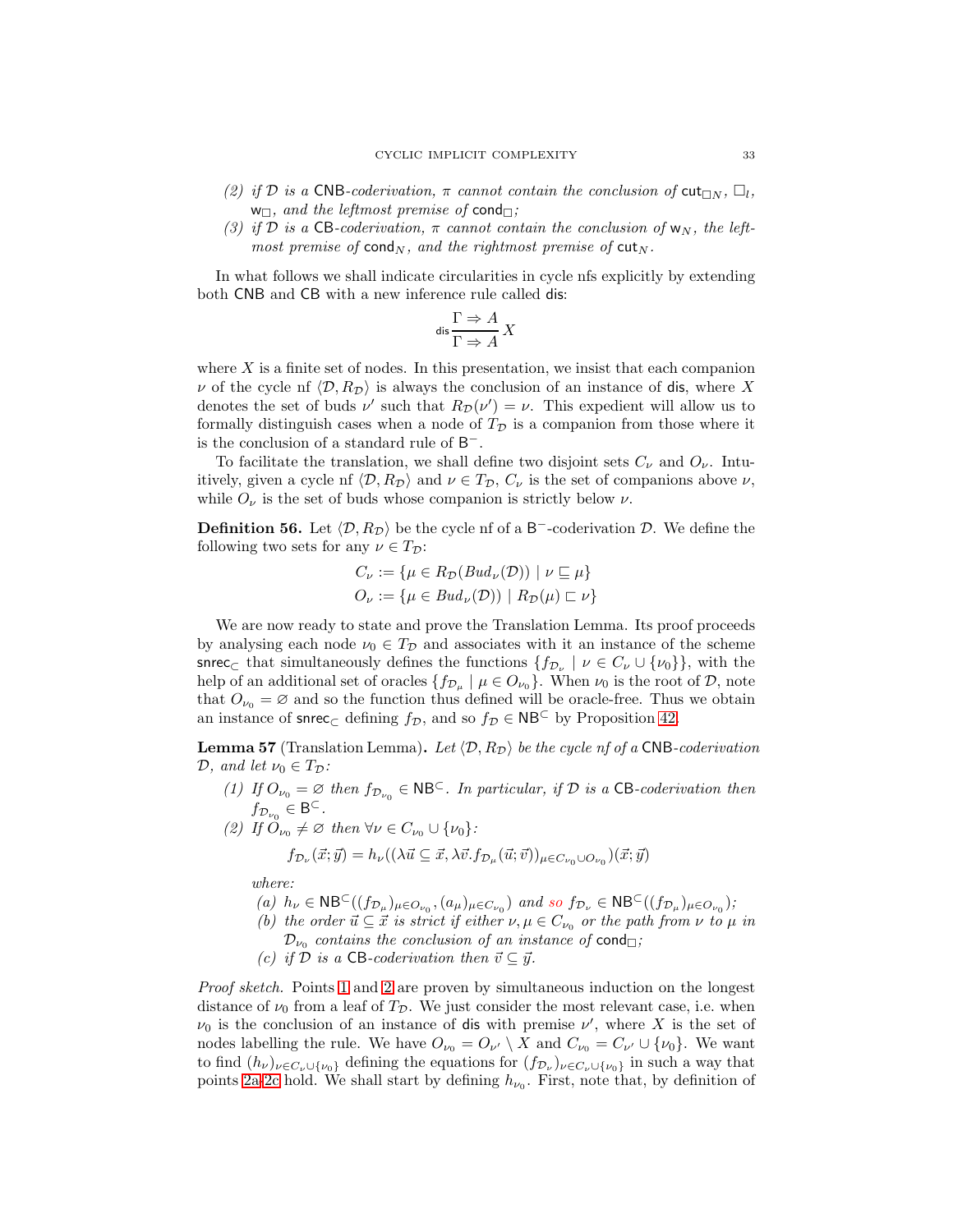cycle nf,  $f_{\mathcal{D}_{\nu_0}}(\vec{x}; \vec{y}) = f_{\mathcal{D}_{\nu'}}(\vec{x}; \vec{y}) = f_{\mathcal{D}_{\mu}}(\vec{x}; \vec{y})$  for all  $\mu \in X$ . By induction hypothesis on  $\nu'$  there exists a family  $(g_{\nu})_{\nu \in C_{\nu'} \cup {\{\nu'\}}}$  such that:

<span id="page-34-0"></span>
$$
(12) \qquad \qquad f_{\mathcal{D}_{\nu'}}(\vec{x};\vec{y})=g_{\nu'}((\lambda\vec{u}\subseteq \vec{x},\lambda\vec{v}.f_{\mathcal{D}_{\mu}}(\vec{u};\vec{v}))_{\mu\in C_{\nu'}\cup O_{\nu'}})(\vec{x};\vec{y})
$$

and, moreover, for all  $\nu \in C_{\nu'}$ :

<span id="page-34-1"></span>(13) 
$$
f_{\mathcal{D}_{\nu}}(\vec{x};\vec{y}) = g_{\nu}((\lambda \vec{u} \subseteq \vec{x}, \lambda \vec{v}.f_{\mathcal{D}_{\mu}}(\vec{u};\vec{v}))_{\mu \in C_{\nu'} \cup O_{\nu'}})(\vec{x};\vec{y})
$$

Since  $O_{\nu'} = O_{\nu_0} \cup X$  and the path from  $\nu'$  to any  $\mu \in X$  must cross an instance of cond by Proposition [55](#page-32-1)[.1,](#page-32-2) the induction hypothesis on  $\nu'$  (point [2b\)](#page-33-5) allows us to rewrite [\(12\)](#page-34-0) as follows:

<span id="page-34-2"></span>(14)  
\n
$$
f_{\mathcal{D}_{\nu'}}(\vec{x}; \vec{y}) = g_{\nu'}((\lambda \vec{u} \subseteq \vec{x}, \lambda \vec{v}. f_{\mathcal{D}_{\nu}}(\vec{u}; \vec{v}))_{\nu \in C_{\nu'}},
$$
\n
$$
(\lambda \vec{u} \subseteq \vec{x}, \lambda \vec{v}. f_{\mathcal{D}_{\mu}}(\vec{u}; \vec{v}))_{\mu \in \mathcal{D}_{\nu_0}},
$$
\n
$$
(\lambda \vec{u} \subset \vec{x}, \lambda \vec{v}. f_{\mathcal{D}_{\mu}}(\vec{u}; \vec{v}))_{\mu \in X})(\vec{x}; \vec{y})
$$

On the other hand, for all  $\nu \in \mathcal{C}_{\nu'}$ , for all  $\vec{u} \subseteq \vec{x}$  and  $\vec{v}$ , the equation in [\(13\)](#page-34-1) can be rewritten as:

<span id="page-34-3"></span>(15)  
\n
$$
f_{\mathcal{D}_{\nu}}(\vec{u};\vec{v}) = g_{\nu}((\lambda \vec{w} \subset \vec{u}, \lambda \vec{v'}, f_{\mathcal{D}_{\mu}}(\vec{u};\vec{v'}))_{\mu \in C_{\nu'}},
$$
\n
$$
(\lambda \vec{w} \subseteq \vec{u}, \lambda \vec{v'}, f_{\mathcal{D}_{\mu}}(\vec{w};\vec{v'}))_{\mu \in O_{\nu_{0}}},
$$
\n
$$
(\lambda \vec{w} \subseteq \vec{u}, \lambda \vec{v'}, f_{\mathcal{D}_{\mu}}(\vec{w};\vec{v'}))_{\mu \in X})(\vec{u};\vec{v})
$$

and so, for all  $\nu \in C_{\nu'}$ :

<span id="page-34-4"></span>
$$
\lambda \vec{u} \subseteq \vec{x}, \lambda v. f_{\mathcal{D}_{\nu}}(\vec{u}; \vec{v}) = \lambda \vec{u} \subseteq \vec{x}, \lambda v. g_{\nu}((\lambda \vec{w} \subset \vec{x}, \lambda \vec{v'}, f_{\mathcal{D}_{\mu}}(\vec{u}; \vec{v'}))_{\mu \in C_{\nu'}},
$$
\n
$$
(\lambda \vec{w} \subseteq \vec{x}, \lambda \vec{v'}, f_{\mathcal{D}_{\mu}}(\vec{w}; \vec{v'}))_{\mu \in O_{\nu_{0}}},
$$
\n
$$
(\lambda \vec{w} \subseteq \vec{x}, \lambda \vec{v'}, f_{\mathcal{D}_{\mu}}(\vec{w}; \vec{v'}))_{\mu \in X})(\vec{u}; \vec{v})
$$

Now, since the paths from  $\nu'$  to any  $\mu \in X$  in  $\mathcal D$  must contain an instance of cond<sub> $\Box$ </sub>, for all  $\nu \in C_{\nu'}$  and all  $\mu \in X$ , we have that either the path from  $\nu'$  to  $\nu$  contains an instance of  $\text{cond}_{\Box}$  or the path from  $\nu$  to  $\mu$  does. By applying the induction hypothesis on  $\nu'$  (point [2b\)](#page-33-5), given  $\nu \in C_{\nu'}$  and  $\mu \in X$ , either  $\lambda \vec{u} \subseteq \vec{x}, \lambda \vec{v}. f_{\mathcal{D}_{\nu}}(\vec{u}; \vec{v})$ in [\(14\)](#page-34-2) is such that  $\vec{u} \subset \vec{x}$ , or  $\lambda \vec{w} \subseteq \vec{u}, \lambda \vec{v'} . f_{\mathcal{D}_{\mu}}(\vec{w}; \vec{v'})$  in [\(15\)](#page-34-3) is such that  $\vec{w} \subset \vec{u}$ . This means that, for any  $\mu \in X$ ,  $\lambda \vec{w} \subseteq \vec{x}, \lambda \vec{v'} . f_{\mathcal{D}_{\mu}}(\vec{w}; \vec{v'})$  in [\(16\)](#page-34-4) is such that  $\vec{w} \subset \vec{x}$ . For each  $\nu \in C_{\nu'}$ , by rewriting  $\lambda \vec{u} \subseteq \vec{x}, \lambda \vec{v}.f_{\mathcal{D}_{\nu}}(\vec{u}; \vec{v})$  in [\(14\)](#page-34-2) according to the equation in [\(16\)](#page-34-4) we obtain:

$$
f_{\mathcal{D}_{\nu_0}}(\vec{x};\vec{y}) = t_{\nu_0}((\lambda \vec{u} \subset \vec{x}, \lambda \vec{v}.f_{\mathcal{D}_{\mu}}(\vec{u};\vec{v}))_{\mu \in C_{\nu'} \cup X}, (\lambda \vec{u} \subseteq \vec{x}, \lambda \vec{v}.f_{\mathcal{D}_{\mu}}(\vec{u};\vec{v}))_{\mu \in O_{\nu_0}})(\vec{x};\vec{y})
$$

for some  $t_{\nu_0}$ . Since  $f_{\mathcal{D}_\mu} = f_{\mathcal{D}_{\nu_0}}$  for all  $\mu \in X$ , and since  $C_{\nu_0} = C_{\nu'} \cup {\{\nu_0\}}$ , by setting  $h_{\nu_0} := t_{\nu_0}$  the above equation gives us the following:

<span id="page-34-5"></span>(17) 
$$
f_{\mathcal{D}_{\nu_0}}(\vec{x};\vec{y}) = h_{\nu_0}((\lambda \vec{u} \subseteq \vec{x}, \lambda \vec{v}.f_{\mathcal{D}_{\mu}}(\vec{u};\vec{v}))_{\mu \in C_{\nu_0} \cup O_{\nu_0}})(\vec{x};\vec{y})
$$

which satisfies point [2b.](#page-33-5) From [\(17\)](#page-34-5) we are able to find the functions  $(h_{\nu})_{\nu \in C_{\nu}}$ defining the equations for  $(f_{\mathcal{D}_{\nu}})_{\nu \in C_{\nu}}$ . Indeed, the induction hypothesis on  $\nu'$  gives us [\(13\)](#page-34-1) for any  $\nu \in C_{\nu'}$ . We rewrite in each such equation any  $\lambda \vec{u} \subseteq \vec{x}, \lambda \vec{v}.f_{\mathcal{D}_{\mu}}(\vec{u}; \vec{v})$ such that  $\mu \in X$  according to equation [\(17\)](#page-34-5), as  $f_{\mathcal{D}_{\mu}} = f_{\mathcal{D}_{\nu_0}}$  for any  $\mu \in X$ . We obtain the following equation for any  $\nu \in C_{\nu'}$ :

$$
f_{\mathcal{D}_{\nu}}(\vec{x};\vec{y}) = t_{\nu}((\lambda \vec{u} \subset \vec{x}, \lambda \vec{v}.f_{\mathcal{D}_{\mu}}(\vec{u};\vec{v}))_{\mu \in C_{\nu}, \cup \{\nu_0\}}, (\lambda \vec{u} \subseteq \vec{x}, \lambda \vec{v}.f_{\mathcal{D}_{\mu}}(\vec{u};\vec{v}))_{\mu \in O_{\nu_0}})(\vec{x};\vec{y})
$$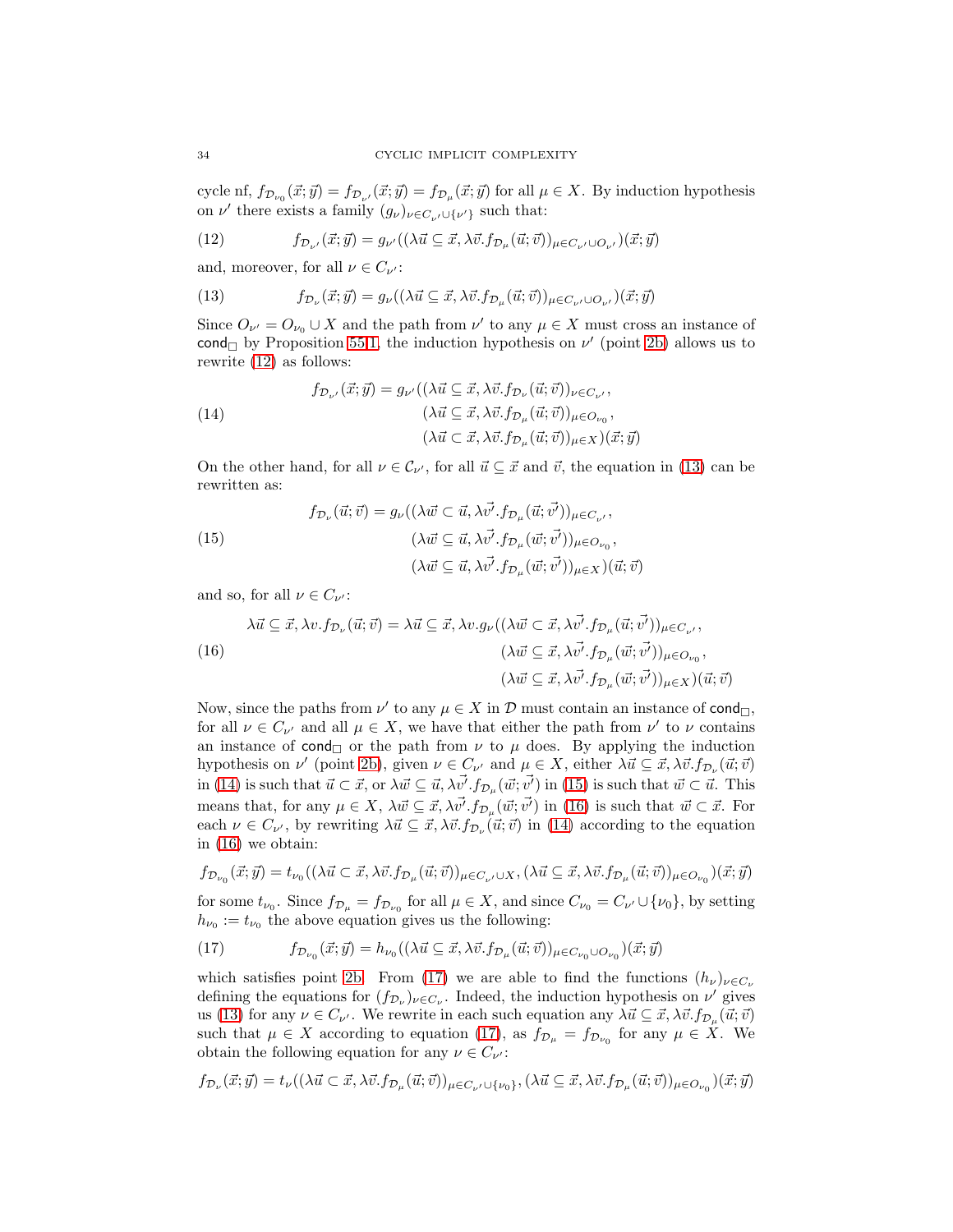for some  $t_{\nu}$ . Since  $C_{\nu_0} = C_{\nu'} \cup {\nu_0}$  and the above equation satisfies point [2b,](#page-33-5) we set  $h_{\nu} := t_{\nu}$  and we obtain, for all  $\nu \in C_{\nu_0}$ :

<span id="page-35-0"></span>(18) 
$$
f_{\mathcal{D}_{\nu}}(\vec{x};\vec{y}) = h_{\nu}((\lambda \vec{u} \subseteq \vec{x}, \lambda \vec{v}.f_{\mathcal{D}_{\mu}}(\vec{u};\vec{v}))_{\mu \in C_{\nu_0} \cup O_{\nu_0}})(\vec{x};\vec{y})
$$

It remains to show that [\(17\)](#page-34-5) and [\(18\)](#page-35-0) satisfy points [2a](#page-33-3) and [2c.](#page-33-4) Concerning point [2a,](#page-33-3) on the one hand for all  $\nu \in C_{\nu_0}$  we have  $h_{\nu} \in \mathsf{NB}^{\mathsf{C}}((f_{\mathcal{D}_{\mu}})_{\mu \in O_{\nu_0}}, (a_{\mu})_{\mu \in C_{\nu_0}})$ , with  $(a_{\mu})_{\mu \in C_{\nu_0}}$  oracle functions. On the other hand, by applying the induction hypothesis, we have  $f_{\mathcal{D}_{\nu_0}} = f_{\mathcal{D}_{\nu'}} \in \mathsf{NB}^{\subset}((f_{\mathcal{D}_\mu})_{\mu \in O_{\nu'}})$  and  $f_{\mathcal{D}_{\nu}} \in \mathsf{NB}^{\subset}((f_{\mathcal{D}_\mu})_{\mu \in O_{\nu'}})$ , for all  $\nu \in C_{\nu_0}$ . Since  $O_{\nu'} = O_{\nu_0} \cup X$  and  $f_{\mathcal{D}_{\nu_0}} = f_{\mathcal{D}_{\mu}}$  for all  $\mu \in X$ , we have both  $f_{\mathcal{D}_{\nu_0}} \in \mathsf{NB}^{\mathsf{C}}((f_{\mathcal{D}_{\mu}})_{\mu \in O_{\nu_0}})$  and  $f_{\mathcal{D}_{\nu}} \in \mathsf{NB}^{\mathsf{C}}((f_{\mathcal{D}_{\mu}})_{\mu \in O_{\nu_0}}, f_{\mathcal{D}_{\nu_0}})$  for all  $\nu \in C_{\nu_0}$ , and hence  $f_{\mathcal{D}_{\nu}} \in \mathsf{NB}^{\mathsf{C}}((f_{\mathcal{D}_{\mu}})_{\mu \in O_{\nu_{0}}})$ , for all  $\nu \in C_{\nu_{0}}$ . Point [2c](#page-33-4) follows by applying the induction hypothesis, as the construction does not affect the safe arguments.  $\Box$ 

<span id="page-35-1"></span>Finally, we can establish the main result of this paper:

#### Corollary 58.

- $f(\vec{x}; ) \in \text{CB}$  iff  $f(\vec{x}) \in \text{FPTIME};$
- $f(\vec{x};) \in \text{CNB}$  iff  $f(\vec{x}) \in \text{FELEMENTARY}$ .

<span id="page-35-2"></span>*Proof.* Follows directly from Theorem [49,](#page-28-0) Theorem [52](#page-30-0) and Lemma [57.](#page-33-0)  $\Box$ 

#### 8. Conclusions

In this work we presented two-tiered circular type systems CB and CNB and showed that they capture polynomial-time and elementary computation, respectively. This is the first time that methods of circular proof theory have been applied in implicit computational complexity (ICC).

The widespread approach to ICC is based on the introduction of inductively defined languages or calculi endowed with recursion mechanisms whose strength is carefully calibrated in order to increase in complexity while not overstepping a given bound on computation. The circular proof systems CB and CNB pave the way to a radically different, top-down approach, where coinductive reasoning plays a central role.

We conclude this paper with some further remarks, some comments about expressivity, and some avenues for future work.

8.1. Further remarks. It is well-known that FLINSPACE, i.e. the class of functions computable in linear space, can be captured by reformulating B in *unary* notation (see [\[Bel92\]](#page-37-6)). A similar result can be obtained for CB by just defining a unary version of the conditional in  $B^{\subset}$  (similarly to the ones in [\[Das21,](#page-37-3) [KPP21b\]](#page-38-11)) and by adapting the proofs of Lemma [43,](#page-22-1) Theorem [49](#page-28-0) and Lemma [57.](#page-33-0) On the other hand, CNB is (unsurprisingly) not sensitive to such choice of notation.

Given the deep connection between the notion of regularity for coderivations and the notion of uniformity in computation discussed in Subsection [3.2,](#page-12-4) we may wonder if dropping the regularity condition from e.g. CB would result in a characterisation of the non-uniform version of  $PTIME$ , e.g.  $P/poly$ . In other words, can we capture a non-uniform complexity class using the same proof-theoretic principles adopted to capture its uniform formulation? Unfortunately, the answer of this question is negative. To see this, notice that Example [59](#page-40-1) shows how to define *any* number-theoretic function by a non-regular progressing B<sup>-</sup>-coderivation, which happens to be both safe and left-leaning in a trivial way. It would nonetheless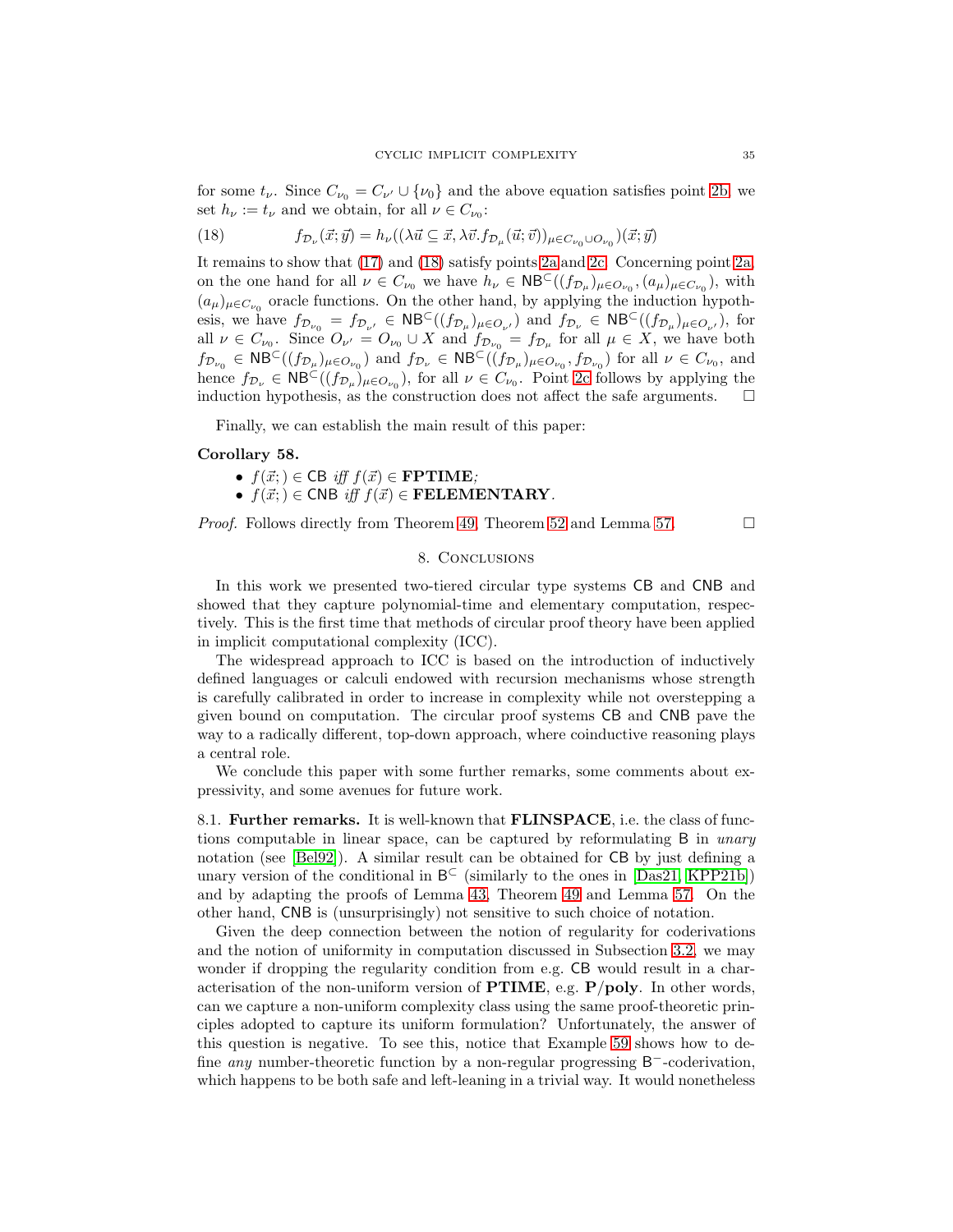be interesting if the regular/non-regular distinction in circular proof theory could somehow be leveraged to model the uniform/non-uniform distinction in computational complexity.

Let us finally observe that our proof-theoretic approach to 'circular complexity' was motivated by the inherently syntactical nature of threads, which define the progressing criterion, cf. Definition [14.](#page-11-1) Surprisingly enough, however, it seems that a purely term-oriented presentation of Corollary [58](#page-35-1) could be possible thanks to Proposition [33,](#page-16-1) which shows that CB and CNB can be defined independently on the notion of thread. Consequently, our circular proof systems might be directly presented as 'function coalgebras' satisfying certain conditions or, alternatively, as 'two-sorted' Kleene-Herbrand-G¨odel equational programs (as suggested by Definition [11\)](#page-9-1). Such a presentation could be fruitful for future endeavours in this area.

8.2. On intensional expressivity of circular systems. Notice that Corollary [58](#page-35-1) has an *extensional* flavour, as it refers only to usual function complexity classes. What about the *intensional* power of our circular proof systems? Can we gain some algorithmic expressivity by moving from a function algebra to its circular formulation? At least one way of comparing the intensional power of two-tiered systems in ICC is to compare their functions with both normal and safe inputs, not only normal inputs as is usually the case, cf. Corollary [58.](#page-35-1)

To this end, let us point out that the relations in Figure [1](#page-3-1) between two-tiered systems indeed respect the safe-normal distinction of inputs. I.e. the inclusions  $NB \subseteq CNB \subseteq NB^{\subset}$  and  $B \subseteq CB \subseteq B^{\subset}$  indeed hold when construing each system as a set of safe-normal functions. In this way, note that showing  $NB<sup>C</sup> \subset NB$  or B<sup>⊂</sup> ⊆ B would be enough to infer that all systems have equivalent intensional expressivity, at the level of their definable safe-normal functions. We suspect that such a collapse does not hold, but we should point out that existing techniques for showing that a safe-normal function is not definable in a two-tiered system usually exploit a version of the Bounding Lemma from [\[BC92\]](#page-37-4) (cf. Equation [\(7\)](#page-22-4)), which all the systems considered here satisfy (cf. Lemma [43\)](#page-22-1).

8.3. On the 'power' of contraction. Revisiting Remark [24,](#page-14-3) it not clear whether Corol-lary [58](#page-35-1) can be restated in presence of the contraction rule  $c_{\Box}$ . Were this possible, NL-checkability of both CB and CNB would still hold as a consequence of Remark [35.](#page-17-3) Nonetheless, establishing soundness by means of a direct translation would be a rather difficult task, as the rule  $c_{\Box}$  introduces more involved thread structures which invalidate some invariants of Lemma [57.](#page-33-0) Indeed in a setting where cut is context-splitting rather than context-sharing, it is known that contraction strictly increases extensional expressivity of regular progressing coderivations [\[KPP21b\]](#page-38-11).

8.4. Future work. It would be pertinent to pursue higher-order versions of both CNB and CB, in light of precursory works in circular proof theory [\[Das21,](#page-37-3) [KPP21b\]](#page-38-11) as well as ICC [\[Hof97,](#page-38-7) [Lei99,](#page-38-8) [BNS00\]](#page-37-7). In the case of polynomial-time, for instance, a soundness result for some higher-order version of CB might follow by translation to (a sequent-style formulation of) Hofmann's SLR [\[Hof97\]](#page-38-7). Analogous translations might be defined for a higher-order version of CNB once the linearity restrictions on the recursion operator of SLR are dropped. Finally, as SLR is essentially a subsystem of Gödel's system T, such translations could refine the results on the abstraction complexity (i.e. type level) of the circular version of system T presented in [\[Das21\]](#page-37-3).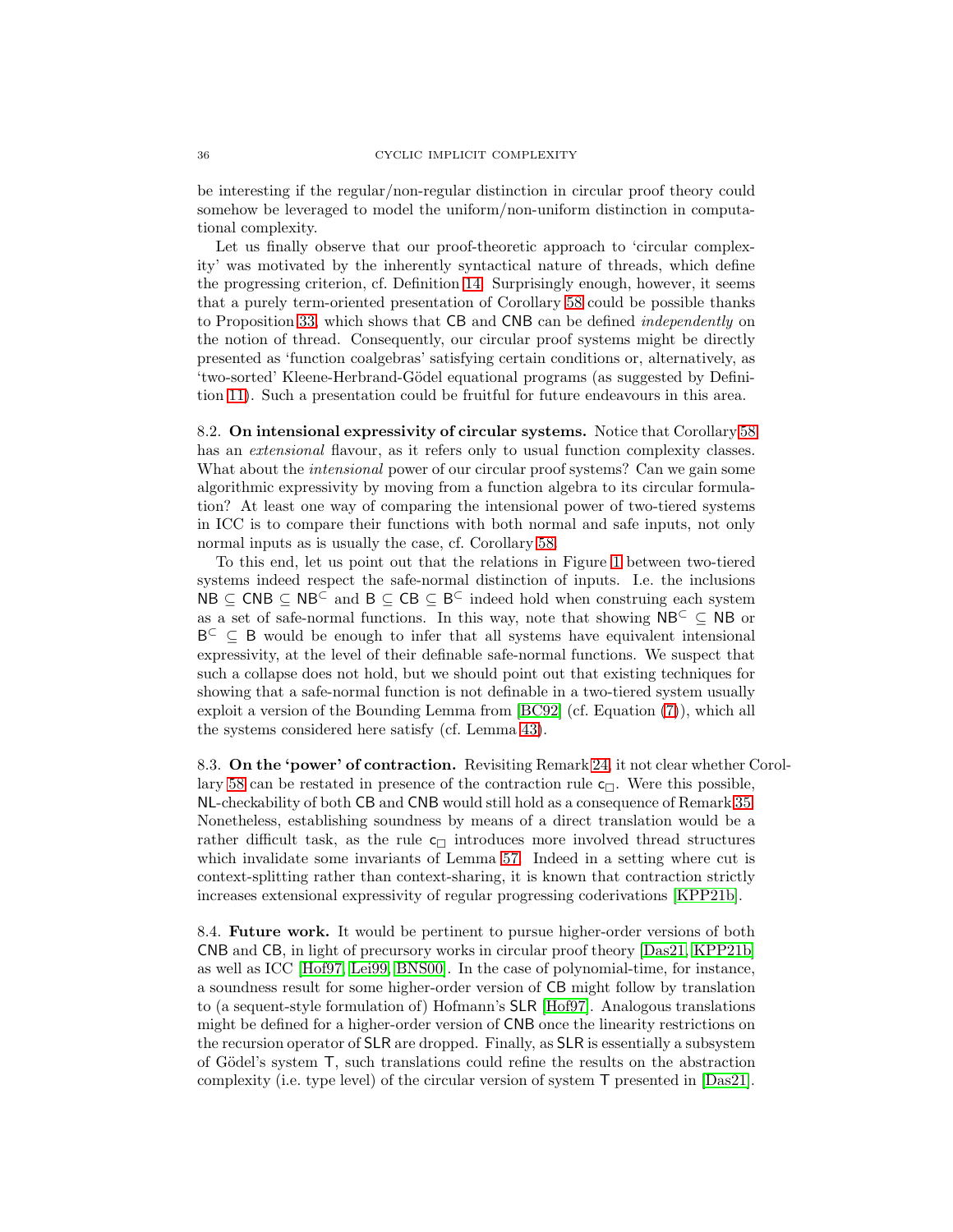We are also investigating how to extend the results of this paper to other relevant complexity classes, like FPSPACE. On the function algebraic side, notice that Lemma [43](#page-22-1) implies a polyspace bound for functions in  $SB<sup>C</sup>$ , and hence for functions in SB. We conjecture that both function algebras capture precisely the class FPSPACE. Indeed, as already observed, the unnnested version of the recursion scheme snrec can be replaced by the scheme in [\(5\)](#page-19-0), which allows both multiple recursive calls and composition during recursion. Several function algebras for FPSPACE have been proposed in the literature, and all of them involve variants of [\(5\)](#page-19-0) (see [\[LM94,](#page-38-15) [Oit08\]](#page-39-2)).

These recursion schemes reflect the parallel nature of polynomial space functions, which in fact can be defined in terms of alternating polynomial time computation. We suspect that a circular proof theoretic characterisation of this class can be achieved by extending CB with the following parallel version of the cut rule:

$$
\text{pcut} \frac{\Gamma \Rightarrow N \quad \cdots \quad \Gamma \Rightarrow N \quad \Gamma, N, \dots, N \Rightarrow N}{\Gamma \Rightarrow N}
$$

and by adapting the left-leaning criterion in such a way as to allow some forms of composition during recursion. Indeed, we believe that SB itself characterises FPSPACE, but this result is beyond the scope of this work.

Parallel cut might also play a fundamental role for potential circular proof theoretic characterisations of circuit complexity classes, like ALOGTIME or NC. In such a setting, one would expect a conditional rule that implements a divide and conquer searching mechanism (see, e.g., [\[Lei98,](#page-38-16) [LM00,](#page-38-17) [BKMO16\]](#page-37-8)).

#### **REFERENCES**

- <span id="page-37-4"></span>[BC92] Stephen Bellantoni and Stephen Cook. A new recursion-theoretic characterization of the polytime functions (extended abstract). In *Proceedings of the Twenty-Fourth Annual ACM Symposium on Theory of Computing*, STOC '92, page 283–293, New York, NY, USA, 1992. Association for Computing Machinery.
- <span id="page-37-1"></span>[BDS16] David Baelde, Amina Doumane, and Alexis Saurin. Infinitary proof theory: the multiplicative additive case. 2016.
- <span id="page-37-6"></span>[Bel92] Stephen Bellantoni. *Predicative recursion and computational complexity*. Citeseer, 1992.
- <span id="page-37-8"></span>[BKMO16] Guillaume Bonfante, Reinhard Kahle, Jean-Yves Marion, and Isabel Oitavem. Two function algebras defining functions in nck boolean circuits. *Inf. Comput.*, 248:82–103, 2016.
- <span id="page-37-7"></span>[BNS00] Stephen J. Bellantoni, Karl-Heinz Niggl, and Helmut Schwichtenberg. Higher type recursion, ramification and polynomial time. *Ann. Pure Appl. Log.*, 104(1-3):17–30, 2000.
- <span id="page-37-5"></span>[Bro05] James Brotherston. Cyclic proofs for first-order logic with inductive definitions. In Bernhard Beckert, editor, *Automated Reasoning with Analytic Tableaux and Related Methods, International Conference, TABLEAUX 2005, Koblenz, Germany, September 14-17, 2005, Proceedings*, volume 3702 of *Lecture Notes in Computer Science*, pages 78–92. Springer, 2005.
- <span id="page-37-0"></span>[BS11] James Brotherston and Alex Simpson. Sequent calculi for induction and infinite descent. *Journal of Logic and Computation*, 21(6):1177–1216, 2011.
- <span id="page-37-2"></span>[Das18] Anupam Das. On the logical complexity of cyclic arithmetic. *arXiv preprint arXiv:1807.10248*, 2018.
- <span id="page-37-3"></span>[Das21] Anupam Das. On the logical strength of confluence and normalisation for cyclic proofs. In Naoki Kobayashi, editor, *6th International Conference on Formal Structures for Computation and Deduction, FSCD 2021, July 17-24, 2021, Buenos Aires, Argentina (Virtual Conference)*, volume 195 of *LIPIcs*, pages 29:1–29:23. Schloss Dagstuhl - Leibniz-Zentrum für Informatik, 2021.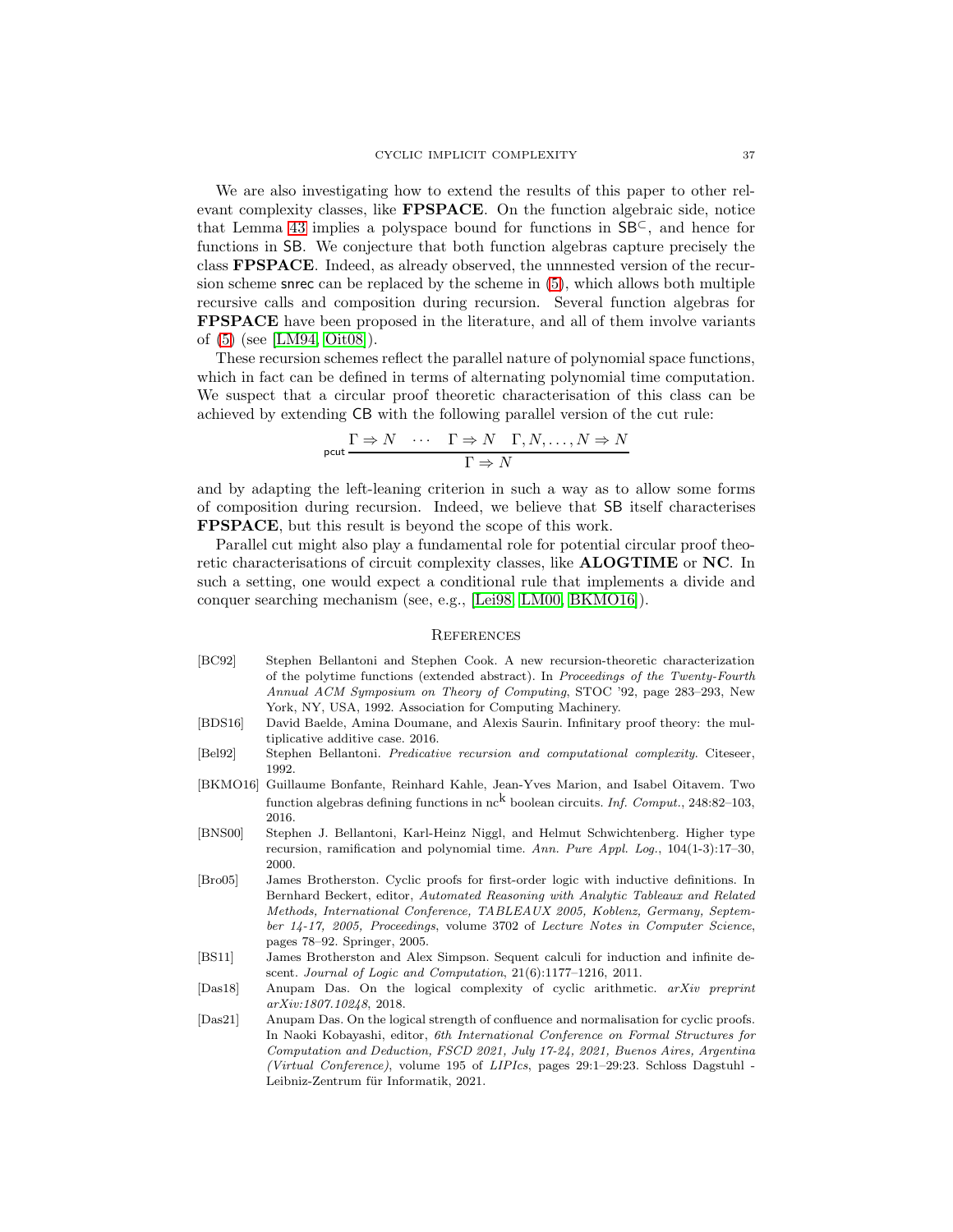- <span id="page-38-12"></span>[DHL06a] Christian Dax, Martin Hofmann, and Martin Lange. A proof system for the linear time µ-calculus. In S. Arun-Kumar and Naveen Garg, editors, *FSTTCS 2006: Foundations of Software Technology and Theoretical Computer Science, 26th International Conference, Kolkata, India, December 13-15, 2006, Proceedings*, volume 4337 of *Lecture Notes in Computer Science*, pages 273–284. Springer, 2006.
- <span id="page-38-0"></span>[DHL06b] Christian Dax, Martin Hofmann, and Martin Lange. A proof system for the linear time µ-calculus. In *International Conference on Foundations of Software Technology and Theoretical Computer Science*, pages 273–284. Springer, 2006.
- <span id="page-38-1"></span>[DP17] Anupam Das and Damien Pous. A cut-free cyclic proof system for kleene algebra. In *International Conference on Automated Reasoning with Analytic Tableaux and Related Methods*, pages 261–277. Springer, 2017.
- <span id="page-38-2"></span>[DP18] Anupam Das and Damien Pous. Non-Wellfounded Proof Theory For (Kleene+Action)(Algebras+Lattices). In Dan Ghica and Achim Jung, editors, *27th EACSL Annual Conference on Computer Science Logic (CSL 2018)*, volume 119 of *Leibniz International Proceedings in Informatics (LIPIcs)*, pages 19:1–19:18, Dagstuhl, Germany, 2018. Schloss Dagstuhl–Leibniz-Zentrum fuer Informatik.
- <span id="page-38-5"></span>[FS13] Jérôme Fortier and Luigi Santocanale. Cuts for circular proofs: semantics and cutelimination. In *Computer Science Logic 2013 (CSL 2013)*. Schloss Dagstuhl-Leibniz-Zentrum fuer Informatik, 2013.
- <span id="page-38-7"></span>[Hof97] Martin Hofmann. A mixed modal/linear lambda calculus with applications to bellantoni-cook safe recursion. In Mogens Nielsen and Wolfgang Thomas, editors, *Computer Science Logic, 11th International Workshop, CSL '97, Annual Conference of the EACSL, Aarhus, Denmark, August 23-29, 1997, Selected Papers*, volume 1414 of *Lecture Notes in Computer Science*, pages 275–294. Springer, 1997.
- <span id="page-38-10"></span>[Kle71] Stephen Cole Kleene. *Introduction to Metamathematics*. Bubliotheca Mathematica. Wolters-Noordhoff Publishing, 7 edition, 1971.
- <span id="page-38-13"></span>[KMPS19] Leszek Aleksander Kolodziejczyk, Henryk Michalewski, Pierre Pradic, and Michal Skrzypczak. The logical strength of büchi's decidability theorem. Log. Methods Com*put. Sci.*, 15(2), 2019.
- <span id="page-38-6"></span>[KPP19] Denis Kuperberg, Laureline Pinault, and Damien Pous. Cyclic proofs and jumping automata. In *FSTTCS*, 2019.
- <span id="page-38-3"></span>[KPP21a] Denis Kuperberg, Laureline Pinault, and Damien Pous. Cyclic proofs, system t, and the power of contraction. *Proc. ACM Program. Lang.*, 5(POPL):1–28, 2021.
- <span id="page-38-11"></span>[KPP21b] Denis Kuperberg, Laureline Pinault, and Damien Pous. Cyclic proofs, system t, and the power of contraction. *Proc. ACM Program. Lang.*, 5(POPL), January 2021.
- <span id="page-38-9"></span>[Lei91] Daniel Leivant. A foundational delineation of computational feasiblity. In *Proceedings of the Sixth Annual Symposium on Logic in Computer Science (LICS '91), Amsterdam, The Netherlands, July 15-18, 1991*, pages 2–11. IEEE Computer Society, 1991.
- <span id="page-38-16"></span>[Lei98] Daniel Leivant. A characterization of NC by tree recurrence. In *39th Annual Symposium on Foundations of Computer Science, FOCS '98, November 8-11, 1998, Palo Alto, California, USA*, pages 716–724. IEEE Computer Society, 1998.
- <span id="page-38-8"></span>[Lei99] Daniel Leivant. Ramified recurrence and computational complexity III: higher type recurrence and elementary complexity. *Ann. Pure Appl. Log.*, 96(1-3):209–229, 1999.
- <span id="page-38-15"></span>[LM94] Daniel Leivant and Jean-Yves Marion. Ramified recurrence and computational complexity II: substitution and poly-space. In Leszek Pacholski and Jerzy Tiuryn, editors, *Computer Science Logic, 8th International Workshop, CSL '94, Kazimierz, Poland, September 25-30, 1994, Selected Papers*, volume 933 of *Lecture Notes in Computer Science*, pages 486–500. Springer, 1994.
- <span id="page-38-17"></span>[LM00] Daniel Leivant and Jean-Yves Marion. A characterization of alternating log time by ramified recurrence. *Theor. Comput. Sci.*, 236(1-2):193–208, 2000.
- <span id="page-38-4"></span>[Min78] Grigori E Mints. Finite investigations of transfinite derivations. *Journal of Soviet Mathematics*, 10(4):548–596, 1978.
- <span id="page-38-14"></span>[NST19] Rémi Nollet, Alexis Saurin, and Christine Tasson. Pspace-completeness of a thread criterion for circular proofs in linear logic with least and greatest fixed points. In Serenella Cerrito and Andrei Popescu, editors, *Automated Reasoning with Analytic Tableaux and Related Methods - 28th International Conference, TABLEAUX 2019, London, UK, September 3-5, 2019, Proceedings*, volume 11714 of *Lecture Notes in Computer Science*, pages 317–334. Springer, 2019.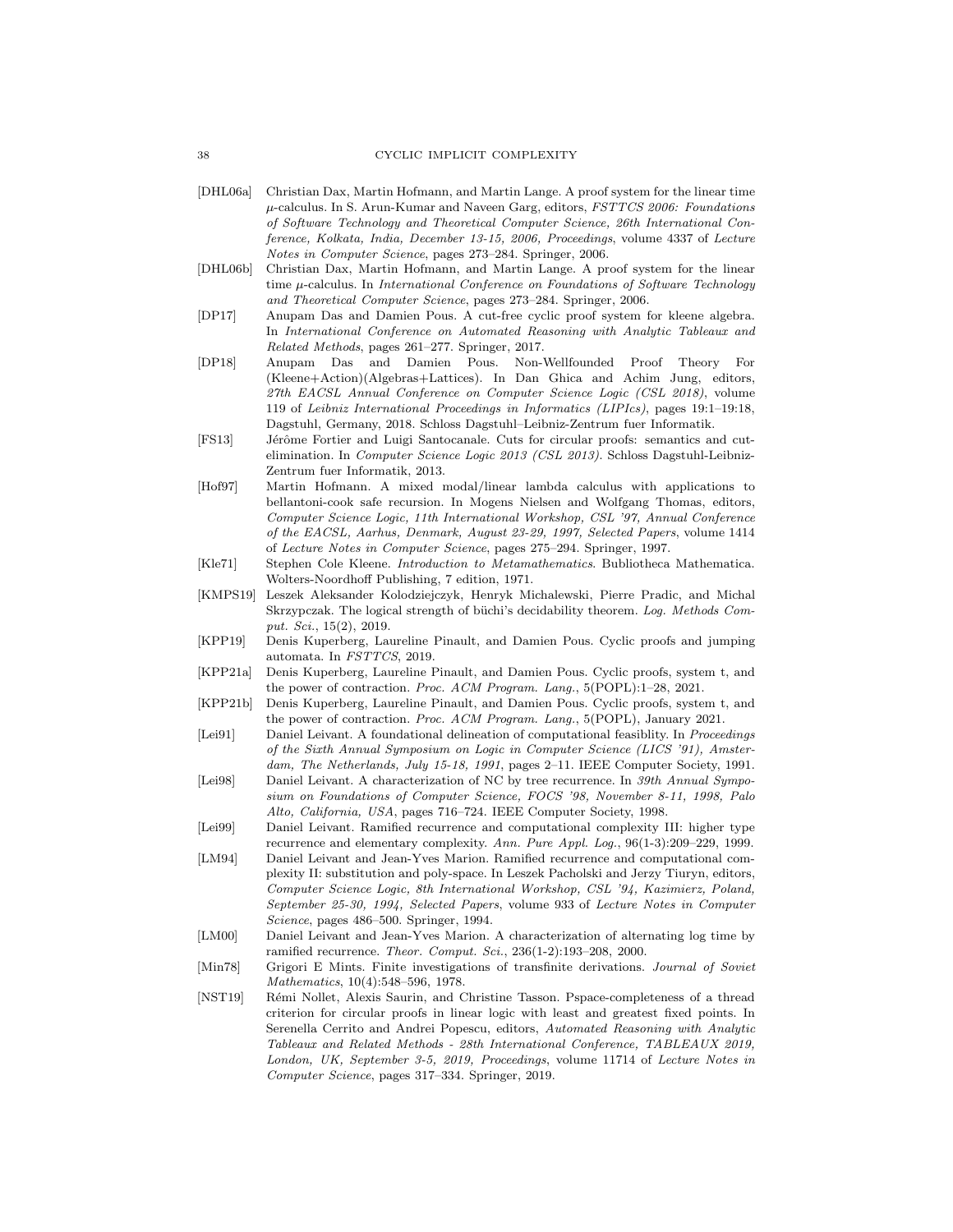- <span id="page-39-0"></span>[NW96] Damian Niwiński and Igor Walukiewicz. Games for the  $\mu$ -calculus. *Theoretical Computer Science*, 163(1-2):99–116, 1996.
- <span id="page-39-2"></span>[Oit08] Isabel Oitavem. Characterizing PSPACE with pointers. *Math. Log. Q.*, 54(3):323–329, 2008.
- <span id="page-39-3"></span><span id="page-39-1"></span>[Ros84] H. E. Rose. *Subrecursion: Functions and Hierarchies*. Oxford University Press, 1984. [WW99] Marc Wirz and Marc Wirz. Characterizing the grzegorczyk hierarchy by safe recursion, 1999.

#### APPENDIX A. PROOFS OF SECTION [2](#page-3-0)

Proof of Proposition [5.](#page-7-0) The proof is by induction on the size of the derivation. The case where the last rule of D is an instance of  $id, 0, \Box_r$ , cond<sub>N</sub>, cond<sub> $\Box$ </sub>, or srec are trivial. If the last rule of  $D$  is an instance of  $e_N, e_\square, \square_l, s_i$ , and  $w_\square$  then we apply the induction hypothesis. Let us now suppose that  $D$  has been obtained from a derivation  $\mathcal{D}_0$  by applying an instance of  $w_N$ . By induction hypothesis, there exists a derivation  $\mathcal{D}_0^* : \Box N, \dots, \Box N \Rightarrow \Box N$  such that  $f_{\mathcal{D}_0}(\vec{x}; \vec{y}) = f_{\mathcal{D}_0^*}(\vec{x};).$ Since  $f_{\mathcal{D}}(\vec{x}; \vec{y}, y) = f_{\mathcal{D}_0}(\vec{x}; \vec{y}) = f_{\mathcal{D}_0^*}(\vec{x};)$  we just set  $\mathcal{D}^* = \mathcal{D}_0^*$ . Suppose now that  $\mathcal D$  is obtained from two derivations  $\mathcal D_0$  and  $\mathcal D_1$  by applying an instance of cut<sub>N</sub>. By induction hypothesis, there exists  $\mathcal{D}_1^*$  such that  $f_{\mathcal{D}_1}(\vec{x}; \vec{y}, y) = f_{\mathcal{D}_1^*}(\vec{x};)$ . Since  $f_{\mathcal{D}_1}(\vec{x}; \vec{y}, f_{\mathcal{D}_0}(\vec{x}; \vec{y})) = f_{\mathcal{D}_1^*}(\vec{x};),$  we set  $\mathcal{D}^* = \mathcal{D}_1^*$ . As for the case where the last rule is  $\textsf{cut}_{\Box}$ , by induction hypothesis, there exist derivations  $\mathcal{D}_0^*$  and  $\mathcal{D}_1^*$  such that  $f_{\mathcal{D}_0}(\vec{x}; \vec{y}) = f_{\mathcal{D}_0^*}(\vec{x};)$  and  $f_{\mathcal{D}_1}(\vec{x}, x; \vec{y}) = f_{\mathcal{D}_1^*}(\vec{x}, x;)$ , so that we define  $\mathcal{D}^*$  as the derivation obtained from  $\mathcal{D}_0^*$  and  $\mathcal{D}_1^*$  by applying the rule  $\text{cut}_{\Box}$ .

Proof of Proposition [6.](#page-8-1) Let us first prove the left-right implication by induction on  $f \in \mathsf{B}$ . The cases where f is 0 or  $\mathsf{s}_i$  are straightforward. If f is a projection then we construct D using the rules id,  $w_N$ ,  $w_\square$ ,  $e_N$ , and  $e_\square$ . If  $f = p(0; x)$  then D is as follows:

0 ⇒ N id N ⇒ N id N ⇒ N cond<sup>N</sup> N ⇒ N

If f is cond(; x, y, z, w) then D is constructed using id,  $w_N$ ,  $e_N$  and cond<sub>N</sub>. Suppose now that  $f(\vec{x}; \vec{y}) = h(\vec{x}, g(\vec{x};); \vec{y})$ . Then  $\mathcal D$  is as follows:

$$
\begin{array}{c}\n\hline\n\text{p}_0 \\
\Box_r \xrightarrow{\Box \vec{N} \Rightarrow N} \qquad \hline\n\text{p}_1 \\
\text{cut}_\Box \overrightarrow{N} \Rightarrow \Box N \qquad \Box \vec{N}, \Box N, \vec{N} \Rightarrow N \\
\Box \vec{N}, \vec{N} \Rightarrow N\n\end{array}
$$

where  $\mathcal{D}_0$  and  $\mathcal{D}_1$  are such that  $f_{\mathcal{D}_0} = g$  and  $f_{\mathcal{D}_1} = h$ . If  $f(\vec{x}; \vec{y}) = h(\vec{x}; \vec{y}, g(\vec{x}; \vec{y})),$ then  $D$  is as follows:



where  $\mathcal{D}_0$  and  $\mathcal{D}_1$  are such that  $f_{\mathcal{D}_0} = g$  and  $f_{\mathcal{D}_1} = h$ . Last, suppose that  $f(x, \vec{x}; \vec{y})$ has been obtained by safe recursion from  $g(\vec{x}; \vec{y})$  and  $h_i(x, \vec{x}; \vec{y}, y)$  with  $i = 0, 1$ .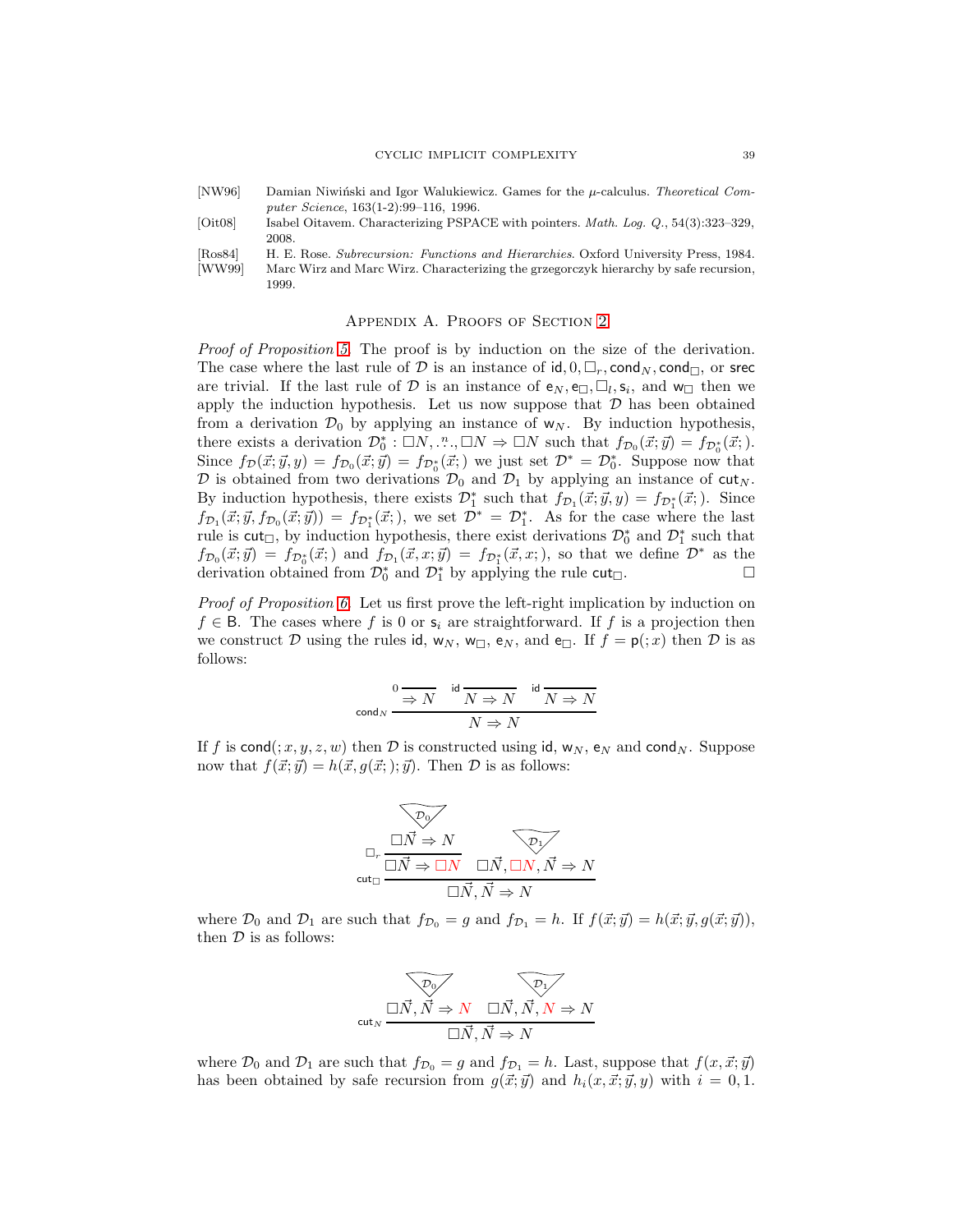Then,  $\mathcal D$  is as follows:

$$
\overbrace{\Box N, \overrightarrow{N} \Rightarrow N}^{\mathcal{D}_0} \quad \overbrace{\Box N, \Box \overrightarrow{N}, \overrightarrow{N}, N \Rightarrow N}^{\mathcal{D}_1} \quad \overbrace{\Box N, \Box \overrightarrow{N}, \overrightarrow{N}, N \Rightarrow N}^{\mathcal{D}_2}}^{\mathcal{D}_2}
$$
\n
$$
\Box N, \Box \overrightarrow{N}, \overrightarrow{N} \Rightarrow N
$$

where  $\mathcal{D}_0$ ,  $\mathcal{D}_1$ , and  $\mathcal{D}_2$  are such that  $f_{\mathcal{D}_0} = g$ ,  $f_{\mathcal{D}_1} = h_0$  and  $f_{\mathcal{D}_2} = h_1$ .

For the right-left implication, we prove by induction on the size of derivations that  $\mathcal{D}: \Box N, \dots, \Box N, N, \dots, N \Rightarrow C$  implies  $f_{\mathcal{D}} \in \mathsf{B}$ . The cases where the last rule of D is  $id, 0, s_i, w_N, w_\square, e_N, e_\square, \square_l, \square_r$  are all straightforward using constants, successors and projections. If  $D$  has been obtained from two derivations  $\mathcal{D}_0$  and  $\mathcal{D}_1$  by applying an instance of cut<sub>N</sub> then, by applying the induction hypothesis,  $f_{\mathcal{D}}(\vec{x}; \vec{y}) = f_{\mathcal{D}_0}(\vec{x}; \vec{y}, f_{\mathcal{D}_1}(\vec{x}; \vec{y})) \in \mathsf{B}$ . As for the case where the last rule is  $cut_{\Box}$ , by Proposition [5](#page-7-0) there exists a derivation  $\mathcal{D}_1^*$  with smaller size such that  $f_{\mathcal{D}_1}(\vec{x}; \vec{y}) = f_{\mathcal{D}_1^*}(\vec{x};)$ . By applying the induction hypothesis, we have  $f_{\mathcal{D}}(\vec{x}; \vec{y}) = f_{\mathcal{D}_0}(\vec{x}, f_{\mathcal{D}_1^*}(\vec{x};); \vec{y}) \in \mathsf{B}$ . If  $\mathcal{D}$  has been obtained from derivations  $\mathcal{D}_0$ ,  $\mathcal{D}_1$ ,  $\mathcal{D}_2$  by applying an instance of cond<sub>N</sub> then, by using the induction hypothesis we have  $f_{\mathcal{D}}(\vec{x}; \vec{y}, y) = \text{cond}(:, y, f_{\mathcal{D}_0}(\vec{x}; \vec{y}), f_{\mathcal{D}_1}(\vec{x}; \vec{y}, \mathsf{p}(:,y)), f_{\mathcal{D}_2}(\vec{x}; \vec{y}, \mathsf{p}(:,y))) \in \mathsf{B}$ . As for the case where the last rule is  $cond_{\Box}$ , by applying the induction hypothesis we have  $f_{\mathcal{D}}(x, \vec{x}; \vec{y}) = \text{cond}((x, f_{\mathcal{D}_0}(\vec{x}; \vec{y}), f_{\mathcal{D}_1}(\mathsf{p}(x;), \vec{x}; \vec{y}), f_{\mathcal{D}_2}(\mathsf{p}(x;), \vec{x}; \vec{y})) \in \mathsf{B}$ , where  $p(x;)=p(\tau_{1};^{1,0}(x;))$ . Last, if  $D$  has been obtained from derivations  $D_0, D_1, D_2$  by applying an instance of srec, then  $f_{\mathcal{D}} \in \mathsf{B}$  using the induction hypothesis and the safe recursion scheme.

#### Appendix B. Further proofs and examples for Section [3](#page-8-0)

<span id="page-40-0"></span>B.1. Examples for Proposition [21.](#page-13-1) In what follows, in light of Proposition [20,](#page-12-1) we shall simply omit modalities in (regular) (progressing) coderivations, i.e. we shall regard any formula in the context of a sequent as modal and we shall omit applications of  $\Box_r$ . Consequently, we shall write e.g. cut instead of cut $\Box_N$  and avoid writing semicolons in the semantics of a coderivation.

<span id="page-40-1"></span>Following essentially [\[Das21\]](#page-37-3), the first fundamental observation is that any type 1 function is B <sup>−</sup>-definable by a progressing coderivation.

**Example 59** (Extensional completeness at type 1). For any function  $f : \mathbb{N}^k \to \mathbb{N}$ there is a progressing coderivation F such that  $f_{\mathcal{F}} = f$ . Proceeding by induction on k, if  $k = 0$  then we use the rules  $0, s_0, s_1$ , cut to construct F defining the natural number f. Otherwise, suppose  $f : \mathbb{N} \times \mathbb{N}^k \to \mathbb{N}$  and define  $f_n$  as  $f_n(\vec{x}) = f(n, \vec{x})$ . We construct the coderivation defining  $f$  as follows:

$$
\begin{array}{c}\n\hline\n\text{cond} \\
\hline\n\text{cond} \\
\hline\n\text{cond} \\
\hline\n\text{cond} \\
\hline\n\text{cond} \\
\hline\n\text{cond} \\
\hline\n\text{cond} \\
\hline\n\text{cond} \\
\hline\n\text{cond} \\
\hline\n\text{cond} \\
\hline\n\text{cond} \\
\hline\n\text{cond} \\
\hline\n\text{cond} \\
\hline\n\text{cond} \\
\hline\n\text{cond} \\
\hline\n\text{cond} \\
\hline\n\text{cond} \\
\hline\n\text{cond} \\
\hline\n\text{cond} \\
\hline\n\text{cond} \\
\hline\n\text{cond} \\
\hline\n\text{cond} \\
\hline\n\text{cond} \\
\hline\n\text{cond} \\
\hline\n\text{cond} \\
\hline\n\text{cond} \\
\hline\n\text{cond} \\
\hline\n\text{cond} \\
\hline\n\text{cond} \\
\hline\n\text{cond} \\
\hline\n\text{cond} \\
\hline\n\text{cond} \\
\hline\n\text{cond} \\
\hline\n\text{cond} \\
\hline\n\text{cond} \\
\hline\n\text{cond} \\
\hline\n\text{cond} \\
\hline\n\text{cond} \\
\hline\n\text{cond} \\
\hline\n\text{cond} \\
\hline\n\text{cond} \\
\hline\n\text{cond} \\
\hline\n\text{cond} \\
\hline\n\text{cond} \\
\hline\n\text{cond} \\
\hline\n\text{cond} \\
\hline\n\text{cond} \\
\hline\n\text{cond} \\
\hline\n\text{cond} \\
\hline\n\text{cond} \\
\hline\n\text{cond} \\
\hline\n\text{cond} \\
\hline\n\text{cond} \\
\hline\n\text{cond} \\
\hline\n\text{cond} \\
\hline\n\text{cond} \\
\hline\n\text{cond} \\
\hline\n\text{cond} \\
\hline\n\text{cond} \\
\hline\n\text{cond} \\
\hline\n\text{cond} \\
\hline\n\text{cond} \\
\hline\n\text{cond} \\
\hline\n\text{cond} \\
\hline\n\text{cond} \\
\hline\n\text{cond} \\
\hline\n\text{cond} \\
\hline\n\text{cond} \\
\hline\n\text{cond} \\
\hline\n\text{cond} \\
\hline\n\text{cond} \\
\hline\n\text{cond} \\
\hline\n\text{cond} \\
\hline\n\text{cond} \\
\hline\n\text{cond} \\
\h
$$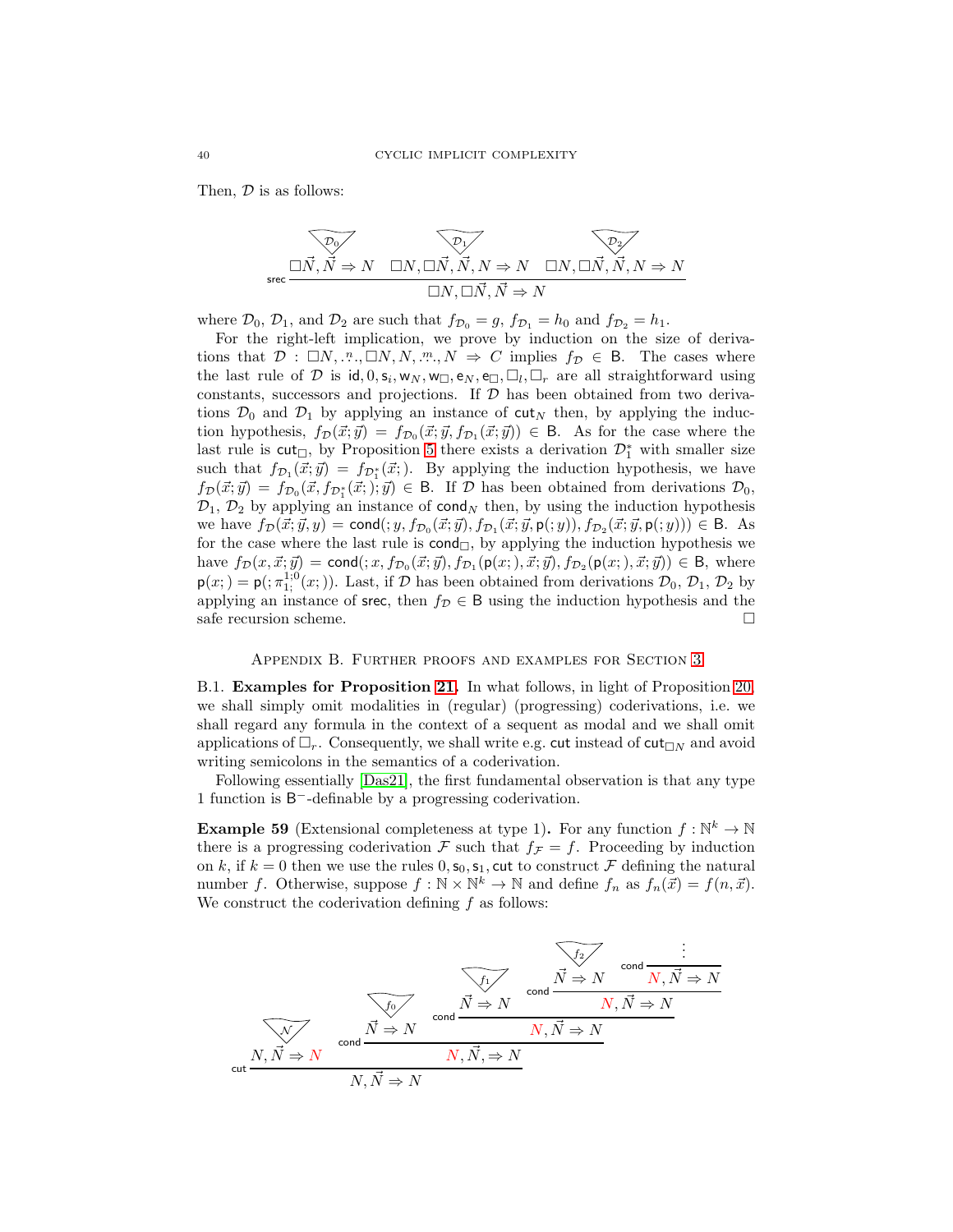where  $\mathcal N$  is the coderivation converting n into  $\mathsf{s}_1$ .<sup>n</sup>.s<sub>1</sub>0 (see Appendix [E\)](#page-51-0), and we omit the second premise of cond as it is never selected. Notice that, by a cardinality argument,  $\mathcal F$  is not regular in general: there are only countable many regular coderivations, while there are continuum many functions over  $\mathbb N$ . Moreover,  $\mathcal F$  is progressing, as red formulas  $N$  (which are modal) form a progressing thread.

The above example illustrates the role of regularity as a uniformity condition: regular coderivations admit a finite description (e.g. a finite tree with backpointers), so that they define computable functions. In fact, it turns out that any (partial) recursive function is B<sup>-</sup>-definable by a regular coderivation. This can be easily inferred from the next two examples using Proposition [20.](#page-12-1)

**Example 60** (Primitive recursion). Let  $f(x, \vec{x})$  be defined by primitive recursion from  $g(\vec{x})$  and  $h(x, \vec{x}, y)$ . Given coderivations G and H defining g and h respectively, we construct the following coderivation  $\mathcal{R}$ :



where  $\mathcal N$  is the coderivation converting n into  $\mathsf{s}_1$ . " $\mathsf{s}_1$ ,  $\mathsf{D}, \mathcal P$  is the coderivation defining unary predecessor (see Appendix [E\)](#page-51-0), and we avoid writing the second premise of cond as it is never selected. Notice that  $R$  is progressing, as blue formulas  $N$  (which are modal) form a progressing thread contained in the infinite branch that loops on •. From the associated equational program we obtain:

$$
f_{\mathcal{R}_{\epsilon}}(x, \vec{x}) = f_{\mathcal{R}1}(f_{\mathcal{N}}(x), x, \vec{x})
$$
  
\n
$$
f_{\mathcal{R}_1}(0, x, \vec{x}) = g(\vec{x})
$$
  
\n
$$
f_{\mathcal{R}_1}(\mathsf{s}_1 z, x, \vec{x}) = h(f_{\mathcal{P}}(x), \vec{x}, f_{\mathcal{R}_1}(z, f_{\mathcal{P}}(x), \vec{x}))
$$

so that  $f_{\mathcal{R}} = f_{\mathcal{R}\epsilon} = f$ .

**Example 61** (Unbounded search). Let  $g(x, \vec{x})$  be a function, and let  $f(\vec{x}) :=$  $\mu x.(g(x, \vec{x}) = 0)$  be the unbounded search function obtained by applying the minimisation operation on  $g(\vec{x})$ . Given a coderivation G defining g, we construct the following coderivation  $\mathcal{U}$ :

$$
\frac{\sqrt{S}}{\text{cut }N,\vec{N}\Rightarrow N} \text{ cut } \frac{\frac{\sqrt{S}}{\text{cut }N,\vec{N}\Rightarrow N}}{\frac{\text{cut }N,\vec{N}\Rightarrow N}{\text{cut }N,\vec{N}\Rightarrow N}} \text{ cut } \frac{\frac{\sqrt{S}}{N \Rightarrow N} \text{ cut } \frac{\frac{\text{cut }N,\vec{N}\Rightarrow N}{\text{cut }N,\vec{N}\Rightarrow N}}{\frac{N}{N \Rightarrow N}}}{\sqrt{N \Rightarrow N}}
$$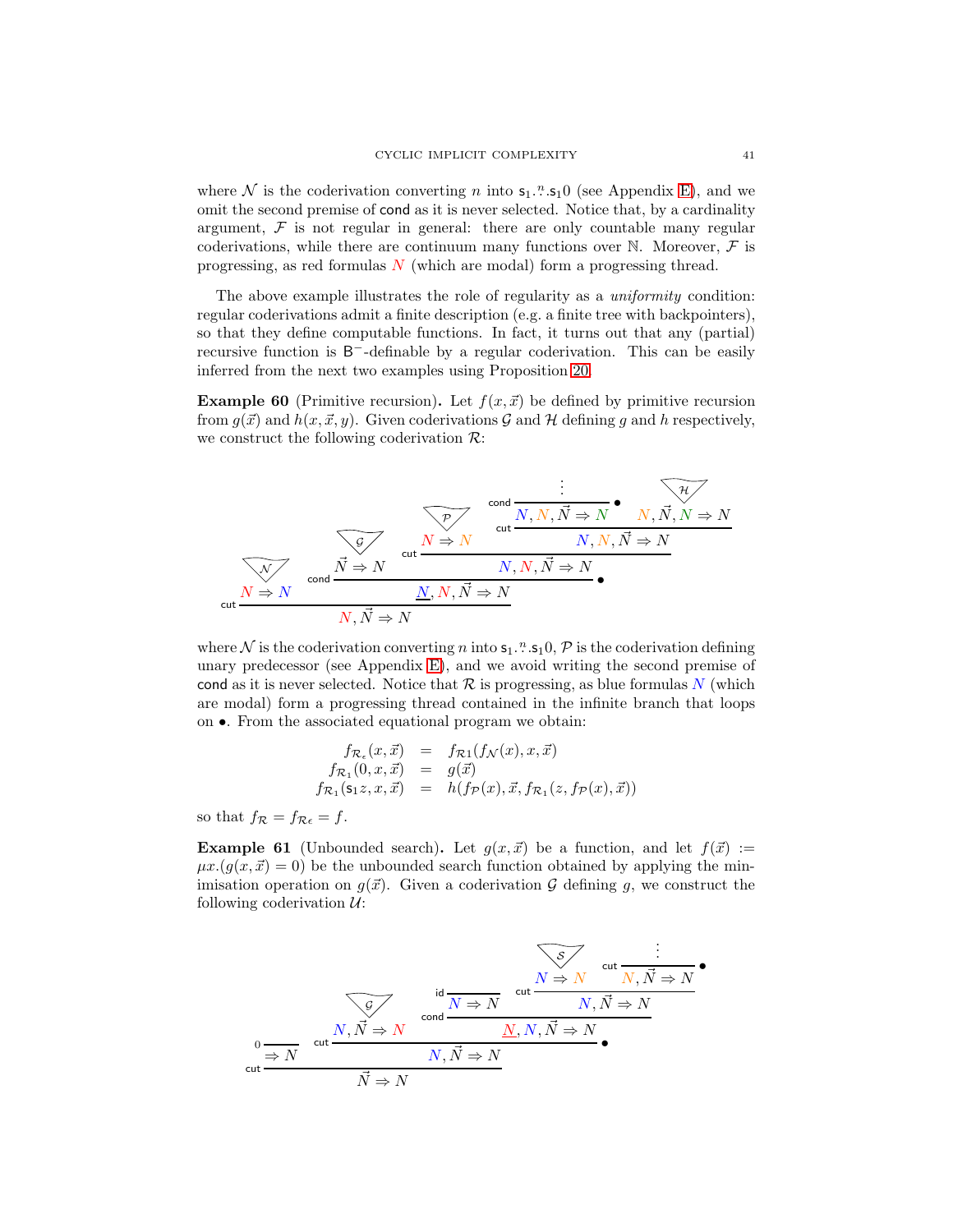where the coderivation  $N$  computes the unary successor (see Example [10\)](#page-9-0), and we identify the sub-coderivations corresponding to the second and the third premises of the conditional rule. It is easy to check that the above coderivation is regular but not progressing, as threads containing principal formulas for cond are finite. From the associated equational program we obtain:

$$
f_{\mathcal{U}_{\epsilon}}(\vec{x}) = f_{\mathcal{U}_{1}}(0, \vec{x})
$$
  
\n
$$
f_{\mathcal{U}_{1}}(x, \vec{x}) = f_{\mathcal{U}_{11}}(f_{\mathcal{G}}(x, \vec{x}), x, \vec{x})
$$
  
\n
$$
f_{\mathcal{U}_{11}}(0, x, \vec{x}) = x
$$
  
\n
$$
f_{\mathcal{U}_{11}}(s_{0}z, x, \vec{x}) = f_{\mathcal{U}_{1}}(f_{\mathcal{S}}(x), \vec{x}) \qquad z \neq 0
$$
  
\n
$$
f_{\mathcal{U}_{11}}(s_{1}z, x, \vec{x}) = f_{\mathcal{U}_{1}}(f_{\mathcal{S}}(x), \vec{x})
$$

Which searches for the least  $x \geq 0$  such that  $g(x, \vec{x}) = 0$ . Hence,  $f_{\mathcal{U}_{\epsilon}}(\vec{x}) = f_{\mathcal{U}}(\vec{x}) =$  $f(\vec{x})$ .

#### <span id="page-42-0"></span>B.2. Other proofs for Section [3.](#page-8-0)

Proof of Theorem [22.](#page-13-0) First, by Proposition [20](#page-12-1) we can neglect modalities in B<sup>−</sup>coderivations (and semicolons in the corresponding semantics). The left-right implication thus follows from the natural inclusion of our system into  $CT_0$  and [\[Das21,](#page-37-3) Corollary 80].

Concerning the right-left implication, we employ a formulation  $T_1(\vec{a})$  of the type 1 functions of  $T_1$  over oracles  $\vec{a}$  as follows.  $T_1(\vec{a})$  is defined just like the primitive recursive functions, including oracles  $\vec{a}$  as initial functions, and by adding the following version of type 1 recursion:

• if 
$$
g(\vec{x}) \in \mathsf{T}_1(\vec{a})
$$
 and  $h(a)(x, \vec{x}) \in \mathsf{T}_1(a, \vec{a})$ , then the  $f(x, \vec{x})$  given by,

$$
f(0, \vec{x}) = g(\vec{x})
$$
  

$$
f(\mathbf{s}_i x, \vec{x}) = h_i(\lambda \vec{u} . f(x, \vec{u})) (x, \vec{x})
$$

is in  $\mathsf{T}_1(\vec{a})$ .

It is not hard to see that the type 1 functions of  $T_1$  are precisely those of  $T_1(\emptyset)$ . We then conclude by showing how to define the above scheme by regular and progressing B<sup>-</sup>-coderivations.

Given a function  $f(\vec{x}) \in \mathsf{T}_1(\vec{a})$ , we construct a regular progressing coderivation of  $B^-$ ,



computing  $f(\vec{x})$  over  $\vec{a}$ , by induction on the definition of  $f(\vec{x})$ .

If  $f(\vec{x})$  is an initial function, an oracle, or  $f(\vec{x}) = h(g(\vec{x}), \vec{x})$  then the construction is easy (see, e.g., the proof of Theorem [52\)](#page-30-0).

Let us consider the case of recursion (which subsumes usual primitive recursion at type 0). Suppose  $f(x, \vec{x}) \in \mathsf{T}_1(\vec{a})$  where,

$$
f(0, \vec{x}) = g(\vec{x})
$$
  
\n
$$
f(\mathbf{s}_0 x, \vec{x}) = h_0(\lambda \vec{u} . f(x, \vec{u}))(x, \vec{x})
$$
  
\n
$$
f(\mathbf{s}_1 x, \vec{x}) = h_1(\lambda \vec{u} . f(x, \vec{u}))(x, \vec{x})
$$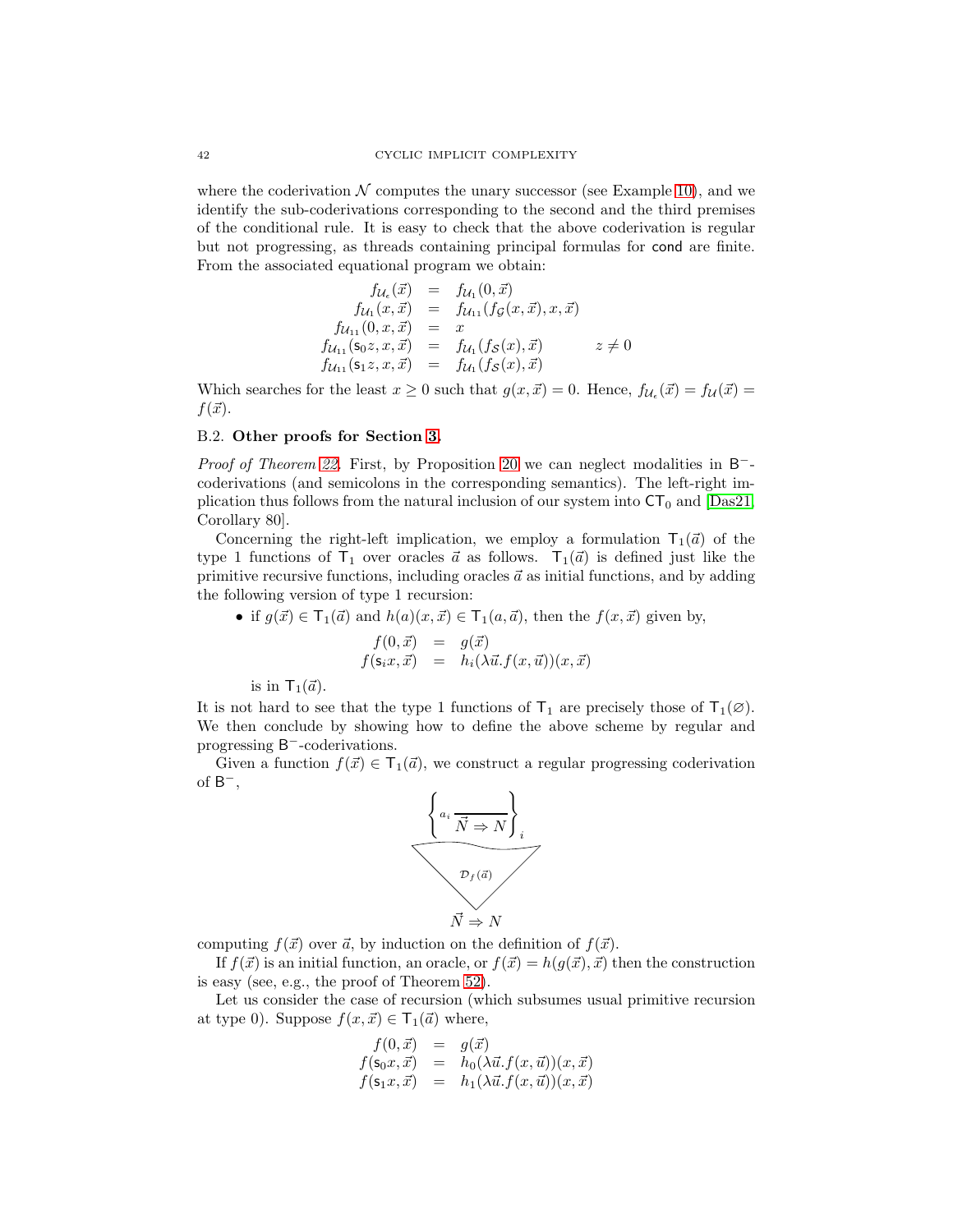

Note that the existence of the second and third coderivations above the conditional is given by a similar construction to that of Lemma [51](#page-29-0) (see also [\[Das21,](#page-37-3) Lemma  $42$ ]).

#### <span id="page-43-0"></span>B.3. Argument for Remark [35.](#page-17-3)

We show that any safe B<sup>-</sup>-coderivation with contraction rules is progressing whenever its infinite branches cross infinitely many  $cond_{\Box}$ -steps. First, notice that due to explicit contraction there can be distinct threads contained in a branch B that start with the same modal formula. For this reason, instead of considering threads, we shall consider graphs of immediate ancestry (see Definition [13](#page-10-0) and Def-inition [14\)](#page-11-1), which collect many threads. Given an infinite branch  $B$ , by safety there exists a node  $\nu$  of B such that any sequent above  $\nu$  is not the conclusion of a cut<sub> $\Box$ </sub>-step. Now, by inspecting the rules of  $\mathsf{B}^-\setminus\{\textsf{cut}_{\Box}\}\$ we observe that:

- given a modal formula in the context of the sequent at  $\nu$  there is a unique ancestry tree in  $B$  that starts at  $\nu$  and contains that modal formula;
- any ancestry tree in B starting from a node above  $\nu$  can be extended to a one starting at  $\nu$ .

Hence, B contains k ancestry trees  $T_1, \ldots, T_k$ , where k is the number of modal formulas in the context of the sequent at  $\nu$ . Now, any such ancestry tree  $T_i$  induces a tree  $T_i'$  such that:

- a node  $T_i'$  is either the root of  $T_i$  or a node of  $T_i$  that is principal formula of a cond $\lnot$ -step.
- an edge of  $T_i'$  from  $\nu$  to  $\mu$  exists if there is a path in  $T_i$  from  $\nu$  to  $\mu$ .

each  $T_i'$  is clearly finitely branching. Since B contains infinitely many  $\text{cond}_{\Box}$ -steps, by the Infinite Pigeonhole Principle we conclude that some  $i \leq k$  exists such that  $T_i'$  is infinite. By König lemma we conclude that  $T_i'$  contains an infinite branch, and so  $T_i$  contains a thread crossing infinitely many cond $\Box$ -steps. This shows that any infinite branch contains a progressing thread.

#### APPENDIX C. PROOFS OF SECTION [6](#page-27-2)

In this section we prove Corollary [48.](#page-27-1) To begin with, we recall the definition of the class FELEMENTARY:

Definition 62. FELEMENTARY is the smallest set of functions containing:

- $0() := 0 \in \mathbb{N},$
- $\pi_i^n(x_1,\ldots,x_n) := x_j$ , whenever  $1 \leq j \leq n$ ;
- $s(x) := x + 1$ ;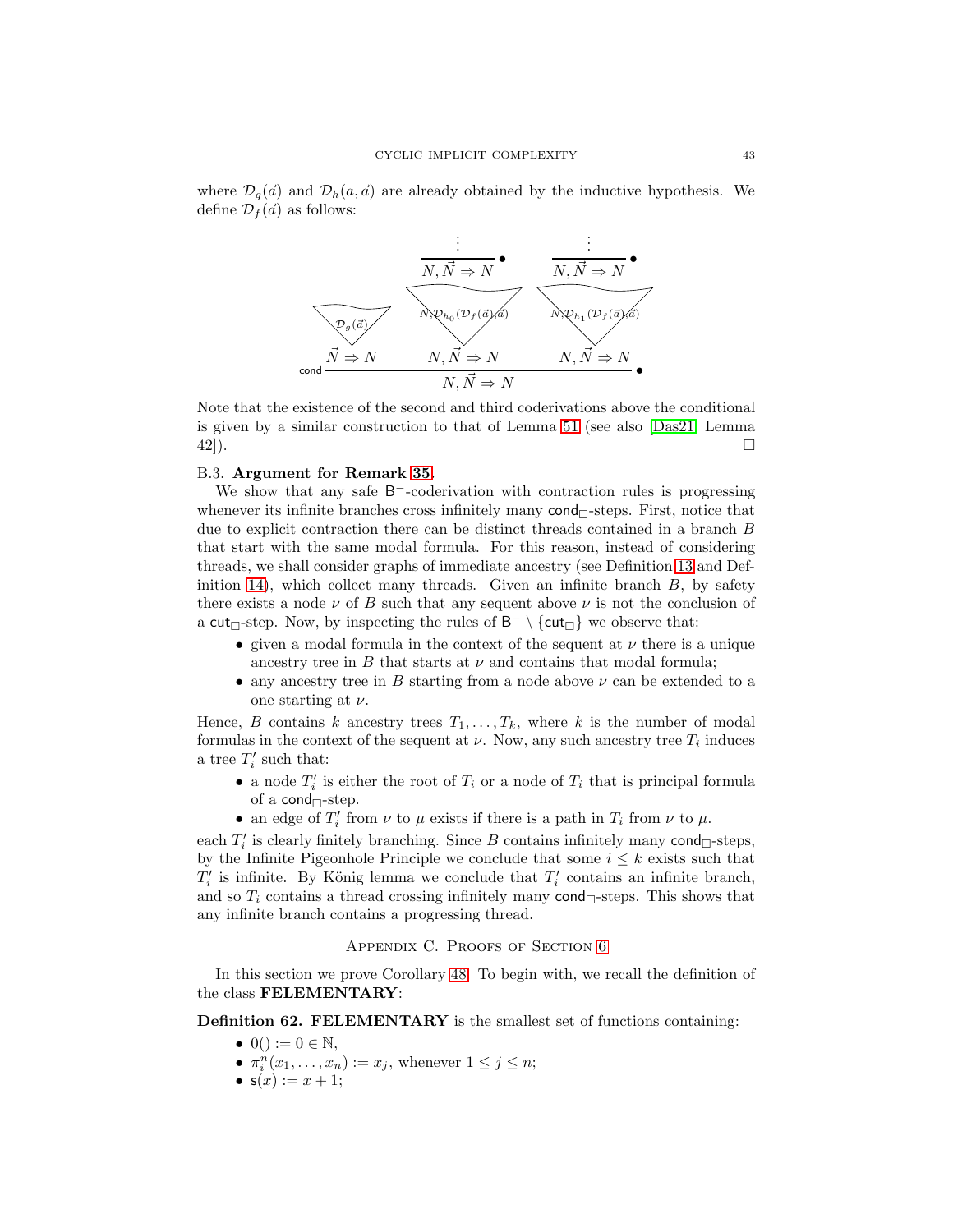• the function  $E_2$  defined as follows:

$$
E_1(x) = x2 + 2
$$
  
\n
$$
E_2(0) = 2
$$
  
\n
$$
E_2(x+1) = E_1(E_2(x))
$$

and closed under the following:

- (Composition) If  $f(\vec{x}, x), g(\vec{x}) \in \textbf{FELEMENTARY}$  then so is  $f(\vec{x}, g(\vec{x}))$ ;
- (Bounded recursion) If  $g(\vec{x}), h(x, \vec{x}, y), j(x, \vec{x}) \in \textbf{FELEMENTARY}$  then so is  $f(x, \vec{x})$  given by:

$$
f(0, \vec{x}) := g(\vec{x})
$$

$$
f(x+1, \vec{x}) := h(x, \vec{x}, f(x, \vec{x}))
$$

provided that  $f(x, \vec{x}) \leq j(x, \vec{x})$ .

<span id="page-44-0"></span>**Proposition 63** ([\[Ros84\]](#page-39-3)). Let  $f \in \textbf{FELEMENTARY}$  be a k-ary function. Then, there exists an integer m such that:

$$
f(\vec{x}) \le E_2^m(\max_k(\vec{x}))
$$

where  $E_2^0(x) = x$  and  $E_2^{m+1}(x) = E_2(E_2^m(x))$ .

For our purposes we shall consider a formulation of this class in binary notation, that we call **FELEMENTARY**<sub>0,1</sub>.

**Definition 64. FELEMENTARY**<sub>0,1</sub> is the smallest set of functions containing:

- $0() := 0 \in \mathbb{N},$
- $\pi_i^n(x_1,\ldots,x_n) := x_j$ , whenever  $1 \leq j \leq n$ ;
- $s_i(x) := 2x + i$ , for  $i \in \{0, 1\}$
- the function  $\varepsilon(x, y)$  defined as follows:

$$
\varepsilon(0, y) := \mathsf{s}_0(y)
$$

$$
\varepsilon(\mathsf{s}_i x, y) := \varepsilon(x, \varepsilon(x, y))
$$

and closed under the following:

- (Composition) If  $f(\vec{x}, x), g(\vec{x}) \in \textbf{FELEMENTARY}_{0,1}$  then so is  $f(\vec{x}, g(\vec{x}))$ ;
- (Bounded recursion on notation) If  $g(\vec{x}), h_0(x, \vec{x}, y), h_1(x, \vec{x}, y), j(x, \vec{x}) \in$ **FELEMENTARY**<sub>0,1</sub> then so is  $f(x, \vec{x})$  given by:

<span id="page-44-2"></span>
$$
f(0, \vec{x}) := g(\vec{x})
$$
  

$$
f(\mathbf{s}_i x, \vec{x}) := h_i(x, \vec{x}, f(x, \vec{x}))
$$

provided that  $f(x, \vec{x}) \leq i(x, \vec{x})$ .

It is easy to show that the unary and the binary definition of the class of elementary time computable functions coincide. To see this, we first define  $\varepsilon^{n}(x)$ as

(19) 
$$
\begin{array}{rcl}\n\varepsilon^1(x) & := & \varepsilon(x,1) \\
\varepsilon^{m+1}(x) & := & \varepsilon^1(\varepsilon^m(x))\n\end{array}
$$

<span id="page-44-3"></span>which allows us to prove that  $\varepsilon^{n}(x)$  plays the role of rate growth function as the function  $E_2^n(x)$  (see Proposition [63\)](#page-44-0).

#### <span id="page-44-1"></span>Proposition 65.

(1) FELEMENTARY = FELEMENTARY<sub>0,1</sub>;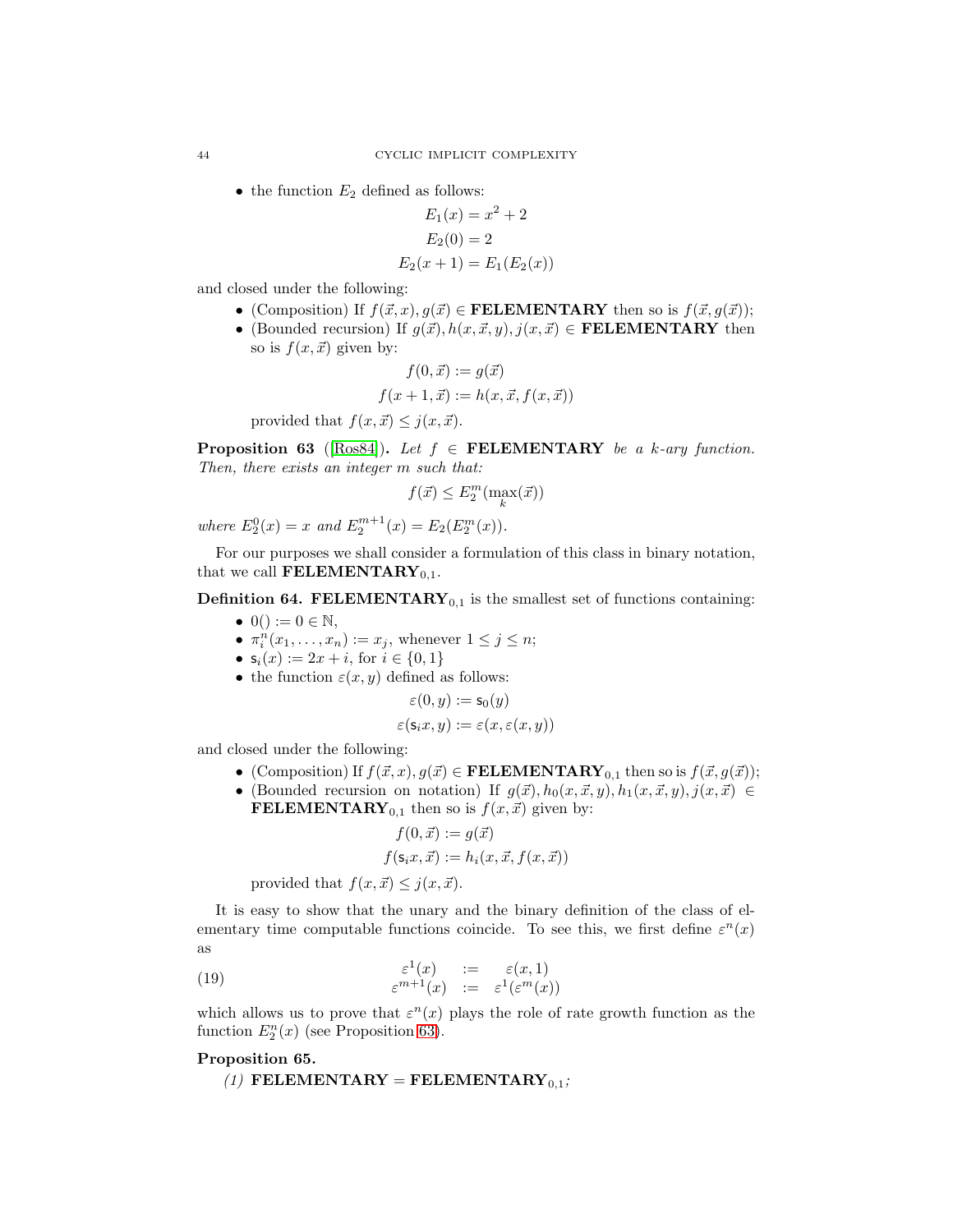<span id="page-45-1"></span>(2) for any  $f \in \textbf{FELEMENTARY}_{0,1}$  k-ary function there is an integer m such that:

$$
f(\vec{x}) \le \varepsilon^m(\max_k(\vec{x}))
$$

*Proof.* Let us first prove point [1.](#page-44-1) For the  $\supseteq$  direction we show that for any  $f \in$ FELEMENTARY<sub>0.1</sub> there exists *n* such that:

(20) 
$$
|f(\vec{x})| \leq 2_n \left(\sum |\vec{x}|\right)
$$

where  $2_0(x) = x$  and  $2_{n+1}(x) = 2^{2_n(x)}$ . Since  $|x| = \lfloor \log_2(x+1) \rfloor$ , from the above inequation we would have that, for some m:

<span id="page-45-0"></span>
$$
f(\vec{x}) \le 2_{n+m}(\sum \vec{x})
$$

which allows us to conclude  $f \in \textbf{FELEMENTARY}$ , as the elementary time computable functions are exactly the elementary space ones. The inequation [\(20\)](#page-45-0) can be proved by induction on f, noticing that  $|\varepsilon(x, y)| = 2^{|x|} + |y|$ . Concerning the  $\subseteq$  direction, we prove by induction on  $f \in \textbf{FELEMENTARY}$  that there exists a function  $\hat{f} \in \textbf{FELEMENTARY}_{0,1}$  such that, for all  $\vec{x} = x_1, \dots, x_n$ :

$$
f(\vec{x}) = |\hat{f}(\mathsf{s}_1^{x_1}(0), \dots, \mathsf{s}_1^{x_n}(0))|
$$

where  $\mathbf{s}_1^m(0) = \mathbf{s}_1(\cdot^n \cdot \mathbf{s}_1(0))$ . Since the functions  $|\cdot|$  and  $x \mapsto \mathbf{s}_1^x(0)$  are both in **FELEMENTARY**<sub>0,1</sub>, we are able to conclude  $f \in \textbf{FELEMENTARY}_{0,1}$ . The case  $f = 0$  is trivial. As for the cases  $f = s$  and  $f = \pi_i^n$ , we first notice that  $|\mathsf{s}_1^x(0)|=x.$  Then, we have:

<span id="page-45-2"></span>
$$
s(x) = |s_1^{s(x)}(0)|
$$
  
\n
$$
\pi_i^n(\vec{x}) = x_i = |s_1^{x_i}(0)| = |\pi_i^n(s_1^{x_1}(0), \dots, s_1^{x_n}(0))|
$$

Concerning the case of  $E_2(x)$ , we first notice that the following property holds for any  $m$  and some  $k$ :

(21) 
$$
E_2^m(x) \le \varepsilon^{m+k}(x)
$$

where  $\varepsilon^{n}(x)$  is as in [\(19\)](#page-44-2). Moreover, the function  $E_2(x)$  can be defined by two applications of bounded recursion proceeding from the successor and the projection functions, where each recursion can be bounded by  $E_2(x)$ , and hence by  $\varepsilon^k(x)$  for some k. This means that the case of  $E_2(x)$  can be reduced to the case of bounded recursion. Suppose now that  $f(\vec{x}) = h(\vec{x}, g(\vec{x}))$ . We define  $\hat{f}(\vec{x}) = \hat{h}(\vec{x}, \hat{g}(\vec{x}))$  so that, by induction hypothesis:

$$
f(\vec{x}) = h(\vec{x}, g(\vec{x}))
$$
  
\n
$$
= |\hat{h}(\mathbf{s}_1^{x_1}(0), \dots, \mathbf{s}_1^{x_n}(0), \mathbf{s}_1^{g(\vec{x})}(0))|
$$
  
\n
$$
= |\hat{h}(\mathbf{s}_1^{x_1}(0), \dots, \mathbf{s}_1^{x_n}(0), \mathbf{s}_1^{|\hat{g}(\mathbf{s}_1^{x_1}(0), \dots, \mathbf{s}_1^{x_n}(0))|}(0))|
$$
  
\n
$$
= |\hat{h}(\mathbf{s}_1^{x_1}(0), \dots, \mathbf{s}_1^{x_n}(0), \hat{g}(\mathbf{s}_1^{x_1}(0), \dots, \mathbf{s}_1^{x_n}(0)))|
$$
  
\n
$$
= |\hat{f}(\vec{x})| = |\hat{h}(\vec{x}, \hat{g}(\vec{x}))|
$$

Last, suppose that f has been obtained by bounded recursion from  $h, g, j$ , i.e.

$$
f(0, \vec{x}) = g(\vec{x})
$$

$$
f(y+1, \vec{x}) = h(y, \vec{x}, f(y, \vec{x}))
$$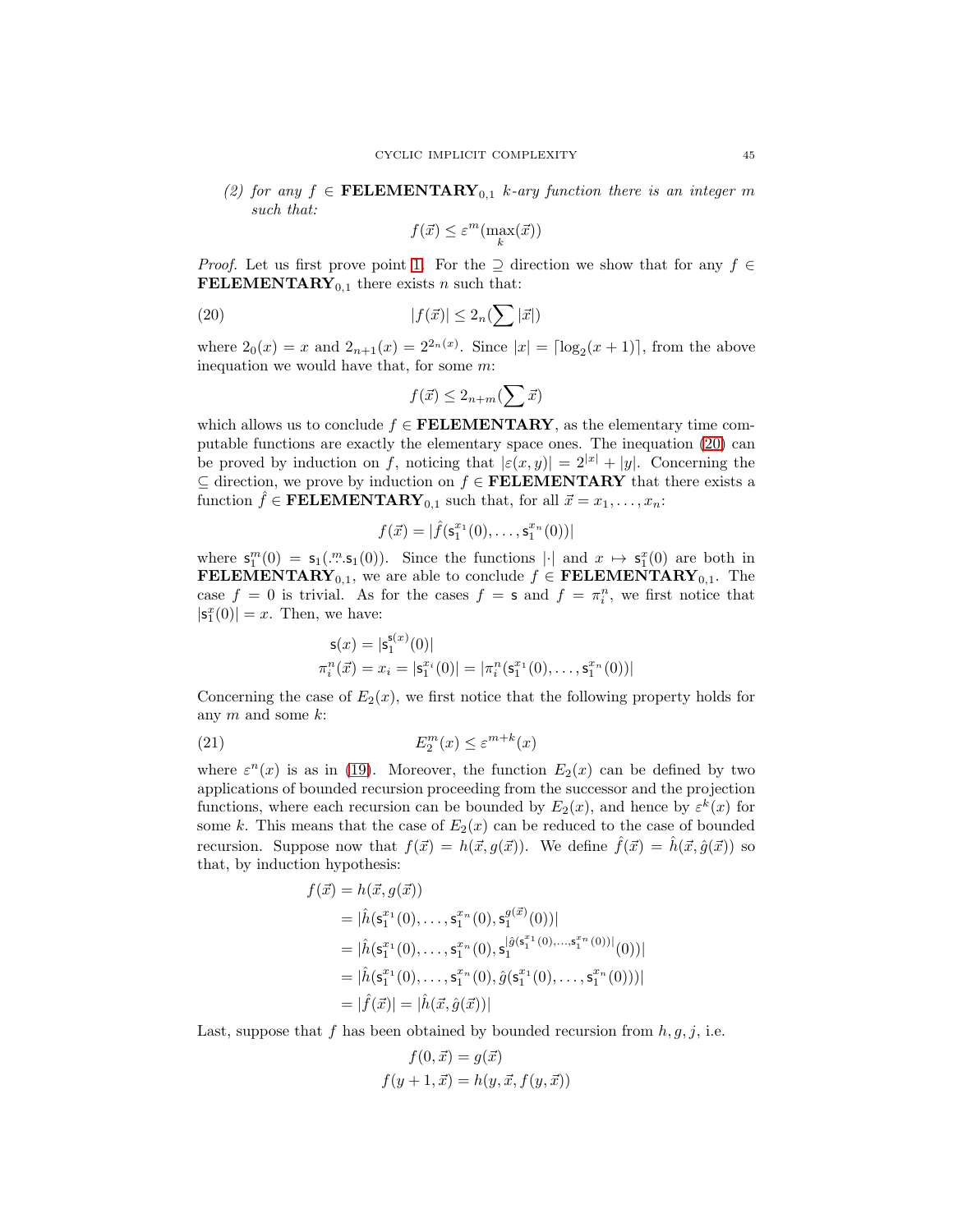provided that  $f(y, \vec{x}) \leq j(y, \vec{x})$ . We define  $\hat{f}$  as follows:

$$
\hat{f}(0, \vec{x}) = \hat{g}(\vec{x})
$$

$$
\hat{f}(\mathbf{s}_i y, \vec{x}) = \hat{h}(y, \vec{x}, \hat{f}(y, \vec{x}))
$$

We show by induction on  $y$  that:

$$
f(y, \vec{x}) = |\hat{f}(\mathbf{s}_1^y(0), \mathbf{s}_1^{x_1}(0), \dots, \mathbf{s}_1^{x_n}(0))|
$$

We have:

$$
f(0,\vec{x}) = g(\vec{x}) = |\hat{g}(\mathsf{s}_1^{x_1}(0),\ldots,\mathsf{s}_1^{x_n}(0))| = |\hat{f}(\mathsf{s}_1^0(0),\mathsf{s}_1^{x_1}(0),\ldots,\mathsf{s}_1^{x_n}(0))|
$$

$$
f(y+1, \vec{x}) = h(y, \vec{x}, f(y, \vec{x}))
$$
  
\n
$$
= |\hat{h}(\mathbf{s}_1^y(0), \mathbf{s}_1^{x_1}(0), \dots, \mathbf{s}_1^{x_n}(0), \mathbf{s}_1^{f(y, \vec{x})}(0))|
$$
  
\n
$$
= |\hat{h}(\mathbf{s}_1^y(0), \mathbf{s}_1^{x_1}(0), \dots, \mathbf{s}_1^{x_n}(0), \mathbf{s}_1^{|\hat{f}(\mathbf{s}_1^y(0), \mathbf{s}_1^{x_1}(0), \dots, \mathbf{s}_1^{x_n}(0))|}(0))|
$$
  
\n
$$
= |\hat{h}(\mathbf{s}_1^y(0), \mathbf{s}_1^{x_1}(0), \dots, \mathbf{s}_1^{x_n}(0), \hat{f}(\mathbf{s}_1^y(0), \mathbf{s}_1^{x_1}(0), \dots, \mathbf{s}_1^{x_n}(0))|
$$
  
\n
$$
= |\hat{f}(\mathbf{s}_1^{y+1}(0), \mathbf{s}_1^{x_1}(0), \dots, \mathbf{s}_1^{x_n}(0))|
$$

since  $f(y, \vec{x}) \leq j(y, \vec{x})$  and  $j(y, \vec{x}) = |\hat{j}(s_1^y(0), s_1^{x_1}(0), \dots, s_1^{x_n}(0))|$  by induction hypothesis, we are done.

Point [2](#page-45-1) follows by point [1,](#page-44-1) Proposition [63](#page-44-0) and [\(21\)](#page-45-2).

<span id="page-46-0"></span>Completeness for NB relies on a standard technique (see [\[BC92\]](#page-37-4)), which has been adapted to the case of FELEMENTARY by [\[WW99\]](#page-39-1).

**Lemma 66.** For any  $f(\vec{x}) \in \textbf{FELEMENTARY}_{0,1}$  there are a function  $f^*(x; \vec{x}) \in$ NB and a monotone function  $e_f \in \textbf{FELEMENTARY}_{0,1}$  such that for all integers  $\vec{x}$  and all  $w \geq e_f(\vec{x})$  we have  $f^*(w; \vec{x}) = f(\vec{x})$ .

*Proof.* The proof is by induction on the definition of  $f$ . If  $f$  is the zero, successor or projection function then  $f^* \in \mathsf{NB}$ . In this case we choose  $e_f = 0$ . The function  $\varepsilon$  has a definition by one application of bounded recursion on notation, proceeding from the successors and the projection functions, where each recursion is bounded by  $\varepsilon$ . Since the treatment of bounded recursion does not make use of the induction hypothesis for the bounding function, we can use this method to get functions  $\varepsilon^* \in \text{NB}$  and  $e_{\varepsilon} \in \text{FELEMENTARY}_{0,1}$  with the required properties. If  $f(\vec{x}) =$  $h(\vec{x}, g(\vec{x}))$  then we set  $f^*(w; \vec{x}) = h^*(w; \vec{x}, g^*(w; \vec{x}))$ , which is in NB. Since the function  $g^*$  is clearly bounded by a monotone function  $b \in \textbf{FELEMENTARY}_{0,1}$ , we set  $e_f(\vec{x}) = e_h(\vec{x}, b(\vec{x})) + e_g(\vec{x})$ , which is monotone. By applying the induction hypothesis, if  $w \geq e_f(\vec{x})$  then:

$$
f^*(w; \vec{x}) = h^*(w; \vec{x}, g^*(w; \vec{x})) = h^*(w; \vec{x}, g(\vec{x})) = h(\vec{x}, g(\vec{x}))
$$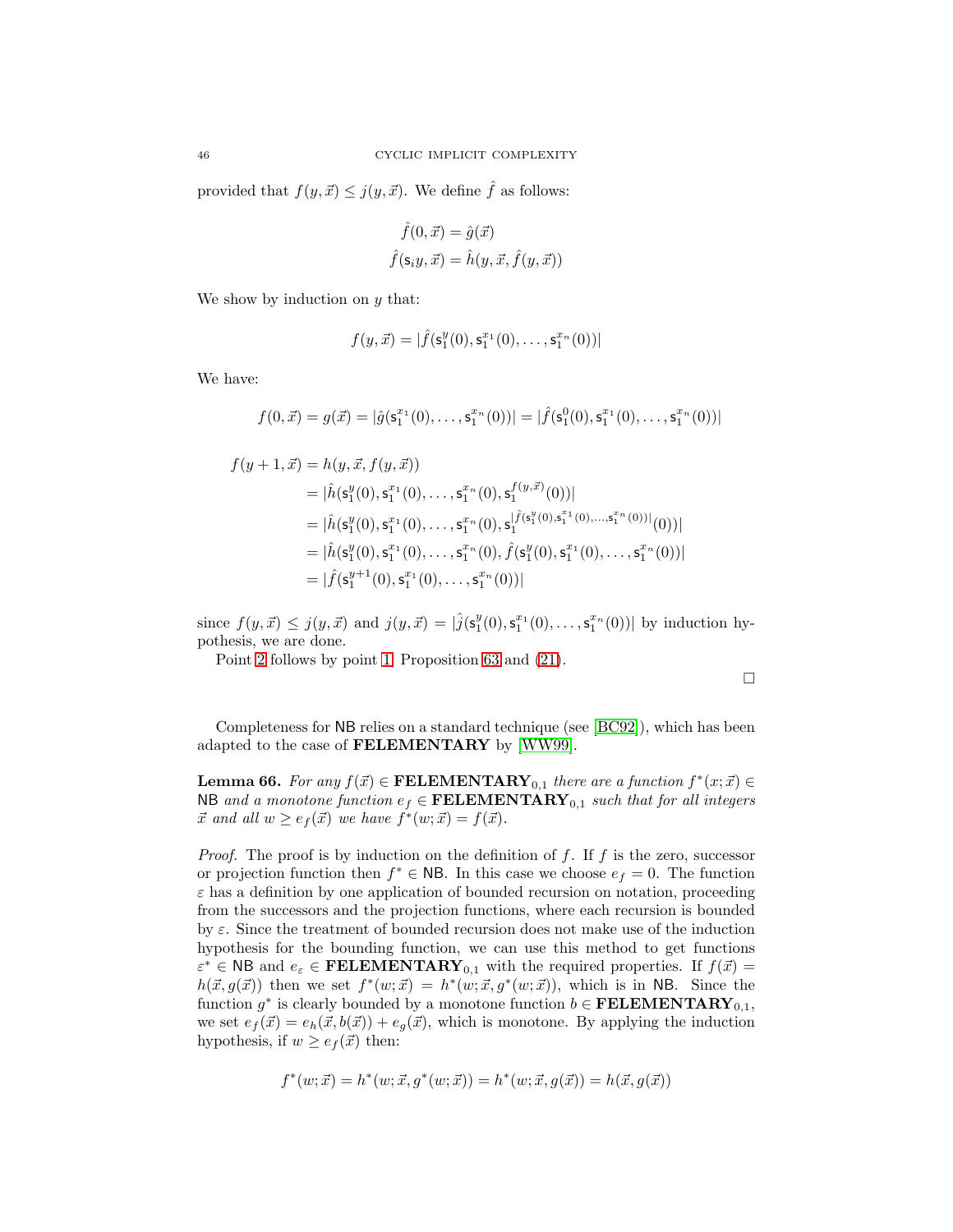Let us finally suppose that  $f(x, \vec{y})$  is defined by bounded recursion on notation from  $g(\vec{y})$ ,  $h_i(x, \vec{y}, f(x, \vec{y}))$  and  $j(x, \vec{y})$ . By applying the induction hypothesis we set:

$$
\hat{f}(0, w; x, \vec{y}) = g^*(w; \vec{y})
$$

$$
\hat{f}(\mathsf{s}_i(x), w; x, \vec{y}) = \text{cond}(\, W(\mathsf{s}_i(v), w; x), g^*(w; \vec{y}),
$$

$$
h_i^*(w; W(v, w; x), \vec{y}, f^*(v, w; x, \vec{y})))
$$

$$
f^*(w; x, \vec{y}) = \hat{f}(w, w; x, \vec{y})
$$

where  $W(v, w; x) = -(-\overline{(v; w)}; x)$  and  $-\overline{(x; y)}$  is the truncated subtraction, which is in B, and hence in NB. We can easily show that  $f^*(w; x, \vec{y}) \in \mathsf{NB}$ . We define  $e_f(x, \vec{y}) = e_g(\vec{y}) + \sum_i e_{h_i}(x, \vec{y}, j(x, \vec{y}))$ , where j is the bounding function. Assuming j to be monotone,  $e_f$  is monotone too. We now show by induction on u that, whenever  $w \ge e_f(x, \vec{y})$  and  $w - x \le u \le w$ :

(22) 
$$
\hat{f}(u, w; x, \vec{y}) = f(x - (w - u), \vec{y})
$$

If  $u = w - x$  then we have two cases:

- <span id="page-47-0"></span>• if  $u = 0$  then  $\hat{f}(0, w; x, \vec{y}) = g^*(w; \vec{y});$
- if  $u = s_i(v)$  then, since  $W(s_i(v), w; x) = 0$ , we have  $\hat{f}(s_i(v), w; x, \vec{y}) =$  $g^*(w; \vec{y}).$

Hence, in any case:

$$
\hat{f}(u, w; x, \vec{y}) = g^*(w; \vec{y}) = g(\vec{y}) = f(0; \vec{y}) = f(x - (w - u), \vec{y})
$$

Let us now suppose that  $w - x < u \leq w$ . This means that  $u = s_i(v)$  and  $W(\mathsf{s}_i(v), w; x) > 0$ . Moreover, by monotonicity of  $e_f$  and definition of j:

$$
w \ge e_f(x, \vec{y}) \ge e_f(x - (w - s_i(v)), \vec{y}) \ge e_f(x - (w - v), \vec{y})
$$
  
 
$$
\ge e_{h_i}(x - (w - v), \vec{y}, j(x - (w - v), \vec{y}))
$$
  
 
$$
\ge e_{h_i}(x - (w - v), \vec{y}, f(x - (w - v), \vec{y}))
$$

By applying the induction hypothesis:

$$
\hat{f}(\mathsf{s}_i(v), w; x, \vec{y}) = h_i^*(w; W(v, w; x), \vec{y}, \hat{f}(v, w; x, \vec{y})) \n= h_i^*(w; W(v, w; x), \vec{y}, f(x - (w - v), \vec{y})) \n= h_i^*(w; x - (w - v), \vec{y}, f(x - (w - v), \vec{y})) \n= h_i(x - (w - v), \vec{y}, f(x - (w - v), \vec{y})) \n= f(\mathsf{s}_i((x - (w - v))), \vec{y}) = f((x - (w - \mathsf{s}_i(v))), \vec{y})
$$

Now, by [\(22\)](#page-47-0), for all  $w \ge e_f(x, \vec{y})$  we have:

$$
f^*(w; x, \vec{y}) = \hat{f}(w, w; x, \vec{y}) = f(x, \vec{y})
$$

and this concludes the proof.

*Proof of Theorem [47.](#page-27-0)* First, given the function  $ex(x; y)$  in [\(4\)](#page-17-2), we construct the function  $ex^m(x)$  by induction on m:

$$
ex^{1}(x;)=ex(x;1)
$$
  

$$
ex^{m+1}(x;)=ex^{m}(ex^{1}(x;));
$$

Hence  $\varepsilon^{m}(x) = \mathbf{e} \mathbf{x}^{m}(x;),$  for all  $m \geq 1$ . Now, let  $f(\vec{x}) \in \mathbf{FELEMENTARY}$ . By Proposition [65.](#page-44-3)[1,](#page-44-1)  $f(\vec{x}) \in \textbf{FELEMENTARY}_{0,1}$ . By Lemma [66,](#page-46-0) there exist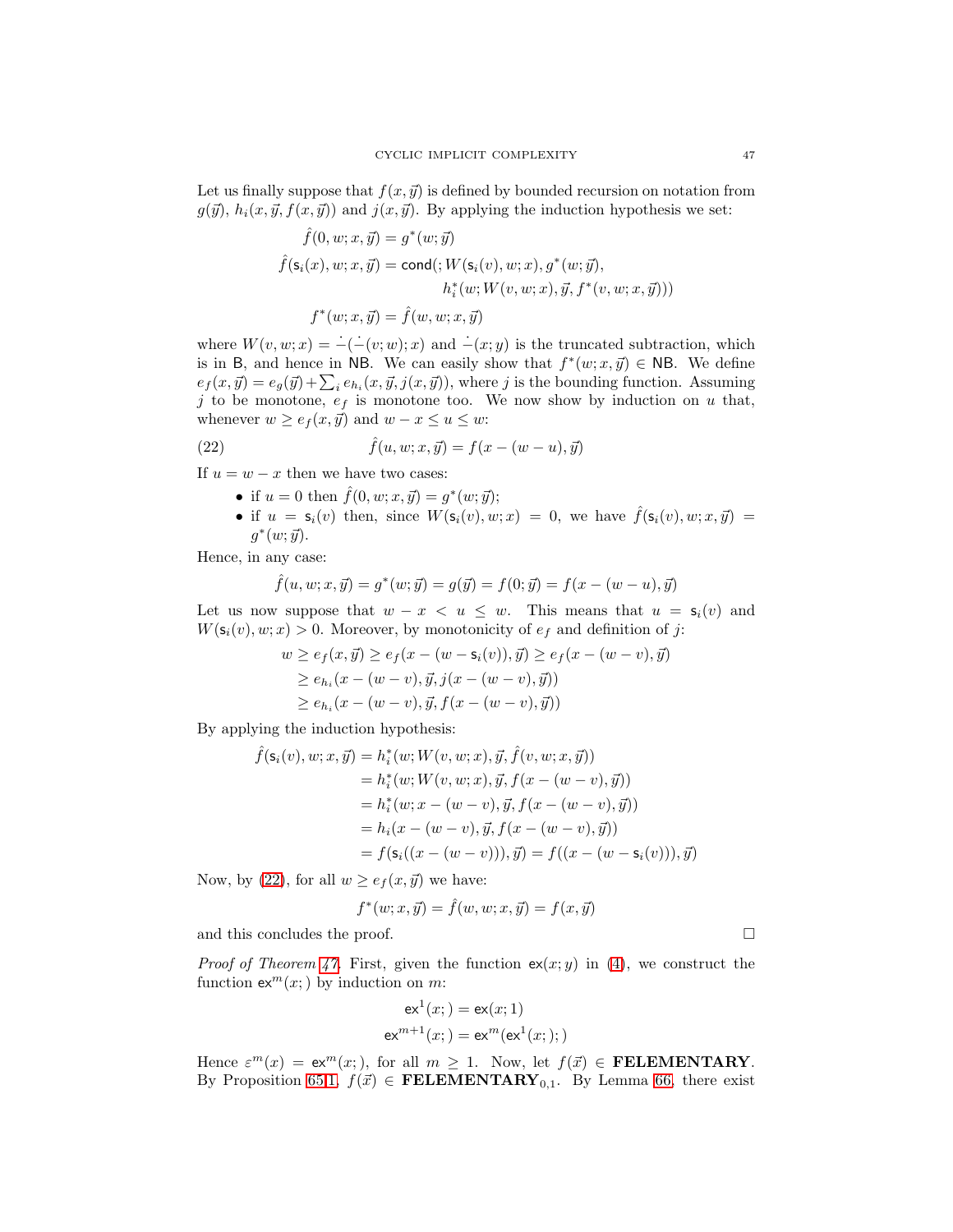$f^*(w; \vec{x}) \in \mathsf{NB}$  and a monotone function  $e_f \in \mathbf{FELEMENTARY}_{0,1}$  such that, for all  $w, \vec{x}$  with  $w \ge e_f(\vec{x})$ , it holds that  $f^*(w; \vec{x}) = f(\vec{x})$ . By Proposition [65.](#page-44-3)[2](#page-45-1) there exists  $m \geq 1$  such that:

$$
e_f(\vec{x}) \le \mathsf{ex}^m(\max_{\sharp \vec{x}}(\vec{x};));)
$$

where  $\max_{\vec{x}}(\vec{x};)$  is the k-ary maximum function, which is in B by Theorem [2,](#page-4-1) and hence in NB. Therefore:

$$
f(\vec{x};\theta) = f^*(\operatorname{ex}^m(\max_{\sharp \vec{x}}(\vec{x};\theta);\xi;\vec{x}) \in \text{NB}
$$

#### Appendix D. Proofs of Section [7](#page-32-0)

*Proofs of Proposition [55.](#page-32-1)* By definition of cycle nf, each path from  $R_{\mathcal{D}}(\nu)$  to  $\nu$  in  $\langle \mathcal{D}, R_{\mathcal{D}} \rangle$  is contained in a branch of  $\mathcal D$  such that each rule instance in the former appears infinitely many times in the latter. Hence:

- (i) if  $D$  is progressing, the path contains the conclusion of an instance of cond $\sqcap_N$ ;
- (ii) if  $D$  is safe, the path cannot contain the conclusion of a  $\text{cut}_{\Box N}$  rule;
- (iii) if D is left-leaning, the path cannot contain the rightmost premise of a  $\text{cut}_N$ rule.

This shows point [1.](#page-32-2) Let us consider point [2.](#page-33-6) By point (ii), if  $\mathcal D$  is safe then, going from a node  $\mu$  of the path to each of its children  $\mu'$ , the number of modal formulas in the context of the corresponding sequents cannot increase. Moreover, the only cases where this number strictly decreases is when  $\mu$  is the conclusion of  $\Box_l$ ,  $w_{\Box N}$ , or when  $\mu'$  is the leftmost premise of cond<sub> $\Box N$ </sub>. Since  $R_{\mathcal{D}}(\nu)$  and  $\nu$  must be labelled with the same sequent, all such cases are impossible. As for point [3](#page-33-7) we notice that, by point (iii) and the above reasoning, if  $D$  is safe and left-leaning then, going from a node  $\mu$  of the path to each of its children  $\mu'$ , the number of non-modal formulas in the context of the corresponding sequents cannot increase. Moreover, the only cases where this number strictly decreases is when  $\mu$  is the conclusion of  $w_N$ , or when  $\mu'$  is the leftmost premise of cond<sub>N</sub>. Since  $R_{\mathcal{D}}(\nu)$  and  $\nu$  must be labelled with the same sequent, all such cases are impossible.

Proof of Lemma [57.](#page-33-0) Points [1](#page-33-1) and [2](#page-33-2) are proven by simultaneous induction on the longest distance of  $\nu_0$  from a leaf of  $T_{\mathcal{D}}$ . Notice that in the following situations only point [1](#page-33-1) applies:

- $\nu$  is the conclusion of an instance of id or 0;
- $\nu$  is the conclusion of an instance of  $w_{\Box}$ ,  $\Box_l$  and cut $\Box_N$ ;
- $\nu$  is the conclusion of an instance of  $w_N$  and  $\mathcal D$  is a CB-coderivation.

In particular, the last two cases hold by Proposition [55](#page-32-1)[.2](#page-33-6)[-3,](#page-33-7) as it must be that  $O_{\nu'} = \emptyset$  for any premise  $\nu'$  of  $\nu_0$ . Let us discuss the case where  $\nu_0$  is the conclusion of a cut<sub> $\Box$ </sub> rule with premises  $\nu_1$  and  $\nu_2$ . By induction on point [1](#page-33-1) we have  $f_{\mathcal{D}_{\nu_1}}(\vec{x};\vec{y}), f_{\mathcal{D}_{\nu_2}}(\vec{x},x;\vec{y}) \in \mathsf{NB}^{\mathsf{C}}$ . Since the conclusion of  $\mathcal{D}_{\nu_1}$  has modal succe-dent, by Proposition [18](#page-12-3) there must be a coderivation  $\mathcal{D}^*$  such that  $f_{\mathcal{D}^*}(\vec{x};) =$  $f_{\mathcal{D}_{\nu_1}}(\vec{x};\vec{y}) \in \mathsf{NB}^{\mathsf{C}}$ . Moreover, by Proposition [31,](#page-16-2) if  $\mathcal{D}_{\nu_1}$  is a CB-coderivation then  $\mathcal{D}^*$  is. Hence, we define  $f_{\mathcal{D}_{\nu_0}}(\vec{x};\vec{y}) = f_{\mathcal{D}_{\nu_2}}(\vec{x},f_{\mathcal{D}^*}(\vec{x};);\vec{y}) \in \mathsf{NB}^{\subset}$ . If moreover  $\mathcal D$  is a **CB**-coderivation then, by applying the induction hypothesis, we obtain  $f_{\mathcal{D}_{\nu_0}} \in \mathsf{B}^{\mathsf{C}}$ .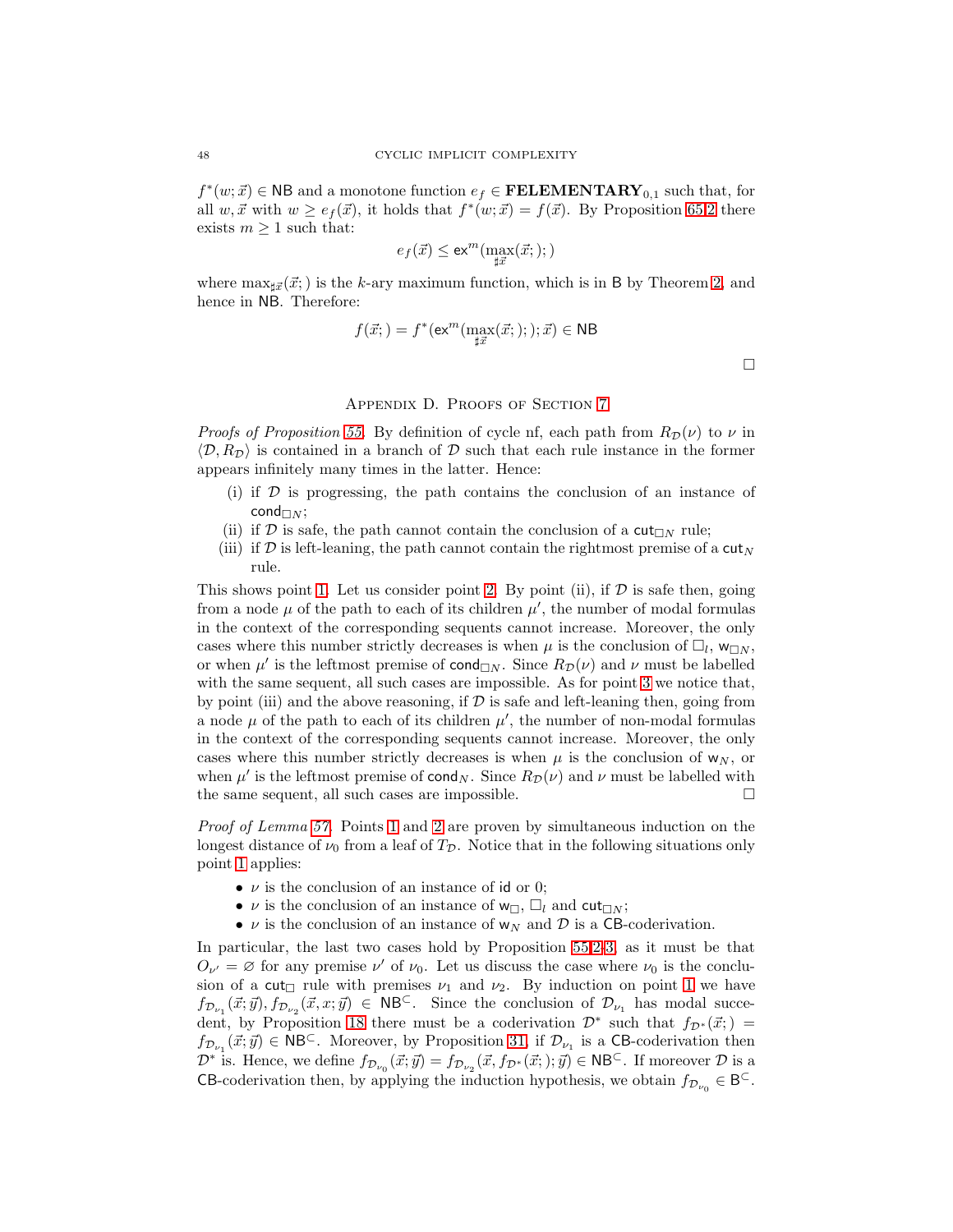Let us now consider point [2.](#page-33-2) If  $\nu_0$  is the conclusion of a bud then  $O_{\nu_0} = {\nu_0},$  $C_{\nu_0} = \emptyset$ , and all points hold trivially. The cases where  $\nu_0$  is an instance of  $w_N$ ,  $e_N$ ,  $e_{\square}$ ,  $\square_r$ ,  $s_0$  or  $s_1$  are straightforward. Suppose that  $\nu_0$  is the conclusion of a cond g step with premises  $\nu'$ ,  $\nu_1$ , and  $\nu_2$ , and let us assume  $O_{\nu_1} \neq \emptyset$ ,  $O_{\nu_2} \neq \emptyset$ . By Proposition [55.](#page-32-1)[2](#page-33-6) we have  $O_{\nu'} = \emptyset$ , so that  $f_{\mathcal{D}_{\nu'}} \in \mathsf{NB}^{\mathsf{C}}$  by induction hypothesis on point [1.](#page-33-1) By definition,  $O_{\nu_0} = O_{\nu_1} \cup O_{\nu_2}$  and  $C_{\nu_0} = C_{\nu_1} \cup C_{\nu_2}$ . Then, we set:

$$
f_{\mathcal{D}_{\nu_0}}(x,\vec{x};\vec{y})=\mathrm{cond}(:,x,f_{\mathcal{D}_{\nu'}}(\vec{x};\vec{y}),f_{\mathcal{D}_{\nu_1}}(\mathsf{p}(x;),\vec{x};\vec{y}),f_{\mathcal{D}_{\nu_2}}(\mathsf{p}(x;),\vec{x};\vec{y}))
$$

where  $p(x;)$  can be defined from  $p(x; x)$  and projections. By induction hypothesis on  $\nu_i$ :

$$
f_{\mathcal{D}_{\nu_i}}(\mathsf{p}(x;),\vec{x};\vec{y}) = h_{\nu_i}((\lambda u, \vec{u} \subseteq \mathsf{p}(x;),\vec{x},\lambda \vec{v}.f_{\mathcal{D}_{\mu}}(u,\vec{u};\vec{v}))_{\mu \in C_{\nu_i} \cup O_{\nu_i}})(\mathsf{p}(x;),\vec{x};\vec{y})
$$
  
=  $h_{\nu_i}((\lambda u, \vec{u} \subset x, \vec{x},\lambda \vec{v}.f_{\mathcal{D}_{\mu}}(u,\vec{u};\vec{v}))_{\mu \in C_{\nu_i} \cup O_{\nu_i}})(\mathsf{p}(x;),\vec{x};\vec{y})$ 

hence  $f_{\mathcal{D}_{\nu_0}}(x, \vec{x}; \vec{y}) = h_{\nu_0}((\lambda u, \vec{u} \subset x, \vec{x}, \lambda \vec{v}.f_{\mathcal{D}_{\mu}}(u, \vec{u}; \vec{v}))_{\mu \in C_{\nu_0} \cup O_{\nu_0}})(x, \vec{x}; \vec{y}),$  for some  $h_{\nu_0}$ . By applying the induction hypothesis, we have  $h_{\nu_0} \in \mathsf{N}\mathsf{B}^{\subset}((f_{\mathcal{D}_\mu})_{\mu \in O_{\nu_0}}, (a_\mu)_{\mu \in C_{\nu_0}})$ and  $f_{\mathcal{D}_{\nu_0}} \in \mathsf{NB}^{\subset}((f_{\mathcal{D}_\mu})_{\mu \in O_{\nu_0}})$ . This shows point [2a.](#page-33-3) Point [2b](#page-33-5) is trivial, and point [2c](#page-33-4) holds by applying the induction hypothesis.

Let us now consider the case where  $\nu_0$  is an instance of cond<sub>N</sub>, assuming  $O_{\nu_1} \neq \emptyset$ and  $O_{\nu_2} \neq \emptyset$ . The only interesting case is when D is a CB-coderivation. By Proposition [55.](#page-32-1)[3](#page-33-7) we have  $O_{\nu'} = \emptyset$ , so that  $f_{\mathcal{D}_{\nu'}} \in \mathsf{B}^{\subset}$  by induction hypothesis on point [1.](#page-33-1) By definition,  $O_{\nu_0} = O_{\nu_1} \cup O_{\nu_2}$  and  $C_{\nu_0} = C_{\nu_1} \cup C_{\nu_2}$ . Then, we set:

$$
f_{\mathcal{D}_{\nu_0}}(\vec{x};y,\vec{y}) = \mathsf{cond}(:,y,f_{\mathcal{D}_{\nu'}}(\vec{x};\vec{y}),f_{\mathcal{D}_{\nu_1}}(\vec{x};\mathsf{p}(:,y),\vec{y}),f_{\mathcal{D}_{\nu_2}}(\vec{x};\mathsf{p}(:,y),\vec{y}))
$$

By induction hypothesis on  $\nu_i$ :

$$
\begin{aligned} &f_{\mathcal{D}_{\nu_i}}(\vec{x};\mathsf{p}(:,y),\vec{y}) = \\ &=h_{\nu_i}((\lambda\vec{u}\subseteq x,\vec{x},\lambda v,\vec{v}\subseteq\mathsf{p}(:,y),\vec{y}.f_{\mathcal{D}_{\mu}}(\vec{u};v,\vec{v}))_{\mu\in C_{\nu_i}\cup O_{\nu_i}})(\vec{x};\mathsf{p}(:,y),\vec{y}) \\ &=h_{\nu_i}((\lambda\vec{u}\subset \vec{x},\lambda v,\vec{v}\subset y,\vec{y}.f_{\mathcal{D}_{\mu}}(\vec{u};v,\vec{v}))_{\mu\in C_{\nu_i}\cup O_{\nu_i}})(\vec{x};\mathsf{p}(:,y),\vec{y}) \end{aligned}
$$

hence  $f_{\mathcal{D}_{\nu_0}}(\vec{x}; y, \vec{y}) = h_{\nu_0}((\lambda \vec{u} \subseteq \vec{x}, \lambda v, \vec{v} \subset y, \vec{y}.f_{\mathcal{D}_\mu}(\vec{u}; v, \vec{v}))_{\mu \in C_{\nu_0} \cup O_{\nu_0}})(\vec{x}; y, \vec{y}),$  for some  $h_{\nu_0}$ . This shows point [2c.](#page-33-4) Point [2a](#page-33-3) and [2b](#page-33-5) are given by the induction hypothesis.

Let us now consider the case where  $\nu_0$  is the conclusion of an instance of dis with premise  $\nu'$ , where X is the set of nodes labelling the rule. We have  $O_{\nu_0} = O_{\nu'} \setminus X$ and  $C_{\nu_0} = C_{\nu'} \cup \{\nu_0\}$ . We want to find  $(h_{\nu})_{\nu \in C_{\nu} \cup \{\nu_0\}}$  defining the equations for  $(f_{\mathcal{D}_{\nu}})_{\nu \in C_{\nu} \cup \{\nu_0\}}$  in such a way that points [2a](#page-33-3)[-2c](#page-33-4) hold. We shall start by defining  $h_{\nu_0}$ . First, note that, by definition of cycle nf,  $f_{\mathcal{D}_{\nu_0}}(\vec{x}; \vec{y}) = f_{\mathcal{D}_{\nu'}}(\vec{x}; \vec{y}) = f_{\mathcal{D}_{\mu}}(\vec{x}; \vec{y})$ for all  $\mu \in X$ . By induction hypothesis on  $\nu'$  there exists a family  $(g_{\nu})_{\nu \in C_{\nu'} \cup \{\nu'\}}$ such that:

<span id="page-49-0"></span>(23) 
$$
f_{\mathcal{D}_{\nu'}}(\vec{x};\vec{y}) = g_{\nu'}((\lambda \vec{u} \subseteq \vec{x}, \lambda \vec{v}.f_{\mathcal{D}_{\mu}}(\vec{u};\vec{v}))_{\mu \in C_{\nu'} \cup O_{\nu'}})(\vec{x};\vec{y})
$$

and, moreover, for all  $\nu \in C_{\nu'}$ :

<span id="page-49-1"></span>(24) 
$$
f_{\mathcal{D}_{\nu}}(\vec{x};\vec{y}) = g_{\nu}((\lambda \vec{u} \subseteq \vec{x}, \lambda \vec{v}.f_{\mathcal{D}_{\mu}}(\vec{u};\vec{v}))_{\mu \in C_{\nu'} \cup O_{\nu'}})(\vec{x};\vec{y})
$$

Since  $O_{\nu'} = O_{\nu_0} \cup X$  and the path from  $\nu'$  to any  $\mu \in X$  must cross an instance of cond by Proposition [55](#page-32-1)[.1,](#page-32-2) the induction hypothesis on  $\nu'$  (point [2b\)](#page-33-5) allows us to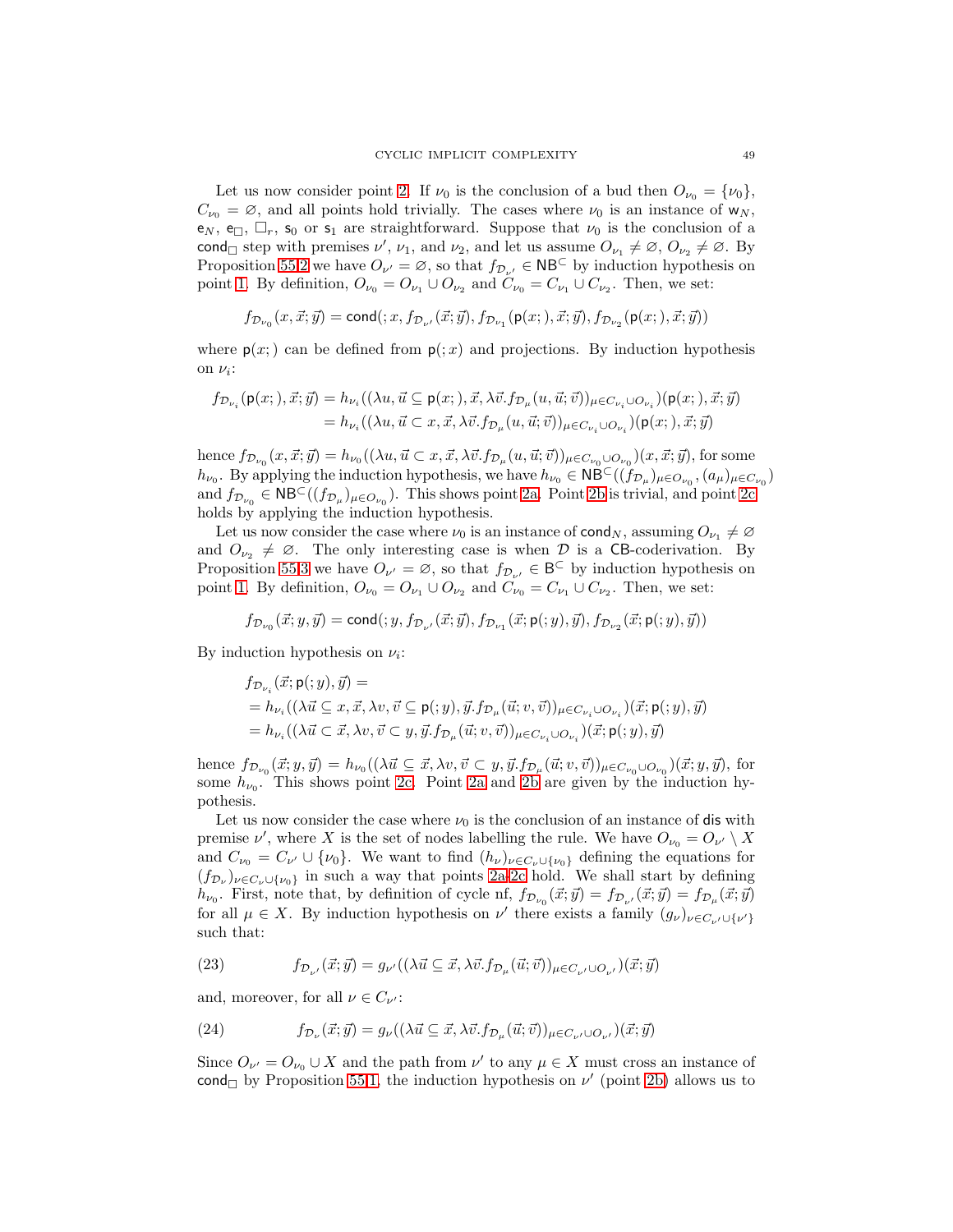rewrite [\(23\)](#page-49-0) as follows:

<span id="page-50-0"></span>(25) 
$$
f_{\mathcal{D}_{\nu'}}(\vec{x}; \vec{y}) = g_{\nu'}((\lambda \vec{u} \subseteq \vec{x}, \lambda \vec{v}. f_{\mathcal{D}_{\nu}}(\vec{u}; \vec{v}))_{\nu \in C_{\nu'}},
$$

$$
(\lambda \vec{u} \subseteq \vec{x}, \lambda \vec{v}. f_{\mathcal{D}_{\mu}}(\vec{u}; \vec{v}))_{\mu \in O_{\nu_{0}}},
$$

$$
(\lambda \vec{u} \subset \vec{x}, \lambda \vec{v}. f_{\mathcal{D}_{\mu}}(\vec{u}; \vec{v}))_{\mu \in X})(\vec{x}; \vec{y})
$$

On the other hand, for all  $\nu \in \mathcal{C}_{\nu'}$ , for all  $\vec{u} \subseteq \vec{x}$  and  $\vec{v}$ , the equation in [\(24\)](#page-49-1) can be rewritten as:

<span id="page-50-1"></span>(26)  
\n
$$
f_{\mathcal{D}_{\nu}}(\vec{u};\vec{v}) = g_{\nu}((\lambda \vec{w} \subset \vec{u}, \lambda \vec{v'}, f_{\mathcal{D}_{\mu}}(\vec{u};\vec{v'}))_{\mu \in C_{\nu'}},
$$
\n
$$
(\lambda \vec{w} \subseteq \vec{u}, \lambda \vec{v'}, f_{\mathcal{D}_{\mu}}(\vec{w};\vec{v'}))_{\mu \in O_{\nu_{0}}},
$$
\n
$$
(\lambda \vec{w} \subseteq \vec{u}, \lambda \vec{v'}, f_{\mathcal{D}_{\mu}}(\vec{w};\vec{v'}))_{\mu \in X})(\vec{u};\vec{v})
$$

and so, for all  $\nu \in C_{\nu'}$ :

<span id="page-50-2"></span>
$$
\lambda \vec{u} \subseteq \vec{x}, \lambda v. f_{\mathcal{D}_{\nu}}(\vec{u}; \vec{v}) = \lambda \vec{u} \subseteq \vec{x}, \lambda v. g_{\nu}((\lambda \vec{w} \subset \vec{x}, \lambda \vec{v'}, f_{\mathcal{D}_{\mu}}(\vec{u}; \vec{v'}))_{\mu \in C_{\nu'}},
$$
  

$$
(\lambda \vec{w} \subseteq \vec{x}, \lambda \vec{v'}, f_{\mathcal{D}_{\mu}}(\vec{w}; \vec{v'}))_{\mu \in O_{\nu_{0}}},
$$
  

$$
(\lambda \vec{w} \subseteq \vec{x}, \lambda \vec{v'}, f_{\mathcal{D}_{\mu}}(\vec{w}; \vec{v'}))_{\mu \in X})(\vec{u}; \vec{v})
$$

Now, since the paths from  $\nu'$  to any  $\mu \in X$  in  $\mathcal D$  must contain an instance of cond<sub> $\Box$ </sub>, for all  $\nu \in C_{\nu'}$  and all  $\mu \in X$ , we have that either the path from  $\nu'$  to  $\nu$  contains an instance of cond<sub> $\Box$ </sub> or the path from  $\nu$  to  $\mu$  does. By applying the induction hypothesis on  $\nu'$  (point [2b\)](#page-33-5), given  $\nu \in C_{\nu'}$  and  $\mu \in X$ , either  $\lambda \vec{u} \subseteq \vec{x}, \lambda \vec{v}.f_{\mathcal{D}_{\nu}}(\vec{u}; \vec{v})$ in [\(25\)](#page-50-0) is such that  $\vec{u} \subset \vec{x}$ , or  $\lambda \vec{w} \subseteq \vec{u}, \lambda \vec{v'} . f_{\mathcal{D}_{\mu}}(\vec{w}; \vec{v'})$  in [\(26\)](#page-50-1) is such that  $\vec{w} \subset \vec{u}$ . This means that, for any  $\mu \in X$ ,  $\lambda \vec{w} \subseteq \vec{x}, \lambda \vec{v'} . f_{\mathcal{D}_{\mu}}(\vec{w}; \vec{v'})$  in [\(27\)](#page-50-2) is such that  $\vec{w} \subset \vec{x}$ . For each  $\nu \in C_{\nu'}$ , by rewriting  $\lambda \vec{u} \subseteq \vec{x}, \lambda \vec{v}.f_{\mathcal{D}_{\nu}}(\vec{u}; \vec{v})$  in [\(25\)](#page-50-0) according to the equation in [\(27\)](#page-50-2) we obtain:

$$
f_{\mathcal{D}_{\nu_0}}(\vec{x};\vec{y})=t_{\nu_0}((\lambda\vec{u}\subset \vec{x},\lambda\vec{v}.f_{\mathcal{D}_{\mu}}(\vec{u};\vec{v}))_{\mu\in C_{\nu'}\cup X}, (\lambda\vec{u}\subseteq \vec{x},\lambda\vec{v}.f_{\mathcal{D}_{\mu}}(\vec{u};\vec{v}))_{\mu\in O_{\nu_0}})(\vec{x};\vec{y})
$$

for some  $t_{\nu_0}$ . Since  $f_{\mathcal{D}_\mu} = f_{\mathcal{D}_{\nu_0}}$  for all  $\mu \in X$ , and since  $C_{\nu_0} = C_{\nu'} \cup {\{\nu_0\}}$ , by setting  $h_{\nu_0} := t_{\nu_0}$  the above equation gives us the following:

<span id="page-50-3"></span>(28) 
$$
f_{\mathcal{D}_{\nu_0}}(\vec{x};\vec{y}) = h_{\nu_0}((\lambda \vec{u} \subseteq \vec{x}, \lambda \vec{v}.f_{\mathcal{D}_{\mu}}(\vec{u};\vec{v}))_{\mu \in C_{\nu_0} \cup O_{\nu_0}})(\vec{x};\vec{y})
$$

which satisfies point [2b.](#page-33-5) From [\(28\)](#page-50-3) we are able to find the functions  $(h_{\nu})_{\nu \in C_{\nu}}$ defining the equations for  $(f_{\mathcal{D}_{\nu}})_{\nu \in C_{\nu}}$ . Indeed, the induction hypothesis on  $\nu'$  gives us [\(24\)](#page-49-1) for any  $\nu \in C_{\nu'}$ . We rewrite in each such equation any  $\lambda \vec{u} \subseteq \vec{x}, \lambda \vec{v}.f_{\mathcal{D}_{\mu}}(\vec{u}; \vec{v})$ such that  $\mu \in X$  according to equation [\(28\)](#page-50-3), as  $f_{\mathcal{D}_{\mu}} = f_{\mathcal{D}_{\nu_0}}$  for any  $\mu \in X$ . We obtain the following equation for any  $\nu \in C_{\nu'}$ :

$$
f_{\mathcal{D}_{\nu}}(\vec{x};\vec{y}) = t_{\nu}((\lambda \vec{u} \subset \vec{x}, \lambda \vec{v}.f_{\mathcal{D}_{\mu}}(\vec{u};\vec{v}))_{\mu \in C_{\nu'} \cup \{\nu_0\}}, (\lambda \vec{u} \subseteq \vec{x}, \lambda \vec{v}.f_{\mathcal{D}_{\mu}}(\vec{u};\vec{v}))_{\mu \in O_{\nu_0}})(\vec{x};\vec{y})
$$

for some  $t_{\nu}$ . Since  $C_{\nu_0} = C_{\nu'} \cup {\nu_0}$  and the above equation satisfies point [2b,](#page-33-5) we set  $h_{\nu} := t_{\nu}$  and we obtain, for all  $\nu \in C_{\nu_0}$ :

<span id="page-50-4"></span>(29) 
$$
f_{\mathcal{D}_{\nu}}(\vec{x};\vec{y}) = h_{\nu}((\lambda \vec{u} \subseteq \vec{x}, \lambda \vec{v}.f_{\mathcal{D}_{\mu}}(\vec{u};\vec{v}))_{\mu \in C_{\nu_0} \cup O_{\nu_0}})(\vec{x};\vec{y})
$$

It remains to show that [\(28\)](#page-50-3) and [\(29\)](#page-50-4) satisfy points [2a](#page-33-3) and [2c.](#page-33-4) Concerning point [2a,](#page-33-3) on the one hand for all  $\nu \in C_{\nu_0}$  we have  $h_{\nu} \in \mathsf{NB}^{\mathsf{C}}((f_{\mathcal{D}_{\mu}})_{\mu \in O_{\nu_0}}, (a_{\mu})_{\mu \in C_{\nu_0}})$ , with  $(a_{\mu})_{\mu \in C_{\nu_0}}$  oracle functions. On the other hand, by applying the induction hypothesis, we have  $f_{\mathcal{D}_{\nu_0}} = f_{\mathcal{D}_{\nu'}} \in \mathsf{NB}^{\mathsf{C}}((f_{\mathcal{D}_{\mu}})_{\mu \in O_{\nu'}})$  and  $f_{\mathcal{D}_{\nu}} \in \mathsf{NB}^{\mathsf{C}}((f_{\mathcal{D}_{\mu}})_{\mu \in O_{\nu'}})$ , for all  $\nu \in C_{\nu_0}$ . Since  $O_{\nu'} = O_{\nu_0} \cup X$  and  $f_{\mathcal{D}_{\nu_0}} = f_{\mathcal{D}_{\mu}}$  for all  $\mu \in X$ , we have both  $f_{\mathcal{D}_{\nu_0}} \in \mathsf{NB}^{\mathsf{C}}((f_{\mathcal{D}_{\mu}})_{\mu \in O_{\nu_0}})$  and  $f_{\mathcal{D}_{\nu}} \in \mathsf{NB}^{\mathsf{C}}((f_{\mathcal{D}_{\mu}})_{\mu \in O_{\nu_0}}, f_{\mathcal{D}_{\nu_0}})$  for all  $\nu \in C_{\nu_0}$ , and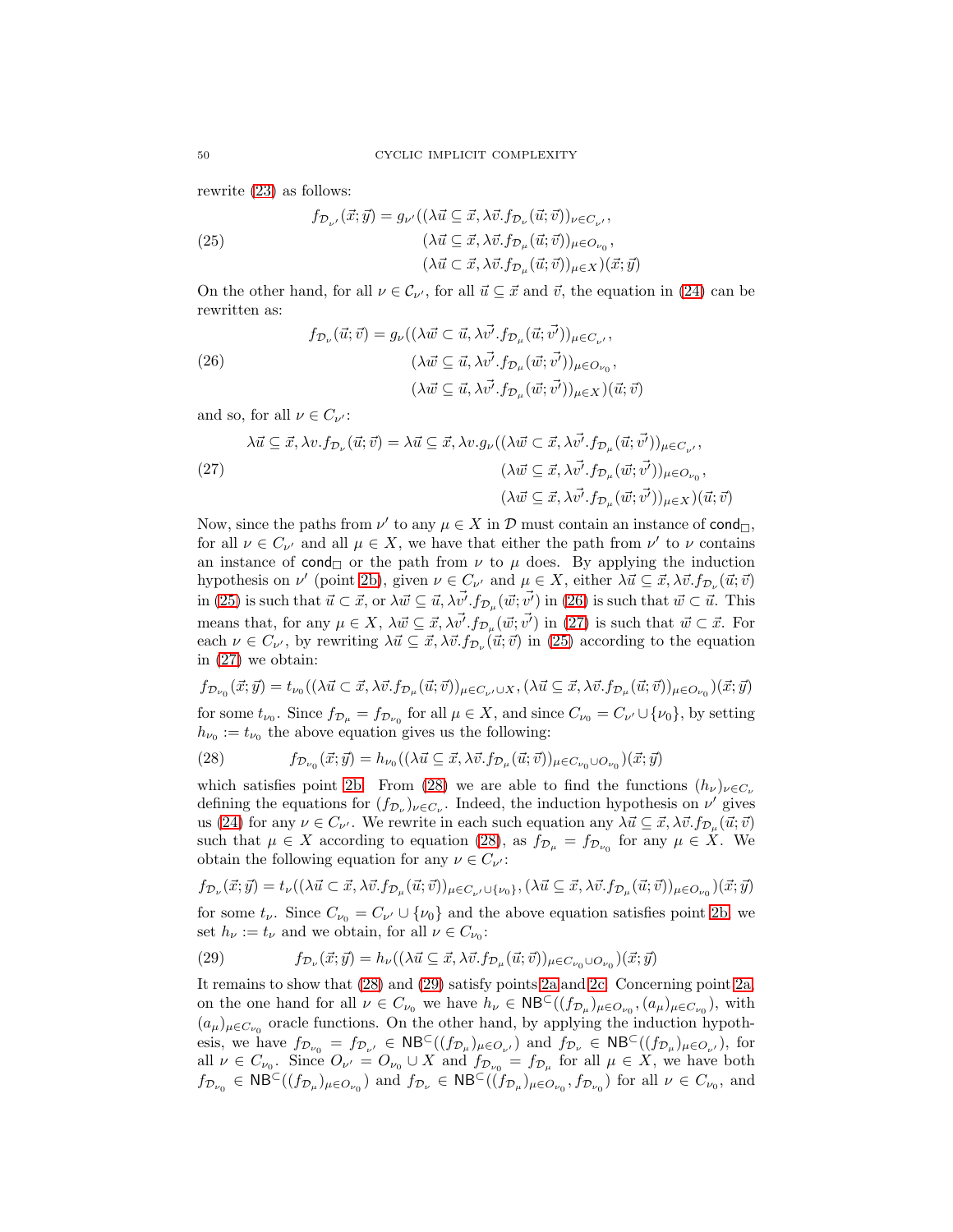hence  $f_{\mathcal{D}_{\nu}} \in \mathsf{NB}^{\mathsf{C}}((f_{\mathcal{D}_{\mu}})_{\mu \in O_{\nu_0}})$ , for all  $\nu \in C_{\nu_0}$ . Point [2c](#page-33-4) follows by applying the induction hypothesis, as the construction does not affect the safe arguments.

Last, suppose that  $\nu_0$  is the conclusion of an instance of cut<sub>N</sub> with premises  $\nu_1$  and  $\nu_2$ . We shall only consider the case where  $O_{\nu_i} \neq \emptyset$  for  $i = 1, 2$ . Then,  $O_{\nu_0} = O_{\nu_1} \cup O_{\nu_2}$  and  $C_{\nu_0} = C_{\nu_1} \cup C_{\nu_2}$ . We have:

$$
f_{\mathcal{D}_{\nu_0}}(\vec{x};\vec{y}) = f_{\mathcal{D}_{\nu_2}}(\vec{x};f_{\mathcal{D}_{\nu_1}}(\vec{x};\vec{y}),\vec{y})
$$

By induction hypothesis on  $\nu_1$  and  $\nu_2$ :

$$
f_{\mathcal{D}_{\nu_1}}(\vec{x};\vec{y}) = h_{\nu_1}((\lambda \vec{u} \subseteq \vec{x}, \lambda \vec{v}.f_{\mathcal{D}_{\mu}}(\vec{u};\vec{v}))_{\mu \in C_{\nu_1} \cup O_{\nu_1}})(\vec{x};\vec{y})
$$
  

$$
f_{\mathcal{D}_{\nu_2}}(\vec{x};y,\vec{y}) = h_{\nu_2}((\lambda \vec{u} \subseteq \vec{x}, \lambda v, \vec{v}.f_{\mathcal{D}_{\mu}}(\vec{u};v,\vec{v}))_{\mu \in C_{\nu_2} \cup O_{\nu_2}})(\vec{x};y,\vec{y})
$$

So that:

$$
f_{\mathcal{D}_{\nu_0}}(\vec{x};\vec{y}) = h_{\nu_0}((\lambda \vec{u} \subseteq \vec{x}, \lambda \vec{v}.f_{\mathcal{D}_{\mu}}(\vec{u};\vec{v}))_{\mu \in C_{\nu_0} \cup O_{\nu_0}})(\vec{x};\vec{y})
$$

Points [2a](#page-33-3) and [2b](#page-33-5) hold by applying the induction hypothesis. Concerning point [2c,](#page-33-4) notice that if D is a CB-coderivation then  $O_{\nu_2} = \emptyset$  by Proposition [55.](#page-32-1)[3.](#page-33-7) By applying the induction hypothesis on  $\nu_1$  and  $\nu_2$ , we have  $f_{\mathcal{D}_{\nu_2}}(\vec{x}; y, \vec{y}) \in \mathsf{B}^{\subset}$  and  $f_{\mathcal{D}_{\nu_1}}(\vec{x};\vec{y}) = h_{\nu_1}((\lambda \vec{u}) \subseteq \vec{x}, \lambda \vec{v} \subseteq \vec{y}.f_{\mathcal{D}_{\mu}}(\vec{u};\vec{v}))_{\mu \in C_{\nu_1} \cup O_{\nu_1}})(\vec{x};\vec{y}),$  so that:

$$
f_{\mathcal{D}_{\nu_0}}(\vec{x};\vec{y}) = h_{\nu_0}((\lambda \vec{u} \subseteq \vec{x}, \lambda \vec{v} \subseteq \vec{y}.f_{\mathcal{D}_{\mu}}(\vec{u};\vec{v}))_{\mu \in C_{\nu_0} \cup O_{\nu_0}})(\vec{x};\vec{y})
$$

<span id="page-51-0"></span>for some  $h_{\nu_0}$ .

#### Appendix E. Further examples

Example 67 (Predecessor). The unary predecessor function can be defined by the following coderivation  $P$ 

$$
\begin{array}{ccccccc} & \vdots & & \operatorname{id}\overline{N\Rightarrow N} \\ & \boxdot_N & \boxdot_N\Rightarrow N & & \operatorname{id}\overline{N\Rightarrow N} \\ & \boxdot_r & \boxdot_N\Rightarrow N & & \boxdot_r & \overline{N\Rightarrow N} \\ & \circledcirc & & \circledrightarrow N & & \circledcirc\overline{N\Rightarrow N} & & \circledcirc\overline{N\Rightarrow N} \\ & \circledcirc\overline{N\Rightarrow N} & & \boxdot_N\Rightarrow N & & \boxdot_r & \overline{N\Rightarrow N} \\ & \circledcirc\overline{N\Rightarrow N} & & \boxdot_N\Rightarrow N & & \boxdot_r & \overline{N\Rightarrow N} \\ & \boxdot_N\Rightarrow N & & & \boxdot_N\Rightarrow N & & \end{array}
$$

The equational program associated with the above coderivation can be written as follows:

$$
f_{\mathcal{P}_{\epsilon}}(0;)=0
$$
  
\n
$$
f_{\mathcal{P}_{\epsilon}}(s_0x; y) = s_1 f_{\mathcal{P}_{\epsilon}}(x;) \quad x \neq 0
$$
  
\n
$$
f_{\mathcal{P}_{\epsilon}}(s_1x; y) = s_0x
$$

<span id="page-51-1"></span>Example 68 (Sum of lengths). The function returning the sum of the binary lengths of two natural numbers can be defined by the following coderivation  $\mathcal{L}$ :

$$
\vdots \qquad \qquad \vdots \qquad \qquad \vdots \qquad \qquad \vdots \qquad \qquad \vdots \qquad \qquad \vdots \qquad \qquad \vdots \qquad \qquad \vdots \qquad \qquad \vdots \qquad \qquad \vdots \qquad \qquad \vdots \qquad \qquad \vdots \qquad \qquad \vdots \qquad \qquad \vdots \qquad \qquad \vdots \qquad \qquad \vdots \qquad \qquad \vdots \qquad \qquad \vdots \qquad \qquad \vdots \qquad \qquad \vdots \qquad \qquad \vdots \qquad \qquad \vdots \qquad \qquad \vdots \qquad \qquad \vdots \qquad \qquad \vdots \qquad \qquad \vdots \qquad \qquad \vdots \qquad \qquad \vdots \qquad \qquad \vdots \qquad \qquad \vdots \qquad \qquad \vdots \qquad \qquad \vdots \qquad \qquad \vdots \qquad \qquad \vdots \qquad \qquad \vdots \qquad \qquad \vdots \qquad \qquad \vdots \qquad \qquad \vdots \qquad \qquad \vdots \qquad \qquad \vdots \qquad \qquad \vdots \qquad \qquad \vdots \qquad \qquad \vdots \qquad \qquad \vdots \qquad \qquad \vdots \qquad \qquad \vdots \qquad \qquad \vdots \qquad \qquad \vdots \qquad \qquad \vdots \qquad \qquad \vdots \qquad \qquad \vdots \qquad \qquad \vdots \qquad \qquad \vdots \qquad \qquad \vdots \qquad \qquad \vdots \qquad \qquad \vdots \qquad \qquad \vdots \qquad \qquad \vdots \qquad \qquad \vdots \qquad \qquad \vdots \qquad \qquad \vdots \qquad \qquad \vdots \qquad \qquad \vdots \qquad \qquad \vdots \qquad \qquad \vdots \qquad \qquad \vdots \qquad \qquad \vdots \qquad \qquad \vdots \qquad \qquad \vdots \qquad \qquad \vdots \qquad \qquad \vdots \qquad \qquad \vdots \qquad \qquad \vdots \qquad \qquad \vdots \qquad \qquad \qquad \vdots \qquad \qquad \qquad \vdots \qquad \qquad \qquad \vdots \qquad \qquad \qquad \vdots \qquad \qquad \qquad \qquad \vdots \qquad \qquad \qquad \qquad \vdots \qquad \qquad \qquad \vdots \qquad \qquad \qquad \
$$

.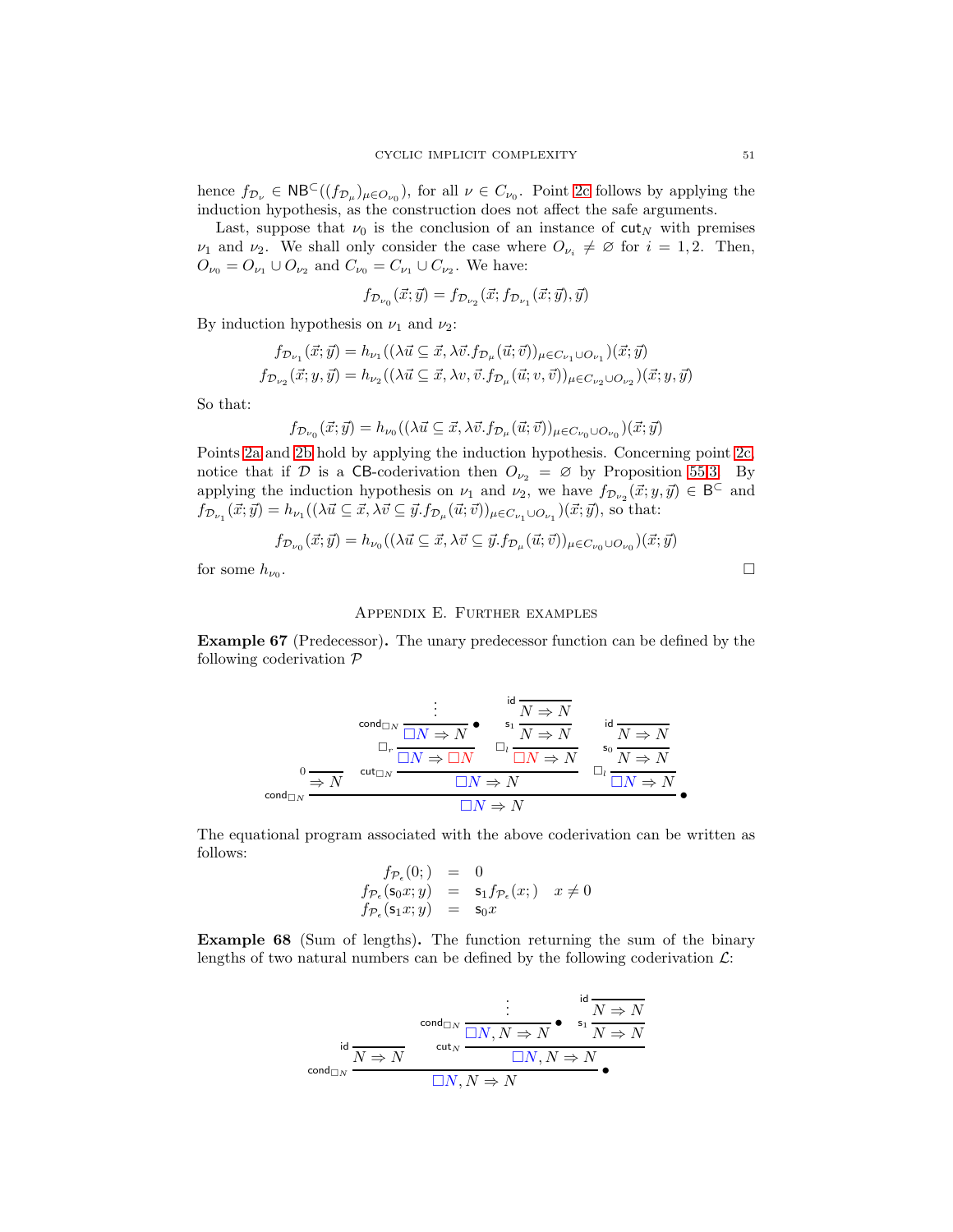where we identified the sub-coderivations corresponding to the second and the third premises of the conditional rule. We obtain the following equational program:

$$
f_{\mathcal{L}_{\epsilon}}(0; y) = y
$$
  
\n
$$
f_{\mathcal{L}_{\epsilon}}(\mathsf{s}_0 x; y) = \mathsf{s}_1 f_{\mathcal{L}_{\epsilon}}(x; y) \quad x \neq 0
$$
  
\n
$$
f_{\mathcal{L}_{\epsilon}}(\mathsf{s}_1 x; y) = \mathsf{s}_1 f_{\mathcal{L}_{\epsilon}}(x; y)
$$

**Example 69** (Binary to unary). The function converting n into  $s_1$ .<sup>n</sup>.s<sub>1</sub>0 can be defined by the following coderivation  $\mathcal{N}$ :

0 ⇒ N . . . cond<sup>N</sup> • N ⇒ N <sup>r</sup> N ⇒ N . . . cond<sup>N</sup> • N ⇒ N L N, N ⇒ N cut<sup>N</sup> N, N ⇒ N cut<sup>N</sup> ◦ N ⇒ N cut<sup>N</sup> ◦ N ⇒ N s1 N ⇒ N cond<sup>N</sup> • N ⇒ N

where  $\mathcal L$  is the coderivation in Example [68,](#page-51-1) and  $\circ$  indicates roots of identical subcoderivations. The equational program associated to the above coderivation is the following:

$$
\begin{array}{rcl}\nf_{\mathcal{N}_{\epsilon}}(0;) & = & 0 \\
f_{\mathcal{N}_{\epsilon}}(\mathsf{s}_0 x;) & = & f_{\mathcal{L}}(f_{\mathcal{N}_{\epsilon}}(x;); f_{\mathcal{N}_{\epsilon}}(x;)) \\
f_{\mathcal{N}_{\epsilon}}(\mathsf{s}_1 x;) & = & \mathsf{s}_1(f_{\mathcal{L}}(f_{\mathcal{N}_{\epsilon}}(x;); f_{\mathcal{N}_{\epsilon}}(x;))) \\
\end{array} \quad x \neq 0
$$

**Example 70** (Polynomially bounded search). Let  $f(x; )$  be a 0-1-valued function (say, in B), and let  $\vee$ (; x, y) be the function cond(; x, y, y, 1). Then, polynomially bounded search can be defined by the coderivation  $\beta$  using parallel cut (see Section [8\)](#page-35-2):

f N ⇒ N . . <sup>s</sup><sup>0</sup> <sup>N</sup> <sup>⇒</sup> <sup>N</sup> <sup>l</sup> <sup>N</sup> <sup>⇒</sup> <sup>N</sup> r N ⇒ N . . <sup>s</sup><sup>1</sup> <sup>N</sup> <sup>⇒</sup> <sup>N</sup> <sup>l</sup> <sup>N</sup> <sup>⇒</sup> <sup>N</sup> r N ⇒ N . . . cond • N, N ⇒ N . . . cond • N, N ⇒ N ∨ N, N ⇒ N pcut N, N, N ⇒ N cut N, <sup>N</sup> <sup>⇒</sup> <sup>N</sup> cond • N, N ⇒ N

where we identified the sub-coderivations corresponding to the second and the third premise of the conditional step, and double line means multiple application of the same rule. The equational program can be rewritten as follows:

$$
f_{\mathcal{B}_{\epsilon}}(0, y;) = f(y;)
$$
  
\n
$$
f_{\mathcal{B}_{\epsilon}}(\mathsf{s}_0 x, y;) = \vee (f_{\mathcal{B}_{\epsilon}}(x, \mathsf{s}_0 y;), f_{\mathcal{B}_{\epsilon}}(x, \mathsf{s}_1 y;)) x \neq 0
$$
  
\n
$$
f_{\mathcal{B}_{\epsilon}}(\mathsf{s}_1 x, y;) = \vee (f_{\mathcal{B}_{\epsilon}}(x, \mathsf{s}_0 y;), f_{\mathcal{B}_{\epsilon}}(x, \mathsf{s}_1 y;))
$$

Example 71 (Counterexample to a weaker safety condition). Consider the following coderivation  $\mathcal{E}'$  of CNB:

$$
\begin{array}{ccc}\n\text{id} & \longrightarrow & \text{and} & \text{and} & \text{and} & \text{and} & \text{and} & \text{and} & \text{and} & \text{and} & \text{and} & \text{and} & \text{and} & \text{and} & \text{and} & \text{and} & \text{and} & \text{and} & \text{and} & \text{and} & \text{and} & \text{and} & \text{and} & \text{and} & \text{and} & \text{and} & \text{and} & \text{and} & \text{and} & \text{and} & \text{and} & \text{and} & \text{and} & \text{and} & \text{and} & \text{and} & \text{and} & \text{and} & \text{and} & \text{and} & \text{and} & \text{and} & \text{and} & \text{and} & \text{and} & \text{and} & \text{and} & \text{and} & \text{and} & \text{and} & \text{and} & \text{and} & \text{and} & \text{and} & \text{and} & \text{and} & \text{and} & \text{and} & \text{and} & \text{and} & \text{and} & \text{and} & \text{and} & \text{and} & \text{and} & \text{and} & \text{and} & \text{and} & \text{and} & \text{and} & \text{and} & \text{and} & \text{and} & \text{and} & \text{and} & \text{and} & \text{and} & \text{and} & \text{and} & \text{and} & \text{and} & \text{and} & \text{and} & \text{and} & \text{and} & \text{and} & \text{and} & \text{and} & \text{and} & \text{and} & \text{and} & \text{and} & \text{and} & \text{and} & \text{and} & \text{and} & \text{and} & \text{and} & \text{and} & \text{and} & \text{and} & \text{and} & \text{and} & \text{and} & \text{and} & \text{and} & \text{and} & \text{and} & \text{and} & \text{and} & \text{and} & \text{and} & \text{and} & \text{and} & \text{and} & \text{and} & \text{and} & \text{and} & \text{and} & \text{and} & \text{and} & \text{and} & \text{and} & \text{and} & \text{and} & \text{and} &
$$